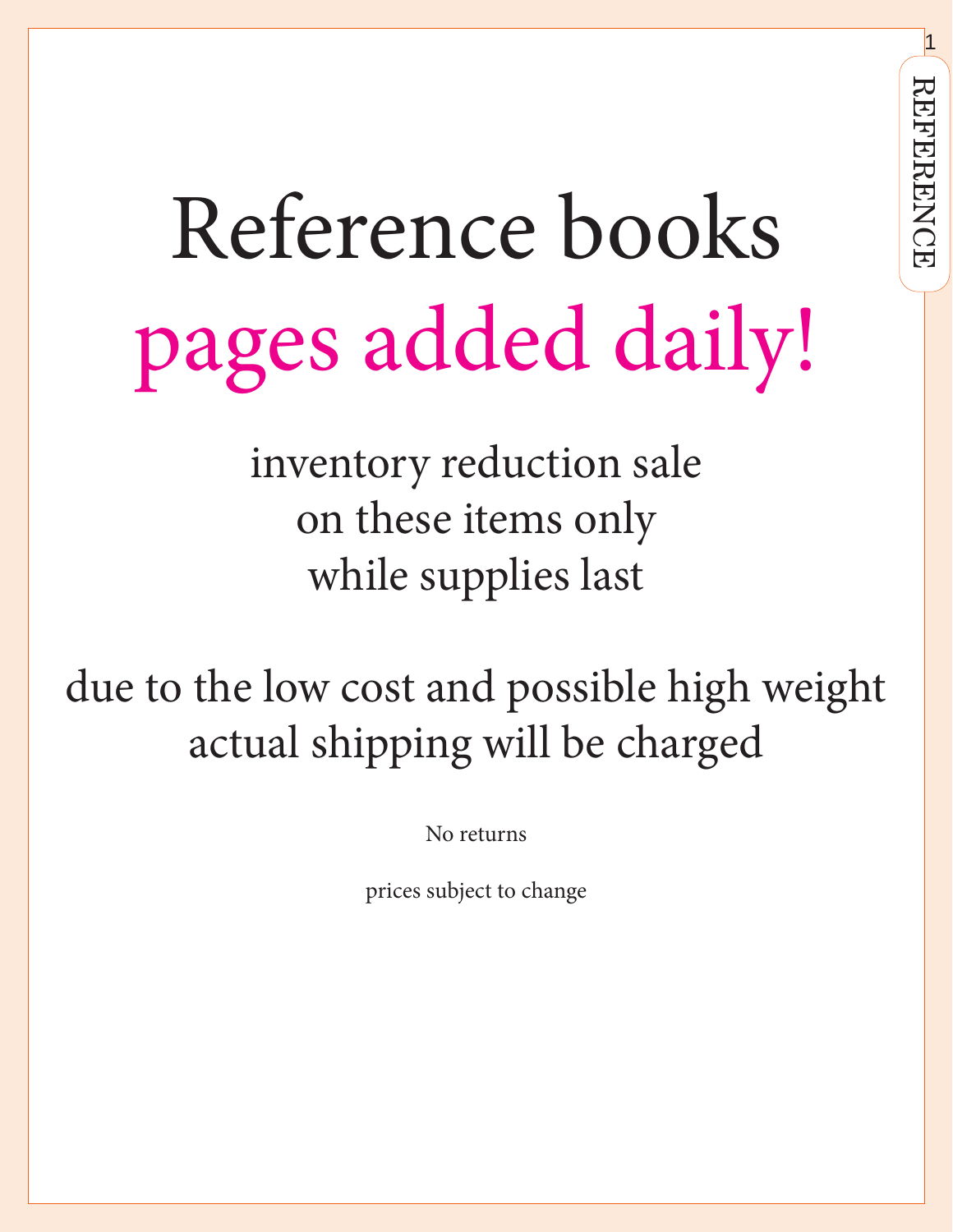| Africa<br>Alnis Guide 10 The Revenue And Other Non-Postal<br>Stamps Of South West Africa 1900-1978                                                   |       | Mail Ro             |
|------------------------------------------------------------------------------------------------------------------------------------------------------|-------|---------------------|
| <b>RRBA061</b><br>British East Africa A Supplement To The Handbook By<br>John Minns                                                                  | 10.00 |                     |
| <b>RRBA062</b><br>Cancellations Of Kenya 1890-1963 By East Africa Study                                                                              | 27.50 | <b>Stamps</b>       |
| Circle<br><b>RBR01</b><br>De Postwaardestukken Van Zuid-West Africa 1888-1990                                                                        | 10.00 | The Aln             |
| RDD93<br>Greek Coins And Their Values Volume 2 Asia And Africa                                                                                       | 10.00 |                     |
| By David R. Sear<br>RSBC11<br>55.00                                                                                                                  | 25.00 | Andorra             |
| History Of The East African Army Postal Service By Stuart<br>Rossiter<br><b>RPB29</b><br>59.00                                                       | 25.00 | Andorra             |
| History Of The South African Army Postal Service By<br>Edward B. Proud                                                                               |       | W.A. J              |
| <b>RPB32</b><br>53.00<br>Maritime Marks Of South Africa By R.D. Allen                                                                                | 20.00 |                     |
| <b>RRBA204</b><br>84.99<br>Marking Time 1887-1987 A Century Of Postmarks And                                                                         | 20.00 | Hatasell<br>Ferrov  |
| Cachets Of An African Town Kamerun-Douala By R.J.<br>Maddocks<br><b>RRBA063</b>                                                                      | 10.00 | The Rev<br>Munici   |
| Michel No./East Africa (09)<br><b>RMI-C1049</b><br>129.90                                                                                            | 50.00 | Forbin's            |
| West Africa vol 1 A-G (13)<br>RMI-C105A13 134.90                                                                                                     | 60.00 | Reprir              |
| West Africa vol 2 H-Z (13)<br>RMI-C105B13 134.90                                                                                                     | 60.00 | Sellos F<br>Catalog |
| So./Cent Africa (12)<br><b>RMI-C10612</b><br>149.90<br>Paquebot Marks Of Africa, The Mediterranean Countries,<br>And Their Islands By Edwin Drechsel | 70.00 | Tomo                |
| RRLD01<br>40.00<br>Postal History And Handstamps Of British West Africa By                                                                           | 10.00 | Catalog<br>Tomo     |
| <b>Colin Mccaig</b><br>RRLD02<br>19.95                                                                                                               | 6.00  |                     |
| Postal History Of German East Africa By Jerome G.<br>Newman<br><b>RPB15</b><br>85.00                                                                 | 20.00 | 1998 Ar             |
| South African Stamp Colour Catalogue 1999 23rd Edition<br><b>RSOC010</b><br>19.95                                                                    | 5.00  | 2002 Eo<br>Karab    |
| South African Stamp Colour Catalogue 1998 22nd Edition<br><b>RSOC098</b><br>19.95                                                                    | 3.00  |                     |
| South African Stamp Colour Catalogue 2000 24th Edition<br><b>RSOC00</b><br>19.95                                                                     | 7.00  | St. Hele            |
| Stanley Gibbons Simplified Catalogue Africa 1st Edition<br><b>RSTA06C11</b><br>162.50                                                                | 80.00 | Societ<br>Skava     |
| Stanley Gibbons Stamp Catalogue Southern Africa 2007<br><b>RST-S24C07</b><br>50.00                                                                   | 20.00 | Stanley             |
| Stanley Gibbons Commonwealth Stamp Catalogue Central<br>Africa                                                                                       |       | Helena              |

**RSTC09S08** 37.50 **10.00**

# Aland

ad Across Aland By Jan Andersson **RRBA361** 61.00 **10.00**

# Alderney

| Stamps of Alderney, Newell. 2nd ed 1998 |        |       |       |
|-----------------------------------------|--------|-------|-------|
|                                         | RPU-04 | 57.00 | 10.00 |

# Albania

| The Alnis Guide To Albania Revenues By Relbmar |        |
|------------------------------------------------|--------|
| RAN03<br>12.00                                 | \$5.00 |

# Andorra

| Andorra Andorre By W.A. Jacques                                      |                |       |      |
|----------------------------------------------------------------------|----------------|-------|------|
|                                                                      | RRLJ03         | 25.00 | 8.00 |
| Andorra - Andorre 1985 Supplement And Price Guide By<br>W.A. Jacques |                |       |      |
|                                                                      | <b>RRBA141</b> | 15.00 | 5.00 |

# Argentina

| $III$ guidha                                                                             |        |       |
|------------------------------------------------------------------------------------------|--------|-------|
| Hatasellos Utilizados En Las Estafetas Ambulanies                                        |        |       |
| Ferroviarias 1855-Argentina-1892                                                         |        |       |
| <b>RRBA201</b>                                                                           | 25.00  | 10.00 |
| The Revenue Stamps Of Argentina The Province And                                         |        |       |
| Municipalities Of Buenos Aires By Clive Akerman                                          |        |       |
| <b>RRAN06</b>                                                                            | 25.00  | 10.00 |
| Forbin's Catalogue Of Argentina Revenues Alnis Press<br><b>Reprint Edition</b>           |        |       |
| <b>RRBA202</b>                                                                           | 25.00  | 8.00  |
| Sellos Postales 98 1856-1998 Republica Argentina                                         |        |       |
| <b>RRB203</b>                                                                            | 27.00  | 10.00 |
| Catalogo De Los Sellos Postales Republica Argentina                                      |        |       |
| Tomo I, 1958 by Victor Kneitschel                                                        |        |       |
| <b>RRBA207</b>                                                                           | 200.00 | 25.00 |
| Catalogo De Los Sellos Postales Republica Argentina<br>Tomo II 1958 by Victor Kneitschel |        |       |
| RRBA208                                                                                  | 200.00 | 25.00 |

# Armenia

| 1998 Armenia And Nagorno Karabagh Catalog                        |               |       |       |
|------------------------------------------------------------------|---------------|-------|-------|
|                                                                  | RDC88         | 17.95 | 5.00  |
| 2002 Edition Standard Catalog Of Armenia And Nagorno<br>Karabagh |               |       |       |
|                                                                  | <b>RDC802</b> | 25.00 | 10.00 |

# Ascension

ena, Ascension, And Tristan Da Cunha Philatelic y's 20th Anniversary Anthology By Russell V. ıril

**RDM01** 60.00 **15.00** Gibbons Commonwealth Stamp Catalogue St. a, Ascension, And Tristan Da Chuna 4th Edition

**RSTS02C12** 25.00 **8.00**

History & Postage Stamps of Ascension Island, 1971 by Eric H. Ford

2 **REFERENCE** REFERENCE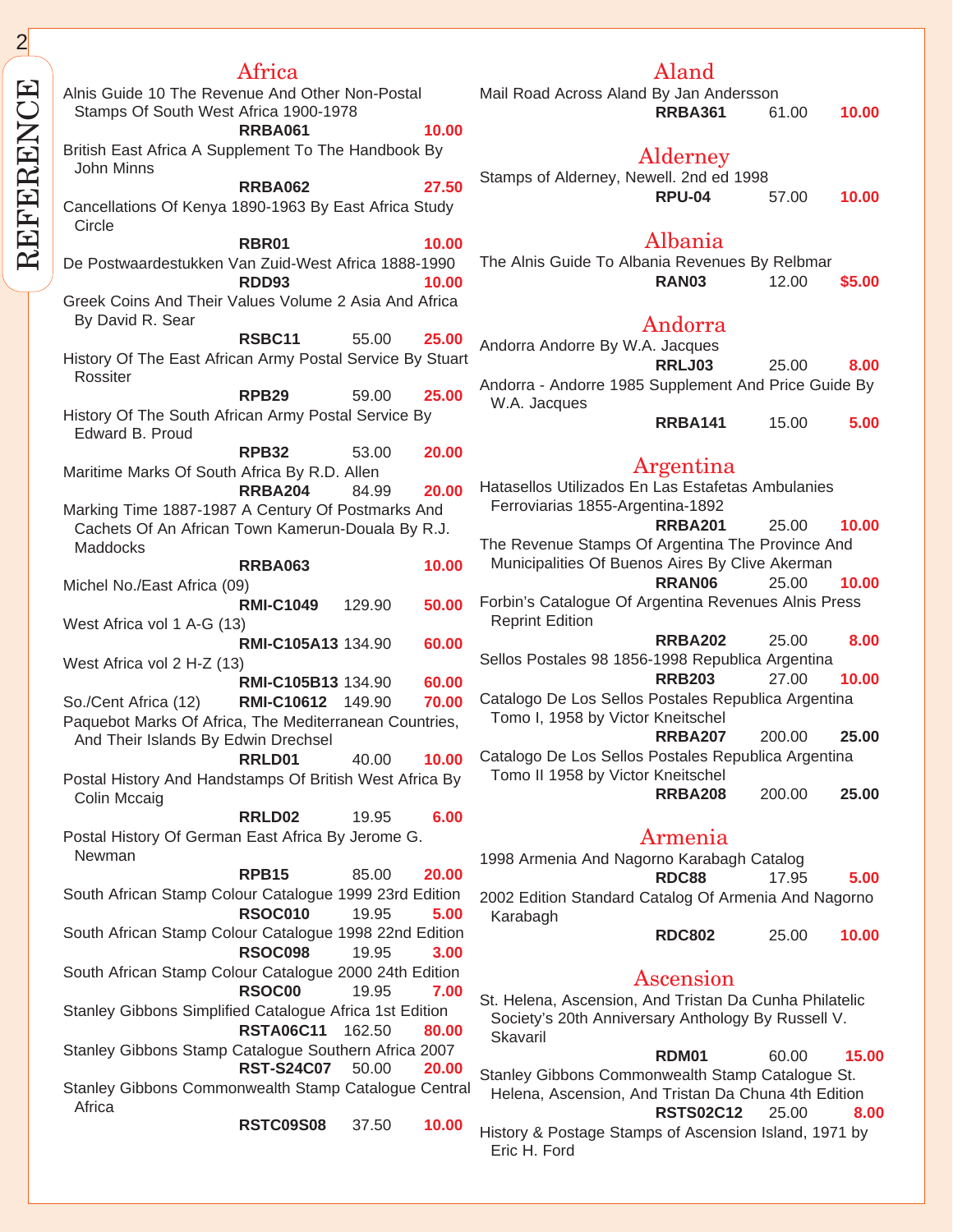# Asia

Greek Coins And Their Values Volume 2 Asia And Africa By David R. Sear

**RSBC11** 55.00 **10.00**

- Stamps And Postal History Of China, Hong Kong, Mongolia, And Other Asian Countries 1 November 2007 **RRBA211** 89.99 **20.00** Stanley Gibbons Simplified Catalogue Asia Volume 1 1st
- Edition **RSTA40C11** 112.50 **25.00** Stanley Gibbons Stamp Catalogue Part 21 South East Asia 5th Edition
- **RSTC2112** 75.00 **20.00** Stanley Gibbons Stamp Catalogue Part 21 South East Asia 3rd Edition
- **RSTC213** 75.00 **20.00** Stanley Gibbons Stamp Catalogue Part 16 Central Asia 4th Edition
- **RSTC166** 60.00 **15.00** Stanley Gibbons Stamp Catalogue Part 21 South-East Asia 4th edition

**RSTC2112** 75.00 **10.00**

# Australia

| Aerogrammes Of Australia And Its Dependencies 1944-<br>1980 By Robert C. Stein                                   |                           |       |       |
|------------------------------------------------------------------------------------------------------------------|---------------------------|-------|-------|
|                                                                                                                  | RAP64                     | 18.00 | 9.00  |
| Australia Airmail Cat., Eustis (2002) Flights, Rocket Mail,<br>prices                                            |                           |       |       |
|                                                                                                                  | <b>REU017</b>             | 40.00 | 10.00 |
| Australia, Oceania (13)                                                                                          |                           |       |       |
| vol 1                                                                                                            | <b>RMI-C107A13 149.90</b> |       | 50.00 |
| vol 2                                                                                                            | <b>RMI-C107B13 149.90</b> |       | 50.00 |
| Australian Air Mail Catalogue 1997 By Nelson Eustis                                                              |                           |       |       |
|                                                                                                                  | <b>RRBA220</b>            | 30.00 | 5.00  |
| Australian Commonwealth Specialists' Catalogue<br>Australian Colonies By Brusden-White                           |                           |       |       |
|                                                                                                                  | <b>RWIC074</b>            | 42.50 | 5.00  |
| Australian Numeral Cancellations: A Compendium By<br>H.M. Campbell                                               |                           |       |       |
|                                                                                                                  | RRLH09                    | 90.00 | 20.00 |
| Australasian Stamp Catalogue 25th Edition                                                                        |                           |       |       |
|                                                                                                                  | <b>RRBA221</b>            | 20.00 | 10.00 |
| Between the Lines, Smits (1979) Story of development of<br>P.O in Western Australia incl art and FDC's, deluxe 2 |                           |       |       |
| Volumes                                                                                                          |                           |       |       |
|                                                                                                                  | RDH-76                    | 75.00 | 20.00 |
| Civil Censorship In Australia And Dependencies 1939-<br>1945                                                     |                           |       |       |
|                                                                                                                  | RDG12                     | 22.50 | 10.00 |
| Coin Collector's Bible Renniks Australian Coin And<br>Banknote Values 19th Edition                               |                           |       |       |
|                                                                                                                  | RDU <sub>24</sub>         | 40.00 | 15.00 |
| Departmental Stamps Of South Australia By A. R. Butler                                                           |                           |       |       |
|                                                                                                                  | <b>RRBA222</b>            | 20.00 | 5.00  |

| Encyclopaedia Of British Empire Postage Stamps Volume<br>Iv Supplement 1976 The Empire In Australia By Robson<br>Lowe                                                                                                                                                                                                                                                                                                                         |        |
|-----------------------------------------------------------------------------------------------------------------------------------------------------------------------------------------------------------------------------------------------------------------------------------------------------------------------------------------------------------------------------------------------------------------------------------------------|--------|
| <b>RRBA223</b><br>12.00                                                                                                                                                                                                                                                                                                                                                                                                                       | 6.00   |
| Forgery And Reprint Guide 20 Western Australia By J.<br><b>Barefoot</b>                                                                                                                                                                                                                                                                                                                                                                       |        |
| RBFF20                                                                                                                                                                                                                                                                                                                                                                                                                                        | 3.00   |
| History Of The Australian Military Postal Service 1914-<br>1950 By Edward B. Proud                                                                                                                                                                                                                                                                                                                                                            |        |
| <b>RPB-24</b><br>130.00                                                                                                                                                                                                                                                                                                                                                                                                                       | 50.00  |
| Local Posts Of Western Australia By P. Collas<br>RBFF20                                                                                                                                                                                                                                                                                                                                                                                       | 3.00   |
| Local Stamps Of Australia By Bill Hornadge                                                                                                                                                                                                                                                                                                                                                                                                    |        |
| <b>RDD25</b><br>12.00                                                                                                                                                                                                                                                                                                                                                                                                                         | 6.00   |
| Medals To Australia With Valuations Second Edition By<br>R.D. Williams                                                                                                                                                                                                                                                                                                                                                                        |        |
| <b>RRBA224</b><br>18.00                                                                                                                                                                                                                                                                                                                                                                                                                       | 9.00   |
| Place And Date Stamps Of Western Australia With Rarity<br>Guide 1st Edition                                                                                                                                                                                                                                                                                                                                                                   |        |
| <b>RBA225</b>                                                                                                                                                                                                                                                                                                                                                                                                                                 | 12.00  |
| Postage Stamps of South Australia, James (1948).<br>Covering the Adelaide, G.P.O., early postmarks, official<br>records, the Long stamps in great detail, printing quanti-<br>ties, plus reference lists, illus. Postilion reprint                                                                                                                                                                                                            |        |
| <b>RTP-57</b><br>36.00                                                                                                                                                                                                                                                                                                                                                                                                                        | 28.80  |
| Postage Stamps, Envelopes, Postcards and Telegraph<br>Stamps of New South Wales, Hull (1911) An exhaustive<br>work on philately of NSW, chapters devoted to produc-<br>tion, pigments, papers, perforations, adhesives, water-<br>marks, wrappers, envelopes, post & letter card, speci-<br>mens, reprints, rates, official correspondence. Victoria<br>cancels, with tables and illus. 2 Vols. Postilion reprint.<br><b>RTP-40</b><br>130.00 | 104.00 |
| Postal History Of The Australial Antarctic 1911-1965 By                                                                                                                                                                                                                                                                                                                                                                                       |        |
| Roy M. Milner                                                                                                                                                                                                                                                                                                                                                                                                                                 |        |
| RRLA01                                                                                                                                                                                                                                                                                                                                                                                                                                        | 1.00   |
| Postmarks Of The Australian Forces From All Fronts 1939                                                                                                                                                                                                                                                                                                                                                                                       |        |
| To 1953 By Stephen Stubbs                                                                                                                                                                                                                                                                                                                                                                                                                     |        |
| <b>RRBA226</b>                                                                                                                                                                                                                                                                                                                                                                                                                                | 5.00   |
| Scott Checklist Australia Stamps                                                                                                                                                                                                                                                                                                                                                                                                              |        |
| XSCA22L                                                                                                                                                                                                                                                                                                                                                                                                                                       | 1.00   |
| Ship Letters Of Australia 1788-1901 Volume 2 The Orient<br>Line By G.P. Molnar                                                                                                                                                                                                                                                                                                                                                                |        |
| <b>RRBA227</b>                                                                                                                                                                                                                                                                                                                                                                                                                                | 5.00   |
| South Australia, Napier, Smith (1984). Catalog/handbook<br>1855-1893, including departmental surchages and offi-<br>cial service stamps with all listed varieties, highly spe-                                                                                                                                                                                                                                                                |        |
| cialized notes covering all issues, definitions for all ini-                                                                                                                                                                                                                                                                                                                                                                                  |        |
| tials of departmental surcharges. illus, Postilion reprint.                                                                                                                                                                                                                                                                                                                                                                                   |        |
| <b>RTP-35</b><br>25.00                                                                                                                                                                                                                                                                                                                                                                                                                        | 20.00  |
| South Australia: The 'Long' Stamps 1902-1912 By Purves                                                                                                                                                                                                                                                                                                                                                                                        |        |
| <b>RRBA228</b><br>34.00                                                                                                                                                                                                                                                                                                                                                                                                                       | 8.00   |
| South Australian Numeral Cancellations By Hugh M.                                                                                                                                                                                                                                                                                                                                                                                             |        |
| Campbell And Dr. Donald H. Pearce -                                                                                                                                                                                                                                                                                                                                                                                                           |        |
| <b>RRBA229</b><br>30.00                                                                                                                                                                                                                                                                                                                                                                                                                       | 15.00  |

Stamps Of Australia 10th Edition

#### **RRBA2210** 4.00 **2.00**

Stamps Of The Commonwealth Of Australia By A.A.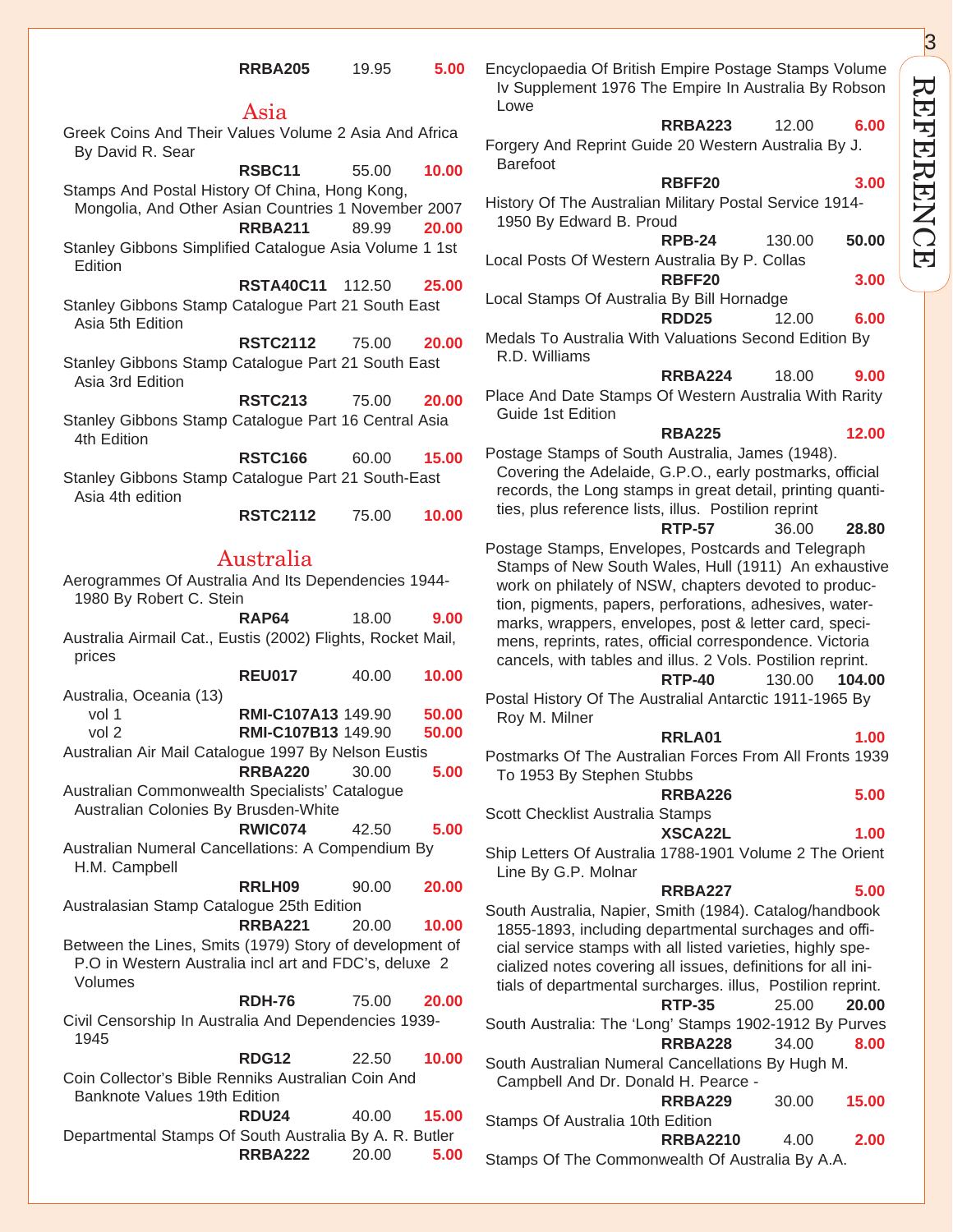| Rosenblum                                                                                           |                    |        |       |
|-----------------------------------------------------------------------------------------------------|--------------------|--------|-------|
|                                                                                                     | <b>RRBA2211</b>    | 65.00  | 20.00 |
| Stanley Gibbons Australia in color, 6th ed                                                          |                    |        |       |
| Victoria Postal Stationery 1869-1917, (2000) Stieg                                                  | <b>RST-A22C10</b>  | 50.00  | 15.00 |
|                                                                                                     | <b>RTR-16</b>      | 50.00  | 20.00 |
| Vol. 6: Les Paquebots Del' Ocean Indien, Reunion,                                                   |                    |        |       |
| Mauritius, Australia, New Caledonia, Bombay, Oceania,                                               |                    |        |       |
| Madagascar                                                                                          | <b>RMT-26</b>      | 40.00  | 18.00 |
|                                                                                                     |                    |        |       |
|                                                                                                     | Austria            |        |       |
| Anullamenti Del Lombardo-Veneto E Del Levante                                                       |                    |        |       |
| Austriaco By Raffaele Alianello                                                                     |                    |        |       |
| Austria Netto Catalog, 2014 in German Specialized,                                                  | <b>RRBA301</b>     | 12.00  | 6.00  |
| Austria                                                                                             | <b>RNE-C0114</b>   | 75.00  | 20.00 |
| Austria Netto Katalog Briefmarken Vierlanderkatalog 2001                                            |                    |        |       |
|                                                                                                     | <b>RNEC021</b>     | 109.90 | 25.00 |
| Austro-Hungarian Danube Fleet - WWI, Vice Admiral Wulff                                             |                    |        |       |
| (1934). Danube fleet ships, captains, in German. Postilion                                          |                    |        |       |
| reprint                                                                                             |                    |        |       |
|                                                                                                     | <b>RTP-23</b>      | 70.00  | 56.00 |
| Austrian Empire Post Office Townlist 1850 To 1900                                                   |                    |        |       |
|                                                                                                     | <b>RRBA251</b>     |        | 5.00  |
| Austrian Post Office In Turkey, Eberan (1914) Postilion                                             |                    |        |       |
| reprint                                                                                             |                    |        |       |
| Cancellation Checklist For Austrian Offices Abroad Pre-                                             | <b>RTP-11</b>      | 35.00  | 28.00 |
| 1850 To 1914                                                                                        |                    |        |       |
|                                                                                                     | RTM05              |        | 12.00 |
| Cancels-Austrian 1867 Issue, Mueller (1930). Classic work                                           |                    |        |       |
| including Hungary, in German Postilion reprint                                                      |                    |        |       |
|                                                                                                     | <b>RTP-16</b>      | 95.00  | 76.00 |
| Checklist Of Jugoslavian And Italian Town Cancels On<br>The Stamps Of The Austrian Empire 1850-1883 |                    |        |       |
|                                                                                                     | RBA252 25.00 10.00 |        |       |
| Die Poststempel Auf Der Freimarken Ausgabe 1867 Von                                                 |                    |        |       |
| Osterreich Und Ungarn, Muller (1930) Cancellations,                                                 |                    |        |       |
| Postilion reprint, In German                                                                        |                    |        |       |
|                                                                                                     | <b>RTP-97</b>      | 100.00 | 80.00 |
| Catalogue Prefilatelico Lombardy - Veneto, Banci (1925?).                                           |                    |        |       |
| <b>Stampless Cover</b>                                                                              | <b>RTP-98</b>      | 42.50  | 34.00 |
| First Issue Austria, Lombardy-Venetia 1850, deFrank                                                 |                    |        |       |
| (1933) Postilion                                                                                    | <b>RTP-63</b>      | 23.00  | 18.40 |
| Grosses Handbuch Der Abstempelungen Von Alto                                                        |                    |        |       |
| Strerreich Und Lombardei - Venetien, Mueller (1925)                                                 |                    |        |       |
| Standard work on Austrian Cancels, in German, Reprint                                               |                    |        |       |
|                                                                                                     | <b>RTP-89</b>      | 50.00  | 40.00 |
| Michel Austria Spec. in German                                                                      |                    |        |       |
| (2011)                                                                                              | <b>RMI-C3313</b>   | 108.90 | 20.00 |
| Postal Stationery of Bosnia, Herzegovina, Passar (1930) in<br>German. Reprint                       | <b>RTP-64</b>      | 45.00  | 36.00 |
| Postal Stationery of The Austro-Hungarian Empire, Kropt                                             |                    |        |       |
| (1908) incl private issues, proofs, essays, in German.                                              |                    |        |       |
| Postilion reprint.                                                                                  | <b>RTP-65</b>      | 100.00 | 80.00 |

Spec. Cat. -The Field Post Cancels Of Austria-Hungary 1914-1918, Magetic (1965). PM's. Postilion reprint **RTP-17** 23.00 **18.40** Stan Gib Austria, Hungary Catalog (09) **RST-C027** 69.90 **55.92** Stempel Marken Von Osterreich - Ungarn, Mayr, Hanus (1929), 1865-1927 Revenue Stamps of Austria, Hungary, Bosnia, Occupations. Postilion reprint. In German. **RTP-19** 50.00 **40.00** Stempel Signetten Von Osterreich - Ungarn 1914-1918, Hanus (1930), Revenue Stamped Paper reprint. In German . **RTP-12** 40.00 **32.00** Ungarische Post abstempelungen, Bela (1943) Hungary Pre-stamp cancels, In Italian, Postition Reprint **RTP-96** 80.00 **64.00** Verzeichnis Der Post Und Telegraphen Amter Und Osterreich, Ungarn , Bosnien, Occupations, (1910) 2 Vols, Lists all Post Offices and RPO's, In German, Postilion Reprint **RTP-91** 135.00 **108.00**

# Bahamas

| The Bahama Islands By Ludington And Raymond      |                |       |       |
|--------------------------------------------------|----------------|-------|-------|
|                                                  | <b>RRBB010</b> | 25.00 | 12.00 |
| Bahamas Post Offices By Gale J. Raymond          |                |       |       |
|                                                  | RRBB011        | 20.00 | 10.00 |
| The Royal Steam Mail Packets To Bermuda And The  |                |       |       |
| Bahamas 1842-1859 By M.H. Ludington And Geoffrey |                |       |       |
| Osborn                                           |                |       |       |
|                                                  | RRBB012        | 86.50 | 20.00 |

# Balkans

| Graf Zeppelin To The Balkans By John Duggan          |                |       |       |
|------------------------------------------------------|----------------|-------|-------|
|                                                      | <b>RZE02</b>   | 38.00 | 15.00 |
| Rep of Croatia (2007) in color                       |                |       |       |
|                                                      | <b>RDD-103</b> | 16.00 | 5.00  |
| Spec. Study Works Vladimir Fleck, Postilion reprint. |                |       |       |
| Croatia                                              | <b>RTP-75</b>  | 24.00 | 19.20 |
| Montenegro.                                          | <b>RTP-74</b>  | 22.00 | 17.60 |
| Slovenia, Vol. 1                                     | <b>RTP-71</b>  | 55.00 | 44.00 |
| Slovenia, Vol. 2                                     | <b>RTP-72</b>  | 45.00 | 36.00 |

# Bahrain

The Alnis Guide To The Revenues War Tax Issues And Cinderellas Of Bahrain By Jeri Cooper Volume 13 **RRBB10 5.00**

# Bangladesh

Stanley Gibbons Stamp Catalogue Bangladesh, Pakistan, And Sri Lanka 2004

 **RSTB04C05** 30.00 **10.00** Stanley Gibbons Commonwealth Stamp Catalogue Bangladesh, Burma, Pakistan, And Sri Lanka 2nd Edition **RSTB04C05** 30.00 **10.00**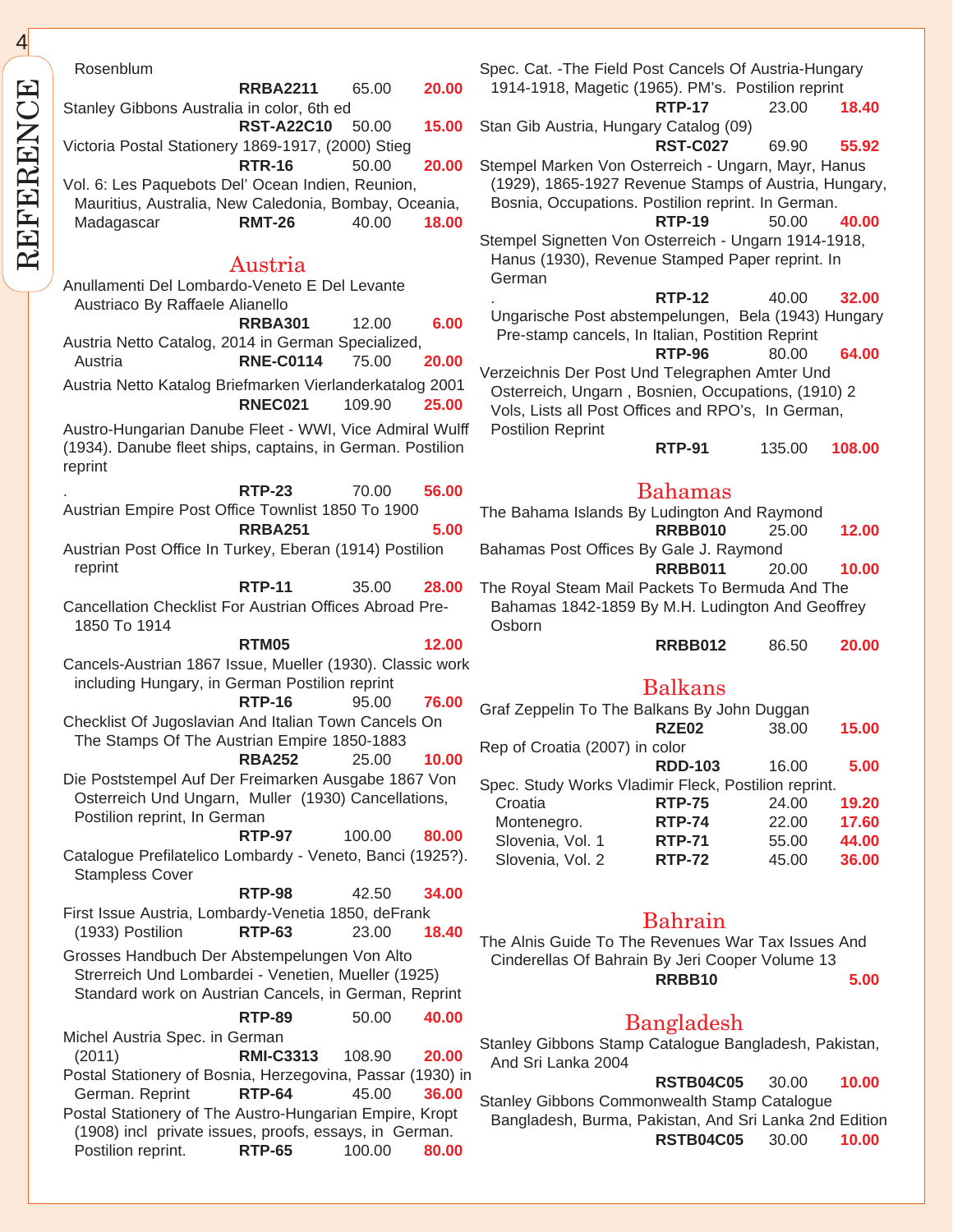#### Barbados

| Barbados Post Office Markings To 1981 By George L.W. |       |       |
|------------------------------------------------------|-------|-------|
| Clarke, Reynold Radford, And Stephen Cave            |       |       |
| RRBB <sub>20</sub>                                   | 29.95 | 10.00 |
| <b>Stanley Gibbons Commonwealth Stamp Catalogue</b>  |       |       |
| Windward Islands And Barbados 2nd Edition            |       |       |
| <b>RSTW11C07</b> 75.00                               |       | 30.00 |
|                                                      |       |       |

Basutoland  $B_1$  Bu $C_1$ N. Gilbert

| Dasululatiu Dy U.N. UIIDEIT                 |       |       |
|---------------------------------------------|-------|-------|
| RPB <sub>02</sub>                           | 61.00 | 20.00 |
| The Identifying Cancellations Of Basutoland |       |       |
| RBR-03                                      | 25.00 | 9.00  |

**Belarus** 

Belarus Ukrainian Philatelic Resources No. 4 1996 By Bohdan O.

#### **RBY04 6.00**

### Belgium

| Postal Markings on Letters of Belgium 1648-1849, Herlant   |       |       |
|------------------------------------------------------------|-------|-------|
| (1946) Handbook covering all types of markings includ-     |       |       |
| ing military, with four maps, in French. Postilion reprint |       |       |
| <b>RTP-05</b>                                              | 24.00 | 19.20 |
| The Alnis Guide To Belgium Rationing Stamps Volume 2       |       |       |
| <b>RRBB205</b>                                             |       | 5.00  |
|                                                            |       |       |

# Bermuda

| Bermuda By Air A Handbook And Catalog Of Bermuda<br>Aerophilately By Charles E. Cwiakala |                   |       |       |
|------------------------------------------------------------------------------------------|-------------------|-------|-------|
|                                                                                          | RRBB93            | 85.00 | 5.00  |
| Bermuda King George Vi High Values By Robert W.<br>Dickgiesser                           |                   |       |       |
|                                                                                          | RTR <sub>07</sub> |       | 18.95 |
| Bermuda Mails To 1865 By Michel Forand And Charles<br>Freeland                           |                   |       |       |
|                                                                                          | RDF80             | 20.00 | 18.00 |
| Holiday In Bermuda 1889 By Donald E. Stephens                                            |                   |       |       |
|                                                                                          | R                 | 30.00 | 10.00 |
| Royal Steam Mail Packets To Bermuda And The                                              |                   |       |       |
| Bahamas 1842-1859 By M.H. Ludington And Geoffrey                                         |                   |       |       |
| Osborn                                                                                   |                   |       |       |
|                                                                                          | RRBB012           | 90.00 | 30.00 |
|                                                                                          |                   |       |       |

# Bohemia & Moravia

A Thousand Years Of Bohemian Official Coinage 929-1929 By Dr. Viktor Katz

**RDUC44** 20.00 **5.00**

# Brazil

Mute Cancellations Of The Brazil Empire By James Alfred Dingler

**RDH84** 45.00 **15.00**

# Brit Honduras

Collectors Club Handbook 13 The Black Honduras The

| World's Rarest Air Mail Stamp By Irving I. |       |
|--------------------------------------------|-------|
| RCL <sub>29</sub>                          | 3.75  |
| The Postal History Of British Honduras     |       |
| 110.00<br>RPB40                            | 40.00 |

# Brit Windward

Stanley Gibbons Commonwealth Stamp Catalogue Windward Islands And Barbados 2nd Edition **RSTB78C12** 46.00 **20.00**

# Brunei

Brunei The History And A Plating Study By Robson Lowe **RRBB05** 13.00 **6.00** Gee-Ma Forgeries China 1897-1949 With Border Areas, Manchuria, Taiwan, And Yunnan -Japanese Occupation Of Brunei, Burma, China, Malaya - Great Britain And 24

Possessions Cancellations Of China And Tibet **RRLA04 4.00**

Standard Catalogue Of Malaysia-Singapore-Brunei Stamps And Postal Stationery 1989

#### **RDD60** 35.00 **5.00**

- Standard Stamp Catalogue Of Malaysia, Singapore, And Brunei 25th
- **RDD604** 38.50 **10.00** Stanley Gibbons Stamp Catalogue Brunei, Malaysia, And Singapore 2004

**RSTB36C02** 30.00 **8.00**

# Bulgaria

| Bulgaria And Romania Revenues By J. Barefoot Ltd                   |               |       |       |
|--------------------------------------------------------------------|---------------|-------|-------|
|                                                                    | <b>RBF221</b> | 35.00 | 10.00 |
| Postage Stamps Of Bulgaria, Poole (1910) the 1904<br><b>issues</b> |               |       |       |

**RTP-04** 12.00 **9.60**

### Burma

Gee-Ma Forgeries China 1897-1949 With Border Areas, Manchuria, Taiwan, And Yunnan -Japanese Occupation Of Brunei, Burma, China, Malaya - Great Britain And 24 Possessions Cancellations Of China And Tibet **RRLA04** 7.00 **3.00** Indian Post Office In Burma By Gerald Davis **RRLG06 1.00**

# Cameroons

The Postmarks And Postal History Of The Cameroons Under British Administration 1916-1961 By R.J. Maddocks And M.P. Bratzel Jr

| RRBC01 | 14.97 | 5.00 |
|--------|-------|------|
|        |       |      |

# Canada

| 1000 Brave Canadians By F.J. Blatherwick    |              |       |       |
|---------------------------------------------|--------------|-------|-------|
|                                             | <b>RCB82</b> | 29.95 | 10.00 |
| 1984 Canada Meter And Permit Postage Stamps |              |       |       |
| Specialized Catalogue                       |              |       |       |
|                                             | RDD07        | 10.00 | 9.00  |

**REFERENCE** REFERENCE

# 5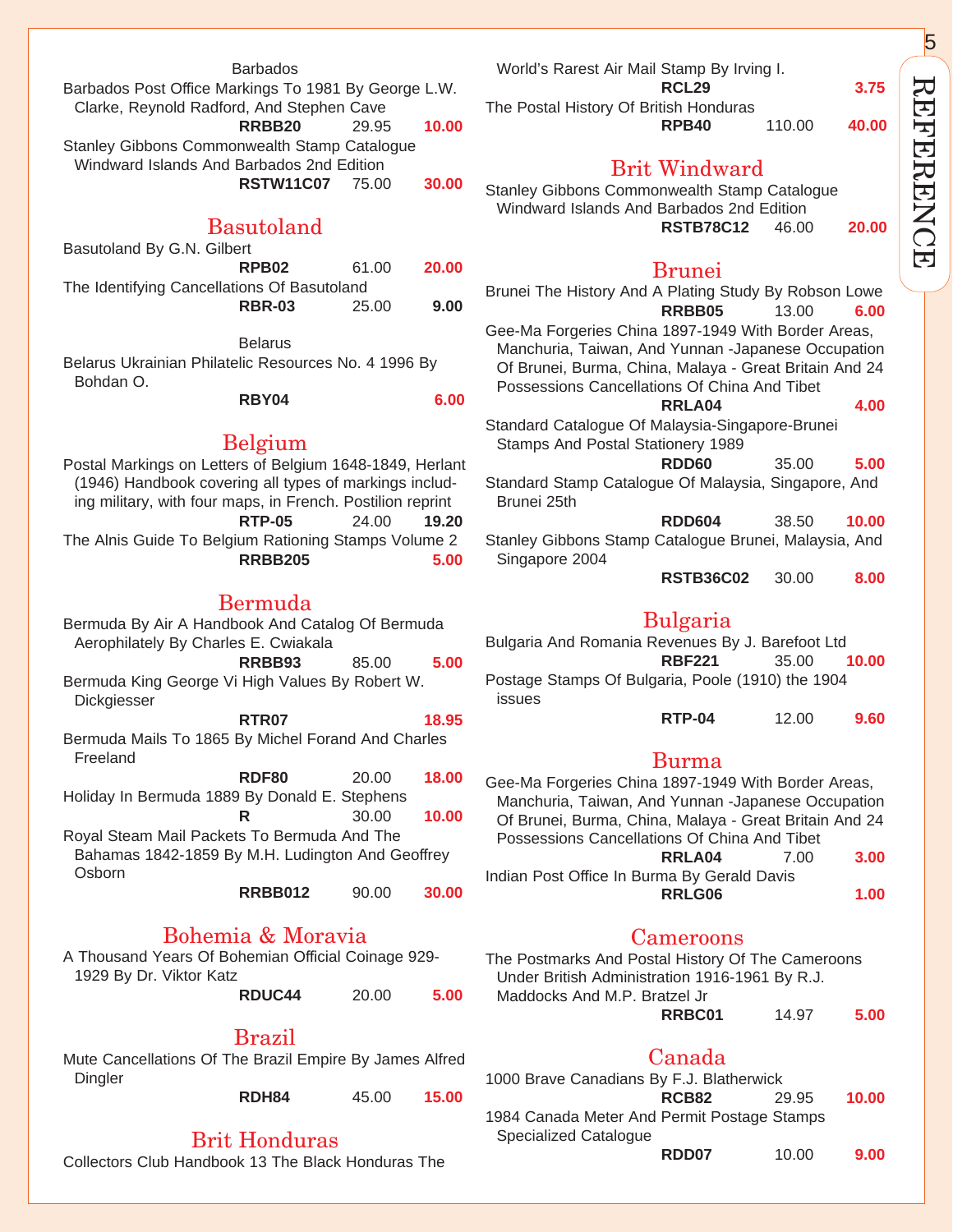| 2<br>t,  |
|----------|
|          |
|          |
|          |
|          |
|          |
| È        |
| ŗ        |
| ÷,<br>Ξ. |
|          |
|          |

1984 Canadian Medal Price Guide By R. Paul Nadin-Davis **RRBC10** 14.95 **1.00** 1992 North American Coins And Prices A Guide To U.S., Canada, And Mexican Coins By Kp - **RKR4592 2.00** American and Canadian Countermarked Coins By Gregory G. Brunk **RRBC031** 3.50 **1.00** Billig's Specialized Catalogues Volume 9 Canada The War Tax Stamps By The War Tax Study Group **RRBC032 2.00** British Columbia Part 1 Featuring Trade Tokens By Leslie C. Hill **RCB32** 19.95 **17.96** Canada/Bna Postage Stamp Catalogue 8th Edition By Tom Mcalpin And Will Gandley **RRBC033** 19.95 **12.00** 9th edition **RRBC03A** 22.95 **14.00** Canada and The Universal Postal Union By George B. Arfken **RRBC034** 24.95 **17.47** Canada The 1967-73 Definitive Issue **RDD71** 49.95 **39.96** Canada Post Offices 1755/1895 By Frank W. Campbell **RRBC035** 45.00 **15.00** Canada Special Delivery By G.H. Davis **RUT78 3.00** Canadian And Bna Philatelic Literature 6th Edition November 2001 **RUT52** 9.95 **7.96** Canadian Centennial Medals and Other Medals Issued In 1967 By Jack Roberts **RCB41** 7.95 **7.16** Canadian Coins 2009 63rd Edition By W.K. Cross **RCH019** 19.95 **15.96** Canadian Coin Cabinet By Joseph Leroux 1984 Price Guide **RJL01A** 19.95 **15.96** 1983 edition **RJL01 9.98** Canadian Definitives: 1967 - Present **RRBC036** 55.00 **38.50** Canadian E.F.O.'S First Edition By Darnell **RDNC02** 14.95 **13.46** Canadian First Day Cover Handbook By Bruce Perkins **RRBC037** 17.00 **5.00** Canadian Lathework Design By Hans Reiche **RUT48 2.50** Canadian Mail By Rail 1836-1867 By L.F. Fillam **RDG44** 32.95 **29.66** Canadian Maverick Tokens By Cecil C. Tannahill **RCB42** 7.50 **6.75** Canadian Medal Rolls Distinguished Flyingt Medal 1939- 1945 **RRBC038** 48.50 **33.95** Canadian Military Postmarks By Major W.J. Bailey **RRBC039 10.00** Canadian Military Posts Volume 3 By W.J. Bailey **RPB28** 45.00 **30.00** Canada Military Post Offices To 1993 By W.J. Bailey And E.R. Toop 2nd Edition

**RUT21** 34.95 **27.96** Canadian Ocean Mail Clerk 1860-1887 **RUT51** 2.50 Canadian Orders, Decorations, And Medals By Surgeon Commander F.J. Blatherwick, C.D. **RCB83** 8.95 **8.06** Canadian Patriotic Post Card Handbook By W.L. Gutzman **RUT04** 2.00 **1.60** Canadian Permit Postage Stamps Specialized Catalog **RDD09** 6.00 **5.40** Canadian Philatelic Handbook By Thomas Owen Mechem 1st Edition **RRBC0310 10.00** Canadian Philately Bibliography And Index 1864-1973 **RRBC0311** 25.00 **20.00** Canadian Picture Postcard Catalogue 1992 By W. Gutzman **RUT032** 9.95 **7.96** Canadian Postage Stamps And Stationery By Clifton A. Howes **RQU15** 90.00 **45.00** Canadian Posted Letter Guide Classic Period 1851-1902 Volume 1 1996 Edition **RDD36 17.25** Canadian Precancelled Postal Stationery Handbook By George E.L. Manley **RDG39** 12.00 **10.80** Canadian Revenues, Volume 7 B.C. And Yukon Revenue Stamps And Most Federal Franks, Seals, And Labels By Edward Zaluski **RZA07** 22.50 **15.00** Canadian Revenues, Volume 6 Ontario And Quebec By Edward Zaluski **RZA06** 22.50 **15.00** Canadian Revenues, Volume 5 The Atlantic Provinces By Edward Zaluski **RZA05** 22.50 **15.00** Canadian Revenues, Volume 4 The Prairie Provinces By Edward Zaluski **RZA04** 22.50 **15.00** Canadian Revenues, Volume 3 Federal War And Excise, Customs, Consular Fee, Postal Currency, And War Savings Stamps By Edward Zaluski **RZA03** 22.50 **15.00** Canadian Stamp Handbooks First Cents **RRBC0312 3.50** Canadian Stamps With Perforated Initials By J.C. Johnson/G. Tomasson **RUT05** 35.00 **15.00** Canadian Tagger Errors And Tagged Perfins By Ken Rose **RUT20** 12.00 **5.00** Canada Cover Catalogue 7th Edition By Will Gandley **RRBC0313 1.00** Canada Constant Precancel Varieties By Hans Reiche **RRBC0314** 9.95 **4.50** Canada Postal Act And Post Offices 1878 And The 'Canada' Split Ring Proofs June 1879-January 1880 By Brian H. Symonds **RUT54** 19.95 **10.00** Canada Specialized Postage Stamp Catalogue 1979 **RRBC0315 5.00**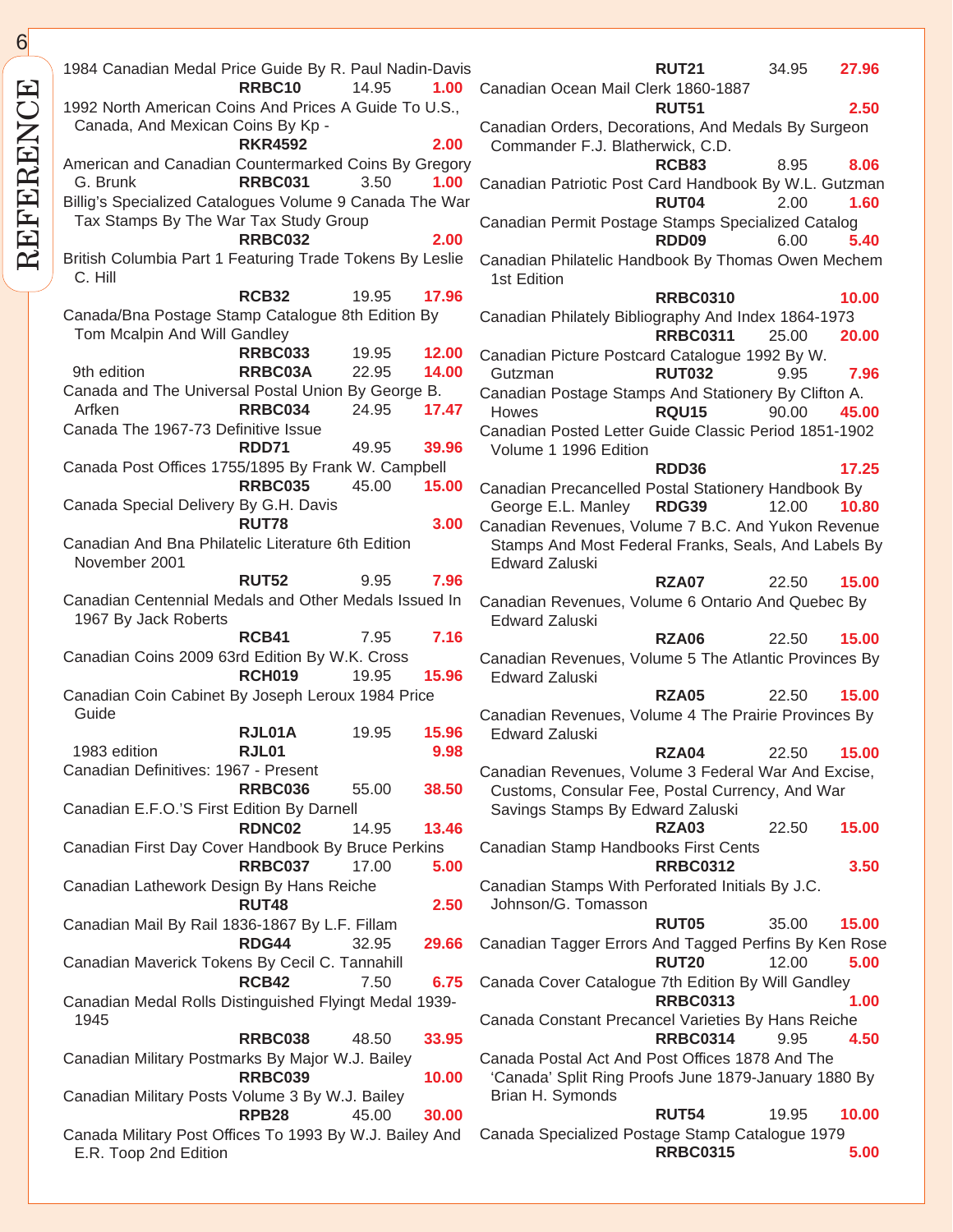**REFERENCE** REFERENCE

**RDM16 2.00**

7

| Canada Steel Engraved Constant Plate Varieties By Hans<br>Reiche                                                                                                                                                         |                                     |                 |                |
|--------------------------------------------------------------------------------------------------------------------------------------------------------------------------------------------------------------------------|-------------------------------------|-----------------|----------------|
|                                                                                                                                                                                                                          | <b>RUT01</b>                        | 2.00            | 1.60           |
| Canada The Admiral Flaws By Hans Reiche                                                                                                                                                                                  | <b>RUT24</b>                        | 2.00            | 1.60           |
| Canada The Admiral Issue 1911-1925 By George C.                                                                                                                                                                          |                                     |                 |                |
| Marler                                                                                                                                                                                                                   | <b>RAP50</b>                        | 35.00           | 20.00          |
| Catalog Of Private Express Labels And Stamps United<br>States 1839-1918 Canada 1841-1926 By Bruce H.<br>Mosher<br>Catalogue Of Canadian Railway Cancellations And<br>Related Transportation Postmarks By Lewis M. Ludlow | <b>RRBC0316</b>                     | 32.00           | 20.00          |
| Charlton Standard Catalogue Of Canadian Coins 49th                                                                                                                                                                       | RRRBC0317 35.00                     |                 | 28.00          |
| Edition                                                                                                                                                                                                                  |                                     |                 |                |
| 2012 66th ed                                                                                                                                                                                                             | <b>RCH0112</b>                      | 24.95           | 12.00          |
| 2009 63rd ed<br>2004 58th ed                                                                                                                                                                                             | <b>RCH019</b><br><b>RCH014</b>      | 19.95<br>12.95  | 15.96<br>3.00  |
| 1996                                                                                                                                                                                                                     | <b>RCH0196</b>                      |                 | 2.00           |
| 1997                                                                                                                                                                                                                     | <b>RCH0197</b>                      |                 | 1.00           |
| 1989<br>1994                                                                                                                                                                                                             | <b>RCH010</b><br><b>RCH0194</b>     |                 | .50<br>.50     |
| 2nd edition                                                                                                                                                                                                              | <b>RCH0193</b>                      |                 | .50            |
| Charlton Standard Catalogue Canadian Government                                                                                                                                                                          |                                     |                 |                |
| Paper Money 16th Edition 2004 By R.J. Graham - 17                                                                                                                                                                        | <b>RCH024</b>                       |                 |                |
| Copies<br>15th edition                                                                                                                                                                                                   | <b>RCH023</b>                       |                 | 4.00<br>3.00   |
| 7th edition                                                                                                                                                                                                              | <b>RCH020</b>                       |                 | 1.00           |
| Charlton Standard Catalogue Canadian Colonial Tokens<br>By W.K. Cross 5th Edition                                                                                                                                        |                                     |                 |                |
| 3rd edition                                                                                                                                                                                                              | <b>RRBC0318</b><br><b>RRBC0318A</b> | 225.00<br>15.00 | 100.00<br>5.00 |
| millenium ed                                                                                                                                                                                                             | <b>RRBC0318B</b> 12.00              |                 | 4.00           |
| Civil Censorship In Canada During World War 1 By Allan<br>L. Steinhart                                                                                                                                                   |                                     |                 |                |
| Ctd Pocket Guide Canadian Trade Dollars By Jean-Guy                                                                                                                                                                      | <b>RUT35</b>                        | 12.95           | 5.00           |
| <b>Cote 1989</b>                                                                                                                                                                                                         |                                     |                 |                |
|                                                                                                                                                                                                                          | <b>RKR089</b>                       | 25.00           | 5.00           |
| Coins Of Canada By J.A. Haxby And R.C. Willey<br>13th Edition 1995                                                                                                                                                       | <b>RHBC0195</b>                     |                 | 1.00           |
| 1996                                                                                                                                                                                                                     | <b>RHBC0196</b>                     |                 | 2.00           |
| 1997                                                                                                                                                                                                                     | <b>RHBC0197</b>                     |                 | 3.00           |
| 2000<br>2001                                                                                                                                                                                                             | R<br>RHBC011                        |                 | 4.00<br>4.50   |
| 2002                                                                                                                                                                                                                     | RHBC010                             |                 | 5.00           |
| Constant Plate Varieties Of The Canada Small Queens                                                                                                                                                                      |                                     |                 |                |
| By Hans Reiche And Mike Sendbuehler 3rd Revised<br>Edition                                                                                                                                                               | RRLC01                              |                 | 20.00          |
| Early Rapid Cancelling Machines Of Canada By David F.                                                                                                                                                                    |                                     |                 |                |
| Sessions                                                                                                                                                                                                                 |                                     |                 |                |
| First Decimal Issue Of Canada 1859-68 By Geoffrey                                                                                                                                                                        | <b>RUT45</b>                        |                 | 17.95          |
| Whitworth                                                                                                                                                                                                                |                                     |                 |                |
|                                                                                                                                                                                                                          | <b>RRS11</b>                        |                 | 12.00          |
| H And G Standard Catalogue Of USA Telephone Cards<br>Including Canada By S.E.R. Hisckocks And C.M.                                                                                                                       |                                     |                 |                |

| History Of Airlines In Canada By John Blatherwick -                      |                 |                |       |
|--------------------------------------------------------------------------|-----------------|----------------|-------|
|                                                                          | <b>RUT32</b>    | 34.95          | 12.95 |
| History Of Canadian R.P.O.'S 1853-1967 By L.F. Gillam                    |                 |                |       |
|                                                                          | <b>RAP58</b>    | 11.00          | 9.90  |
| Illustrated History Of The Coins And Tokens Relating To                  |                 |                |       |
| Canada By P. Napoleon Breton                                             |                 |                |       |
| Krause-Minkus Standard Catalog Of Canadian And                           | <b>RCB35</b>    | 14.95          | 12.71 |
| <b>United Nations Stamps</b>                                             |                 |                |       |
|                                                                          | <b>RBC0319</b>  | 10.00<br>10.00 | 5.00  |
| 2nd edition<br>La Premiere Route Postale Au Canada 1763-1851 By          | <b>RBC0319A</b> |                | 5.00  |
| <b>Guy Des Rivieres</b>                                                  |                 |                |       |
|                                                                          | <b>RRBC0320</b> | 25.00          | 20.00 |
| Lyman Standard Catalogue Of Canada-Bna Postage<br>Stamps 39th Edition    |                 |                |       |
|                                                                          | <b>RRBC0321</b> |                | 5.00  |
| Masonic Philately United States Of America And Canada                    |                 |                |       |
| By Christopher L. Murphy Handbook No. 141                                | <b>RRBC0322</b> |                |       |
|                                                                          |                 |                | 4.00  |
| Mellone's Official Canada Post Cachets By Dominic L.<br>Sozio            | <b>RRBC0323</b> |                | 5.00  |
| Moniter Guide To Post Offices And Railroad Stations In                   |                 |                |       |
| The United States And Canada 1876                                        |                 |                |       |
|                                                                          | <b>RDG31</b>    |                | 50.00 |
| New Specialized Catalogue Of Canada Post Official First                  |                 |                |       |
| Day Covers 1st Edition 1997                                              | <b>RUT017</b>   |                | 5.00  |
| New Specialized Catalogue Of Canada Post Official First                  |                 |                |       |
| Day Covers By Andrew Chung And R.F. Narbonne                             |                 |                |       |
|                                                                          | <b>RRBC0324</b> | 10.00          | 8.00  |
| Nickel Dollars Of Canada By Yvon Marquis                                 |                 |                |       |
|                                                                          | RCB43           | 5.00           | 4.50  |
| Official Canada Post Cachets By Dominic L. Sozio                         |                 |                |       |
|                                                                          | <b>RRBC0325</b> | 5.00           | 4.50  |
| Pioneer And Semi-Official Air Mails Of Canada By C.A.<br>Longworth-Dames |                 |                |       |
|                                                                          | <b>RUT50</b>    | 49.95          | 10.00 |
| Pioneers Of Canada The People On Her Stamps By Alan                      | <b>RUT28</b>    |                | 10.00 |
| Popular Illustrated Guide To Canadian Coins, Medals,                     |                 |                |       |
| Etc. By P.N. Breton                                                      | RCB36           | 14.95          |       |
| Postage Stamps And Postal History Of Canada By                           |                 |                | 6.00  |
| Winthrop S. Boggs Volume 1 and 2                                         |                 |                |       |
|                                                                          | R               | 28.00          | 10.00 |
| Postal History Of The Post Card In Canada 1871-1911 By                   |                 |                |       |
| Allan L. Steinhart                                                       |                 |                |       |
|                                                                          | R               | 15.00          | 5.00  |
| Postal History Of Yukon Territory Canada By Robert G.<br>Woodall         |                 |                |       |
|                                                                          | <b>RQU18</b>    |                | 18.00 |
| Private Bankers In The United States And Canada By<br>Sanford J. Durst   |                 |                |       |
|                                                                          | RDUC01          | 10.00          | 7.00  |
| Private Collection Inventory Canadian Coins And Bank                     |                 |                |       |

Garibaldi 1995-1996 2nd Edition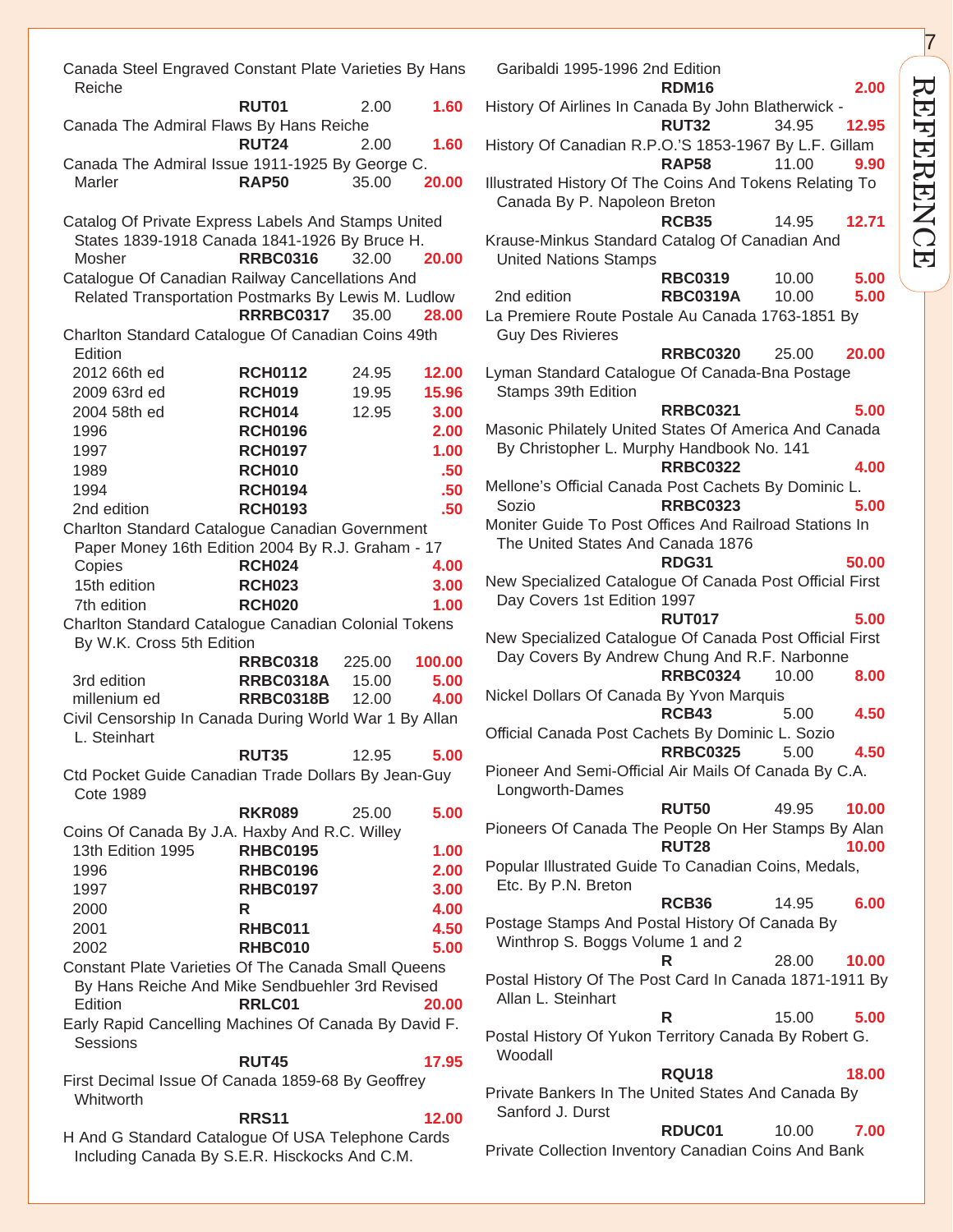| Notes First Edition 1987                                                               |                                                  |         |                |
|----------------------------------------------------------------------------------------|--------------------------------------------------|---------|----------------|
|                                                                                        | RCB34                                            | 20.00   | 5.00           |
| Small Queens Of Canada By John Hillson                                                 |                                                  |         |                |
|                                                                                        | RRLC01                                           | $\star$ | 20.00          |
| Specialized Catalogue Of Canada Post Official First Day                                |                                                  |         |                |
| Covers 1988 1st Edition                                                                |                                                  |         |                |
|                                                                                        | R                                                | 5.00    | 4.00           |
| Squared Circle Postmarks Of Canada By Moffat And                                       |                                                  |         | 10.00          |
| Hansen                                                                                 | <b>RUT66</b>                                     |         |                |
| Stamp Finder Philatelic Investment Guide Series 3.0<br><b>United States And Canada</b> |                                                  |         |                |
|                                                                                        | RRBC31                                           | 12.75   | 5.00           |
| Standard Catalogue Of Canadian Booklet Stamps 1988                                     |                                                  |         |                |
|                                                                                        | RRBC32                                           | 8.00    | 4.00           |
| 3rd edition                                                                            | RRBC33                                           | 11.95   | 5.00           |
| Standard Catalog Of Depression Scrip Of The United                                     |                                                  |         |                |
| States The 1930s Including Canada And Mexico By                                        |                                                  |         |                |
| Ralph A. Mitchell And Neil Shafer                                                      |                                                  |         |                |
|                                                                                        | <b>RKR12</b>                                     | 27.50   | 10.00          |
| Standard Canada Precancel Catalogue 1992                                               |                                                  |         |                |
|                                                                                        | <b>RUT0702</b>                                   |         | ÷              |
| 6th edition                                                                            | <b>RUT071</b>                                    | 18.95   | 15.16          |
| Stanley Gibbons One Country Catalogue Canada                                           |                                                  |         |                |
|                                                                                        | <b>RSTC03C02</b>                                 | 35.00   | 5.00           |
| Stanley Gibbons Commonwealth Stamp Catalogue<br>Canada 2008                            |                                                  |         |                |
|                                                                                        | <b>RSTC03C08</b>                                 | 29.90   | 23.92          |
| Territorial Post Offices Of Canada By William G. Robinson                              |                                                  |         |                |
|                                                                                        | <b>RDG22</b>                                     |         | 14.00          |
| Unitrade Canada Simplified 1st Edition                                                 |                                                  |         |                |
|                                                                                        | R                                                | $\star$ | ÷              |
| Unitrade Specialized Catalogue Of Canadian Stamps                                      |                                                  |         |                |
| 1997                                                                                   | RUTSC96                                          | 39.95   | 1.00           |
| 1999                                                                                   | <b>RUTSC96099</b>                                | 39.95   | 2.00           |
| 2000                                                                                   | RUTSC960                                         | 28.95   | 5.00           |
| 2005                                                                                   | RUTSC965                                         | 42.95   | 6.00           |
| 2006                                                                                   | RUTSC966                                         | 42.95   | 10.00          |
| 2009                                                                                   | <b>RUTSC969</b> 42.95                            |         | 15.00          |
| 2011                                                                                   | <b>RUTSC9611</b> 43.95<br><b>RUTSC9612</b> 43.95 |         | 20.00<br>22.00 |
| 2012<br>2013                                                                           | <b>RUTSC9613</b> 43.95                           |         | 25.00          |
| 2016                                                                                   | <b>RUTSC9619</b> 47.95                           |         | 39.95          |
| Untold Wealth Canada's Mineral Heritage Volume 2 By                                    |                                                  |         |                |
| Kenneth J. Kutz                                                                        |                                                  |         |                |
|                                                                                        | RKU21H                                           | 50.00   | 45.00          |
|                                                                                        | <b>RKU21</b>                                     | 30.00   | 27.00          |
| Webb's Postal Stationery Catalogue Of Canada And                                       |                                                  |         |                |
| Newfoundland 7th Edition                                                               |                                                  |         |                |
|                                                                                        | <b>RUT091</b>                                    | 39.95   | 31.96          |
| Wooden Money Of Atlantic Canada                                                        |                                                  |         |                |
|                                                                                        | RCB33                                            | 4.00    | 3.60           |
|                                                                                        |                                                  |         |                |
|                                                                                        | $\Gamma$ onol $\Gamma$ ono                       |         |                |

# Canal Zone

| Canal Zone Booklets By Lt. Col. James T. Devoss And A  |        |       |      |
|--------------------------------------------------------|--------|-------|------|
| Unique Canal Zone Error By Edward S. Conger            |        |       |      |
|                                                        | RRBC35 | 15.00 | 6.00 |
| Canal Zone Third Series Counterfeits By Major James T. |        |       |      |
| Devoss And A Canal Zone Rarity By Edward S. Conger     |        |       |      |

**RRBC36** 3.00 **2.40** Canal Zone Post Office Openings And Closings Commemorative Covers 1927-1979 By Robert J. Karrer Jr. Handbook No. 10 **RRBC37** 3.00 **2.40** Philatelic Announcement Cards Of The Canal Zone Postal Service By Dr. Cary Finder **RCZ30 5.00** Postal Marking Of The Canal Zone By Lawson P. Entwistle Supplement To Handbook No. 5 **RCZ05** 20.00 **8.00** Postal Stationery Of The Canal Zone **RPS223** 20.00 **10.00** Postal Stationery Of The Canal Zone Via Air Mail By Irwin J. Gibbs **RRBC38 3.00** U.S.F. Constitution - Cachets And Cancellations Of The 1932 And 1934 Transits Of The Panama Canal By Roger A. Wentworth And Robert J. Karrer Jr. **RCZ08 6.00** U.S. Naval Slogan Cancels In The Canal Zone And Panama Are 1908-1948 2nd Edition By Robert J. Karrer Jr.

#### **RCZ07** \* **6.00**

|                    |          | U.S. Navy Slogan Cancels In The Canal Zone And    |      |
|--------------------|----------|---------------------------------------------------|------|
|                    |          | Panama Area 1908-1941 By Robert J. Karrer Jr. And |      |
| Roger A. Wentworth | <b>R</b> | 4.00                                              | 3.20 |

#### Ceylon

On The Ancient Coins And Measures Of Ceylon By T.W. Ryhs Davis

**ROB49** \* **10.00**

### Channel Island

Catalogue Of The Revenue Stamps Of The United Kingdom, Isle Of Man, Channel Islands, And Eire 3rd Edition 1989 By R.G. Booth

**R** 10.00 **8.00** Cross-Channel Services Part 1 Southampton- Channel Islands- Havre Routes To 1940 By Bryan Hunt And Philip **Cockrill** 

|                                                         | RRBC46          | $\star$ | 10.00   |
|---------------------------------------------------------|-----------------|---------|---------|
| Mail Ships Of The Channel Islands By Richard Mayne      |                 |         |         |
|                                                         | RRBC46          | 8.00    | 6.40    |
| Stanley Gibbons Collect Channel Islands And Isle Of Man |                 |         |         |
| Stamps 1997 Edition                                     | R               | $\star$ | ÷       |
| 1998                                                    | RSTC78          | $\star$ | 3.00    |
| 1999                                                    | <b>RSTC7899</b> | 20.00   | 3.50    |
| 2000                                                    | <b>RSTC7800</b> | $\star$ | 4.00    |
| 2001                                                    | <b>RSTC7813</b> | 60.00   | 4.50    |
| 2002                                                    | <b>RSTC7802</b> | $\star$ | 5.00    |
| 2010                                                    | R               | $\star$ | $\star$ |
|                                                         |                 |         |         |

# Chile

|   |      | Traveling Post Offices Of Chile By Sr Emmerich Vamos Sz |  |
|---|------|---------------------------------------------------------|--|
| R | 5.00 | 4.00                                                    |  |

REFERENCE REFERENCE

8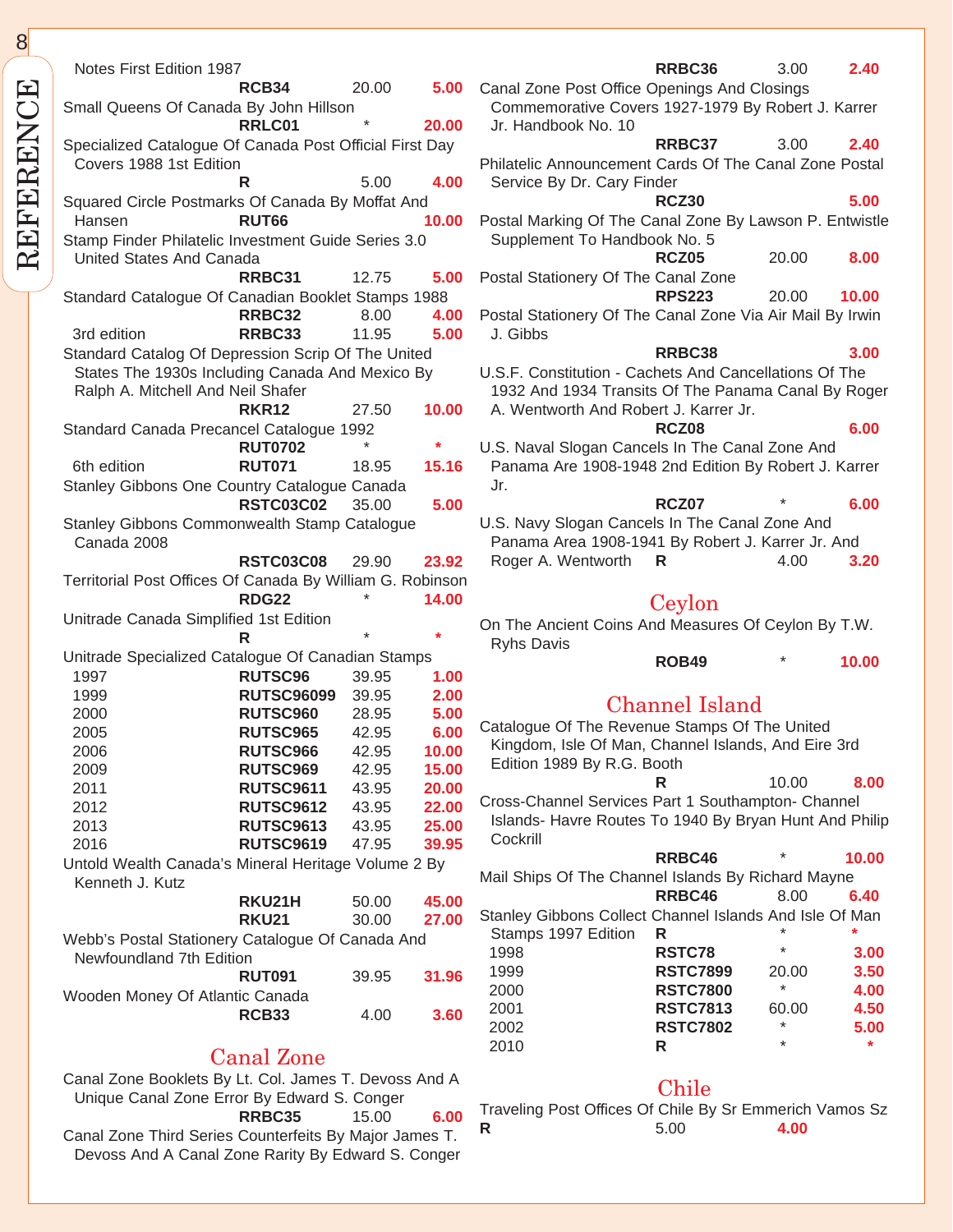|                                                                                                                                                                                                                      | China           |        |        |
|----------------------------------------------------------------------------------------------------------------------------------------------------------------------------------------------------------------------|-----------------|--------|--------|
| 50 Years Of China Philatelic Association                                                                                                                                                                             | R               |        |        |
| 1997 Postage Stamp Catalogue Of The People's<br>Republic Of China                                                                                                                                                    |                 | 46.00  | 36.80  |
|                                                                                                                                                                                                                      | <b>RDM089</b>   |        | 15.00  |
| 1997 China Stamp Catalogue By Scott                                                                                                                                                                                  | <b>RSCC507</b>  |        | 5.00   |
| 2001-2002 New China Banknotes Directory (Translated<br>From Chinese)                                                                                                                                                 |                 |        |        |
|                                                                                                                                                                                                                      | R               | 35.00  | 28.00  |
| 2002 China - Stamps Directory Of The 2003 Edition!<br>(Translated From Chinese)                                                                                                                                      |                 |        |        |
| 2009 Stamps Catalogue Of Republic Of China By Alex<br>Yeh                                                                                                                                                            | R               |        |        |
|                                                                                                                                                                                                                      | <b>RDG259</b>   | 35.00  | 28.00  |
| Airmail Stamps Of The Republic Of China By S.P. Wang<br>Classical China By L.F. Livingston                                                                                                                           |                 |        |        |
| China The Costenoble Correspondence By Joseph M.<br>Sousa                                                                                                                                                            | R               |        |        |
|                                                                                                                                                                                                                      | <b>RMR20</b>    |        | 2.00   |
| China Displaying Postal History                                                                                                                                                                                      |                 |        |        |
| China Stamps Price Total Directory (Translated From<br>Chinese) By The People's Posts And Telecommunications<br><b>Publishing House</b>                                                                              | <b>RMR11</b>    |        | 2.00   |
|                                                                                                                                                                                                                      | R               |        |        |
| Currencies Of China By Kann And Durst - 1 Copy RDU49<br>From China And Tibet By Robson Lowe                                                                                                                          |                 |        |        |
|                                                                                                                                                                                                                      | <b>RDU49</b>    |        | 45.00  |
| Gee-Ma Forgeries China And Great Britain                                                                                                                                                                             | R               | 22.50  | 18.00  |
| Gee-Ma Forgeries China 1897-1949 With Border Areas,<br>Manchuria, Taiwan, And Yunnan-Japanese Occuptaion<br>Of Brunei, Burma, China, And Malaya-Great Britain And<br>24 Possessions-Cancellations Of China And Tibet | R               |        |        |
| History Of Postal Cancellation Of China Part Ix By Paul                                                                                                                                                              |                 |        |        |
| Ke-Shing Chang                                                                                                                                                                                                       |                 |        |        |
| Imperial China History Of The Posts To 1896 By Major<br><b>Richard Pratt</b>                                                                                                                                         | <b>RCN11-13</b> | 170.00 | 136.00 |
|                                                                                                                                                                                                                      | <b>RMT40</b>    | 135.00 | 108.00 |
| K.P.M. Koninklijke Paketvaart Maatschappij 1891-1941<br>With The Java-China-Japan Line To 1970 By Philip<br>Cockrill And J. Haalebos                                                                                 |                 |        |        |
|                                                                                                                                                                                                                      | R               | 21.25  | 17.00  |
| Ma's Illustrated Catalogue Of The Stamps Of China<br>Volume 1 - Empire 1995                                                                                                                                          |                 |        |        |
|                                                                                                                                                                                                                      | RHD01A          | 46.50  | 37.20  |
| Michel Ubersee-Katalog Teil 1 China<br>2008-2009                                                                                                                                                                     | R               | *      |        |
| 2011-2012                                                                                                                                                                                                            | R               | 30.00  | 24.00  |
| New China Catalogue By Heilongjiang People's                                                                                                                                                                         |                 |        |        |
| Publishing House (Translated From Chinese)                                                                                                                                                                           | R               | 50.00  | 40.00  |
| Paintings On Japanese Postal Issues By Margaret                                                                                                                                                                      |                 |        |        |

| Marcuz                                                  |                |       |        |
|---------------------------------------------------------|----------------|-------|--------|
|                                                         | R              | 25.00 | 20.00  |
| Peoples Republic Postage 1991-1992 (Translated From     |                |       |        |
| Chinese)                                                |                |       |        |
|                                                         | R              | 50.00 | 40.00  |
| Philatelic And Postal History Of Hong Kong And The      |                |       |        |
| Philatelic Dictionary Of China                          |                |       |        |
|                                                         | RPB06          |       | 100.00 |
| Treaty Ports Of China And Japan By F. W. Webb           |                |       |        |
|                                                         | <b>RMR61</b>   |       | 17.50  |
| Postage Meter And Postpaid Machine Stamps Of China      |                |       |        |
| By Richard Stambaugh                                    |                |       |        |
|                                                         | R              | 90.00 | 72.00  |
| Postage Stamp Catalogue Of China's Liberated Areas      |                |       |        |
| Postal Stationery Of Taiwan, Republic Of China Update 1 |                |       |        |
| November 1994 By Donald R. Alexander                    |                |       |        |
|                                                         | <b>RDM07</b>   | 40.00 | 32.00  |
| Postage Stamp Catalogue Of The People's Republic Of     |                |       |        |
| China                                                   |                |       |        |
| 2003                                                    | R              | 15.00 | 12.00  |
| 1999                                                    | R              | 12.00 | 9.60   |
| 1998                                                    | <b>RDK08</b>   | 10.00 | 8.00   |
| Postage Stamp Catalogue Of The People's Republic Of     |                |       |        |
| China 1949-1997 1st Edition Full Colour                 |                |       |        |
|                                                         | R              | 15.00 | 12.00  |
| Post-War Provisinal Issues Of Northeast China           |                |       |        |
| Manchurian Local Overprints Volume I By Dr. George T.   |                |       |        |
| Luzitano                                                |                |       |        |
|                                                         | <b>RMR19</b>   | 19.50 | 15.00  |
| Rare Collections Of Chinese Stamps Kept By China        |                |       |        |
| National Postage Stamp Museum (Republic Of China 1)     |                |       |        |
| Revenue Surcharges China 1897 Volume                    |                |       |        |
|                                                         | <b>RLV10</b>   | 45.00 | 36.00  |
| Scott/Yang-Yang/Scott Catalogue Correlation People's    |                |       |        |
| Republic Of China Liberation Areas And Unified By Ralph |                |       |        |
| Weil                                                    |                |       |        |
|                                                         | RYAC038        | 40.00 | 32.00  |
| Select Collection Of Large Dragon Stamps Covers And     |                |       |        |
| Postmarks By Directorate General Of Posts Republic Of   |                |       |        |
| China                                                   |                |       |        |
|                                                         | <b>RDM78</b>   | 25.00 | 20.00  |
| Scott 1997 China Stamp Catalogue                        |                |       |        |
|                                                         | <b>RSCC507</b> |       | 5.00   |
| Specialized Listing Of The Japanese Occupation Stamps   |                |       |        |
| Of China By Jack G. Nielsen And Ralph A. Weil           |                |       |        |
|                                                         | R              | 18.00 | 14.40  |
| Stamps And Postal History Of China, Hong Kong,          |                |       |        |
| Mongolia, And Other Asian Countries 1 November 2007     |                |       |        |
| Stanley Gibbons Stamp Catalogue Part 17 China 5th       |                |       |        |
| Edition                                                 |                |       |        |
|                                                         | R              | 10.00 | 8.00   |
| Standard Catalogue China And Treaty Ports 1935 Special  |                |       |        |
| <b>Descriptive Edition</b>                              |                |       |        |
|                                                         | <b>RMR03</b>   |       | 10.00  |
| Treaty Ports Of China And Japan Scarcity Guide And      |                |       |        |
| Supplementary Bibliography                              |                |       |        |
|                                                         | R              | 13.50 | 10.80  |
| Yang's Postage Stamp Catalogue Of The People's          |                |       |        |

# 9 **REFERENCE** REFERENCE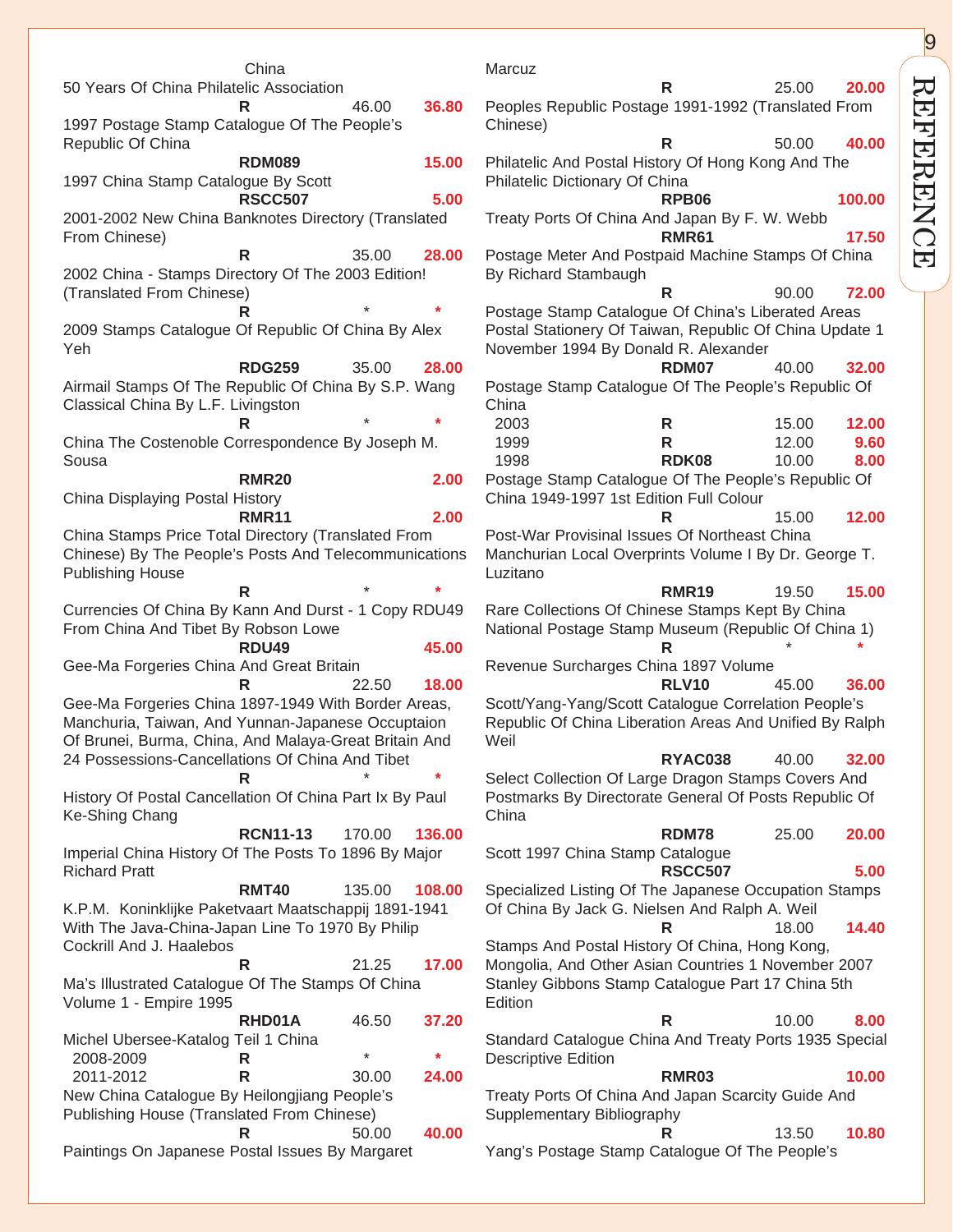| Republic Of China By N.C. Yang                                                                              |                         |       |       |                       |
|-------------------------------------------------------------------------------------------------------------|-------------------------|-------|-------|-----------------------|
|                                                                                                             | R                       | 13.50 | 10.80 | Registrat<br>Together |
|                                                                                                             | Formosa                 |       |       | Cook Isla             |
| Price List Of Formosa Postage Stamps By L.F. Livingston                                                     |                         |       |       |                       |
|                                                                                                             | R                       |       | 10.00 |                       |
|                                                                                                             | China Taiwan            |       |       | Costa Rio             |
| (see also China)<br>1997 Chinese Postage Stamps Catalogue Taiwan Issues                                     |                         |       |       | R. Mena               |
| 1945-96 Issue                                                                                               |                         |       |       |                       |
| 1998-99 Catalog Of Chinese Stamps - Taiwan                                                                  | <b>RDG257</b>           | 35.00 | 28.00 | Counterfe             |
|                                                                                                             | <b>RJDC039</b>          |       | 10.00 | Of The B              |
| 2002-2003 Taiwan Color Stamp Directory (Translated                                                          |                         |       |       |                       |
| From Chinese)                                                                                               | R                       | 15.00 | 12.00 | Crete Po:             |
| Chu Kwang Tower Issues Of Taiwan By Donald R.                                                               |                         |       |       | Les Tinm              |
| Alexander                                                                                                   | <b>RCB01</b>            | 25.00 | 20.00 | L'etat De             |
| Historical Survey Of Postage Stamps, Postmarks, And                                                         |                         |       |       | Silver <sub>Co</sub>  |
| Postage Rates Of Taiwan 1945-1949 Volume 1 and 2 By<br>Paul Ke-Shing Chang                                  |                         |       |       |                       |
|                                                                                                             | <b>RCN01-02</b>         | 50.00 | 45.00 |                       |
| Overprinted "New Taiwan Dollar" Stamps With Standard<br>Style Of Writing Of Lead Types, Typographed By Paul |                         |       |       | Republic<br>And Pape  |
| Ke-Shing Chang                                                                                              |                         |       |       |                       |
|                                                                                                             | <b>RCN03</b>            | 11.95 | 9.95  |                       |
|                                                                                                             | Christmas Islands       |       |       | 2002 Sup              |
| Aerogrammes Of Christmas Island (Indian Ocean) By                                                           |                         |       |       |                       |
| <b>Rufus Barnes</b>                                                                                         | R                       | 12.00 | 9.60  | Historia F            |
|                                                                                                             |                         |       |       | Catalogo              |
| British Columbia Part 1 Featuring Trade Tokens By Leslie                                                    | <b>British Columbia</b> |       |       | 2005 By               |
| C. Hill                                                                                                     |                         |       |       | Catalogo              |
| British Columbia Numismatica Featuring Trade Tokens By                                                      | <b>RCB32</b>            | 19.95 | 15.96 | By Edifil             |
| Leslie C. Hill                                                                                              |                         |       |       |                       |
| British Columbia Post Offices By William Topping 1991                                                       | R                       | 8.00  | 6.40  | Cyprus P              |
|                                                                                                             | <b>RDG231</b>           | 19.00 | 15.20 | Frangouc              |
| Colonial Postal Systems And Postage Stamps Of                                                               |                         |       |       |                       |
| Vancouver Island And British Columbia 1849-1871 By A.S. Cyprus P<br>Deaville                                |                         |       |       |                       |
|                                                                                                             | R                       | 35.00 | 28.00 | Cyprus B              |
| Post Offices Of British Columbia 1858-1970 By Melvin                                                        | R                       | 38.00 | 30.40 | Invasion              |
|                                                                                                             |                         |       |       | Cyprus B              |
|                                                                                                             |                         |       |       | Camps P               |
|                                                                                                             |                         |       |       |                       |
| Belgian Congo Postal History Of The Lado Enclave 1897-                                                      | Congo Belgium           |       |       | Cyprus B              |
| 1910 By Abbe G. Gudenkauf                                                                                   |                         |       |       | Camps P               |
| Mailboat Services From Europe To The Belgian Congo                                                          | R                       | 16.00 | 12.80 | Cyprus B              |
| 1879-1922 By Abbe G. Gudenkauf -                                                                            | R                       | 17.00 | 13.60 | Developn              |

|                                                                                                          | Cook Isl          |       |       |  |
|----------------------------------------------------------------------------------------------------------|-------------------|-------|-------|--|
| Registration Marks Of The Cook Islands And Niue<br>Together With Amendment No. 1 To Cancellations Of The |                   |       |       |  |
| Cook Islands And Niue                                                                                    | RZD <sub>02</sub> |       | 4.00  |  |
|                                                                                                          | Costa Rica        |       |       |  |
| Costa Rica Postal Catalogue 2nd Edition 1997 By Hector<br>R. Mena                                        |                   |       |       |  |
|                                                                                                          | <b>RCR01</b>      | 25.00 | 20.00 |  |
|                                                                                                          | Crete             |       |       |  |
| Counterfeits Of The 1898 Provisional 20 Parades Stamp                                                    |                   |       |       |  |
| Of The British Post Office In Crete By William R. Liberman                                               |                   |       |       |  |
|                                                                                                          | <b>RGS24</b>      |       | 9.00  |  |
| <b>Crete Postal History And Stamps</b>                                                                   |                   |       |       |  |
|                                                                                                          | R                 | 38.25 | 30.60 |  |
| Les Tinmbres-Poste De Crete Les Timbres-Poste De                                                         |                   |       |       |  |
| L'etat De Crete By Nicolas Zervoyannis                                                                   |                   |       |       |  |
|                                                                                                          | R                 | 7.00  | 5.60  |  |
| Silver Coinage Of Crete By George Macdonald                                                              |                   |       |       |  |

Croatia lic Of Croatia Catalogue Of Postage Stamps, Coins, aper Money 2007

| <b>RDD103</b> | 5.00 |
|---------------|------|
|               |      |

**ROB33 6.00**

|                                                                                            | Cuba         |       |       |
|--------------------------------------------------------------------------------------------|--------------|-------|-------|
| 2002 Suplemento Cuba By Edifil                                                             |              |       |       |
|                                                                                            | R            | 4.50  | 3.60  |
| Historia Postal De Cuba By J.L. Aguiar                                                     |              |       |       |
|                                                                                            | RDM77        | 65.00 | 52.00 |
| Catalogo Especializado Sellos De Cuba Tomo li 1959-<br>2005 By Edifil                      |              |       |       |
|                                                                                            | REDC083      | 95.00 | 76.00 |
| Catalogo Especializado Sellos De Cuba Tomo I 1855-1958<br>By Edifil                        |              |       |       |
|                                                                                            | REDC082      | 95.00 | 76.00 |
|                                                                                            |              |       |       |
|                                                                                            | Cyprus       |       |       |
| Cyprus Postal Stationery 1985 1st Edition By Stephan H.<br>Frangoudis                      |              |       |       |
|                                                                                            | <b>RDD26</b> | 27.00 | 24.30 |
| Cyprus Postal Stationery 2nd Edition                                                       |              |       |       |
|                                                                                            | <b>RSJ02</b> | 30.00 | 27.00 |
| Cyprus Booklet No. 1 Mail Services Of The Pre-1974<br>Invasion Period By Brenda M. Goodwin |              |       |       |
|                                                                                            | R            | 12.75 | 10.20 |
| Cyprus Booklet No. 2 Mail Services To The Refugee                                          |              |       |       |
| Camps Part 1 By Brenda M. Goodwin                                                          |              |       |       |
|                                                                                            | R            | 51.00 | 40.80 |
| Cyprus Booklet No. 3 Mail Services To The Refugee<br>Camps Part 2 By Brenda M. Goodwin     |              |       |       |
|                                                                                            |              |       |       |

**R** 22.49 **17.99** s Booklet No. 4 Post-1974 Mail Routes And ppments By Brenda M. Goodwin **R** 15.00 **12.00**

Cyprus Postal Stationery 1878-2000 By Alexander C.

# REFERENCE REFERENCE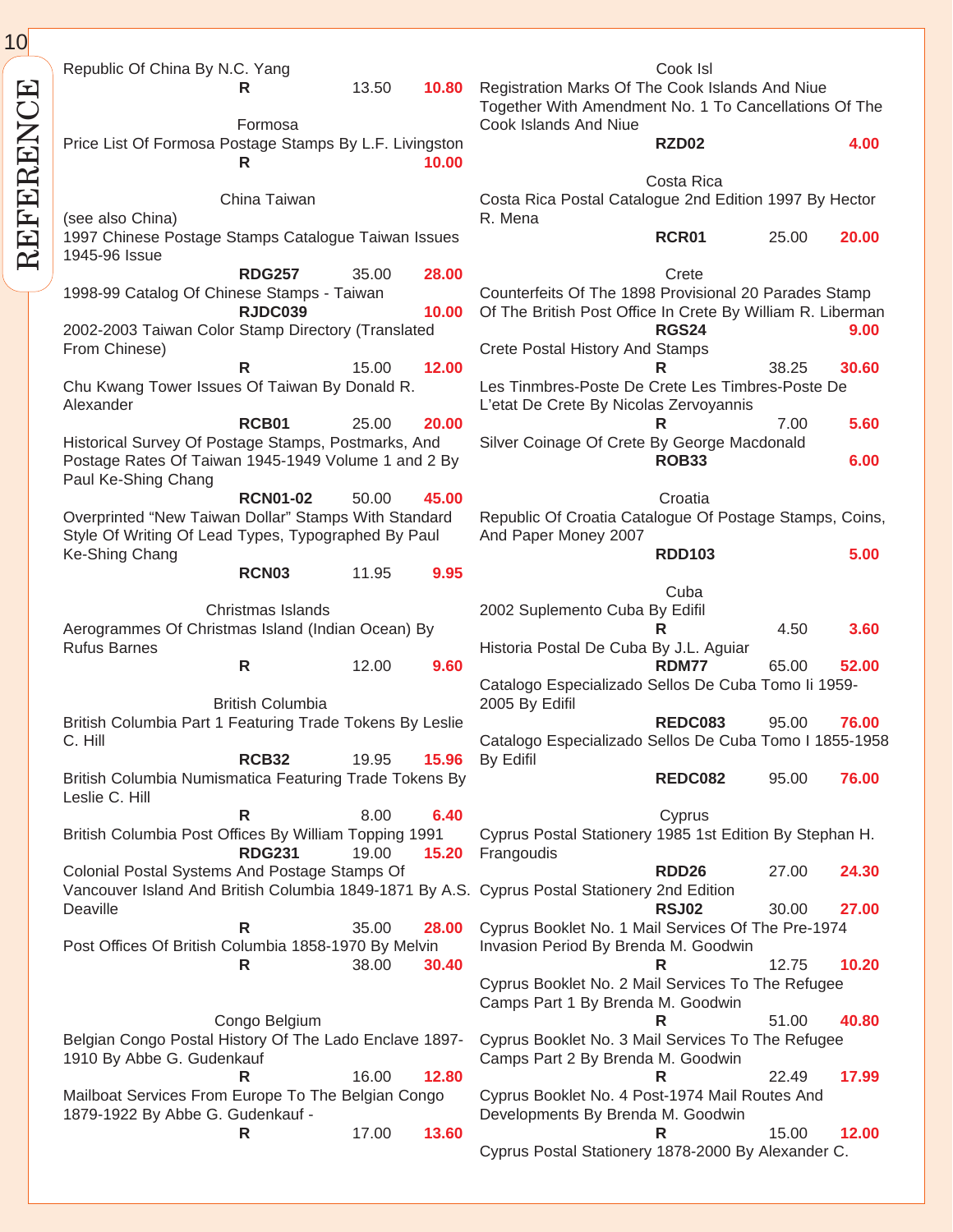Ioannides And Christopher J. Podger 2nd Edition **RDF84** 80.00 **72.00** Cyprus Revenue Stamps 1872-1997 By Christopher J. Podger **RDG89** 55.00 **44.00** Hermes 97 Stamps Of Greece 1861-1996 And Cyprus 1880-1996 And Postal History **R** 10.95 **8.76** Hermes 98 Stamps Of Greece 1861-1997 And Cyprus 1880-1997 Postal History **R** \* **\*** Hermes St. Frangoudis Catalogue Of Cyprus Stamps And Postal History 1845-2002 2003 **R** 12.00 **9.60** Parogra 1992 The Greek Cyprus Europe C.E.P.T. List Of Letters And Post History (Translated From Greek) **R** \* **\*** Postal History Of Cyprus **RPB35** 78.00 **50.00** Postmarks Of Cyprus 1971 By M.A. Poole **R** 20.00 **16.80** Vlastos 1988 Cyprus And Europa **R** 7.50 **6.00 Czechoslovakia** Checklist Of Czechoslovakian Town Cancels On The Stamps Of The Austrian Empire 1850-1883 **RTM11** 21.50 **19.35** Higgins And Gage World Postal Stationery Catalog Section 3 Cameroun To Czechoslovakia **R** 10.00 **8.00** Minkus Stamp Catalog 1982-83 Czechoslovakia Hungary Romania **R** 10.00 **8.00** Stanley Gibbons Stamp Catalogue Part 5 Czechoslovakia And Poland 6th Edition **R** 15.00 **12.00** Stanley Gibbons Stamp Catalogue Part 5 Czechoslovakia And Poland 7th Edition **RSTC0512** 49.00 **44.10** Curacao Postal History Of Curacao By Frank W. Julsen And A.M. Benders **R** 50.00 **40.00 Denmark** AFA Specialized Catalog 1981-1982 Denmark And **Greenland RDD39** 25.00 **10.00** Catalog Of Scandinavian Revenue Stamps Volume 2 Denmark By Peter Poulsen Roskilde **RDD53** \* **11.20** Denmark 2 Rigsbank-Skilling 1851-1852 **R** \* **\*** Denmark Numeral Cancels European Philately 8 - **RDD50** 25.00 **20.00** Private Local Posts Of Denmark By Sten Christensen **R** 50.00 **40.00** Railway Post Offices Of Denmark By Anthony M.

| Goodbody                                                                                                                                                                                                                                               | <b>RMO23</b>                           | $\ast$         | 9.00           |
|--------------------------------------------------------------------------------------------------------------------------------------------------------------------------------------------------------------------------------------------------------|----------------------------------------|----------------|----------------|
| Ecuador Y Paises Iberoamericanos                                                                                                                                                                                                                       | Ecuador<br>R                           | $\star$        |                |
| La Cloture Des Bureaux De Poste Turcs En Grece Et Des<br>Bureaux Grecs En Turquie Et Egypte En 1881 Athenes<br>1969 By Sophocles G. Nicolaides<br>Stamps Of Egypt Book 2 By L. Balian 2007<br>Traveling Post Offices Of Egypt By Peter A.S. Smith 1983 | Egypt & Uar<br>R<br><b>RDH532</b><br>R | 87.50<br>35.00 | 40.00<br>28.00 |
| Ethiopia Booklet No. 1 The Issues Of 1894-1903 By Eric<br>Payne                                                                                                                                                                                        | Ethiopia                               |                |                |
|                                                                                                                                                                                                                                                        | R                                      | 25.50          | 20.40          |
| Catalogue Specialise Des Timbres Anciens D'europe 1<br>1980/81 By P. Macoveanu                                                                                                                                                                         | Europa                                 |                | ×              |
| Dated European Coinage Prior To 1501 By Durst                                                                                                                                                                                                          | R                                      |                |                |
| Denmark Numeral Cancels European Philately 8                                                                                                                                                                                                           | <b>RDU96</b>                           | 13.65          | 10.92          |
| Development Of European Forwarding Agents By Patrick<br>Frost                                                                                                                                                                                          | <b>RDD50</b>                           | 25.00          | 20.00          |
| Edwin Mueller's Catalog Of The Imperforate Classic<br>Postal Stamps Of Europe 1958 1st Edition                                                                                                                                                         | RRLJ01                                 |                | 2.00           |
| Europa Stamps Topical Handbook No. 34                                                                                                                                                                                                                  | R                                      | 19.50          | 15.60          |
| European Philately 3 By J. Barefoot                                                                                                                                                                                                                    | R                                      |                |                |
| European Philately 2 By J. Barefoot                                                                                                                                                                                                                    | R                                      |                |                |
| German Seepost Cancellations 1886-1939 Part 1 The<br>European, North, And South Atlantic Routes By Philip<br>Cockrill And Arno Gottspenn No. 46                                                                                                        | R<br>R                                 |                |                |
| Hewitts Numismatic Information Series Price Catalog Of<br>Modern European Gold Coins                                                                                                                                                                   |                                        |                |                |
| History Of Letter Post Communication Between The<br>United States And Europe, 1845-1875 2nd Edition By<br>Hargest                                                                                                                                      | RCBC55                                 |                | 1.00           |
| Mailboat Services From Europe To The Belgian Congo<br>1879-1922 By Abbe G. Gudenkauf                                                                                                                                                                   | R                                      | 38.00          | 30.40          |
| Michel Europa-Katalog 2011 Sud-Europa 3                                                                                                                                                                                                                | R                                      | 12.00          | 9.60           |
| Michel Europa-Katalog 2011 Sudost-Europa 4                                                                                                                                                                                                             | <b>RMIC12C11</b>                       | 105.90         | 40.00          |

# 11

REFERENCE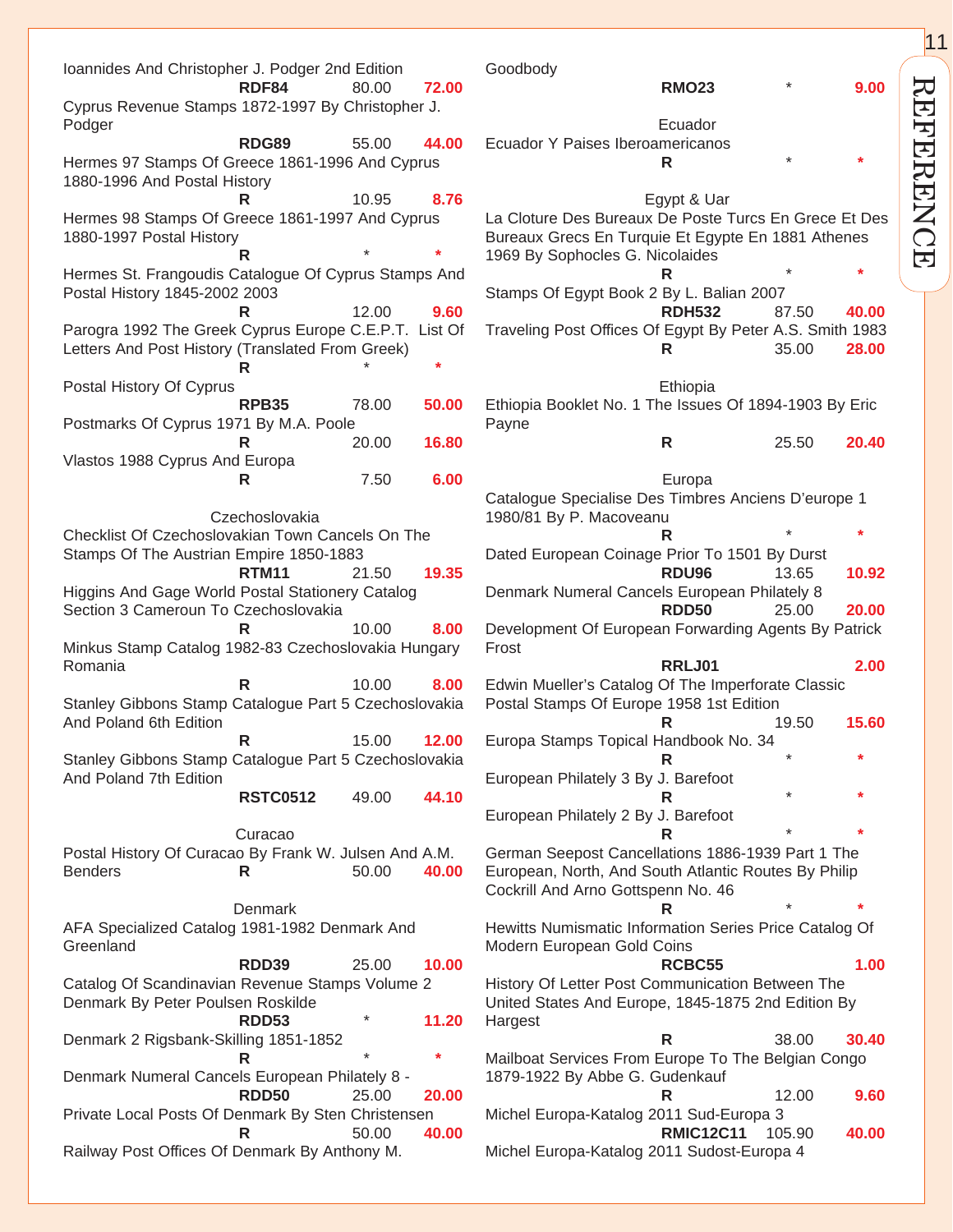| Tome 3 2004 3e Partie Timbres D'europe De L'ouest De<br>R<br>REFERENCE<br>Michel Europa-Katalog 2001/2002 Nord-Und<br>Portugal A Yougoslavie By Yvert And Tellier<br><b>RYVC03C4</b><br>Nordwesteuropa 3<br>58.00<br>20.00<br>Tome 4 2003 2e Partie Timbres D'europe De L'est De<br>16.00<br>R<br>Michel Europa Sud-Europa 2014<br>Roumanie A Ukraine By Yvert And Tellier<br><b>RMIC12C14</b><br>116.90<br>99.37<br>RYVC04B3<br>70.00<br>Tome 3 2003 1re Partie Timbres D'europe De L'ouest<br>Michel Europa-Katalog Nord-Europa 2012/2013 5<br><b>RMIC12E13</b><br>109.90<br>50.00<br>D'allemagne A Grece<br>Michel Europa-Katalog 2004/2005 West-Und Mitteleuropa<br>10.00<br>R<br>Catalogue Yvert Et Teller 1990 Tome 3 Timbres D'europe<br>10.00<br>De L'ouest<br><b>RMIC12A5</b><br>Michel Europa-Katalog 2007/2008 Sudeuropa 3<br>R<br>Catalogue Yvert Et Teller 2001 Tome 3 Partie 1 Timbres<br><b>RMIC12C8</b><br>30.00<br>15.00<br>Michel Europa-Katalog 2007 Sudwest-Europa 2<br>D'europede L'ouest A-G<br><b>RMIC12B7</b><br>25.00<br>5.78<br>Catalogue Yvert Et Tellier 1996 Tome 3 1re Partie Timbres<br>Michel Europa Sudwest-Europa 2015 2<br><b>RMIC12B15</b><br>D'europe De L'ouest<br>116.90<br>99.37<br>Michel Europa Sudwest-Europa 2017 2<br>R<br><b>RMIC12B17</b><br>Catalogue Yvert Et Tellier 1996 Tome 3 2e Partie Timbres<br>134.95<br>114.71<br>Michel Europa-Katalog 2006/2007 Nord-Europa 5<br>D'europe De L'ouest<br><b>RMIC12E7</b><br>21.25<br>25.00<br>3.00<br>R<br>Michel Europa-Katalog 2006 Sudwest-Europa 2<br>Vlastos 1988 Cyprus And Europa<br><b>RMIC12B6</b><br>84.90<br>Michel Europa-Katalog 2006 Mittel-Europa<br><b>RMIC12A6</b><br>20.00<br>17.00<br>Falkland & Dep<br>Modern European Coins By Harris<br>Falkland Islands 1891 Provisionals By Malcom Barton<br><b>RDG28</b><br>31.25<br>R<br>Michel Vogel-Europa<br>Falkland Islands Printings Of The Pictorial Issue Of 1938-<br>1949 By C.E. Glass<br><b>RMIB03C11</b><br>89.90<br>80.10<br>Michel Ganzsachen-Katalog Europa Ost 2004/05<br>RRLF03<br><b>RMIC134</b><br>Postal Service Of The Falkland Islands By Robert Barnes<br>15.00<br>12.00<br>Michel Ganzsachen-Katalog Europa West 2000/01<br>paperback<br>RRLF02<br>10.00<br>12.50<br>$\star$<br>24.00<br>hardback<br><b>RMIC120</b><br>30.00<br>R<br>Michel Europa-Katalog1997/98 Ost<br>Stanley Gibbons Collect Falkland Islands Stamps<br><b>RSTC891</b><br>R<br>Michel Eruopa-Katalog 2011/2012 Ost-Europa 7<br>Stanley Gibbons One Country Catalogue Falkland Islands<br><b>RMIC1312</b><br>105.90<br>50.00<br>R<br>Stanley Gibbons Commonwealth Stamp Catalogue<br>Michel Europa-Katalog 2011/2012 West-Europa 6<br>$\star$<br>Falkland Islands 5th Edition<br>R<br>Michel Europa-Katalog 2011/2012 Nord-Europa 5<br><b>RSTF28C05</b><br>26.00<br><b>RMIC12E12</b><br>105.90<br>Stanley Gibbons Commonwealth Stamp Catalogue<br>50.00<br>Falkland Islands 4th Edition<br>Michel Europa Ost-Europa 2016/2017 7<br><b>RMIC1317</b><br>119.95<br>101.96<br>R<br>Michel Europa Nord-Europa 2016/2017 5<br><b>RMIC12E17</b><br>119.95<br>101.96<br>Far East Republic<br>Parogra 1992 The Greek Cyprus Europe C.E.P.T. List Of<br>Far East Mail Ship Itineraries Volume 1 By Lee C. Scamp<br>Letters And Post History (Translated From Greek)<br><b>RE01</b><br>15.00<br>paperback<br>30.00<br>hardback<br>RFE01H<br>42.00<br>Reading Medieval European Coins By Ralph S. Walker<br>70.00<br><b>RSBC42</b><br>Stamp Finder Stamp Selection Guide Far East Countries<br>56.00<br>Stamp Collector's Guide To Europe By Jon L. Allen And<br>Series 5.0<br>Paul H. Silverstone<br>R<br>7.12<br>8.90<br>R<br>Stanley Gibbons Western Europe Simplified Catalogue<br>Faroe Island<br>2005 Edition<br>Faroe Islands 1991 Gf 10 Postage Stamps And Postmarks<br><b>RSTE19C05</b><br>10.00<br>69.90<br>By Eric V. Wowern<br>Thematic Stamps Catalogue Europa 2005 6th Edition By<br>R<br>Domfil | 12 |   |      |      |       |
|----------------------------------------------------------------------------------------------------------------------------------------------------------------------------------------------------------------------------------------------------------------------------------------------------------------------------------------------------------------------------------------------------------------------------------------------------------------------------------------------------------------------------------------------------------------------------------------------------------------------------------------------------------------------------------------------------------------------------------------------------------------------------------------------------------------------------------------------------------------------------------------------------------------------------------------------------------------------------------------------------------------------------------------------------------------------------------------------------------------------------------------------------------------------------------------------------------------------------------------------------------------------------------------------------------------------------------------------------------------------------------------------------------------------------------------------------------------------------------------------------------------------------------------------------------------------------------------------------------------------------------------------------------------------------------------------------------------------------------------------------------------------------------------------------------------------------------------------------------------------------------------------------------------------------------------------------------------------------------------------------------------------------------------------------------------------------------------------------------------------------------------------------------------------------------------------------------------------------------------------------------------------------------------------------------------------------------------------------------------------------------------------------------------------------------------------------------------------------------------------------------------------------------------------------------------------------------------------------------------------------------------------------------------------------------------------------------------------------------------------------------------------------------------------------------------------------------------------------------------------------------------------------------------------------------------------------------------------------------------------------------------------------------------------------------------------------------------------------------------------------------------------------------------------------------------------------------------------------------------------------------------------------------------------------------------------------------------------------------------------------------------------------------------------------------------------------------------------------------------------------------------------------------------------------------------------------------------------------------------------------------------------------------------------------------------------------------------------------------------------------------------------------------------------------------------------------------------------------------------------------------------------------------------------------------------------------|----|---|------|------|-------|
|                                                                                                                                                                                                                                                                                                                                                                                                                                                                                                                                                                                                                                                                                                                                                                                                                                                                                                                                                                                                                                                                                                                                                                                                                                                                                                                                                                                                                                                                                                                                                                                                                                                                                                                                                                                                                                                                                                                                                                                                                                                                                                                                                                                                                                                                                                                                                                                                                                                                                                                                                                                                                                                                                                                                                                                                                                                                                                                                                                                                                                                                                                                                                                                                                                                                                                                                                                                                                                                                                                                                                                                                                                                                                                                                                                                                                                                                                                                                                    |    |   |      |      |       |
|                                                                                                                                                                                                                                                                                                                                                                                                                                                                                                                                                                                                                                                                                                                                                                                                                                                                                                                                                                                                                                                                                                                                                                                                                                                                                                                                                                                                                                                                                                                                                                                                                                                                                                                                                                                                                                                                                                                                                                                                                                                                                                                                                                                                                                                                                                                                                                                                                                                                                                                                                                                                                                                                                                                                                                                                                                                                                                                                                                                                                                                                                                                                                                                                                                                                                                                                                                                                                                                                                                                                                                                                                                                                                                                                                                                                                                                                                                                                                    |    |   |      |      |       |
|                                                                                                                                                                                                                                                                                                                                                                                                                                                                                                                                                                                                                                                                                                                                                                                                                                                                                                                                                                                                                                                                                                                                                                                                                                                                                                                                                                                                                                                                                                                                                                                                                                                                                                                                                                                                                                                                                                                                                                                                                                                                                                                                                                                                                                                                                                                                                                                                                                                                                                                                                                                                                                                                                                                                                                                                                                                                                                                                                                                                                                                                                                                                                                                                                                                                                                                                                                                                                                                                                                                                                                                                                                                                                                                                                                                                                                                                                                                                                    |    |   |      |      | 10.00 |
|                                                                                                                                                                                                                                                                                                                                                                                                                                                                                                                                                                                                                                                                                                                                                                                                                                                                                                                                                                                                                                                                                                                                                                                                                                                                                                                                                                                                                                                                                                                                                                                                                                                                                                                                                                                                                                                                                                                                                                                                                                                                                                                                                                                                                                                                                                                                                                                                                                                                                                                                                                                                                                                                                                                                                                                                                                                                                                                                                                                                                                                                                                                                                                                                                                                                                                                                                                                                                                                                                                                                                                                                                                                                                                                                                                                                                                                                                                                                                    |    |   |      |      |       |
|                                                                                                                                                                                                                                                                                                                                                                                                                                                                                                                                                                                                                                                                                                                                                                                                                                                                                                                                                                                                                                                                                                                                                                                                                                                                                                                                                                                                                                                                                                                                                                                                                                                                                                                                                                                                                                                                                                                                                                                                                                                                                                                                                                                                                                                                                                                                                                                                                                                                                                                                                                                                                                                                                                                                                                                                                                                                                                                                                                                                                                                                                                                                                                                                                                                                                                                                                                                                                                                                                                                                                                                                                                                                                                                                                                                                                                                                                                                                                    |    |   |      |      | 6.00  |
|                                                                                                                                                                                                                                                                                                                                                                                                                                                                                                                                                                                                                                                                                                                                                                                                                                                                                                                                                                                                                                                                                                                                                                                                                                                                                                                                                                                                                                                                                                                                                                                                                                                                                                                                                                                                                                                                                                                                                                                                                                                                                                                                                                                                                                                                                                                                                                                                                                                                                                                                                                                                                                                                                                                                                                                                                                                                                                                                                                                                                                                                                                                                                                                                                                                                                                                                                                                                                                                                                                                                                                                                                                                                                                                                                                                                                                                                                                                                                    |    |   |      |      |       |
|                                                                                                                                                                                                                                                                                                                                                                                                                                                                                                                                                                                                                                                                                                                                                                                                                                                                                                                                                                                                                                                                                                                                                                                                                                                                                                                                                                                                                                                                                                                                                                                                                                                                                                                                                                                                                                                                                                                                                                                                                                                                                                                                                                                                                                                                                                                                                                                                                                                                                                                                                                                                                                                                                                                                                                                                                                                                                                                                                                                                                                                                                                                                                                                                                                                                                                                                                                                                                                                                                                                                                                                                                                                                                                                                                                                                                                                                                                                                                    |    |   |      |      |       |
|                                                                                                                                                                                                                                                                                                                                                                                                                                                                                                                                                                                                                                                                                                                                                                                                                                                                                                                                                                                                                                                                                                                                                                                                                                                                                                                                                                                                                                                                                                                                                                                                                                                                                                                                                                                                                                                                                                                                                                                                                                                                                                                                                                                                                                                                                                                                                                                                                                                                                                                                                                                                                                                                                                                                                                                                                                                                                                                                                                                                                                                                                                                                                                                                                                                                                                                                                                                                                                                                                                                                                                                                                                                                                                                                                                                                                                                                                                                                                    |    |   |      |      | 8.00  |
|                                                                                                                                                                                                                                                                                                                                                                                                                                                                                                                                                                                                                                                                                                                                                                                                                                                                                                                                                                                                                                                                                                                                                                                                                                                                                                                                                                                                                                                                                                                                                                                                                                                                                                                                                                                                                                                                                                                                                                                                                                                                                                                                                                                                                                                                                                                                                                                                                                                                                                                                                                                                                                                                                                                                                                                                                                                                                                                                                                                                                                                                                                                                                                                                                                                                                                                                                                                                                                                                                                                                                                                                                                                                                                                                                                                                                                                                                                                                                    |    |   |      |      |       |
|                                                                                                                                                                                                                                                                                                                                                                                                                                                                                                                                                                                                                                                                                                                                                                                                                                                                                                                                                                                                                                                                                                                                                                                                                                                                                                                                                                                                                                                                                                                                                                                                                                                                                                                                                                                                                                                                                                                                                                                                                                                                                                                                                                                                                                                                                                                                                                                                                                                                                                                                                                                                                                                                                                                                                                                                                                                                                                                                                                                                                                                                                                                                                                                                                                                                                                                                                                                                                                                                                                                                                                                                                                                                                                                                                                                                                                                                                                                                                    |    |   |      |      | 5.78  |
|                                                                                                                                                                                                                                                                                                                                                                                                                                                                                                                                                                                                                                                                                                                                                                                                                                                                                                                                                                                                                                                                                                                                                                                                                                                                                                                                                                                                                                                                                                                                                                                                                                                                                                                                                                                                                                                                                                                                                                                                                                                                                                                                                                                                                                                                                                                                                                                                                                                                                                                                                                                                                                                                                                                                                                                                                                                                                                                                                                                                                                                                                                                                                                                                                                                                                                                                                                                                                                                                                                                                                                                                                                                                                                                                                                                                                                                                                                                                                    |    |   |      |      |       |
|                                                                                                                                                                                                                                                                                                                                                                                                                                                                                                                                                                                                                                                                                                                                                                                                                                                                                                                                                                                                                                                                                                                                                                                                                                                                                                                                                                                                                                                                                                                                                                                                                                                                                                                                                                                                                                                                                                                                                                                                                                                                                                                                                                                                                                                                                                                                                                                                                                                                                                                                                                                                                                                                                                                                                                                                                                                                                                                                                                                                                                                                                                                                                                                                                                                                                                                                                                                                                                                                                                                                                                                                                                                                                                                                                                                                                                                                                                                                                    |    |   |      |      |       |
|                                                                                                                                                                                                                                                                                                                                                                                                                                                                                                                                                                                                                                                                                                                                                                                                                                                                                                                                                                                                                                                                                                                                                                                                                                                                                                                                                                                                                                                                                                                                                                                                                                                                                                                                                                                                                                                                                                                                                                                                                                                                                                                                                                                                                                                                                                                                                                                                                                                                                                                                                                                                                                                                                                                                                                                                                                                                                                                                                                                                                                                                                                                                                                                                                                                                                                                                                                                                                                                                                                                                                                                                                                                                                                                                                                                                                                                                                                                                                    |    |   |      |      |       |
|                                                                                                                                                                                                                                                                                                                                                                                                                                                                                                                                                                                                                                                                                                                                                                                                                                                                                                                                                                                                                                                                                                                                                                                                                                                                                                                                                                                                                                                                                                                                                                                                                                                                                                                                                                                                                                                                                                                                                                                                                                                                                                                                                                                                                                                                                                                                                                                                                                                                                                                                                                                                                                                                                                                                                                                                                                                                                                                                                                                                                                                                                                                                                                                                                                                                                                                                                                                                                                                                                                                                                                                                                                                                                                                                                                                                                                                                                                                                                    |    |   |      |      |       |
|                                                                                                                                                                                                                                                                                                                                                                                                                                                                                                                                                                                                                                                                                                                                                                                                                                                                                                                                                                                                                                                                                                                                                                                                                                                                                                                                                                                                                                                                                                                                                                                                                                                                                                                                                                                                                                                                                                                                                                                                                                                                                                                                                                                                                                                                                                                                                                                                                                                                                                                                                                                                                                                                                                                                                                                                                                                                                                                                                                                                                                                                                                                                                                                                                                                                                                                                                                                                                                                                                                                                                                                                                                                                                                                                                                                                                                                                                                                                                    |    |   |      |      | 3.00  |
|                                                                                                                                                                                                                                                                                                                                                                                                                                                                                                                                                                                                                                                                                                                                                                                                                                                                                                                                                                                                                                                                                                                                                                                                                                                                                                                                                                                                                                                                                                                                                                                                                                                                                                                                                                                                                                                                                                                                                                                                                                                                                                                                                                                                                                                                                                                                                                                                                                                                                                                                                                                                                                                                                                                                                                                                                                                                                                                                                                                                                                                                                                                                                                                                                                                                                                                                                                                                                                                                                                                                                                                                                                                                                                                                                                                                                                                                                                                                                    |    |   |      |      |       |
|                                                                                                                                                                                                                                                                                                                                                                                                                                                                                                                                                                                                                                                                                                                                                                                                                                                                                                                                                                                                                                                                                                                                                                                                                                                                                                                                                                                                                                                                                                                                                                                                                                                                                                                                                                                                                                                                                                                                                                                                                                                                                                                                                                                                                                                                                                                                                                                                                                                                                                                                                                                                                                                                                                                                                                                                                                                                                                                                                                                                                                                                                                                                                                                                                                                                                                                                                                                                                                                                                                                                                                                                                                                                                                                                                                                                                                                                                                                                                    |    |   |      |      |       |
|                                                                                                                                                                                                                                                                                                                                                                                                                                                                                                                                                                                                                                                                                                                                                                                                                                                                                                                                                                                                                                                                                                                                                                                                                                                                                                                                                                                                                                                                                                                                                                                                                                                                                                                                                                                                                                                                                                                                                                                                                                                                                                                                                                                                                                                                                                                                                                                                                                                                                                                                                                                                                                                                                                                                                                                                                                                                                                                                                                                                                                                                                                                                                                                                                                                                                                                                                                                                                                                                                                                                                                                                                                                                                                                                                                                                                                                                                                                                                    |    |   |      |      |       |
|                                                                                                                                                                                                                                                                                                                                                                                                                                                                                                                                                                                                                                                                                                                                                                                                                                                                                                                                                                                                                                                                                                                                                                                                                                                                                                                                                                                                                                                                                                                                                                                                                                                                                                                                                                                                                                                                                                                                                                                                                                                                                                                                                                                                                                                                                                                                                                                                                                                                                                                                                                                                                                                                                                                                                                                                                                                                                                                                                                                                                                                                                                                                                                                                                                                                                                                                                                                                                                                                                                                                                                                                                                                                                                                                                                                                                                                                                                                                                    |    |   |      |      | 8.90  |
|                                                                                                                                                                                                                                                                                                                                                                                                                                                                                                                                                                                                                                                                                                                                                                                                                                                                                                                                                                                                                                                                                                                                                                                                                                                                                                                                                                                                                                                                                                                                                                                                                                                                                                                                                                                                                                                                                                                                                                                                                                                                                                                                                                                                                                                                                                                                                                                                                                                                                                                                                                                                                                                                                                                                                                                                                                                                                                                                                                                                                                                                                                                                                                                                                                                                                                                                                                                                                                                                                                                                                                                                                                                                                                                                                                                                                                                                                                                                                    |    |   |      |      |       |
|                                                                                                                                                                                                                                                                                                                                                                                                                                                                                                                                                                                                                                                                                                                                                                                                                                                                                                                                                                                                                                                                                                                                                                                                                                                                                                                                                                                                                                                                                                                                                                                                                                                                                                                                                                                                                                                                                                                                                                                                                                                                                                                                                                                                                                                                                                                                                                                                                                                                                                                                                                                                                                                                                                                                                                                                                                                                                                                                                                                                                                                                                                                                                                                                                                                                                                                                                                                                                                                                                                                                                                                                                                                                                                                                                                                                                                                                                                                                                    |    |   |      |      |       |
|                                                                                                                                                                                                                                                                                                                                                                                                                                                                                                                                                                                                                                                                                                                                                                                                                                                                                                                                                                                                                                                                                                                                                                                                                                                                                                                                                                                                                                                                                                                                                                                                                                                                                                                                                                                                                                                                                                                                                                                                                                                                                                                                                                                                                                                                                                                                                                                                                                                                                                                                                                                                                                                                                                                                                                                                                                                                                                                                                                                                                                                                                                                                                                                                                                                                                                                                                                                                                                                                                                                                                                                                                                                                                                                                                                                                                                                                                                                                                    |    |   |      |      | 25.00 |
|                                                                                                                                                                                                                                                                                                                                                                                                                                                                                                                                                                                                                                                                                                                                                                                                                                                                                                                                                                                                                                                                                                                                                                                                                                                                                                                                                                                                                                                                                                                                                                                                                                                                                                                                                                                                                                                                                                                                                                                                                                                                                                                                                                                                                                                                                                                                                                                                                                                                                                                                                                                                                                                                                                                                                                                                                                                                                                                                                                                                                                                                                                                                                                                                                                                                                                                                                                                                                                                                                                                                                                                                                                                                                                                                                                                                                                                                                                                                                    |    |   |      |      |       |
|                                                                                                                                                                                                                                                                                                                                                                                                                                                                                                                                                                                                                                                                                                                                                                                                                                                                                                                                                                                                                                                                                                                                                                                                                                                                                                                                                                                                                                                                                                                                                                                                                                                                                                                                                                                                                                                                                                                                                                                                                                                                                                                                                                                                                                                                                                                                                                                                                                                                                                                                                                                                                                                                                                                                                                                                                                                                                                                                                                                                                                                                                                                                                                                                                                                                                                                                                                                                                                                                                                                                                                                                                                                                                                                                                                                                                                                                                                                                                    |    |   |      |      |       |
|                                                                                                                                                                                                                                                                                                                                                                                                                                                                                                                                                                                                                                                                                                                                                                                                                                                                                                                                                                                                                                                                                                                                                                                                                                                                                                                                                                                                                                                                                                                                                                                                                                                                                                                                                                                                                                                                                                                                                                                                                                                                                                                                                                                                                                                                                                                                                                                                                                                                                                                                                                                                                                                                                                                                                                                                                                                                                                                                                                                                                                                                                                                                                                                                                                                                                                                                                                                                                                                                                                                                                                                                                                                                                                                                                                                                                                                                                                                                                    |    |   |      |      | 1.00  |
|                                                                                                                                                                                                                                                                                                                                                                                                                                                                                                                                                                                                                                                                                                                                                                                                                                                                                                                                                                                                                                                                                                                                                                                                                                                                                                                                                                                                                                                                                                                                                                                                                                                                                                                                                                                                                                                                                                                                                                                                                                                                                                                                                                                                                                                                                                                                                                                                                                                                                                                                                                                                                                                                                                                                                                                                                                                                                                                                                                                                                                                                                                                                                                                                                                                                                                                                                                                                                                                                                                                                                                                                                                                                                                                                                                                                                                                                                                                                                    |    |   |      |      |       |
|                                                                                                                                                                                                                                                                                                                                                                                                                                                                                                                                                                                                                                                                                                                                                                                                                                                                                                                                                                                                                                                                                                                                                                                                                                                                                                                                                                                                                                                                                                                                                                                                                                                                                                                                                                                                                                                                                                                                                                                                                                                                                                                                                                                                                                                                                                                                                                                                                                                                                                                                                                                                                                                                                                                                                                                                                                                                                                                                                                                                                                                                                                                                                                                                                                                                                                                                                                                                                                                                                                                                                                                                                                                                                                                                                                                                                                                                                                                                                    |    |   |      |      |       |
|                                                                                                                                                                                                                                                                                                                                                                                                                                                                                                                                                                                                                                                                                                                                                                                                                                                                                                                                                                                                                                                                                                                                                                                                                                                                                                                                                                                                                                                                                                                                                                                                                                                                                                                                                                                                                                                                                                                                                                                                                                                                                                                                                                                                                                                                                                                                                                                                                                                                                                                                                                                                                                                                                                                                                                                                                                                                                                                                                                                                                                                                                                                                                                                                                                                                                                                                                                                                                                                                                                                                                                                                                                                                                                                                                                                                                                                                                                                                                    |    |   |      |      |       |
|                                                                                                                                                                                                                                                                                                                                                                                                                                                                                                                                                                                                                                                                                                                                                                                                                                                                                                                                                                                                                                                                                                                                                                                                                                                                                                                                                                                                                                                                                                                                                                                                                                                                                                                                                                                                                                                                                                                                                                                                                                                                                                                                                                                                                                                                                                                                                                                                                                                                                                                                                                                                                                                                                                                                                                                                                                                                                                                                                                                                                                                                                                                                                                                                                                                                                                                                                                                                                                                                                                                                                                                                                                                                                                                                                                                                                                                                                                                                                    |    |   |      |      | 2.00  |
|                                                                                                                                                                                                                                                                                                                                                                                                                                                                                                                                                                                                                                                                                                                                                                                                                                                                                                                                                                                                                                                                                                                                                                                                                                                                                                                                                                                                                                                                                                                                                                                                                                                                                                                                                                                                                                                                                                                                                                                                                                                                                                                                                                                                                                                                                                                                                                                                                                                                                                                                                                                                                                                                                                                                                                                                                                                                                                                                                                                                                                                                                                                                                                                                                                                                                                                                                                                                                                                                                                                                                                                                                                                                                                                                                                                                                                                                                                                                                    |    |   |      |      |       |
|                                                                                                                                                                                                                                                                                                                                                                                                                                                                                                                                                                                                                                                                                                                                                                                                                                                                                                                                                                                                                                                                                                                                                                                                                                                                                                                                                                                                                                                                                                                                                                                                                                                                                                                                                                                                                                                                                                                                                                                                                                                                                                                                                                                                                                                                                                                                                                                                                                                                                                                                                                                                                                                                                                                                                                                                                                                                                                                                                                                                                                                                                                                                                                                                                                                                                                                                                                                                                                                                                                                                                                                                                                                                                                                                                                                                                                                                                                                                                    |    |   |      |      |       |
|                                                                                                                                                                                                                                                                                                                                                                                                                                                                                                                                                                                                                                                                                                                                                                                                                                                                                                                                                                                                                                                                                                                                                                                                                                                                                                                                                                                                                                                                                                                                                                                                                                                                                                                                                                                                                                                                                                                                                                                                                                                                                                                                                                                                                                                                                                                                                                                                                                                                                                                                                                                                                                                                                                                                                                                                                                                                                                                                                                                                                                                                                                                                                                                                                                                                                                                                                                                                                                                                                                                                                                                                                                                                                                                                                                                                                                                                                                                                                    |    |   |      |      |       |
|                                                                                                                                                                                                                                                                                                                                                                                                                                                                                                                                                                                                                                                                                                                                                                                                                                                                                                                                                                                                                                                                                                                                                                                                                                                                                                                                                                                                                                                                                                                                                                                                                                                                                                                                                                                                                                                                                                                                                                                                                                                                                                                                                                                                                                                                                                                                                                                                                                                                                                                                                                                                                                                                                                                                                                                                                                                                                                                                                                                                                                                                                                                                                                                                                                                                                                                                                                                                                                                                                                                                                                                                                                                                                                                                                                                                                                                                                                                                                    |    |   |      |      | 23.40 |
|                                                                                                                                                                                                                                                                                                                                                                                                                                                                                                                                                                                                                                                                                                                                                                                                                                                                                                                                                                                                                                                                                                                                                                                                                                                                                                                                                                                                                                                                                                                                                                                                                                                                                                                                                                                                                                                                                                                                                                                                                                                                                                                                                                                                                                                                                                                                                                                                                                                                                                                                                                                                                                                                                                                                                                                                                                                                                                                                                                                                                                                                                                                                                                                                                                                                                                                                                                                                                                                                                                                                                                                                                                                                                                                                                                                                                                                                                                                                                    |    |   |      |      |       |
|                                                                                                                                                                                                                                                                                                                                                                                                                                                                                                                                                                                                                                                                                                                                                                                                                                                                                                                                                                                                                                                                                                                                                                                                                                                                                                                                                                                                                                                                                                                                                                                                                                                                                                                                                                                                                                                                                                                                                                                                                                                                                                                                                                                                                                                                                                                                                                                                                                                                                                                                                                                                                                                                                                                                                                                                                                                                                                                                                                                                                                                                                                                                                                                                                                                                                                                                                                                                                                                                                                                                                                                                                                                                                                                                                                                                                                                                                                                                                    |    |   |      |      |       |
|                                                                                                                                                                                                                                                                                                                                                                                                                                                                                                                                                                                                                                                                                                                                                                                                                                                                                                                                                                                                                                                                                                                                                                                                                                                                                                                                                                                                                                                                                                                                                                                                                                                                                                                                                                                                                                                                                                                                                                                                                                                                                                                                                                                                                                                                                                                                                                                                                                                                                                                                                                                                                                                                                                                                                                                                                                                                                                                                                                                                                                                                                                                                                                                                                                                                                                                                                                                                                                                                                                                                                                                                                                                                                                                                                                                                                                                                                                                                                    |    |   |      |      |       |
|                                                                                                                                                                                                                                                                                                                                                                                                                                                                                                                                                                                                                                                                                                                                                                                                                                                                                                                                                                                                                                                                                                                                                                                                                                                                                                                                                                                                                                                                                                                                                                                                                                                                                                                                                                                                                                                                                                                                                                                                                                                                                                                                                                                                                                                                                                                                                                                                                                                                                                                                                                                                                                                                                                                                                                                                                                                                                                                                                                                                                                                                                                                                                                                                                                                                                                                                                                                                                                                                                                                                                                                                                                                                                                                                                                                                                                                                                                                                                    |    |   |      |      |       |
|                                                                                                                                                                                                                                                                                                                                                                                                                                                                                                                                                                                                                                                                                                                                                                                                                                                                                                                                                                                                                                                                                                                                                                                                                                                                                                                                                                                                                                                                                                                                                                                                                                                                                                                                                                                                                                                                                                                                                                                                                                                                                                                                                                                                                                                                                                                                                                                                                                                                                                                                                                                                                                                                                                                                                                                                                                                                                                                                                                                                                                                                                                                                                                                                                                                                                                                                                                                                                                                                                                                                                                                                                                                                                                                                                                                                                                                                                                                                                    |    |   |      |      |       |
|                                                                                                                                                                                                                                                                                                                                                                                                                                                                                                                                                                                                                                                                                                                                                                                                                                                                                                                                                                                                                                                                                                                                                                                                                                                                                                                                                                                                                                                                                                                                                                                                                                                                                                                                                                                                                                                                                                                                                                                                                                                                                                                                                                                                                                                                                                                                                                                                                                                                                                                                                                                                                                                                                                                                                                                                                                                                                                                                                                                                                                                                                                                                                                                                                                                                                                                                                                                                                                                                                                                                                                                                                                                                                                                                                                                                                                                                                                                                                    |    |   |      |      | 33.60 |
|                                                                                                                                                                                                                                                                                                                                                                                                                                                                                                                                                                                                                                                                                                                                                                                                                                                                                                                                                                                                                                                                                                                                                                                                                                                                                                                                                                                                                                                                                                                                                                                                                                                                                                                                                                                                                                                                                                                                                                                                                                                                                                                                                                                                                                                                                                                                                                                                                                                                                                                                                                                                                                                                                                                                                                                                                                                                                                                                                                                                                                                                                                                                                                                                                                                                                                                                                                                                                                                                                                                                                                                                                                                                                                                                                                                                                                                                                                                                                    |    |   |      |      |       |
|                                                                                                                                                                                                                                                                                                                                                                                                                                                                                                                                                                                                                                                                                                                                                                                                                                                                                                                                                                                                                                                                                                                                                                                                                                                                                                                                                                                                                                                                                                                                                                                                                                                                                                                                                                                                                                                                                                                                                                                                                                                                                                                                                                                                                                                                                                                                                                                                                                                                                                                                                                                                                                                                                                                                                                                                                                                                                                                                                                                                                                                                                                                                                                                                                                                                                                                                                                                                                                                                                                                                                                                                                                                                                                                                                                                                                                                                                                                                                    |    |   |      |      |       |
|                                                                                                                                                                                                                                                                                                                                                                                                                                                                                                                                                                                                                                                                                                                                                                                                                                                                                                                                                                                                                                                                                                                                                                                                                                                                                                                                                                                                                                                                                                                                                                                                                                                                                                                                                                                                                                                                                                                                                                                                                                                                                                                                                                                                                                                                                                                                                                                                                                                                                                                                                                                                                                                                                                                                                                                                                                                                                                                                                                                                                                                                                                                                                                                                                                                                                                                                                                                                                                                                                                                                                                                                                                                                                                                                                                                                                                                                                                                                                    |    |   |      |      |       |
|                                                                                                                                                                                                                                                                                                                                                                                                                                                                                                                                                                                                                                                                                                                                                                                                                                                                                                                                                                                                                                                                                                                                                                                                                                                                                                                                                                                                                                                                                                                                                                                                                                                                                                                                                                                                                                                                                                                                                                                                                                                                                                                                                                                                                                                                                                                                                                                                                                                                                                                                                                                                                                                                                                                                                                                                                                                                                                                                                                                                                                                                                                                                                                                                                                                                                                                                                                                                                                                                                                                                                                                                                                                                                                                                                                                                                                                                                                                                                    |    |   |      |      |       |
|                                                                                                                                                                                                                                                                                                                                                                                                                                                                                                                                                                                                                                                                                                                                                                                                                                                                                                                                                                                                                                                                                                                                                                                                                                                                                                                                                                                                                                                                                                                                                                                                                                                                                                                                                                                                                                                                                                                                                                                                                                                                                                                                                                                                                                                                                                                                                                                                                                                                                                                                                                                                                                                                                                                                                                                                                                                                                                                                                                                                                                                                                                                                                                                                                                                                                                                                                                                                                                                                                                                                                                                                                                                                                                                                                                                                                                                                                                                                                    |    |   |      |      |       |
|                                                                                                                                                                                                                                                                                                                                                                                                                                                                                                                                                                                                                                                                                                                                                                                                                                                                                                                                                                                                                                                                                                                                                                                                                                                                                                                                                                                                                                                                                                                                                                                                                                                                                                                                                                                                                                                                                                                                                                                                                                                                                                                                                                                                                                                                                                                                                                                                                                                                                                                                                                                                                                                                                                                                                                                                                                                                                                                                                                                                                                                                                                                                                                                                                                                                                                                                                                                                                                                                                                                                                                                                                                                                                                                                                                                                                                                                                                                                                    |    |   |      |      |       |
|                                                                                                                                                                                                                                                                                                                                                                                                                                                                                                                                                                                                                                                                                                                                                                                                                                                                                                                                                                                                                                                                                                                                                                                                                                                                                                                                                                                                                                                                                                                                                                                                                                                                                                                                                                                                                                                                                                                                                                                                                                                                                                                                                                                                                                                                                                                                                                                                                                                                                                                                                                                                                                                                                                                                                                                                                                                                                                                                                                                                                                                                                                                                                                                                                                                                                                                                                                                                                                                                                                                                                                                                                                                                                                                                                                                                                                                                                                                                                    |    |   |      |      |       |
|                                                                                                                                                                                                                                                                                                                                                                                                                                                                                                                                                                                                                                                                                                                                                                                                                                                                                                                                                                                                                                                                                                                                                                                                                                                                                                                                                                                                                                                                                                                                                                                                                                                                                                                                                                                                                                                                                                                                                                                                                                                                                                                                                                                                                                                                                                                                                                                                                                                                                                                                                                                                                                                                                                                                                                                                                                                                                                                                                                                                                                                                                                                                                                                                                                                                                                                                                                                                                                                                                                                                                                                                                                                                                                                                                                                                                                                                                                                                                    |    |   |      |      |       |
|                                                                                                                                                                                                                                                                                                                                                                                                                                                                                                                                                                                                                                                                                                                                                                                                                                                                                                                                                                                                                                                                                                                                                                                                                                                                                                                                                                                                                                                                                                                                                                                                                                                                                                                                                                                                                                                                                                                                                                                                                                                                                                                                                                                                                                                                                                                                                                                                                                                                                                                                                                                                                                                                                                                                                                                                                                                                                                                                                                                                                                                                                                                                                                                                                                                                                                                                                                                                                                                                                                                                                                                                                                                                                                                                                                                                                                                                                                                                                    |    | R | 3.00 | Fiji |       |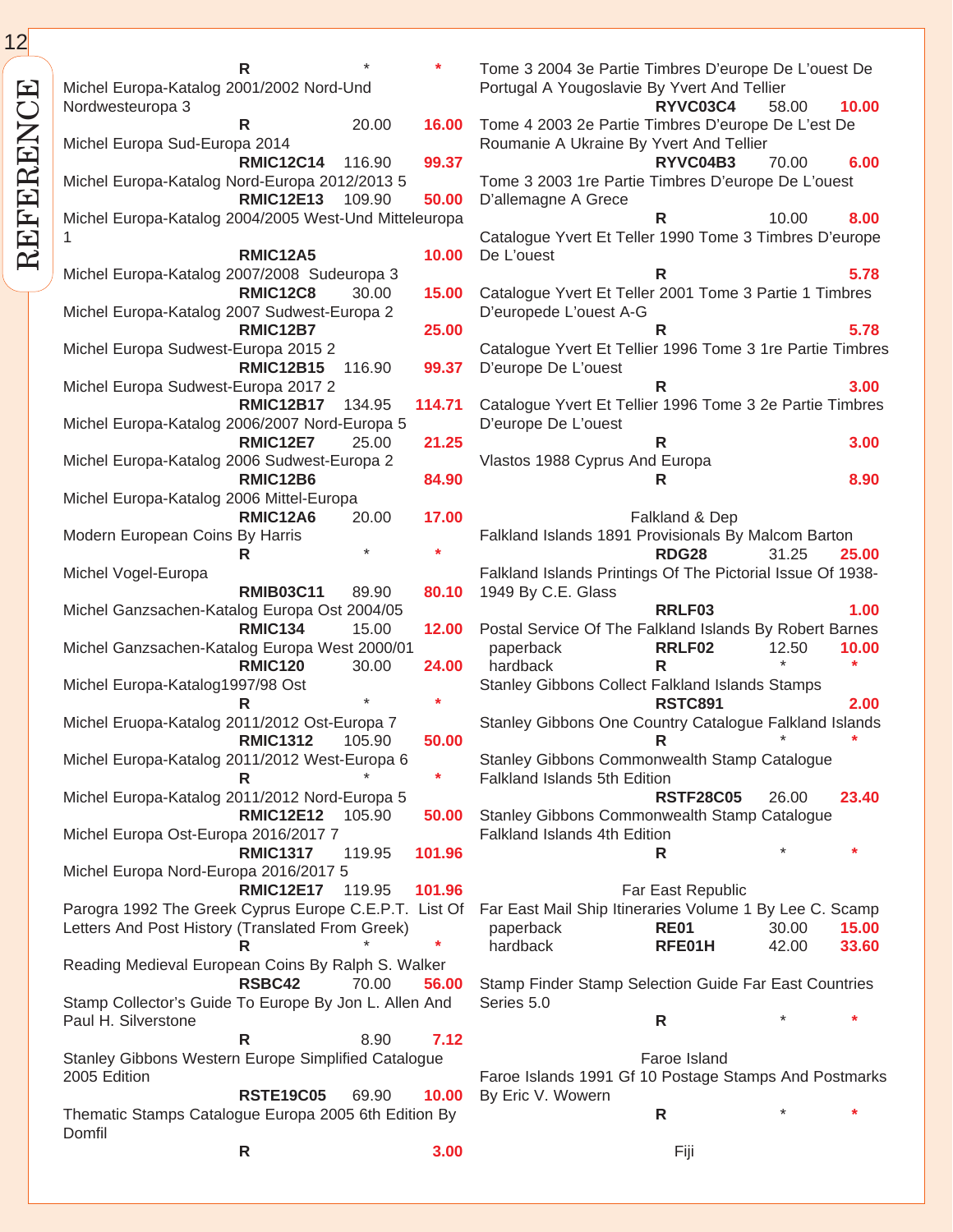| Fiji Bomber Fund By Bryan A. Jones                                                                                                                | RZD06             |          | 13.50      |
|---------------------------------------------------------------------------------------------------------------------------------------------------|-------------------|----------|------------|
| Fiji Islands Post Offices And Agencies And Their<br>Cancellations 1956-1977 By Roy J. Botwright And Robert                                        |                   |          |            |
| K. Walker June 1978                                                                                                                               |                   |          |            |
| Fiji Philatelics A Guide To The Availability And Price Of<br>Stamps, Covers, Etc. By D.W.F. Alford                                                | RZD15             |          | 3.00       |
| Fiji Some Notes On The Kgvi Period By J.D. Ray                                                                                                    | R<br>RZD04        |          | ×<br>13.50 |
| Pacific Islands Study Circle Of Great Britain Fiji Islands<br>Post Offices And Agencies And Their Cancellations 1956-<br>1977 By Roy J. Botwright |                   |          |            |
|                                                                                                                                                   | R                 | *        | ×          |
| Postal History Of Fiji                                                                                                                            | RPB38             | 78.00    | 50.00      |
| Postal Stationery Of Fiji By Ross Duberal                                                                                                         | RZD <sub>14</sub> | 33.00    | 26.40      |
| Postal History Of Fiji 1911-1952 By J.G. Rodger                                                                                                   | RZD03             | 45.00    | 36.00      |
| Finland: The Color And Printing Identification Of The 1875                                                                                        | Finland           |          |            |
| Issues A New Approach Volume 1 By Herbert Oesch                                                                                                   | <b>RDF35</b>      | 40.00    | 32.00      |
| Post Offices In Finland 1638-1985 By Scandinavian<br><b>Philatelic Foundation</b>                                                                 |                   |          |            |
| Private Ship Letter Stamps Of The World Part 4 Finland<br>By G.W. Connell                                                                         | RDD51             | 20.00    | 16.00      |
|                                                                                                                                                   | R                 |          |            |
| Serpentine Rouletted Stamps Of Finland Issues Of 1860<br>And 1866 By Leo Linder And D. A. Dromberg                                                | <b>RDF63</b>      | 18.50    | 14.80      |
| Serpentine Rouletted Stamps Of Finland Issues Of 1860<br>And 1866 Volume 2 Cancellations And Roulette Varieties                                   |                   |          |            |
| By Mikko Ossa                                                                                                                                     | R                 | *        |            |
| Official Catalog Of French Antarctic Stamps                                                                                                       | Fr Antartica      |          |            |
|                                                                                                                                                   | RFH <sub>02</sub> |          | *          |
| Official French Antarctic Album                                                                                                                   | R                 | $^\star$ | *          |
|                                                                                                                                                   | France            |          |            |
| 2001 Tome 1 Catalogue Yvert Et Tellier Timbres De<br>France                                                                                       | R                 |          |            |
| Catalogue Des Obliterations Des Timbres De France<br>1849-1876 Yvert And Teller                                                                   |                   |          |            |
| Catalogue Des Timbres Fiscaux Et Socio-Postaux De<br>France 2000 Yvert And Tellier                                                                | R                 |          |            |
| Ceres Catalogue Timbres - Poste France 2002                                                                                                       | <b>RYVC300</b>    | 70.00    | 56.00      |
|                                                                                                                                                   | <b>RCEC012</b>    | 39.95    | 31.96      |
| Hospital Barges In France- Correspondence From A                                                                                                  |                   |          |            |

| Nursing Sister, With The British Expeditionary Force,                                                                                                                         |                 |       |         |
|-------------------------------------------------------------------------------------------------------------------------------------------------------------------------------|-----------------|-------|---------|
| During World War 1 By Peter L. High                                                                                                                                           | <b>RDG05</b>    |       |         |
| Nomenclature Des Entiers Postaux Officiels De France Et<br>De Monaco 1989 2nd Edition                                                                                         |                 |       | 10.00   |
| <b>Scott Checklist France Stamps</b>                                                                                                                                          | R               |       |         |
| Stanley Gibbons Stamp Catalogue Part 6 France 7th<br>Edition                                                                                                                  | R               |       |         |
| Stanley Gibbons Stamp Catalogue Part 6 France 5th<br>Edition                                                                                                                  | R<br>R          |       | $\star$ |
| Postal History Of Gambia<br>Stamps And Postal History Of The Gambia By J.O.<br>Andrew                                                                                         | Gambia<br>RPB04 | 95.00 | 50.00   |
|                                                                                                                                                                               | RRLD06          | 32.50 | 26.00   |
| Germany 1872 - 1900 A Philatelic And Postal History<br>Handbook Of Germany And Her Colonies By Darryl<br><b>Hinton Blaker</b>                                                 | Germany         |       |         |
|                                                                                                                                                                               | R               |       | *       |
| Germany Efo Specialist Catalogue Part One 1st                                                                                                                                 | R               |       | ×       |
| Germany Empire By Album Publishing Company, Inc                                                                                                                               | R               |       |         |
| Germany Philatelic Society 1949-1989 40th Anniversary<br>Anthology                                                                                                            |                 |       |         |
| Germany Plebiscites Part 1                                                                                                                                                    | R               |       | *       |
| Germany Plebiscites Part 2                                                                                                                                                    | R               |       | *       |
| Germany Propaganda And Picture Postcards Of The                                                                                                                               | R               |       |         |
| Third Reich 1                                                                                                                                                                 | R               |       | *       |
| Germany Propaganda And Picture Postcards Of The<br>Third Reich Volume 1 Part 2 Adolf Hitler By Egon L.<br>Gogolinski                                                          |                 |       |         |
| Nazi Germany And Facist Italy Propaganda Postcards<br>Volume 1 1900-1935 By James A. Lees Postcards Of<br>Hitler's Germany Volume 1 1923 To 1936 By R. James<br><b>Bender</b> | R               |       | $\star$ |
| Postcards Of Hitler's Germany Volume 2 1937-1939 By<br>R. James Bender                                                                                                        | <b>RAH35</b>    | 79.95 | 71.96   |
| Postcards Of Hitler's Germany Volume 3 1940-1945 By                                                                                                                           | <b>RAH32</b>    | 54.95 | 43.96   |
| R. James Bender                                                                                                                                                               | RAH70           | 54.95 | 43.96   |
| <b>Stamp Finder Germany Series 1</b>                                                                                                                                          | R               |       |         |
| Stampfinder Philatelic Investment Cross-Reference Guide<br>Series 1.0 Germany                                                                                                 |                 |       |         |

REFERENCE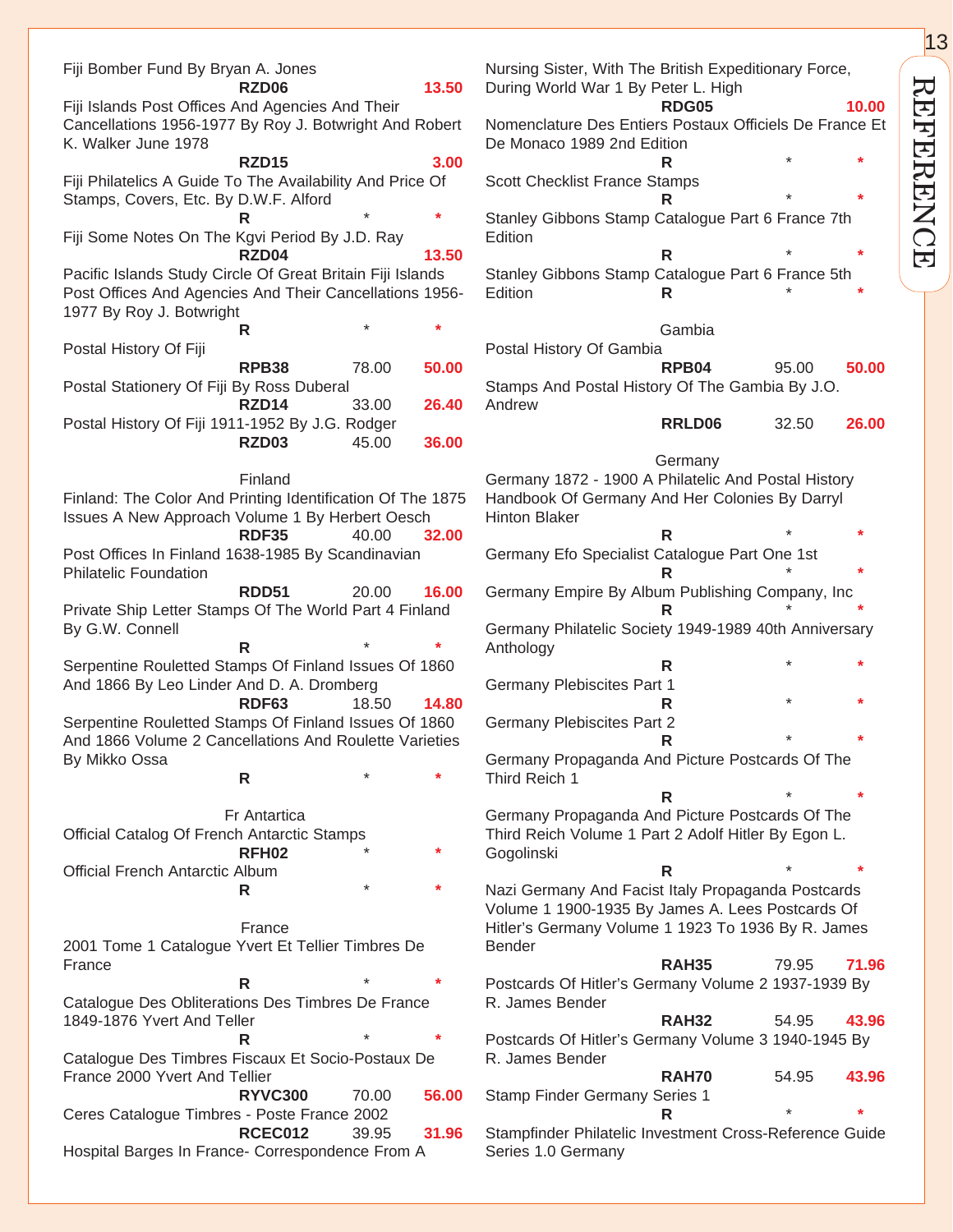| $\overline{4}$ |                                                                                                                       |                      |       |       |                                                                                                           |                   |        |             |
|----------------|-----------------------------------------------------------------------------------------------------------------------|----------------------|-------|-------|-----------------------------------------------------------------------------------------------------------|-------------------|--------|-------------|
|                |                                                                                                                       | ĸ                    |       |       |                                                                                                           |                   |        |             |
| 囯              | Stampfinder Stamp Selection Guide Germany And                                                                         |                      |       |       | Parcel Post Labels Of Great Britain Part- 2 Devonshire                                                    |                   |        |             |
| $\bigcirc$     | German Area Series 1.94                                                                                               |                      |       |       | And Gloucestershire By Lt. Cdr. J.O.A. Arkell                                                             |                   |        |             |
| REFEREN        | Will Payne English Companion To The Michel<br>Deutschland-Spezial Katalog This Section: Germany:                      |                      |       |       | Parcel Post Labels Of Great Britain Part- 1 Devonshire<br>And Gloucestershire By Lt. Cdr. J.O.A. Arkell   |                   |        |             |
|                | World War One Occupations 1914-1918                                                                                   | <b>RWA01</b>         | 20.00 | 20.00 | Pierron's Anything But The Usual Modern Great Britain                                                     |                   |        |             |
|                |                                                                                                                       | Gibraltar            |       |       | And Commonwealth Missing Colour Errors 1952 To Date                                                       | RDF <sub>20</sub> | 100.00 | 30.00       |
|                |                                                                                                                       |                      |       |       | History Of The Forwarding Agents Of Gibraltar' 1750-1880 Postal Cancellations Of London 1840-1890 By H.C. |                   |        |             |
|                | By Ricky Richardson                                                                                                   |                      |       |       | Westley - 1 Copy                                                                                          |                   |        |             |
|                |                                                                                                                       | R                    |       |       |                                                                                                           |                   |        |             |
|                | Postal History Of Gibraltar                                                                                           |                      |       |       | Scott Checklist Great Britain Stamps                                                                      |                   |        |             |
|                | Posted In Gibraltar By W. Hine-Haycock                                                                                | RPB36                | 78.00 | 50.00 | Stanley Gibbons Great Britain Volume 4 Queen Elizabeth                                                    | R                 |        |             |
|                |                                                                                                                       | RRLC06               | 35.00 | 28.00 | li Decimal Definitive Issues                                                                              |                   |        |             |
|                | Posted In Gibraltar By William Hine-Haycock 1983                                                                      |                      |       |       |                                                                                                           |                   |        |             |
|                | Supplement                                                                                                            | R                    |       |       | Stanley Gibbons Great Britain Concise Stamp Catalogue<br>2014 Edition                                     |                   |        |             |
|                |                                                                                                                       |                      |       |       |                                                                                                           | <b>RSTC7014</b>   | 58.00  | 29.00       |
|                | Alnis Handy Guide To Great Britain Revenue Stamps                                                                     | <b>Great Britain</b> |       |       | Stanley Gibbons Great Britain Concise Stamp<br>Catalogue2013 Edition                                      |                   |        |             |
|                |                                                                                                                       | <b>RAN18</b>         | 36.00 | 32.40 |                                                                                                           | <b>RSTC7013</b>   | 55.00  | 24.75       |
|                | British Postage Stamps By S.C. Johnson - 1 Copy                                                                       | R                    |       |       | Stanley Gibbons Great Britain Concise Stamp Catalogue<br>2012 Edition                                     |                   |        |             |
|                | Die Proofs Of Waterlow And Sons Part 1 Great Britain And                                                              |                      |       |       |                                                                                                           | <b>RSTC7012</b>   | 50.50  | 20.20       |
|                | The Empire To 1960                                                                                                    | RRLA <sub>12</sub>   | 25.00 | 20.00 | Stanley Gibbons Great Britain Concise Stamp Catalogue<br>2009 Edition                                     |                   |        |             |
|                | Forgery And Reprint Guide 1 Great Britain By J. Barefoot                                                              |                      |       |       |                                                                                                           | <b>RST709</b>     | 41.25  | 12.38       |
|                |                                                                                                                       | R                    |       |       | Stanley Gibbons Great Britain Concise Stamp Catalogue                                                     |                   |        |             |
|                | Gee-Ma Forgeries China And Great Britain                                                                              | R                    |       |       | 1999 Edition                                                                                              | <b>RSTC7099</b>   | 41.25  | 5.00        |
|                | Gee-Ma Forgeries China 1897-1949 With Border Areas,                                                                   |                      |       |       | Stanley Gibbons Great Britain Concise Stamp Catalogue                                                     |                   |        |             |
|                | Manchuria, Taiwan, And Yunnan-Japanese Occuptaion Of                                                                  |                      |       |       | 1998 Edition                                                                                              |                   |        |             |
|                | Brunei, Burma, China, And Malaya-Great Britain And 24                                                                 |                      |       |       |                                                                                                           | <b>RSTC7098</b>   |        | <b>FREE</b> |
|                | Possessions-Cancellations Of China And Tibet                                                                          |                      |       |       | Great Britain Queen Elizabeth Ii Pre-Decimal Issues 5th                                                   |                   |        |             |
|                | Great Britain Post Roads Post Towns And Postal Rates                                                                  |                      |       |       | <b>Edition Volume 3</b>                                                                                   | R                 |        |             |
|                | 1635-1839 By Alan W. Robertson                                                                                        |                      |       |       | Stanley Gibbons Great Britain Volume 5 Queen Elizabeth                                                    |                   |        |             |
|                |                                                                                                                       | ĸ                    |       |       | li Decimal Special Issues 2nd Edition                                                                     |                   |        |             |
|                | Impressed Duty Stamps Of Great Britain By Samuel B.                                                                   |                      |       |       |                                                                                                           | <b>RSTC358</b>    | 62.50  | 50.00       |
|                | Frank, Josef Schonfeld, And William A. Barber -                                                                       |                      |       |       | Stanley Gibbons Great Britain Volume 5 Queen Elizabeth                                                    |                   |        |             |
|                | Local Posts Of London 1680-1840 By George Brumell - 1                                                                 | RDD96                | 35.00 | 28.00 | li Decimal Special Issues Binder                                                                          | R                 |        |             |
|                | Copy                                                                                                                  |                      |       |       | Stanley Gibbons Great Britain Volume 3 Queen Elizabeth                                                    |                   |        |             |
|                |                                                                                                                       | R                    |       |       | li Pre-Decimal Issues                                                                                     |                   |        |             |
|                | Lundy Catalogue Of Revenues Of Great Britain And                                                                      |                      |       |       |                                                                                                           | R                 |        |             |
|                | Ireland Alnis Press Reprint Edition                                                                                   |                      |       |       | Stanley Gibbons Great Britain Volume 3 Queen Elizabeth<br>li Pre-Decimal Issues 10th Edition              |                   |        |             |
|                | New Stoneham Great Britain Stamp Catalogue 12th                                                                       |                      |       |       |                                                                                                           | <b>RSTC328</b>    | 75.00  | 15.00       |
|                | Edition                                                                                                               |                      |       |       | Stanley Gibbons Great Britain Volume 4 Queen Elizabeth                                                    |                   |        |             |
|                |                                                                                                                       | <b>RGBC018</b>       |       | 15.00 | Ii Decimal Definitive Issues 9th Edition Including Stamp                                                  |                   |        |             |
|                | Pacific Islands Study Circle Of Great Britain Fiji Islands<br>Post Offices And Agencies And Their Cancellations 1956- |                      |       |       | <b>Booklets</b>                                                                                           | <b>RSTC3382</b>   | 69.00  | 55.20       |
|                | 1977 By Roy J. Botwright                                                                                              |                      |       |       | Stanley Gibbons Great Britain Queen Victoria Volume 1                                                     |                   |        |             |
|                |                                                                                                                       |                      |       |       |                                                                                                           | ĸ                 |        |             |
|                | Parcel Post Labels Of Great Britain Part- 3 Devonshire<br>And Gloucestershire By Lt. Cdr. J.O.A. Arkell               |                      |       |       | 7th edition<br>Wartime Airmails Great Britain Transatlantic And Beyond                                    | R                 |        |             |
|                |                                                                                                                       |                      |       |       |                                                                                                           |                   |        |             |

14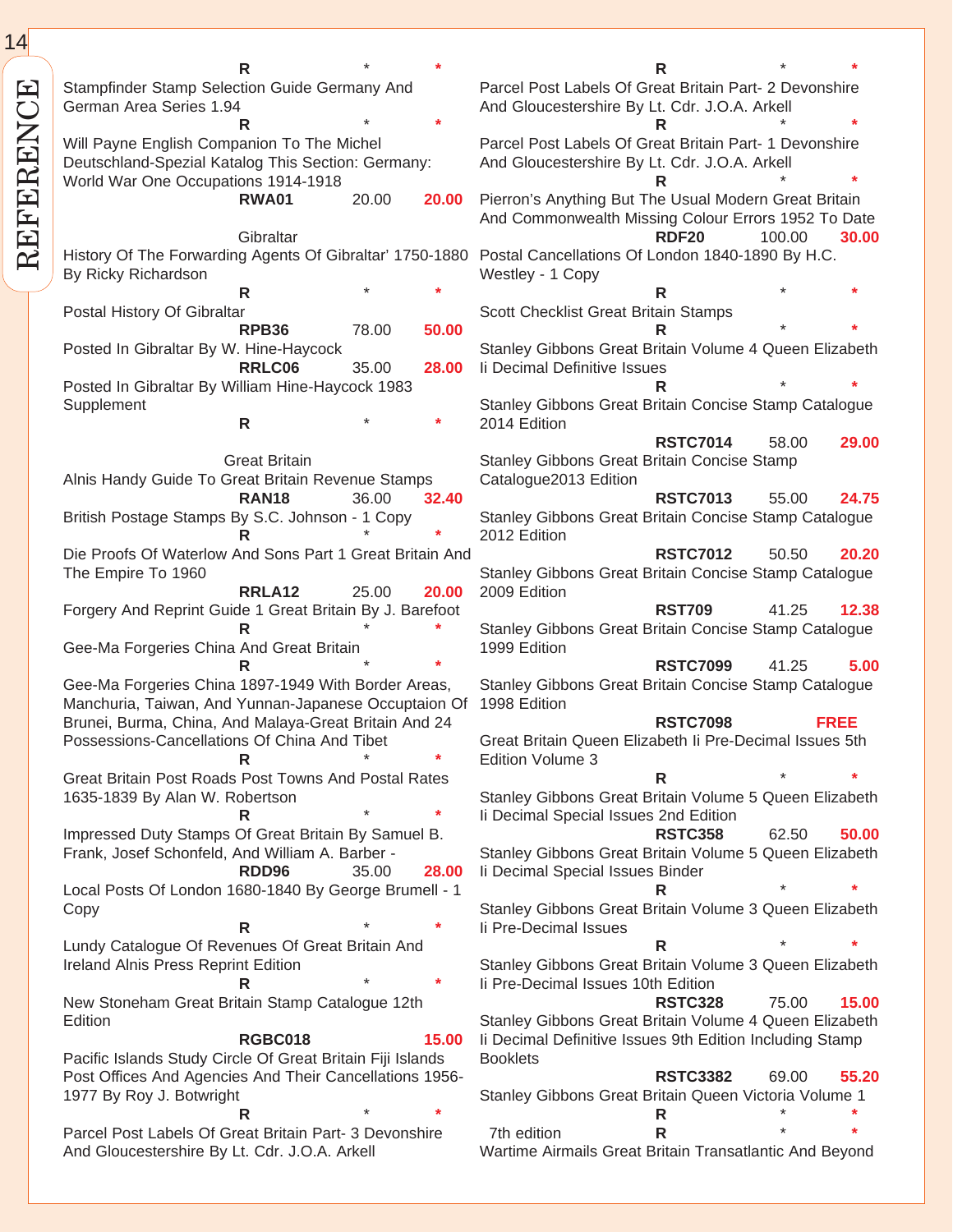|                                                                                         | <b>RDG01</b>   | 14.00 | 12.60 | 1996 Moo's Hong Kong Treaty Ports, Frim Chops,                                                                               | Hong Kong          |       |                |
|-----------------------------------------------------------------------------------------|----------------|-------|-------|------------------------------------------------------------------------------------------------------------------------------|--------------------|-------|----------------|
| Greece Identification Charts For The Large Hermes Head                                  | Greece         |       |       | Perfins, And Postage Cancels Stamps Catalogue 1841-<br>1938                                                                  |                    |       |                |
| By M. Kaitatzidis                                                                       |                |       |       |                                                                                                                              | RDF01              | 40.00 | 36.00          |
| Hermes 97 Stamps Of Greece 1861-1996 And Cyprus                                         | R              |       |       | Anna-Lisa And Sven-Eric Beckeman Collection Hong<br>Kong 1 November 2007                                                     |                    |       |                |
| 1880-1996 And Postal History                                                            | R              |       |       | Hong Kong Fiscal Stamp By Frits G. Huygen                                                                                    | R                  |       |                |
| Hermes 98 Stamps Of Greece 1861-1997 And Cyprus                                         |                |       |       |                                                                                                                              | R                  |       | $\star$        |
| 1880-1997 Postal History                                                                | R              |       |       | Hong Kong Picture Postcards By Ming W. Tsang                                                                                 | <b>RTS06</b>       | 40.00 | 34.00          |
| Hermes 2002 Stamps Of Greece 1861-2001 And Postal<br>History                            |                |       |       | Hong Kong Registration Labels                                                                                                | <b>RTS02</b>       | 40.00 | 34.00          |
|                                                                                         | RKAC012        |       | 10.00 | Philatelic And Postal History Of Hong Kong And The                                                                           |                    |       |                |
| Plate Flaws Of The Large Hermes Heads Of Greece,<br>1861-1886 By Nicholas Asimakopulos  |                |       |       | Treaty Ports Of China And Japan By F. W. Webb                                                                                |                    |       |                |
| Rural Postal Service In Greece Classification Of The                                    | <b>RDG93</b>   | 90.00 | 78.00 | Postage Due And The Handling Of Underpaid Mail Of<br>Hong Kong T By Sammy Chiu And K. Tsui                                   | RDF47              |       |                |
| Rural Postmarks Athens 1980 By Theodore Papaeliou                                       | R              |       |       | Scott/Yang-Yang/Scott Catalogue Correlation Hong Kong                                                                        |                    | 40.00 | 34.00          |
| Simple Practical Method Of Identifying The Various                                      |                |       |       | By Ralph Weil                                                                                                                |                    |       |                |
| Issues Of The Large Hermes Head Athens-Greece 1978<br>By Eustratios Phaippeas           |                |       |       | Stamps And Postal History Of China, Hong Kong,                                                                               | R                  |       |                |
|                                                                                         | R              |       |       | Mongolia, And Other Asian Countries 1 November 2007                                                                          |                    |       |                |
|                                                                                         | Greenland      |       |       | Stanley Gibbons Stamp Catalogue Hong Kong                                                                                    |                    |       |                |
| Afa Specialized Catalog 1987-1988 Slesvig, Greenland,<br>Danish Labels, And Essays, Etc |                |       |       | Stanley Gibbons Commonwealth Stamp Catalogue Hong                                                                            |                    |       |                |
| Afa Specialized Catalog 1981-1982 Denmark And                                           | R              |       |       | Kong 3rd Edition                                                                                                             | <b>RSTH03C01</b>   | 26.00 | 12.00          |
| Greenland                                                                               | RDD39          | 25.00 | 10.00 | Study Of Hong Kong Definitives: King Edward Vii And<br>King George V By Nick Halewood And David Antscheri                    |                    |       |                |
| Greenland 1991 Gf 5 Postage Stamps After 1938 By Eric<br>V. Wowern                      |                |       |       | Yang's Postage Stamp And Postal History Catalogue Of                                                                         | <b>RSTH03C10</b>   | 37.50 | 33.75          |
|                                                                                         | <b>RDG34</b>   | 30.00 | 24.00 | Hong Kong By N.C. Yang                                                                                                       | R                  |       |                |
|                                                                                         | Guatemala      |       |       | 2000                                                                                                                         | RYAC000            |       | 5.00           |
| 1999 Tome 5 3e Partie Catalogue Yvert Et Tellier                                        |                |       |       | 2001                                                                                                                         | RYAC001            |       | 5.00           |
| Timbres D'outre-Mer (De Dominicaine A Guatemala)                                        | R              |       |       | 2004<br>2009                                                                                                                 | RYAC014<br>RYAC019 | 25.00 | 16.00<br>20.00 |
| Guatemala Postal Use Of Its Fiscal Stamps And Fiscal                                    |                |       |       |                                                                                                                              |                    |       |                |
| Use Of Its Postal Stamps By James C. Andrews                                            | R              |       |       | Magyar Posta-Es Illetekbelyeg Katalogus 2003 Catalogue                                                                       | Hungary            |       |                |
|                                                                                         | Guernsey       |       |       | Of The Postage And Revenue Stamps Of Hungary                                                                                 | <b>RDL99</b>       | 40.00 | 32.00          |
| Michel Guernsey-, Insel Man-, Jersey-Spezial-Katalog<br>2002/2003                       |                |       |       | Minkus Stamp Catalog 1982-83 Czechoslovakia Hungary<br>Romania                                                               |                    |       |                |
|                                                                                         | <b>RMIC183</b> | 29.90 | 25.42 |                                                                                                                              | $\mathsf{R}$       |       |                |
|                                                                                         | Jersey         |       |       |                                                                                                                              | Iceland            |       |                |
| Michel Guernsey-, Insel Man-, Jersey-Spezial-Katalog<br>2002/2003                       |                |       |       | Priced Catalogue Of Postal Stationery Of The World 1968<br>1st Edition Section 9 Iceland To Ivory Coast                      |                    |       |                |
|                                                                                         | <b>RMIC183</b> | 29.90 | 25.42 |                                                                                                                              | R                  |       | $\ast$         |
|                                                                                         | Haiti          |       |       |                                                                                                                              | India              |       |                |
| Haiti's 1902 Provisional Issue By Peter C. Jeannopoulos                                 | RDH60          | 30.00 | 24.00 | 1983-1985 Supplement To Dr. S. P. Gupta's Specialised<br>Catalogue Of Modern Indian Stamps 1947 To Date By Dr.<br>S.P. Gupta |                    |       |                |

**REFERENCE** REFERENCE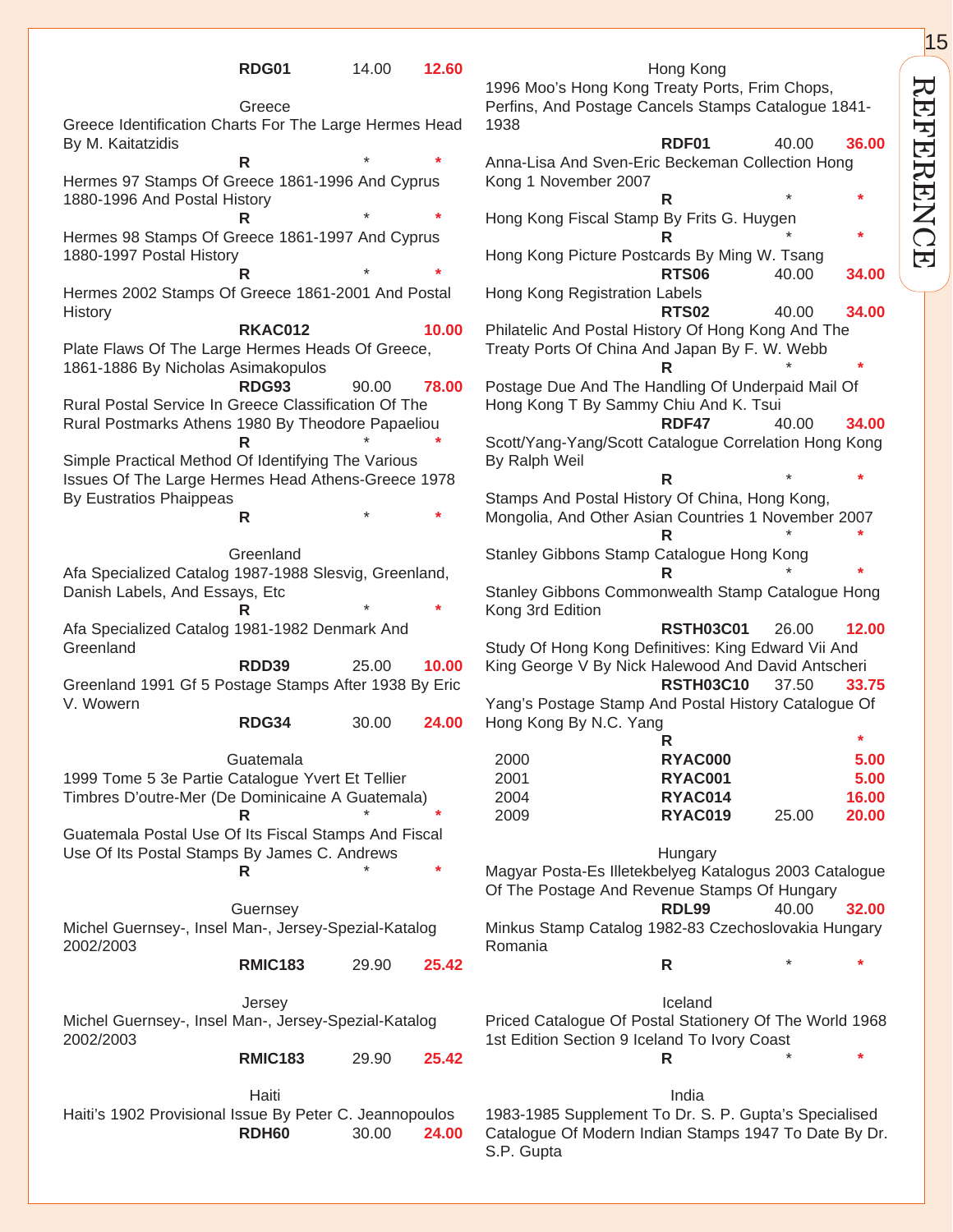| 16        |                                                                                                                     |                |         |             |                                                                 |                                |                |              |
|-----------|---------------------------------------------------------------------------------------------------------------------|----------------|---------|-------------|-----------------------------------------------------------------|--------------------------------|----------------|--------------|
|           |                                                                                                                     | R              |         |             |                                                                 | RDL01                          | 155.00         | 124.00       |
|           | 1985-88 Supplement To Dr. S. P. Gupta's Specialised<br>Catalogue Of Modern Indian Stamps By Dr. S. P. Gupta         |                |         |             | Postal History Of The Ionian Islands By Dimitri P.<br>Zaphiriou |                                |                |              |
| REFERENCE | Bibliography Indian Phiilately By The Philatelic Congress                                                           |                |         |             |                                                                 | RRLJ14                         | 110.00         | 88.00        |
|           | Of India                                                                                                            | $\mathsf{R}$   |         |             |                                                                 | Iraq                           |                |              |
|           | Catalogue Of The Handstruck Postage Stamps Of India By No. 5                                                        |                |         |             | 1965 Supplement For Iraq, Jordan, Lebanon, Saudi Arabia         |                                |                |              |
|           | D. Hammond Giles                                                                                                    |                |         |             |                                                                 | R                              |                |              |
|           |                                                                                                                     | R              |         |             | Iraq The Influence Of Bradbury, Wilkinson And Co. Lt. On        |                                |                |              |
|           | Dr. S. P. Gupta's Specialised Catalogue Of Modern Indian                                                            |                |         |             | The Postage, Official And Revenue Stamps By Robson              |                                |                |              |
|           | Stamps 1947 To Date                                                                                                 | R              |         |             | Lowe<br>Mesopotamia Part 2 Occupation Surcharges For I.E.F.,    | RRLG11                         |                | 1.00         |
|           | Imperial Post Offices Of British India By Mohini Lal<br>Mazumdar                                                    |                |         |             | Baghdad, Iraq, And Mosul 1914-1919 By Philip Cockrill           | R                              |                |              |
|           |                                                                                                                     | <b>RJH15</b>   | 45.00   | 40.50       |                                                                 |                                |                |              |
|           | India The Specialised Collection Of Essays, Proofs, And                                                             |                |         |             |                                                                 | Ireland                        |                |              |
|           | Reprints Formed By James A. Spence Wednesday 7th<br>December 1977 At 10.30 And 14.30 Hours                          |                |         |             | 1922 Ireland 1972 By Robson Lowe                                | RRLC02                         |                | 1.00         |
|           |                                                                                                                     | RRLI01         |         | 1.00        | Alnis Press Series Of Standard Guides And Catalogues            |                                |                |              |
|           | Indian Army Post Offices In The Second World War                                                                    |                |         |             | Vol 4 The Adhesive Revenue Stamps Of All Ireland By             |                                |                |              |
|           |                                                                                                                     | <b>RJH40</b>   | 45.00   | 40.50       | Roger Booth And Andrew Hall                                     |                                |                |              |
|           | Indian Field Post Offices 1903-04 By Robson Lowe                                                                    | <b>RRLI02</b>  |         | 1.00        | Lundy Catalogue Of Revenues Of Great Britain And                | <b>RDM24</b>                   |                | 6.00         |
|           | Indian Field Post Offices 1903-1904 The Aden-Yemini                                                                 |                |         |             | Ireland Alnis Press Reprint Edition                             |                                |                |              |
|           | Boundary Commission The Somaliland Field Force                                                                      |                |         |             |                                                                 | R                              |                |              |
|           |                                                                                                                     | RRLG09         |         | 3.00        |                                                                 |                                |                |              |
|           | History Of The Indian Army Postal Service Volume 3 1931-<br>14 August 1947 By Edward B. Proud                       |                |         |             | Stanley Gibbons Collect Channel Islands And Isle Of Man         | Isle Of Man                    |                |              |
|           |                                                                                                                     |                |         | Stamps 2010 |                                                                 |                                |                |              |
|           | Overstreet's Indian Projectile Point Price Guide By Robert                                                          |                |         |             |                                                                 | R                              |                |              |
|           | M. Overstreet And Howard Peake                                                                                      | R              |         |             | 2002 Edition<br>2001                                            | <b>RSTC7802</b><br>R           | 28.75          | 4.00<br>3.50 |
|           | Plate Flaws In '15' Agricultural Technology India Definitive                                                        |                |         |             | 2000 Edition                                                    | R                              |                | 3.00         |
|           | Stamp By S.P. Bansal                                                                                                |                |         |             | 1998 Edition                                                    | R                              |                | 2.50         |
|           |                                                                                                                     | <b>RJH42</b>   |         | 3.00        | 1999 Edition                                                    | ${\sf R}$                      |                | 2.00         |
|           | Portuguese India                                                                                                    | <b>RST2793</b> | 42.50   | 34.00       | 1997 Edition                                                    | R                              |                | <b>FREE</b>  |
|           | Postal History Of India Volume 1                                                                                    |                |         |             |                                                                 | Iran/Persia                    |                |              |
|           |                                                                                                                     | R              | $\star$ | *           | N. Farahbakhsh's Priced Stamp Catalogue Number 2 1990           |                                |                |              |
|           | Post Office Of India And It's Story                                                                                 |                |         |             | Iran Persia                                                     |                                |                |              |
|           | Registration Receipts And Acknowledgement Forms Of                                                                  | RJH44          | 25.00   | 22.50       | Stamps Of Iran Current Prices 1995 By F.N. Arahbakhsh           | $\mathsf{R}$                   |                |              |
|           | The Indian Post Office By L. G. Shenoi                                                                              |                |         |             |                                                                 | R                              |                |              |
|           |                                                                                                                     | <b>RJH43</b>   | 15.00   | 13.50       |                                                                 |                                |                |              |
|           | Stamp Specialist India Book                                                                                         |                |         |             |                                                                 | <b>Israel</b>                  |                |              |
|           | Stanley Gibbons One Country Catalogue India                                                                         | R              |         |             | A.H. Kagan Israel Coin Supplement                               | R                              |                |              |
|           |                                                                                                                     | R              |         | *           | Bale Israel Stamps Catalogue 2013 Carmel Stamps                 |                                |                |              |
|           |                                                                                                                     |                |         |             | Catalogue Israel                                                |                                |                |              |
|           |                                                                                                                     | Indonesia      |         |             | 1993<br>2006                                                    | <b>RCA094</b><br><b>RCA096</b> | 22.00<br>59.35 | 2.00         |
|           | Katalog Prangko Indonesia 2000 Specialized Edition<br>1999                                                          | R              |         | $\ast$      | Handbook Of Holy Land Philately By Dr. Werner Hoexter,          |                                |                | 20.00        |
|           | 2000                                                                                                                | R              |         | *           | Haifa, Israel                                                   |                                |                |              |
|           |                                                                                                                     |                |         |             |                                                                 | <b>RIS17</b>                   | 22.50          | 20.25        |
|           |                                                                                                                     | Ionian Isl     |         |             | History Of Israel's Modern Money 1917-1970 By Sylvia            |                                |                |              |
|           | Ionian Islands: Italian Overprints On Greek Stamps During<br>The Period Of Italian Occupation 1941-1943 By Moses C. |                |         |             | Haffner                                                         | RCBC05                         | 20.00          | 16.00        |
|           | Constantinis                                                                                                        |                |         |             | Israel's Modern Money And Medals 1917-1970 By Sylvia            |                                |                |              |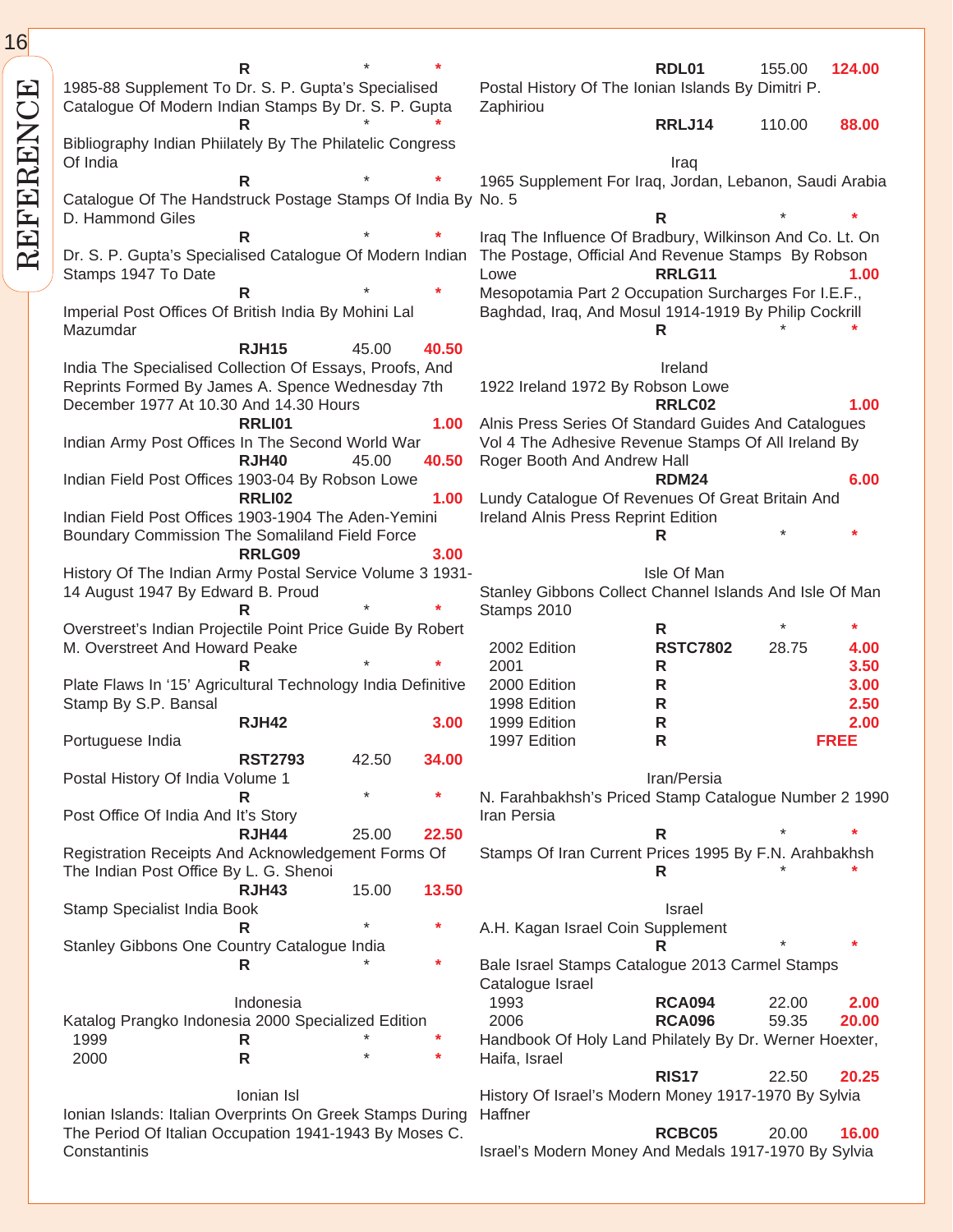**Haffner R** \* **\*** Interim Period Postage Stamps Of Israel March To July 1948 By Bruno J. Forsher **R** \* **\*** Israels Money And Medals By A.H. Kagan **RCBC06 10.00** Krause-Minkus And Scott Catalog Number Cross-Reference Israel Stamps **RMKSCISR FREE** Postal Stationery Of Israel By Sid Morginstin **RIS15** 19.00 **17.10** Scott Checklist Israel Stamps **R** \* **\*** Italy Aero Espresso Italiana S.A. By Vincent Prange **RDL70** 55.00 **44.00** Allied Occupations In Italy By Emanuele M. Gabbini And Maurizio Raybaudi Massilia **R** \* **\*** Bolaffi 2004 Italia San Marino Vaticanoemissioni Plurinvest **R** \* **\*** Bolaffi Catalogo Nazionale Dei Francobolli Italiani 2000 Volume 1, 2, And 3 **R** \* **\*** Catalogo Unificato Della Carta-Moneta Italiana By Alfa **Edizioni R** \* **\*** Catalogo Enciclopedico Italiano 2000-2001 Citta Del Vaticano - Repubblica Di San Marino **RCIC031** 26.50 **21.20** Catalogo Enciclopedico Italiano 2001-2002 Repubblica Italiana - Trieste A E B **RCIC012** 34.50 **27.60** Catalogo Enciclopedico Italiano 2003/2004 Regno D'italia - Occupazioni **R** \* **\*** Catalogo Enciclopedico Italiano 2002/2003 Repubblica Sociale Italiana - Luogotenenza - Comitati Di Liberazione **R** \* **\*** Catalogo Enciclopedico Italiano 2005 Repubblica Sociale Italiana - Luogotenenza - Comitati Di Liberazione - Trieste A E B **RCIC015** 40.00 **32.00** Catalogo Enciclopedico Italiano 1999/2000 Repubblica Sociale Italiana, Luogotenenza, Comitati Di Liberazione **R** \* **\*** Catalogo Enciclopedico Italiano 1999/2000 Repubblica Italiana Territorio Libero Di Trieste **R** \* **\*** Catalogo Enciclopedico Italiano 1999/2000 Regno D'italia **Occupazioni R** \* **\*** Catalogo Enciclopedico Italiano 1999/2000 Antichi Stati Italiani Colonie Italiane San Marino Citta Del Vaticano **R** \* **\***

Catalogo Enciclopedico Italiano 1999/2000 Somalia

**Eritrea R** \* **\*** Checklist Of Jugoslavian And Italian Town Cancels On The Stamps Of The Austrian Empire 1850-1883 **R** \* **\*** Goethe's Italian Renaissance Medals By Edward Gans **R** \* **\*** Nazi Germany And Facist Italy Propaganda Postcards Volume 1 1900-1935 By James A. Lees **RAH35** 79.95 **71.96** Sassone Antichi Stati Italiana Regno Di Vittorio Emanuele Ii Regno D'italia 1850-1900 2001 60th Edition **R** \* **\*** Sassone Catalogo Dei Francobolli D'italia E Paesi Italiani Emessi A Partire Dal 1 Gennaio 2001 2002 61st Edition **R** \* **\*** Sassone Catalogo Dei Francobolli D' Italia E Paesi Italiani Emessi A Partire Dal 1` Gennaio 2004 63rd Edition **R** \* **\*** Stanley Gibbons Stamp Catalogue Part 8 Italy And Switzerland 3rd Edition **R** \* **\*** Storia Postale Italiana Le Collettorie Postali Del Regno D'italia **R** \* **\*** Ivory Coast Parcel Post Stamps Of The Ivory Coast By David L. Herendeen **R** \* **\*** Priced Catalogue Of Postal Stationery Of The World 1968 1st Edition Section 9 Iceland To Ivory Coast **R** \* **\*** Indian Ocean Aerogrammes Of Christmas Island (Indian Ocean) By Rufus Barnes **RZD01 9.00** Jamaica Jamaica The Postal History 1662-1860 By Thomas Foster **R** \* **\*** Philatelic Handbook Of Jamaica Volume 2 By E.F. Aguilar **R** \* **\*** Jammu/Kashmir Stamps Of Jammu And Kashmir By Frits Staal **R** \* **\*** Japan 1997 Japanese Postage Stamp Catalogue By Jsda **R** \* **\*** 1999 Japanese Postage Stamp Catalogue **R** \* **\*** 2002 Japanese Stamp Special Catalog By Jsca **RJDC022** 55.00 **49.50** Coins Of Japan By Neil Gordon Munro

**RDU56** 149.90 **127.42**

Japanese Postage Stamp Catalogue 1977

# REFERENCE **REFERENCE**

17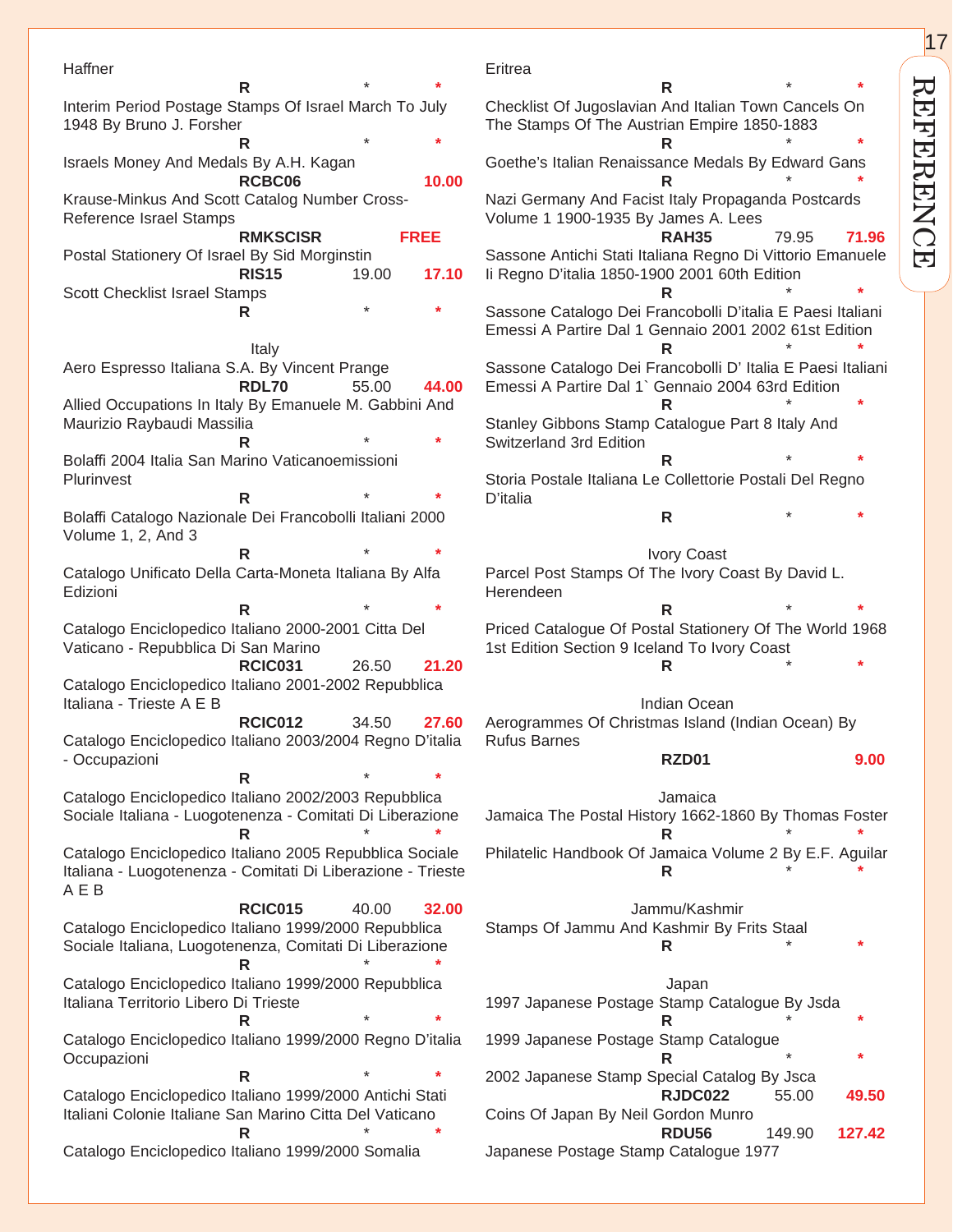| 18        |                                                                                                                                                               |                        |                |                |                                                                                                              |                                 |        |        |
|-----------|---------------------------------------------------------------------------------------------------------------------------------------------------------------|------------------------|----------------|----------------|--------------------------------------------------------------------------------------------------------------|---------------------------------|--------|--------|
|           |                                                                                                                                                               | R                      |                |                | No. 5                                                                                                        |                                 |        |        |
|           | Early Japanese Postmarks And Post Offices By George A.<br>Fisher Jr                                                                                           |                        |                |                | Philatelic History Of Jordan 1920-1982 By K.C.R. Souan                                                       | R                               |        |        |
|           | Gee-Ma Forgeries China 1897-1949 With Border Areas,                                                                                                           | R                      |                |                | Philatelic History Of Jordan By K.C.R. Souan B. Com. - 3                                                     | R                               |        |        |
|           | Manchuria, Taiwan, And Yunnan - Japanese Occupation<br>Of Brunei, Burma, China, Malaya - Great Britain And 24<br>Possessions Cancellations Of China And Tibet |                        |                |                | Copies                                                                                                       | $\mathsf{R}$                    |        |        |
| REFERENCE | Japanese Military Forces In The Solomon Islands Notes<br>On Postal History, The War In The Pacific By Stanley C.                                              | RRLA04                 |                | 4.00           | Checklist Of Jugoslavian And Italian Town Cancels On<br>The Stamps Of The Austrian Empire 1850-1883          | Jugoslavia                      |        |        |
|           | Jersey                                                                                                                                                        | <b>RRLJ09</b>          | 13.50          | 1.00           |                                                                                                              |                                 |        |        |
|           | Japanese Occupation Postmarks Of Malaya By Patrick N.<br>Kearney                                                                                              |                        |                |                | Kedah And Perlis Their Stamps And Postal History 1887-                                                       | Kedah                           |        |        |
|           |                                                                                                                                                               | RRLG25                 | 60.00          | 48.00          | 1941 By D.R.M. Holley                                                                                        |                                 |        |        |
|           | K.P.M. Koninklijke Paketvaart Maatschappij 1891-1941<br>With The Java-China-Japan Line To 1970 By Philip                                                      |                        |                |                |                                                                                                              | RDF70                           | 95.00  | 85.50  |
|           | Cockrill And J. Haalebos                                                                                                                                      |                        |                |                |                                                                                                              | Kelantan                        |        |        |
|           | Michel Ubersee Teil 2 Japan, Korea, Mongolei, Gus In                                                                                                          | R                      |                |                | Kelantan Its Stamps And Postal History By A. Reeves And<br><b>B.E. Dexter P</b>                              |                                 |        |        |
|           | Asien 2014                                                                                                                                                    | <b>RMIC6714</b>        | 149.90         | 127.42         |                                                                                                              | <b>RDF71</b>                    | 22.50  | 20.25  |
|           | Michel Ubersee-Katalog Teil 2 Japan, Korea, Mongolei                                                                                                          |                        |                |                |                                                                                                              | Kenya                           |        |        |
|           | 20089                                                                                                                                                         |                        |                |                | Cancellations Of Kenya 1890-1963 By East Africa Study                                                        |                                 |        |        |
|           |                                                                                                                                                               | <b>RMIC678</b>         | 98.90          | 84.07          | Circle                                                                                                       |                                 |        |        |
|           | Old South Leaflets No. 151 Commodore Perry's Landing<br>In Japan                                                                                              |                        |                |                | Identifying Cancellations Of Kenya By Larry Goldberg                                                         | <b>RPB10</b>                    | 69.00  | 58.65  |
|           |                                                                                                                                                               | R.                     |                |                |                                                                                                              | <b>RBR01</b>                    |        | 10.00  |
|           | Paintings On Japanese Postal Issues By Margaret Marcuz<br>The Philatelic And Postal History Of Hong Kong And The                                              |                        |                |                |                                                                                                              | Korea                           |        |        |
|           | Treaty Ports Of China And Japan Scarcity Guide And<br>Supplementary Bibliography                                                                              |                        |                |                | 1996 Korean Standard Stamp Catalogue By Stamp World                                                          | R.                              |        |        |
|           |                                                                                                                                                               |                        |                |                | 1998 Korean Postage Stamp Catalogue                                                                          |                                 |        |        |
|           | The Philatelic And Postal History Of Hong Kong And The<br>Treaty Ports Of China And Japan By F. W. Webb                                                       | R.                     |                |                | 1998 Kpc-Korean Postage Stamp Catalogue 20th Edition                                                         | <b>RKPC012</b>                  |        | 5.00   |
|           | Roman Letter Postmarks Of Japan By John Gordon<br><b>Bishop</b>                                                                                               |                        |                |                | Kpc-Korean Postage Stamp Catalogue 1999 21st Edition                                                         | R                               |        |        |
|           | Roman-Letter Swordguard Postmarks Of Japan By                                                                                                                 | R.                     |                | $\ast$         | Michel Ubersee Teil 2 Japan, Korea, Mongolei, Gus In<br>Asien 2014                                           |                                 |        |        |
|           | Charles A. L. Swenson                                                                                                                                         |                        |                |                |                                                                                                              | <b>RMIC6714</b>                 | 149.90 | 127.42 |
|           | paperback<br>hardbound                                                                                                                                        | <b>RDF92</b><br>RDF92H | 45.00<br>65.00 | 15.00<br>30.00 | Michel Ubersee-Katalog Teil 2 Japan, Korea, Mongolei<br>20089                                                |                                 |        |        |
|           | Sakura 2011 Catalogue Of Japanese Stamps                                                                                                                      | <b>RSKC0111</b>        | 29.75          | 12.00          | Provisional Listing Of North Korean Postal Cards 1947-                                                       | <b>RMIC678</b>                  | 98.90  | 84.07  |
|           | Sakura Catalog Of Japanese Stamps 2002                                                                                                                        | R                      |                | $\star$        | 1950                                                                                                         | <b>RMR14</b>                    |        | 2.00   |
|           | Sakura 1999 Catalogue Of Japanese Stamps                                                                                                                      | R                      |                |                | Stanley Gibbons Stamp Catalogue Part 18 Japan And<br>Korea 4th Edition                                       |                                 |        |        |
|           | Specialized Listing Of The Japanese Occupation Stamps<br>Of China By Jack G. Nielsen And Ralph A. Weil -                                                      | R.                     |                |                |                                                                                                              | <b>RSTC187</b><br>Latin America | 57.50  | 10.00  |
|           | Stanley Gibbons Stamp Catalogue Part 18 Japan And<br>Korea 4th Edition                                                                                        |                        |                |                | Latin America Colour Trials, Sample Stamps By Robson<br>Lowe                                                 |                                 |        |        |
|           |                                                                                                                                                               | <b>RSTC188</b>         | 69.90          | 55.92          | Latin America By Robson Lowe                                                                                 | $\mathsf{R}$                    |        |        |
|           |                                                                                                                                                               | Jordan                 |                |                |                                                                                                              | R.                              |        |        |
|           |                                                                                                                                                               |                        |                |                | 1965 Supplement For Iraq, Jordan, Lebanon, Saudi Arabia Latin American Tokens A Guide Book And Catalog 1700- |                                 |        |        |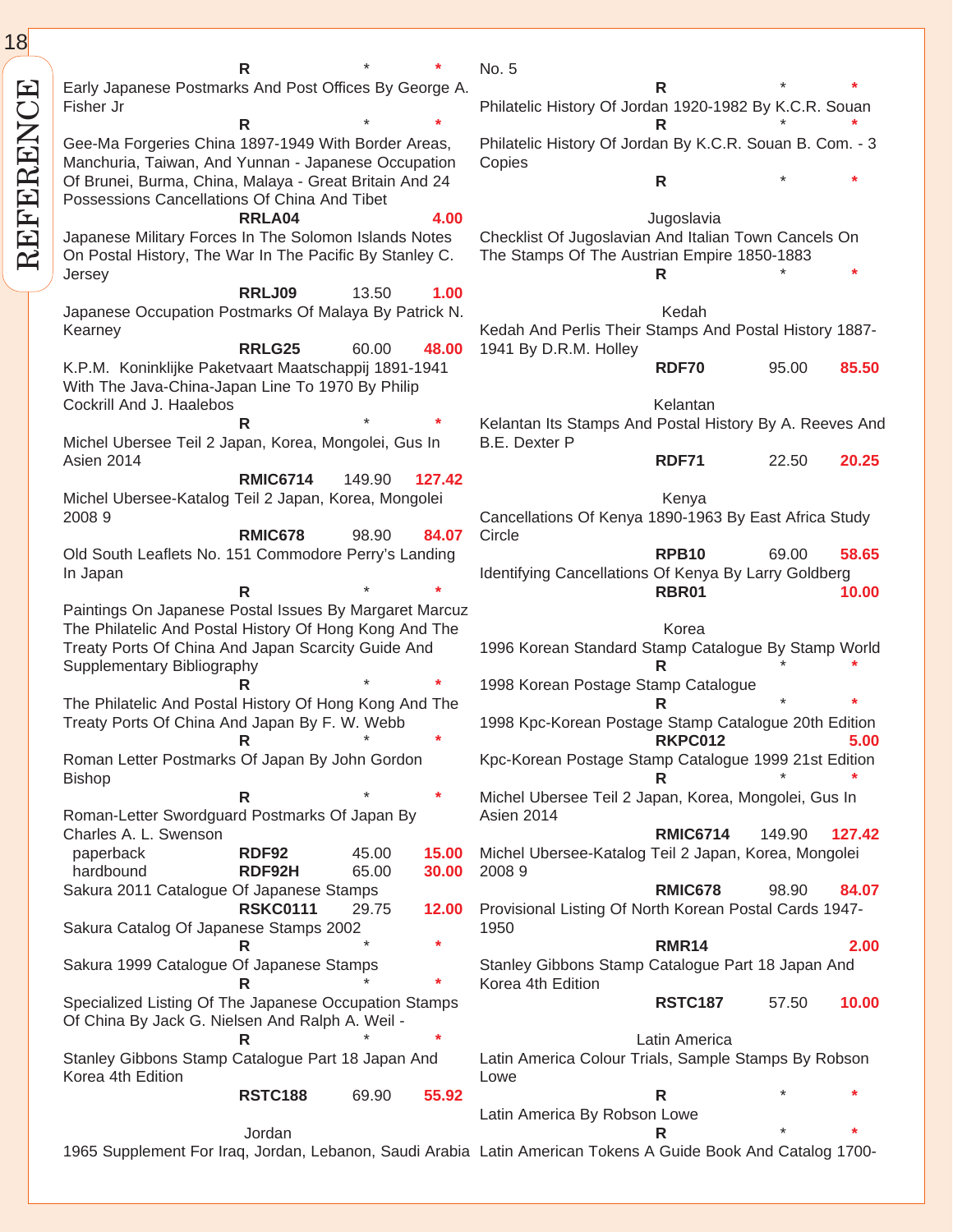| 1920 By Russell Rulau                                                                                                                                       | R                                  |         |           | Stamps Of Lundy Island 3rd Edition                                                                                                                                                                                    | R                            |                | $\star$        |
|-------------------------------------------------------------------------------------------------------------------------------------------------------------|------------------------------------|---------|-----------|-----------------------------------------------------------------------------------------------------------------------------------------------------------------------------------------------------------------------|------------------------------|----------------|----------------|
| Latin American Tokens 2nd Edition By Russell Rulau                                                                                                          | <b>RKR49</b>                       | 38.00   | 10.00     | Stamps Of Lundy Island By Stanley Newman                                                                                                                                                                              | <b>RPU019</b>                | 35.00          | 28.00          |
| 1965 Supplement For Iraq, Jordan, Lebanon, Saudi<br>Arabia No. 5                                                                                            | Lebanon<br>R                       |         |           | Macao Postage Stamp Catalogue 1999                                                                                                                                                                                    | Macao<br><b>RYAC109</b>      |                | 5.00           |
| Encyclopedia Of British Empire Postage Stamps Volume<br>Vi Leeward Islands History, Postal History, Cancellations,<br>Postage Stamps, And Postal Stationery | Leeward<br>R                       |         |           | Gee-Ma Forgeries China 1897-1949 With Border Areas,<br>Manchuria, Taiwan, And Yunnan -Japanese Occupation<br>Of Brunei, Burma, China, Malaya - Great Britain And 24<br>Possessions Cancellations Of China And Tibet - | Malaya/Malaysia<br>RRLA04    |                | 4.00           |
| Stanley Gibbons Commonwealth Stamp Catalogue<br>Leeward Islands 2nd Edition                                                                                 | <b>RSTB65C12</b>                   | 38.00   | 10.00     | Malaya: Postal Documents From 1876 By Andrew Norris<br>Malaya The Survey Department Essays Of 1933-34 By<br><b>Andrew Norris</b>                                                                                      | <b>RDF75</b>                 | 22.50          | 20.25          |
| Liberia The Cancellations And Postmarks On The First<br>Issues 1860-1869 And 1880 By Philip Cockrill                                                        | Liberia<br>R                       |         |           | Postal History Of British Malaya Volume 2 By Edward B.<br>Proud<br>Postal History Of Malaya Vol. III                                                                                                                  | <b>RDF73</b><br><b>RPB12</b> | 22.50<br>55.00 | 20.25<br>20.00 |
| 75 Jahre Liechtenstein Briefmarken 1912-1987                                                                                                                | Liechtenstein<br>RLE <sub>01</sub> | 38.50   | 30.80     | Standard Stamp Catalogue Of Malaysia, Singapore, And<br>Brunei 25th Edition                                                                                                                                           | RPB <sub>13</sub>            | 75.00          | 40.00          |
| Michel Schweiz/Liechtenstein-Spezial-Katalog 1989<br>Zumstein Schweiz Liechtenstein 2013                                                                    | R                                  |         | *         | Stanley Gibbons Stamp Catalogue Brunei, Malaysia, And<br>Singapore 2004                                                                                                                                               | R                            |                |                |
| Zumstein Schweiz Liechtenstein 2014                                                                                                                         | R                                  | $\star$ | *         | Standard Catalogue Of Malaysia-Singapore-Brunei                                                                                                                                                                       | R                            |                |                |
| Zumstein Schweiz Liechtenstein 2000                                                                                                                         | <b>RZUC014</b>                     |         | 7.00      | Stamps And Postal Stationery 1989                                                                                                                                                                                     | R.                           |                |                |
| Zumstein Schweiz Liechtenstein 1995<br>Zumstein Schweiz Liechtenstein 1996                                                                                  | R                                  | $\star$ |           | Jb Catalogue Of Malta Stamps And Postal History 1998                                                                                                                                                                  | Malta                        |                |                |
| Zumstein Schweiz Liechtenstein 1994                                                                                                                         | R                                  | $\star$ | *         | 14th Edition                                                                                                                                                                                                          | R                            |                |                |
| Zumstein Schweiz Liechtenstein 2002                                                                                                                         | R<br><b>RZUC012</b>                |         | *<br>5.00 | Knights Of Malta The Lazara Correspondence By Robson<br>Lowe                                                                                                                                                          | RRLC10                       |                | 1.00           |
| Michel Schweiz-/Liechtenstein-Spezial 2011                                                                                                                  | <b>RMIC3511</b>                    | 99.90   | 50.00     | Malta The Postal History And Postage Stamps 1576-1960<br>By Robson Lowe                                                                                                                                               |                              |                |                |
| Michel Schweiz-/Liechtenstein-Spezial 2012                                                                                                                  | <b>RMIC3512</b>                    | 105.90  | 60.00     |                                                                                                                                                                                                                       | RRLC08                       | 95.00          | 76.00          |
| Michel Liechtenstein Spezial 2014/2015 - 2 Copies                                                                                                           | R                                  |         | *         | B53 Obliterators Of Mauritius By Ken Baker                                                                                                                                                                            | <b>Mauritius</b><br>R        |                | $\star$        |
| Postage Stamps Of Lithuania                                                                                                                                 | Lithuania<br><b>RCL05</b>          | 25.00   | 22.50     | Mauritius Novermber 3, 1993 By David Feldman<br>Postal History Of Mauritius                                                                                                                                           | <b>RDG45</b>                 | 85.00          | 68.00          |
|                                                                                                                                                             | Lundy                              |         |           |                                                                                                                                                                                                                       | RPB64                        | 65.00          | 30.00          |
| M.S. Oldenburg Lundy's Supply And Mailboat By Stanley<br>Newman                                                                                             |                                    |         |           | Mesopotamia Part 2 Occupation Surcharges For I.E.F.,                                                                                                                                                                  | Mesopotania                  |                |                |
| Postage Stamps Of Lithuania                                                                                                                                 | <b>RPU03</b>                       | 5.95    | 3.00      | Baghdad, Iraq, And Mosul 1914-1919 By Philip Cockrill                                                                                                                                                                 | R                            |                |                |
|                                                                                                                                                             | <b>RCL05</b>                       | 25.00   | 22.50     |                                                                                                                                                                                                                       |                              |                |                |

REFERENCE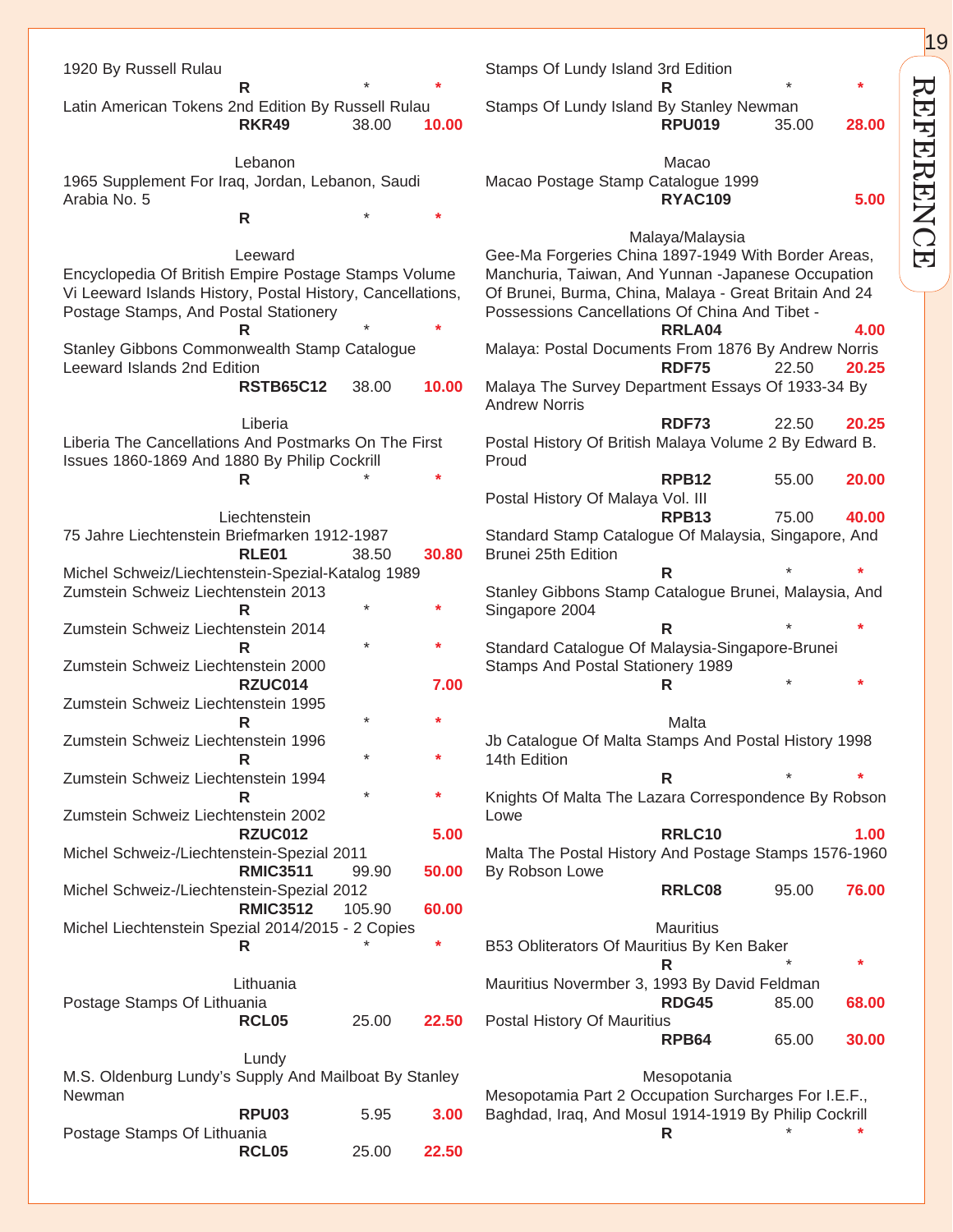| 20        |                                                                                                             |       |                                                                                                           |       |
|-----------|-------------------------------------------------------------------------------------------------------------|-------|-----------------------------------------------------------------------------------------------------------|-------|
|           | Mexico                                                                                                      |       | $\mathsf{R}$                                                                                              |       |
|           | British Postal Agencies In Mexico City, Vera Cruz, And<br>Tampico, 1825-1876 And The Use Of British Postage |       | Netherlands Philately Volume 2<br>R                                                                       |       |
| REFERENCE | Stamps In Mexico By John M. Heath                                                                           |       | Netherlands Philately Volume 20                                                                           |       |
|           | RRLE <sub>15</sub>                                                                                          | 3.00  | R                                                                                                         |       |
|           | Catalogue Of The Stamps Of Mexico 1856-1910 By<br>Nicholas Follansbee 2007                                  |       | Netherlands Philately Volume 21<br>R                                                                      |       |
|           | <b>RDM22</b><br>52.00                                                                                       | 41.60 |                                                                                                           |       |
|           | Handbook Of Mexican Philately The 1856 Issue By<br>Roberto Liera And Isaac Backal - 1 Copy                  |       | <b>Nevis</b><br>Study Of The King George Vi Stamps Of St. Kitts-Nevis                                     |       |
|           |                                                                                                             |       | 1938-1950 By Peter L. Baldwin                                                                             |       |
|           | Stamp Finder Stamp Selection Guide Mexico And South                                                         |       | <b>RDG97</b><br>22.50                                                                                     | 18.00 |
|           | America Series 4.0<br>R                                                                                     |       | <b>New Hebrides</b>                                                                                       |       |
|           |                                                                                                             |       | New Hebrides Islands Military Postal History Of The United                                                |       |
|           | Monaco<br>2000 Tome 1 Bis Timbres De Monaco                                                                 |       | States Forces 1942-1946 By Stanley C. Jersey<br><b>RLW11</b><br>30.00                                     | 15.00 |
|           | R                                                                                                           |       |                                                                                                           |       |
|           | 2001 Tome 1 Bis Timbres De Monaco                                                                           |       | New South Wales                                                                                           |       |
|           | R<br>Catalogue Timbres-Poste 1990 O.N.U. Andorre Monaco                                                     |       | New South Wales Numeral Cancellations By Alan G.<br>Brown And Hugh M. Campbell                            |       |
|           | Sarre T.O.M. Colonies Francaises                                                                            |       | RRLH02<br>17.60                                                                                           | 14.08 |
|           | R<br>Catalogue Yvert Et Tellier 2009 Tome 1 Bis Timbres De                                                  |       | New Zealand                                                                                               |       |
|           | Monaco Et Des Territoires Francais D'outre                                                                  |       | 1970 Supplement To The Illustrated Handbook Of New                                                        |       |
|           | RYVC01B9<br>56.67                                                                                           | 15.00 | Zealand Registration Labels                                                                               |       |
|           | Ceres Timbres - Poste Andorre Monaco Polynesie<br>Francaise Terres Australes 2001                           |       | 1991 A.C.S. Colour Catalogue New Zealand Stamps 14th                                                      |       |
|           | R                                                                                                           |       | Edition                                                                                                   |       |
|           | Monaco 2003 Catalogo De Sellos 4a Edition By Domfil                                                         |       | R<br>A.C.S. Colour Catalogue New Zealand Stamps 1979 1st                                                  |       |
|           | Nomenclature Des Entiers Postaux Officiels De France Et                                                     |       | Edition                                                                                                   |       |
|           | De Monaco 1989 2nd Edition<br>R                                                                             |       | R<br>A.C.S. Colour Catalogue New Zealand Stamps 16th                                                      |       |
|           |                                                                                                             |       | Edition - 1 Copy                                                                                          |       |
|           | Mongolia                                                                                                    |       | R.                                                                                                        |       |
|           | Stamps And Postal History Of China, Hong Kong,<br>Mongolia, And Other Asian Countries 1 November 2007       |       | A.C.S. Colour Catalogue New Zealand Stamps 23rd<br>Edition                                                |       |
|           | R                                                                                                           |       | R                                                                                                         |       |
|           | Montengro                                                                                                   |       | All The Stamps Of New Zealand By Laurie Franks Revised<br>Edition                                         |       |
|           | Alnis Guide To The Local Posts Of Morocco                                                                   |       | R                                                                                                         |       |
|           | <b>RAN21</b>                                                                                                | 3.00  | Collectors Club Handbook 22 New Zealand The Great<br>Barrier Island 1898-99 Pigeon Post Stamps By J. Reg. |       |
|           | Nauru                                                                                                       |       | Walker                                                                                                    |       |
|           | Study Of The Cancellations, Censor, And Registration<br>Handstamps Of Nauru 1888-1968 By K. De V.           |       | RCL04<br>15.00<br>Handbook-Catalogue Of New Zealand Stamps By                                             | 12.00 |
|           | Buckingham                                                                                                  |       | Campbell Peterson Ltd                                                                                     |       |
|           | RZD08                                                                                                       | 9.00  | R                                                                                                         |       |
|           | Netherland & Col                                                                                            |       | History Of The New Zealand Military Postal Services 1845-<br>1991 By R.M. Startup And Edward B. Proud     |       |
|           | K.N.S.M. The Royal Netherlands Steamship Company                                                            |       | <b>RPB30</b><br>78.00                                                                                     | 30.00 |
|           | 1856-1981 By Philip Cockrill<br>R                                                                           |       | Illustrated Handbook Of New Zealand Registration Labels<br>1908-1965                                      |       |
|           | Netherlands And Colonies Maritime Markings And Ship                                                         |       | R                                                                                                         |       |
|           | Cancellations 1793-1939 Series Booklet No. 12 By J.P.<br><b>Traanberg And Philip Cockrill</b>               |       | Len Jury 2004 Edition Catalogue Of New Zealand Stamps<br>R                                                |       |
|           | *<br>R                                                                                                      |       | New Zealand Antarctic Postal History To 1941 By Robert                                                    |       |
|           | Netherlands National Philatelic Museum                                                                      |       | J. Duns                                                                                                   |       |
|           |                                                                                                             |       |                                                                                                           |       |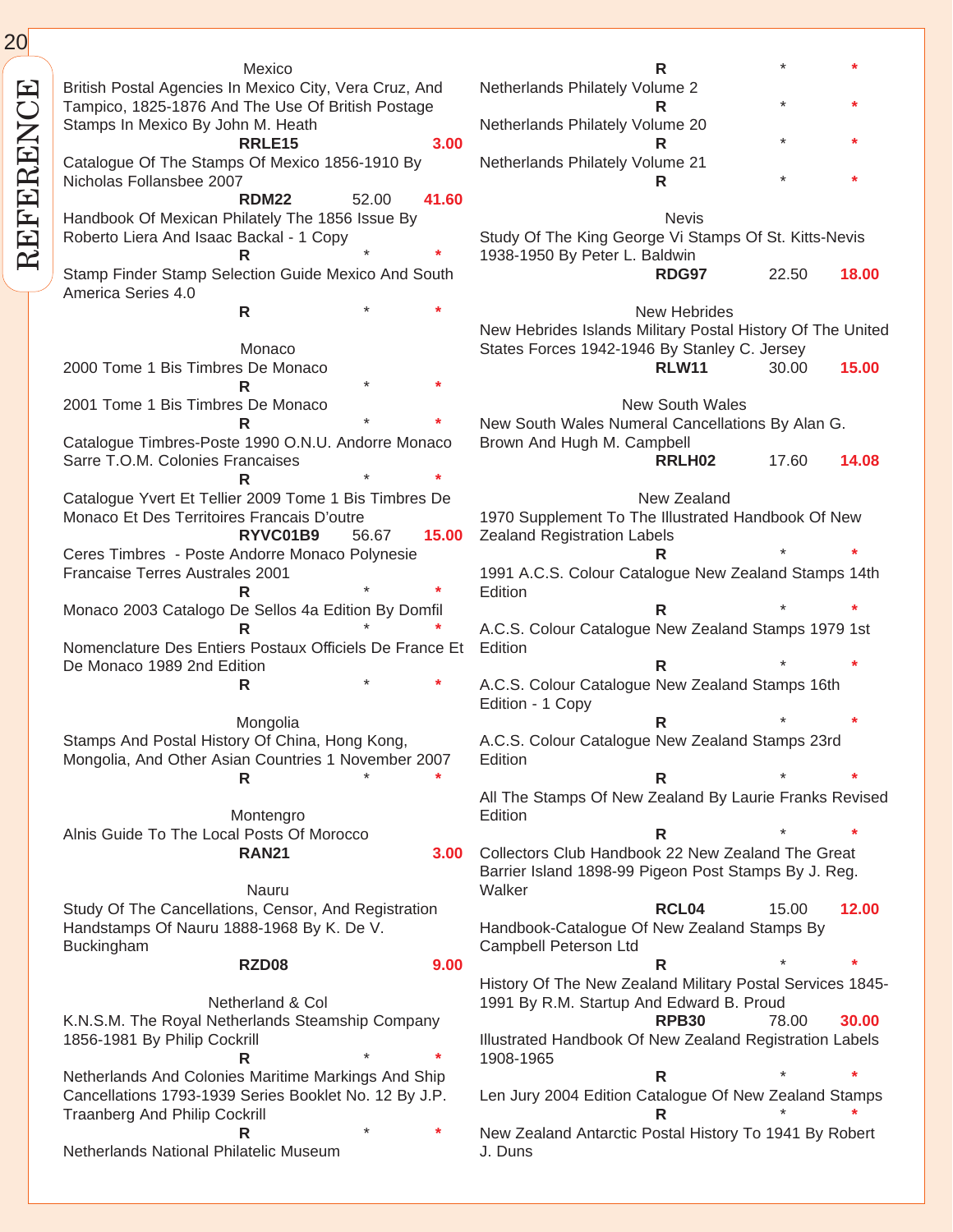**RDG91** 20.00 **16.00** New Zealand Post Offices By R.M. Startup **R** \* **\*** New Zealand Registered Mail Markings By Rev. A.H. Voyce **R** \* **\*** Postage Stamps Of New Zealand Volume 5 By R.J.G. **Collins R** \* **\*** Scott Checklist New Zealand Stamps **R** \* **\*** Squared Circle Cancellations Of New Zealand By A.J. Robinson **R** \* **\*** Newfoundland Newfoundland Air Mails 1919-1939 Revised And Updates 1984 By Harmer **RAA15** 18.00 **14.40** Pence Issues Of Newfoundland 1857-1866 By Pratt **RDG32** 65.00 **58.50** Webb's Postal Stationery Catalogue Of Canada And Newfoundland 7th Edition **RUT091** 39.95 **31.96** Nigeria Stamps And Postal History Of Southern Nigeria By M.P. **Nicholson R** \* **\*** Niue Registration Marks Of The Cook Islands And Niue Together With Amendment No. 1 To Cancellations Of The Cook Islands And Niue **RZD02 4.00** Norfolk Norfolk Island Cancellations And Postal Markings **RZD10 25.00** Norway "Little Norway" Story By C.R. Mcguire **R** \* **\*** Norway 1871-1875 Issue Skilling Denominations Shaded Posthorn **R** \* **\*** Norway 1878 Issues Oscar Ii Krone Values **RDD38** 17.00 **13.60** Norway 1867-1868 Issue Coat Of Arms Typographed **R** \* **\*** Norway 1877-1878 Issue Ore Donominations Shaded Posthorn **R** \* **\*** Norway Number One The 4 Sk Lion Of 1855 By V. Tuffs **RBF13 16.00** Stamps And Postal History Norway Konsortium 1 By David Feldman **R** \* **\*** Nyasaland Nyasaland-Rhodesia Field Force 1914-18 A Postal History By Alan R. Drysdall And Kenneth Pennycuick **R** \* **\*** Postal History Of Nyasaland **RPB43** 61.00 **43.00** Pakistan Collect Pakistan Postage Stamps 18th Edition 1998 **RDM02** \* **\*** Stanley Gibbons Stamp Catalogue Bangladesh, Pakistan, And Sri Lanka **RSTB04C05** 30.00 **27.00** Stanley Gibbons Commonwealth Stamp Catalogue Bangladesh, Burma, Pakistan, And Sri Lanka 2nd Edition **R** \* **\*** Panama see also canal The Influence Of The United States Navy Upon The Panama Railroad By Julius Grigore Jr. **RDF32 15.00** Papua & New Guinea Franklin's Guide To The Stamps Of Papua And New Guinea By A.H. And A.W. Reed **R** \* **\*** Postal History Of Papua New Guinea 1945-1998 Volume 2 By M.J. Garwood And R.A.D. Heward **R** \* **\*** Perlis Kedah And Perlis Their Stamps And Postal History 1887- 1941 By D.R.M. Holley **RDF70** 95.00 **85.50** Peru Peruvian Civil Aviation By Herbert H. Moll **R** \* **\*** Postal Stationery Of Peru Envelopes, Letter Cards, Postal Cards, And Wrappers By Herbert H. Moll **RPS38** 20.00 **10.00** Revenue Stamps Of Peru Volumes 1 And 2 By Herbert H. Moll **RAN07-08** 36.00 **32.40 Philippines** 1997 Ngo's Catalogue Of Philippine Republic Stamps And Postal Stationeries **RDL65 10.00** 1997 Ngo's Catalogue Of Philippine Republic Stamps And Postal Stationeries And 1998 **R** \* **\*** Early Coins Of The Philippines By P.I. De Jesus **R** \* **\*** Gold Coins Of Philippi By Paul Lambros **ROB27 5.00** Ngo's Catalogue Of Philippine Republic Stamps 1998 **Supplement** 

**REFERENCE** REFERENCE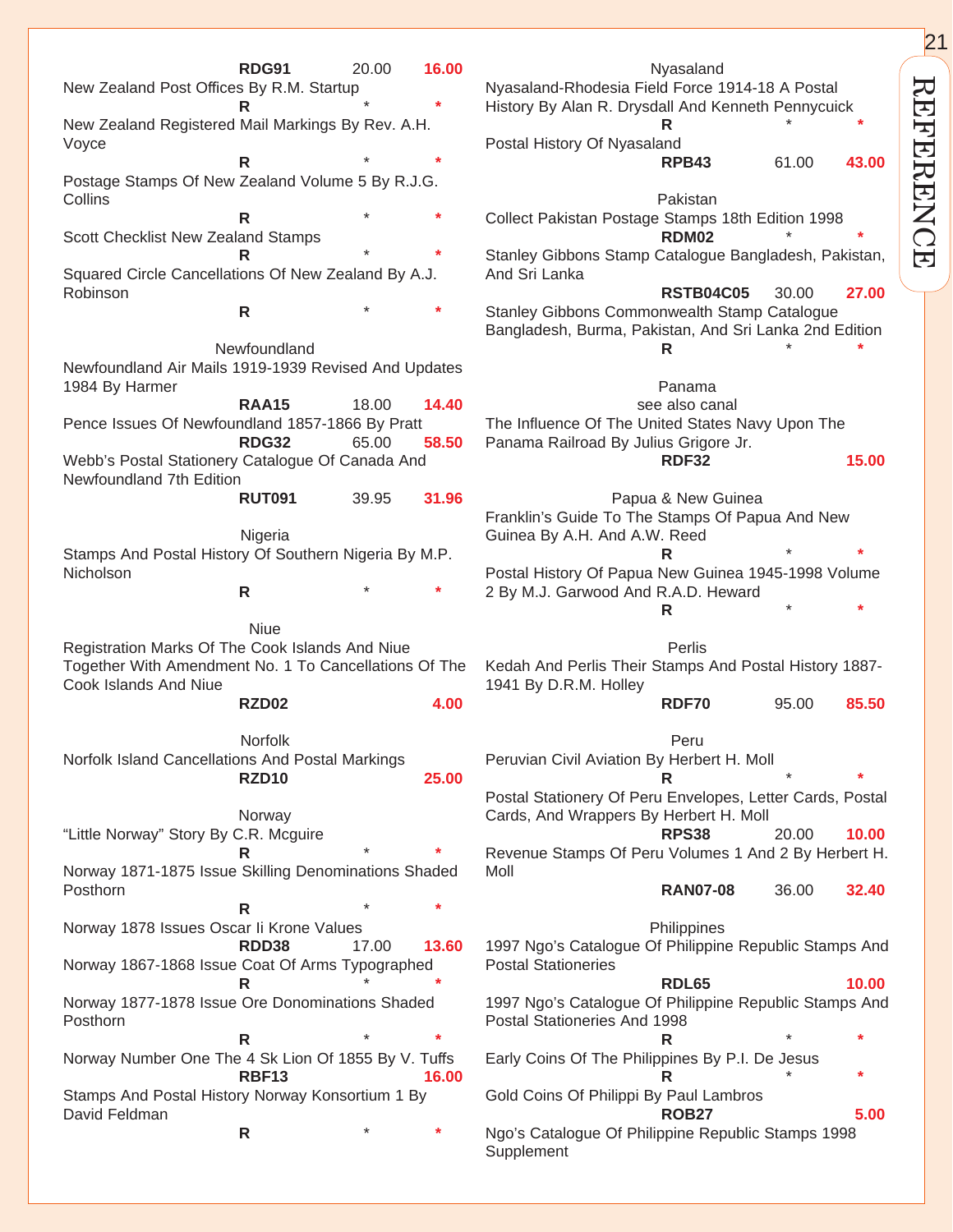| R                                                                                                         | Romania                                                                                |
|-----------------------------------------------------------------------------------------------------------|----------------------------------------------------------------------------------------|
| Ngo's Catalogue Of Philippine Republic Stamps 1999                                                        | Bulgaria And Romania Revenues By J. Barefoot Ltd                                       |
| Supplement<br>$\ast$<br>R                                                                                 | <b>RBF221</b><br>35.00<br>28.00<br>Checklist Of Hungarian And Romanian Town Cancels On |
| Postal Stationery Of The Philippines United States                                                        | The Stamps Of The Austrian Empire 1850-1871                                            |
| Administration                                                                                            | RTM <sub>17</sub><br>16.00<br>14.40                                                    |
| <b>RPS37</b><br>20.00<br>10.00                                                                            | Minkus Stamp Catalog 1982-83 Czechoslovakia Hungary                                    |
| Postal Stationery Of The Philippines United States                                                        | Romania                                                                                |
| Administration With Supplement                                                                            | R                                                                                      |
|                                                                                                           |                                                                                        |
| Specialized Catalogue Of Philippine Postage Stamps<br>1973-1989                                           | Russia<br>Gold And Platinum Coinage Of Imperial Russia By Durst                        |
| RDL66<br>16.00<br>20.00                                                                                   | R                                                                                      |
| Pitcairn Island Postal Markings 1883-1984 By Cy Kitching                                                  | Greeting Card In Russia End Of The 19th Century-                                       |
| R                                                                                                         | Beginning Of The 20th Century                                                          |
|                                                                                                           | 20.00<br>RMA <sub>27</sub><br>25.00                                                    |
| Pitcairn                                                                                                  | Mute Cancels Of Russia 1914-1917 Part 1 and 2 By                                       |
| Pitcairn Island Postal Markings 1883-1984 By Cy Kitching                                                  | <b>Arnold Lewis</b>                                                                    |
| R                                                                                                         | <b>RDC21</b><br>20.00<br>45.00<br>Postal Censorship In Imperial Russia Volume 1 And 2  |
| Poland                                                                                                    | <b>RRP03-04</b><br>72.00<br>90.00                                                      |
| Post Office Townlist For Republic Of Poland As Of 1968                                                    | Postmarks Of Russian Empire (Pre-Adhesive Period) By                                   |
| <b>RTM14</b><br>8.50                                                                                      | <b>Manfred Dobin</b>                                                                   |
| Stanley Gibbons Stamp Catalogue Part 5 Czechoslovakia                                                     | RRP01<br>32.00<br>40.00                                                                |
| And Poland 6th Edition                                                                                    | Russia 1922 To 1979 Airmail Specialist Catalogue 1st                                   |
| R<br>Stanley Gibbons Stamp Catalogue Part 5 Czechoslovakia                                                | Edition<br><b>RSJ23</b><br>27.00<br>30.00                                              |
| And Poland 7th Edition                                                                                    | Russian Empire Stamp Catalogue Part One 1st Edition                                    |
| <b>RSTC0512</b><br>49.00<br>44.10                                                                         | R                                                                                      |
|                                                                                                           |                                                                                        |
|                                                                                                           | Russian Empire Stamp Catalogue Part One and Two 1st                                    |
| Portugal                                                                                                  | Edition                                                                                |
| Portugal Classics Angelo Lima Collection Afinsa/Auctions                                                  | R                                                                                      |
|                                                                                                           | Russian Mail Of The Monastic Cell Of St. John                                          |
| Stanley Gibbons Stamp Catalogue Part 9 Portugal And                                                       | Chrysostomos In Mount Athos By Aimilios D.                                             |
| Spain 6th Edition<br><b>RSTP14C11</b><br>80.00<br>100.00                                                  | Xanthopoulos<br><b>RGS15</b><br>12.00<br>15.00                                         |
| Tome 3 2004 3e Partie Timbres D'europe De L'ouest De                                                      | Siberia Postmarks And Postal History Of The Russian                                    |
| Portugal A Yougoslavie By Yvert And Tellier                                                               | Empire Period By P.E. Robinson                                                         |
| <b>RYVC03C4</b><br>58.00<br>52.20                                                                         | RDF40<br>30.00<br>24.00                                                                |
|                                                                                                           | Stanley Gibbons Stamp Catalogue Part 10 Russia 6th                                     |
| Rhodesia                                                                                                  | Edition<br>R                                                                           |
| Nyasaland-Rhodesia Field Force 1914-18 A Postal History<br>By Alan R. Drysdall And Kenneth Pennycuick     | Zemstvo Postage Stamps Of Imperial Russia By Alex                                      |
|                                                                                                           | Artuchov Volume 5: Saransk-Ustsysolsk -                                                |
| Postmarks, Postal Routes, And Principal Postage Rates                                                     | <b>RZM05</b><br>27.00<br>30.00                                                         |
| Of Southern Rhodesia To 1924 By R.C. Knight And D.A.                                                      |                                                                                        |
| Mitchell                                                                                                  | San Marino                                                                             |
| R                                                                                                         | Bolaffi 2004 Italia San Marino Vaticanoemissioni Plurinvest                            |
| Rhodesia 1913 Admirals<br>1.00<br>RRLD <sub>10</sub>                                                      | R                                                                                      |
| Rhodesia 1913 Admirals Notes On The Bi-Coloured Stamp Catalogo Enciclopedico Italiano 2000-2001 Citta Del |                                                                                        |
| By Gerald Simpson                                                                                         | Vaticano - Repubblica Di San Marino -                                                  |
| R                                                                                                         | <b>RCIC031</b><br>26.50<br>21.20                                                       |
| Rhodesia A Postal History By R.C. Smith                                                                   | Catalogo Enciclopedico Italiano 1999/2000 Antichi Stati                                |
|                                                                                                           | Italiani Colonie Italiane San Marino Citta Del Vaticano<br>R                           |
| Stamps And Postal History Of Northern Rhodesia And<br>Zambia 1963-1965 By Alan R. Drysdall                |                                                                                        |
| 7.50<br>RRLD07                                                                                            | Sarawak<br>Supplement To The Stamps And Postal History Of                              |

REFERENCE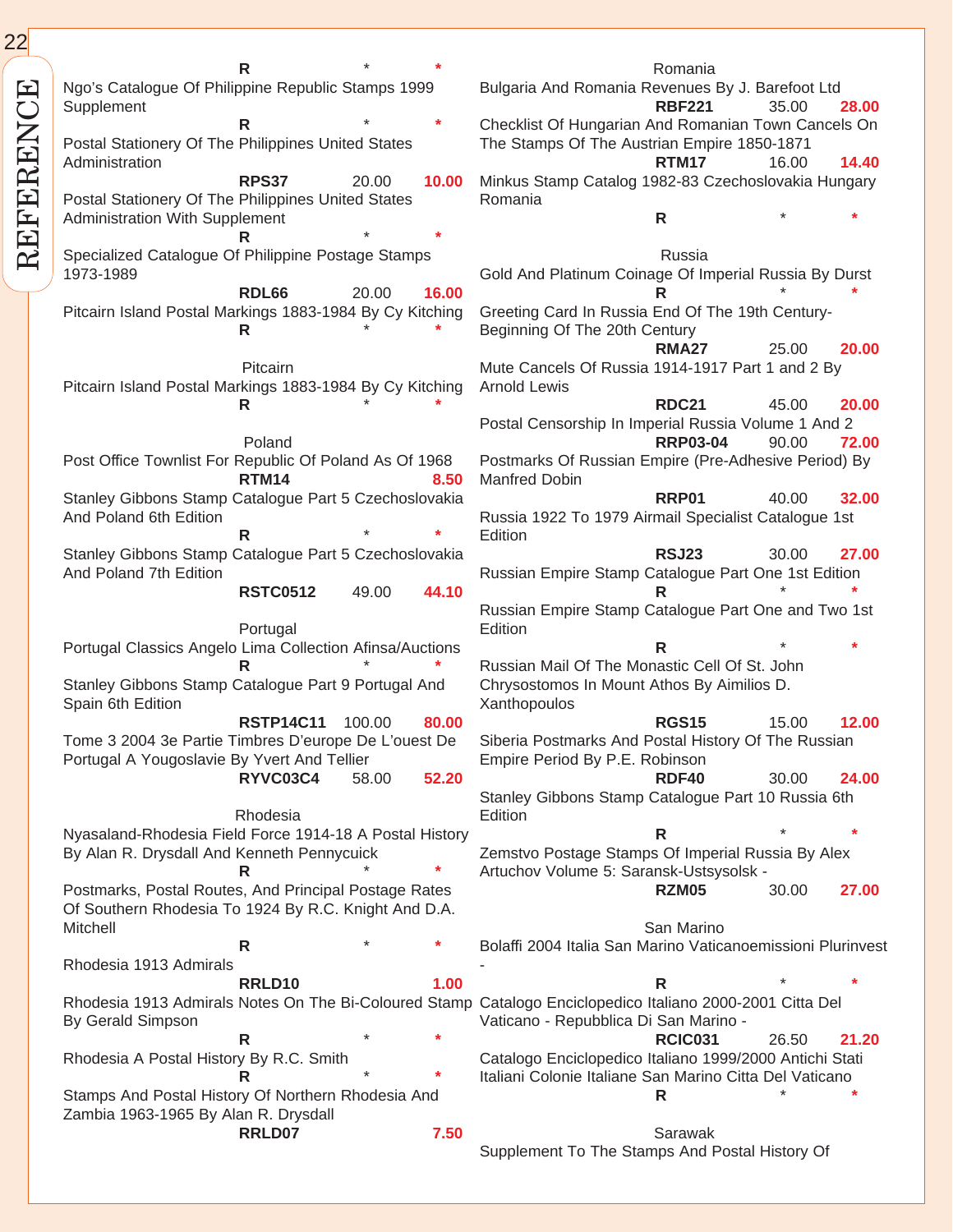Sarawak By W.R. Forrester-Wood **R** \* **\*** Saudi Arabia 1965 Supplement For Iraq, Jordan, Lebanon, Saudi Arabia No. 5 - **R** \* **\*** Scandinavia Catalog Of Scandinavian Revenue Stamps Volume 2 Denmark By Peter Poulsen Roskilde **RDD53** 14.00 **11.20** Post Offices In Finland 1638-1985 By Scandinavian Philatelic Foundation **RDD51** 20.00 **16.00** Railway Station Architecture In Scandinavia: A Survey By Keith L. Bryant Jr. **R** \* **\*** Scandinavia Revenues By J. Barefoot **RBF14 10.00** Stanley Gibbons Stamp Catalogue Part 11 Scandinavia 7th Edition **RSTC113** 65.00 **52.00** Stanley Gibbons Stamp Catalogue Part 11 Scandinavia 6th Edition **RSTC118** 52.00 **8.00** Stanley Gibbons Stamp Catalogue Part 11 Scandinavia 5th Edition - **R 27.50** Siberia Siberia Postmarks And Postal History Of The Russian Empire Period By P.E. Robinson **RDF40 27.00** Singapore David Feldman, Singapore Auction Rare Stamps And Postal History September 7, 1995 **R** \* **\*** Singapore Post Offices And Registration Labels By William H. Lyons **RDF72** 25.00 **20.00** Stanley Gibbons Stamp Catalogue Brunei, Malaysia, And Singapore 2004 **R** \* **\*** Standard Catalogue Of Malaysia-Singapore-Brunei Stamps And Postal Stationery 1989 **R** \* **\*** Standard Stamp Catalogue Of Malaysia, Singapore, And Brunei 25th Edition **RDD60** 38.50 **30.80** Solomon Isl Japanese Military Forces In The Solomon Islands Notes On Postal History, The War In The Pacific By Stanley C. Jersey **RRLH08 13.50** Postal Agency Markings Of The Solomon Islands By Colin Hinchcliffe July 1986 **RZD11 9.00** Registration Postage Paid And Meter Franking Machine Marks Of The Solomon Islands By Colin Hinchcliffe November 1986 **RZD12 6.00** Somali Coast French Somali Coast The Postal History 1939-45 By A.R. **Torrance RDG11** 16.50 **10.00** Somalia Catalogo Enciclopedico Italiano 1999/2000 Somalia Eritrea **R** \* **\* Somaliland** Indian Field Post Offices 1903-1904 The Aden-Yemini Boundary Commission The Somaliland Field Force By Robson Lowe **RRLG09 3.00** South Africa History Of The South African Army Postal Service By Edward B. Proud - **RPB32** 53.00 **42.40** Maritime Marks Of South Africa By R.D. Allen **R** \* **\*** South African Stamp Colour Catalogue 2000 24th Edition **RSOC00 8.00** South African Stamp Colour Catalogue 1999 23rd Edition **RSOC010** \* **5.00** South African Stamp Colour Catalogue 1998 22nd Edition **RSOC098** \* **3.00** South West Africa Alnis Guide 10 The Revenue And Other Non-Postal Stamps Of South West Africa 1900-1978 **RRBA061 10.00 Spain** Copper Coins Of Spain By O.P. Eklund **R** \* **\*** First Postage Stamp Of Spain **R** \* **\*** First Postage Stamp Of Spain Afinsa/Auctions **R** \* **\*** Postal Forgeries Of Spain Barcelona 1997 By Francisco Graus And Enrique Soro **R** \* **\*** Stanley Gibbons Stamp Catalogue Part 9 Portugal And Spain 6th Edition **R** \* **\*** Sri Lanka Stanley Gibbons Commonwealth Stamp Catalogue Bangladesh, Burma, Pakistan, And Sri Lanka 2nd Edition **R** \* **\*** Stanley Gibbons Stamp Catalogue Bangladesh, Pakistan,

**REFERENCE** REFERENCE

23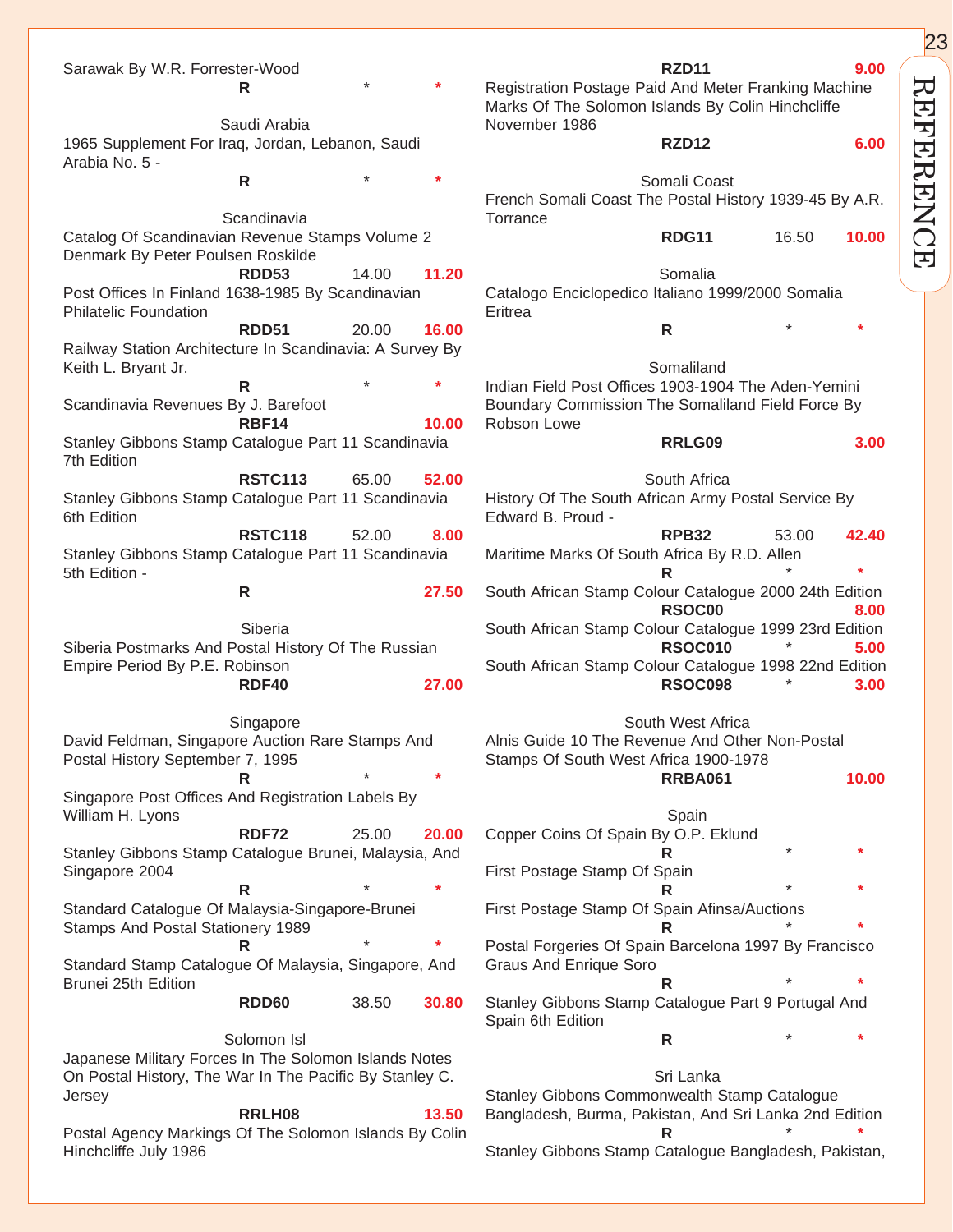| 24        |                                                                        |                   |         |         |                                                                   |                       |         |       |
|-----------|------------------------------------------------------------------------|-------------------|---------|---------|-------------------------------------------------------------------|-----------------------|---------|-------|
|           |                                                                        |                   |         |         |                                                                   |                       |         |       |
|           | And Sri Lanka 2004                                                     | R                 |         |         | Thailand Philatelic Handbook Volume 4 Registered Mail<br>Markings |                       |         |       |
| REFERENCE |                                                                        |                   |         |         |                                                                   | $\mathsf{R}$          |         |       |
|           |                                                                        | St Helena         |         |         | Thailand Philatelic Handbook Volume 5 Mail Markings:              |                       |         |       |
|           | St. Helena, Ascension, And Tristan Da Cunha Philatelic                 |                   |         |         | Certified Money Order Non Delivered Postage Due Cod               |                       |         |       |
|           | Society's 20th Anniversary Anthology By Russell V.                     |                   |         |         |                                                                   | R                     |         |       |
|           | Skavaril                                                               |                   |         |         | Thailand The Waterlow Proof Sheets 1917-1960 By Peter             |                       |         |       |
|           |                                                                        | <b>RDM01</b>      | 60.00   | 48.00   | Collins                                                           |                       |         |       |
|           | Stanley Gibbons Commonwealth Stamp Catalogue St.                       |                   |         |         |                                                                   | RRLT01                |         | 1.00  |
|           | Helena, Ascension, And Tristan Da Chuna 4th Edition                    |                   |         |         |                                                                   |                       |         |       |
|           |                                                                        | <b>RSTS02C12</b>  | 25.00   | 20.00   |                                                                   | Tonga                 |         |       |
|           |                                                                        |                   |         |         | Revenue Stamps Of Tonga And Niuafo'ou (Tin Can Island)            |                       |         |       |
|           |                                                                        | St Kitts/Nevis    |         |         | By Steven Zirinsky                                                |                       |         |       |
|           | Study Of The King George Vi Stamps Of St. Kitts-Nevis                  |                   |         |         |                                                                   | R                     |         |       |
|           | 1938-1950 By Peter L. Baldwin                                          |                   |         |         |                                                                   |                       |         |       |
|           |                                                                        | <b>RDG97</b>      | 37.50   | 33.75   |                                                                   | Transkei              |         |       |
|           |                                                                        |                   |         |         | Postal History Of The Transkeian Territories By Ken Baker         |                       |         |       |
|           |                                                                        | <b>St Vincent</b> |         |         |                                                                   | R                     |         |       |
|           | Saint Vincent By Napier And Bacon                                      | RTP36             | 22.50   | 18.00   |                                                                   | <b>Trieste</b>        |         |       |
|           |                                                                        |                   |         |         | Catalogo Enciclopedico Italiano 1999/2000 Repubblica              |                       |         |       |
|           |                                                                        | Sudan             |         |         | Italiana Territorio Libero Di Trieste                             |                       |         |       |
|           | Stamps And Posts Of The Anglo-Egyptian Sudan                           |                   |         |         |                                                                   | R                     |         |       |
|           |                                                                        | R                 |         |         | Catalogo Enciclopedico Italiano 2001-2002 Repubblica              |                       |         |       |
|           |                                                                        |                   |         |         | Italiana - Trieste A E B                                          |                       |         |       |
|           |                                                                        | Sweden            |         |         |                                                                   | R                     |         |       |
|           | Modern Coinage Of Sweden By Scott Eric Cordry 1st                      |                   |         |         | Liberazione - Trieste A E B                                       |                       |         |       |
|           | Edition                                                                |                   |         |         |                                                                   | R                     |         |       |
|           |                                                                        | RSEC01            |         | 5.99    |                                                                   |                       |         |       |
|           | Sweden Coat Of Arms Ore Values 1858-1872 By Per                        |                   |         |         |                                                                   | Trinidad              |         |       |
|           | Sjoman, Erik Helmers, And Einer Wockatz                                | RDD64             | 17.50   |         | British Empire Civil Censorship Devices World War 2               |                       |         |       |
|           | Sweden Lion Type Stamps 1862-1872 By Georg                             |                   |         | 14.00   | Trinidad And Tobago By R.G. Wike                                  | <b>RDG06</b>          | 37.50   | 33.75 |
|           | Menzinsky Ring Type Stamps 1872-1892 By Erik                           |                   |         |         | Trinidad And Tobago Postal Meter Stamps By R.G. Wike              |                       |         |       |
|           | Blomberg                                                               |                   |         |         |                                                                   | R                     |         |       |
|           |                                                                        | <b>RDD65</b>      | 17.50   | 14.00   |                                                                   |                       |         |       |
|           | Sweden Replating The Large Officials 1874-1893 Part                    |                   |         |         |                                                                   | Tristan D Cunha       |         |       |
|           | 1,2,3,4,5,12,20,And 30 Ore Values By Martin Fishenden                  |                   |         |         | St. Helena, Ascension, And Tristan Da Cunha Philatelic            |                       |         |       |
|           |                                                                        | R                 |         |         | Society's 20th Anniversary Anthology By Russell V.                |                       |         |       |
|           | Sweden Skilling Banco Stamps 1855-1858 By Georg                        |                   |         |         | Skavaril                                                          |                       |         |       |
|           | Menzinsky, Per Sjoman And Sven Akerstedt Local                         |                   |         |         |                                                                   | $\mathsf{R}$          |         |       |
|           | Stamps Of 1856 And 1862 By Georg Menzinsky                             |                   |         |         | Stanley Gibbons Commonwealth Stamp Catalogue St.                  |                       |         |       |
|           |                                                                        | RDD37             | 17.50   | 14.00   | Helena, Ascension, And Tristan Da Chuna 4th Edition               |                       |         |       |
|           |                                                                        |                   |         |         |                                                                   | <b>RSTS02C12</b>      | 25.00   | 22.50 |
|           |                                                                        | Switzerland       |         |         | Tristan Da Cunha                                                  |                       |         |       |
|           | Coinage Of Switzerland 1850 To Date By Robert L. Clarke<br>1st Edition |                   |         |         |                                                                   | $\mathsf{R}$          |         |       |
|           |                                                                        | $\mathsf{R}$      |         |         |                                                                   | Tin Can Isl           |         |       |
|           | Railway Post Offices Of Switzerland By Anthony M.                      |                   |         |         | Revenue Stamps Of Tonga And Niuafo'ou (Tin Can Island)            |                       |         |       |
|           | Goodbody                                                               |                   |         |         | By Steven Zirinsky                                                |                       |         |       |
|           |                                                                        | $\mathsf{R}$      |         |         |                                                                   | R                     |         |       |
|           | Stanley Gibbons Stamp Catalogue Part 8 Italy And                       |                   |         |         |                                                                   |                       |         |       |
|           | Switzerland 3rd Edition                                                |                   |         |         |                                                                   | Uganda                |         |       |
|           |                                                                        |                   |         |         |                                                                   |                       |         |       |
|           |                                                                        | R                 |         |         | Uganda Missionaries By Robson Lowe                                |                       |         |       |
|           |                                                                        |                   |         |         |                                                                   | R                     | $\star$ |       |
|           |                                                                        | Thailand          |         |         | Identifying Cancellations Of Uganda                               |                       |         |       |
|           | Thailand Philatelic Handbook Volume 3 Thai Railroad Post               |                   |         |         |                                                                   | <b>RBR05</b>          | 15.95   | 14.36 |
|           | Offices                                                                | $\mathsf{R}$      | $\star$ | $\star$ |                                                                   | <b>United Nations</b> |         |       |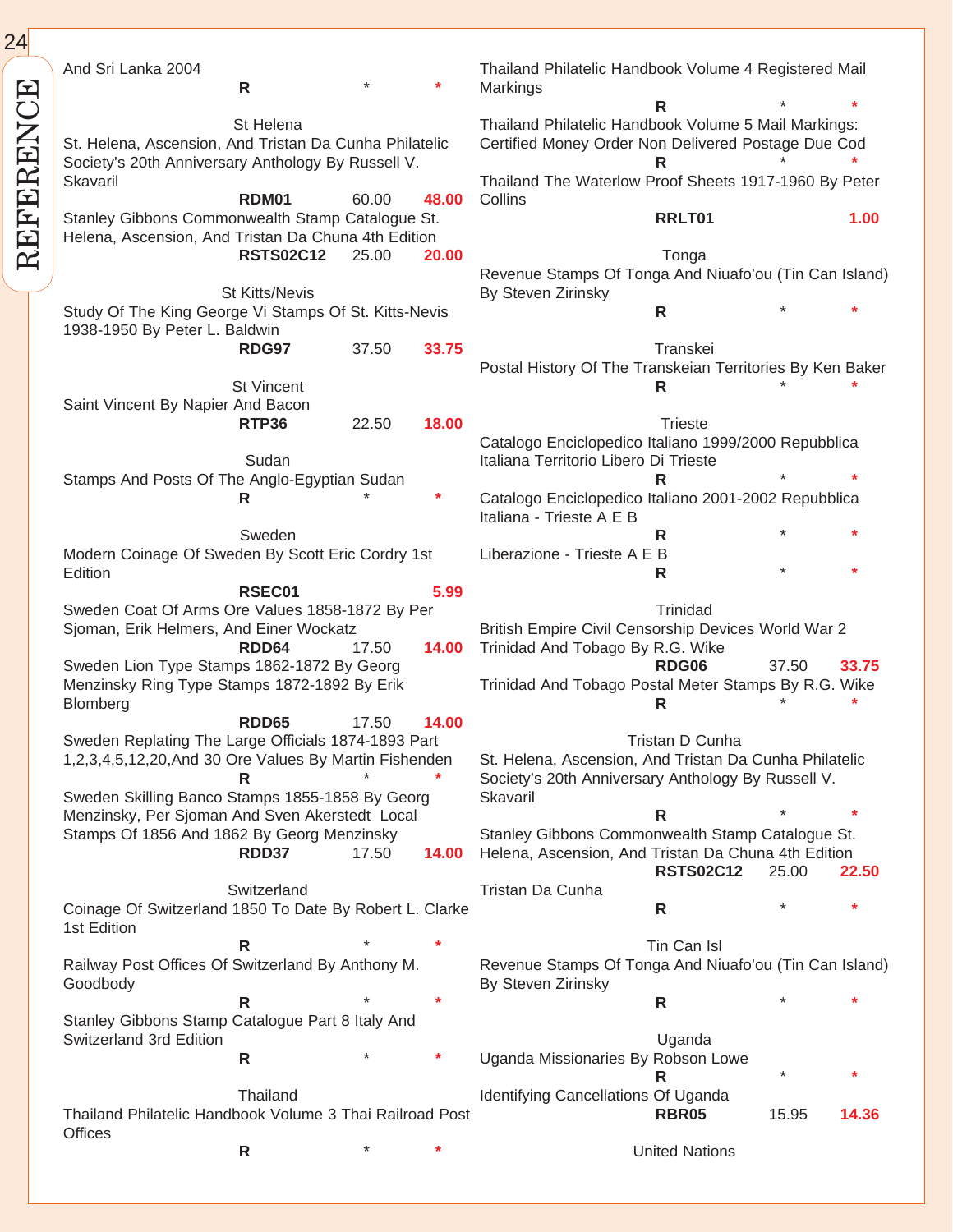| Catalog Of United States Souvenir Cards With A Section        |                   |         |                                                         | <b>RSR02</b>      | 20.00 | 16.00   |
|---------------------------------------------------------------|-------------------|---------|---------------------------------------------------------|-------------------|-------|---------|
| On United Nations Souvenir Cards By Franklin R. Bruns         |                   |         | 3 Cent Stamp Of The United States 1851-1857 Revised     |                   |       |         |
| Jr And James H. Bruns                                         |                   |         | Edition By Carroll Chase                                |                   |       |         |
| R                                                             |                   |         |                                                         | R                 |       |         |
| Krause-Minkus Standard Catalog Of Canadian And                |                   |         | Census Of U.S. Classic Plate Blocks By John C. Chapin   |                   |       |         |
| <b>United Nations Stamps</b>                                  |                   |         | 1984 Supplementy                                        |                   |       |         |
| R.                                                            |                   |         |                                                         | RCL01             | 12.50 | 11.25   |
| Krause-Minkus Standard Catalog Of Canadian And                |                   |         | A.P.S. Handbook Series Counterfeit Kansas-Nebraska      |                   |       |         |
| United Nations Stamps 2nd Edition                             |                   |         | Overprints On 1922-34 Issue                             |                   |       |         |
| R.                                                            |                   |         |                                                         | <b>RAP61</b>      |       | 6.00    |
| Postal History Of The United Nations By Norris G.<br>Robinson |                   |         | Abbreviations And Misspellings In United States Railway |                   |       |         |
| R                                                             |                   |         | Post Office Postmarks By Jim Mehrer                     |                   |       |         |
|                                                               |                   |         |                                                         | R                 |       |         |
| Stanley Gibbons Stamp Catalogue United Nations 1st<br>Edition |                   |         | Abraham Lincoln Illustrated Envelopes And Letter Paper  |                   |       |         |
| R                                                             |                   |         | 1860-1865 By James W. Milgram                           | RDD03             | 30.00 | 25.50   |
| United Nations Twelve Philatelic Years 1945-1957 By           |                   |         |                                                         |                   |       |         |
| Marian Carne Zinsmeister                                      |                   |         | Abraham Lincoln On Worldwide Stamps By Melvin Morris    | <b>RAM54</b>      |       | 3.00    |
| R.                                                            |                   |         | Aerophilately Of The U.S. Army First Pan American Good  |                   |       |         |
|                                                               |                   |         | Will Flight By Julius Grigore Jr.                       |                   |       |         |
| United Nations Stamp Catalogue 1951-1982<br>R.                |                   |         |                                                         | <b>RDF31</b>      | 20.00 | 16.00   |
| United Nations Stamps Of The World 1964 Edition By            |                   |         | Airman Special Delivery Stamps Of The United States By  |                   |       |         |
| Edgar H.B. Parkin And Donald E. Magee                         |                   |         | Ralph L. Sloat                                          |                   |       |         |
| R.                                                            |                   |         |                                                         | <b>RBI10</b>      | 12.00 | 10.80   |
|                                                               |                   |         | All Grade U.S. Plate Block Value Estimates By Carl      |                   |       |         |
| Uruguay                                                       |                   |         | Peterson 2001                                           |                   |       |         |
| River Plate Maritime Postal History Republic Of Uruguay       |                   |         |                                                         | R                 |       |         |
| By Mario D.                                                   |                   |         | American Air Mail Catalogue Volume 1 5th Edition        |                   |       |         |
| <b>RDM17</b>                                                  | 48.50             | 38.80   |                                                         | <b>RAA015</b>     | 35.00 | 28.00   |
|                                                               |                   |         | American Air Mail Catalogue Volume 1 6th Edition - 5    |                   |       |         |
| Ukraine                                                       |                   |         | Copies                                                  |                   |       |         |
| Carpatho-Ukraine A Catalog Checklist By Peter Bylen           |                   |         |                                                         | <b>RAA016</b>     | 35.00 | 28.00   |
| <b>RBY03</b>                                                  | 18.00             | 14.40   | American Air Mail Catalogue Volume 2 6th Edition - 4    |                   |       |         |
| Tome 4 2003 2e Partie Timbres D'europe De L'est De            |                   |         | Copies                                                  |                   |       |         |
| Roumanie A Ukraine By Yvert And Tellier                       |                   |         |                                                         | <b>RAA026</b>     | 35.00 | 28.00   |
|                                                               | RYVC04B3<br>70.00 | 63.00   | American Air Mail Catalogue Volume 3 6th Edition - 3    |                   |       |         |
| Western Ukraine A Catalog Checklist By Peter Bylen            |                   |         | Copies                                                  |                   |       |         |
|                                                               | RBY01 18.00 12.06 |         |                                                         | <b>RAA036</b>     | 35.00 | 28.00   |
|                                                               |                   |         | American First Day Cover Society Current Cachetmakers   |                   |       |         |
| <b>United States</b>                                          |                   |         | Directory 1997 - 6 Copies                               |                   |       |         |
| 100 Greatest American Stamps By Janet Klug And                |                   |         |                                                         | <b>RAF10</b>      |       | 3.00    |
| Donald J. Sundman                                             |                   |         | American Philatelic Congress August 21, 1993            |                   |       |         |
| RWHC36                                                        | 29.95             | 23.96   | Stampshow 93 Houston, Texas 59th                        |                   |       |         |
| 19th Century Cleveland, Ohio Postal Markings                  |                   |         |                                                         | R                 |       |         |
| <b>RTA01</b>                                                  | 20.00             | 18.00   | American Philatelic Congress October 10, 1992 Colopex   |                   |       |         |
| 19th Century U.S. Postal History A Special Service            |                   |         | 92 Columbus, Ohio 58th                                  |                   |       |         |
| Prepared By Stanley B. Asbrooky                               |                   |         |                                                         | R                 |       | *       |
| R.                                                            |                   | $\star$ | American Philatelist 1976 Bicentennial Sheets           |                   |       |         |
| 19th Century U.S. Postal History By Stanley B. Ashbrook       |                   |         |                                                         | R                 |       | $\star$ |
| R.                                                            |                   |         | American Stampless Cover Catalog Limited Deluxe         |                   |       |         |
| 200 Years Of Cayuga County, Ny Postal History By              |                   |         | <b>Edition 3rd Edition</b>                              |                   |       |         |
| Charles H. Sweeting 1998                                      |                   |         |                                                         | R                 |       |         |
| REM07                                                         | 40.00             | 36.00   | American Stampless Cover Catalog Volume 1 By Phillips   |                   |       |         |
| 2007 Pricing Guide For Unlisted Carriers, Locals, Fakes,      |                   |         |                                                         | RPH <sub>02</sub> |       | 25.00   |
| Forgeries, And Bogus Posts Of United States By Barry          |                   |         | American Stampless Cover Catalog Volume 2 By Phillips   |                   |       |         |
| Lyons                                                         |                   |         |                                                         | RPH <sub>03</sub> |       | 25.00   |
| <b>RLY04</b>                                                  | 20.00             | 17.00   | American Stampless Cover Catalog Volume 2 By Phillips   |                   |       |         |
| 2-Cent Recut Dies Hartford Issue United States Stamped        |                   |         |                                                         | RPH03H            |       | 35.00   |
| Envelopes By Fotios C. Drakos                                 |                   |         | American Stampless Cover Catalog Volume 3 By Phillips   |                   |       |         |

**RSR02** 20.00 **16.00**

**REFERENCE** REFERENCE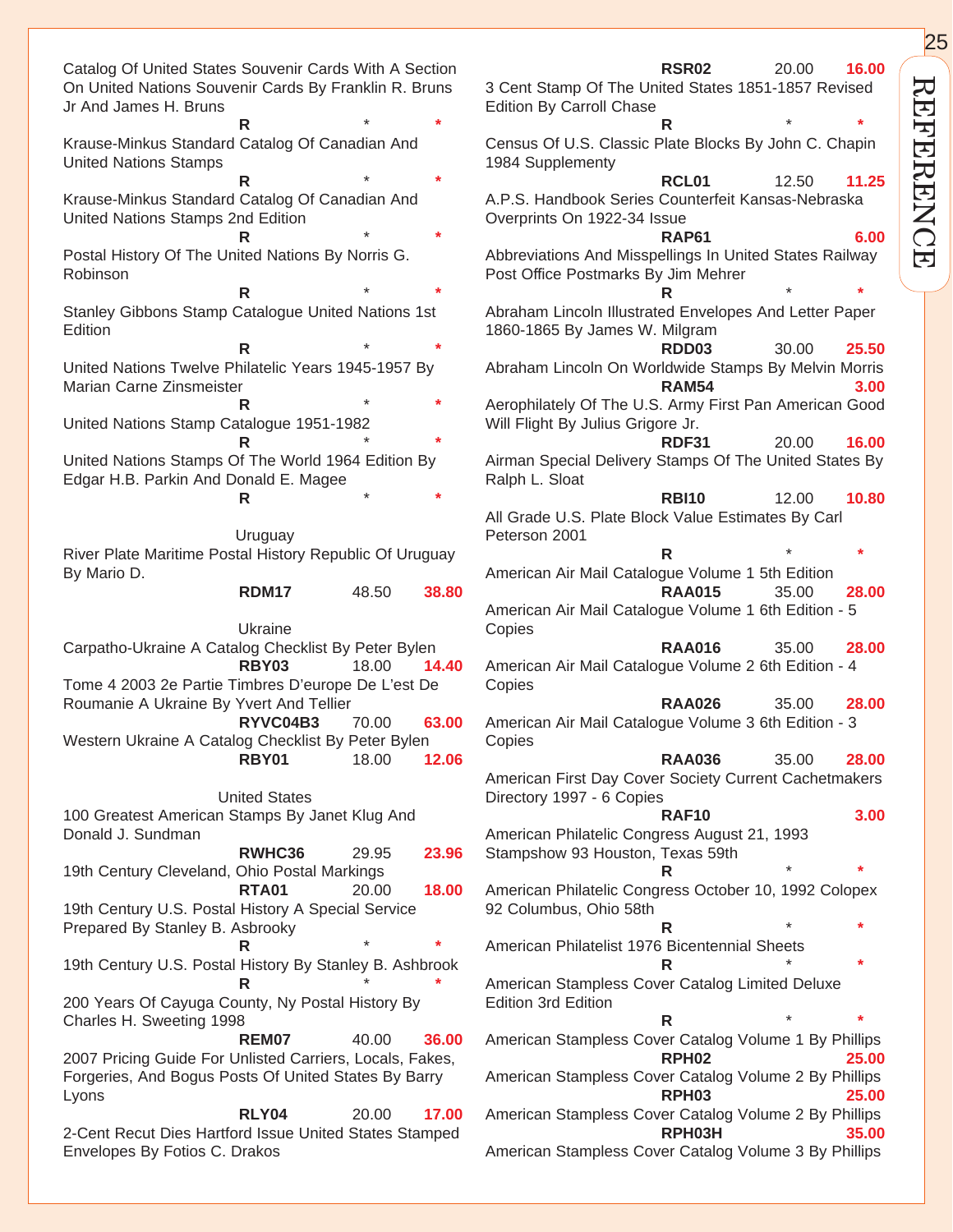| 26        |                                                                          |                                                          |                                    |                |                |
|-----------|--------------------------------------------------------------------------|----------------------------------------------------------|------------------------------------|----------------|----------------|
|           | RPH09H<br>35.00                                                          |                                                          | $\mathsf{R}$                       |                |                |
| REFERENCE | American Stampless Cover Catalog Volume 3 By Phillips                    | Bia Plate Number Checklist 1-20000                       |                                    |                |                |
|           | Paperback                                                                |                                                          | <b>RBI08</b>                       | 40.00          | 36.00          |
|           | RPH <sub>09</sub><br>25.00                                               | Bia Plate Number Checklist 20000 To 41303 Part 2         |                                    |                |                |
|           | American State Papers Post Office Department 1789-1833<br>By Wierenga    | Bicentennial Of American Independence 1776-1976          | <b>RBI08A</b>                      | 35.00          | 31.50          |
|           | R                                                                        | Commemorated On Foreign Stamps By Donald Brenke          |                                    |                |                |
|           | Americana On Foreign Stamps Volume 1 By C.E. Wagner                      |                                                          | <b>RAM07</b>                       |                | 6.00           |
|           | Jr                                                                       | Brookman                                                 |                                    |                |                |
|           | <b>RVA24</b><br>8.00                                                     | 2002                                                     | $\mathsf{R}$                       |                |                |
|           | Americana On Foreign Stamps Volume 2 By C.E. Wagner                      | 2003                                                     | $\mathsf{R}$                       |                |                |
|           | Jr                                                                       | 2004                                                     | R                                  |                |                |
|           | $\mathsf{R}$                                                             | 2006                                                     | <b>RBOC016</b>                     |                | 3.00           |
|           | Americana Series                                                         | 2007                                                     | <b>RBOC017</b>                     |                | 4.00           |
|           | R                                                                        | 2008                                                     | <b>RBOC018</b>                     |                | 5.00           |
|           | Americana Series Reference Manual By Art Maniker                         | 2009                                                     | <b>RBOC019</b>                     |                | 7.00           |
|           | R<br>America's Commemorative National Park Quarters 2010-                | 2010<br>2012                                             | <b>RBOC0110</b><br><b>RBOC0112</b> | 24.95<br>31.95 | 10.00<br>15.00 |
|           | 2021                                                                     | 2013                                                     | <b>RBOC0113</b>                    | 31.95          | 19.17          |
|           | R                                                                        | 2014                                                     | <b>RBOC0114</b>                    | 33.95          | 27.16          |
|           | An Encyclopedia Of Texas Post Offices Texas Post Offices                 | 2015                                                     | <b>RBOC0115</b>                    | 35.95          | 28.76          |
|           | Under Five Flags By Walter G. Schmidt                                    | 2016                                                     | <b>RBOC0116</b>                    | 35.95          | 28.76          |
|           | <b>RLW27</b><br>45.00<br>36.00                                           | 2017                                                     | <b>RBOC0117</b>                    | 37.95          | 30.36          |
|           | An Exact Reproduction Of The Book Containing                             | 2018                                                     | <b>RBOC0118</b>                    |                |                |
|           | Specimens Showing Obverse And Reverse Of Every                           | Brookman Black Heritage First Day Cover Catalog 1st      |                                    |                |                |
|           | Official Invitation, Ticket, Pass, And Internal Revenue                  | Edition                                                  |                                    |                |                |
|           | Stamp Issued Or Used At The International Exhibition Held                |                                                          | <b>RBOC129</b>                     |                | 10.00          |
|           | At Philadelphia 1876<br><b>RDF22</b><br>17.50<br>15.75                   | Brookman Stamp Price Guide 2003                          | R                                  |                |                |
|           | An Historical Account Of American Coinage By John H.                     | Brookman Stamp Price Guide                               |                                    |                |                |
|           | Hickcox                                                                  |                                                          |                                    |                |                |
|           | <b>RBMC21</b><br>9.95<br>7.96                                            | Brookman Stamp Prices For The Disney World Of Postage    |                                    |                |                |
|           | An Historical Reference List Of The Revenue Stamps Of                    | <b>Stamps</b>                                            |                                    |                |                |
|           | The United States By George L. Toppan Hiram E. Deats                     |                                                          | RBOC04                             | 19.95          | 8.95           |
|           | And Alexandfer Holland                                                   | Buyer's Guide To Silver Dollars And Trade Dollars Of The |                                    |                |                |
|           | R                                                                        | United States By Q. David Bowers                         |                                    |                |                |
|           | Annual Reports Railroad And Canal Companies Of The                       | Buyers Guide To United States Gold Coins By Q. David     | RBMC70                             | 19.95          | 15.96          |
|           | State Of New Jersey 1854<br><b>RNJ06</b><br>4.00                         | <b>Bowers</b>                                            |                                    |                |                |
|           | Appleton's United States Postal Guide 1863                               |                                                          | RBMC28H                            | 29.95          | 15.96          |
|           | RDH46<br>22.40<br>28.00                                                  |                                                          | RBMC28                             | 12.95          | 10.36          |
|           | Arizona Post Offices By Alan H. Patera And John S.                       | California Coiners And Assayers By Dan Owens             |                                    |                |                |
|           | Gallagher                                                                |                                                          | RBMC31                             | 49.95          | 39.96          |
|           | $\star$<br>R                                                             | California Doanes By Richard W. Helbock                  |                                    |                |                |
|           | Ashland An Oregon Oasis By Janelle Davidson                              |                                                          | R                                  |                | $\star$        |
|           | RPN <sub>15</sub><br>12.95<br>11.66                                      | California Town Postmarks 1849-1935 By John H.           |                                    |                |                |
|           | Auction Prices Realized U.S. Coins By KP 1993<br>$\star$                 | Williams Volume 2                                        |                                    |                |                |
|           | R<br>Auction Prices Realized U.S. Coins By KP 1997                       | California's Pictorial Letter Sheets 1849-1869           | <b>RHT07-08</b>                    | 105.00         | 84.00          |
|           | $\star$<br>R                                                             |                                                          | R                                  |                |                |
|           | Auction Prices Realized U.S. Coins By KP 2000                            | Catalog Of New Jersey Railway Postal Markings By         |                                    |                |                |
|           | <b>RKR480</b><br>10.00                                                   | Frederick D. Mac Donald                                  |                                    |                |                |
|           | Auction Prices Realized U.S. Coins By KP 2002                            |                                                          | <b>RNJ13</b>                       | 10.00          | 8.00           |
|           | <b>RKR482</b><br>20.00                                                   | Catalog Of New Mexico Railway Postal Markings By         |                                    |                |                |
|           | Authoritative Reference On Lincoln Cents By John Wexler Charles L. Towle |                                                          |                                    |                |                |
|           | And Kevin Flynn                                                          |                                                          | <b>RLP13</b>                       |                | 4.00           |
|           | R                                                                        | Catalog Of New Mexico Railway Postal Markingts By        |                                    |                |                |
|           | Bartels Catalogue Of U.S. Stamped Envelopes 5th Edition Charles L. Towle |                                                          | R                                  |                | $\ast$         |
|           | Thorp Volume 1                                                           |                                                          |                                    |                |                |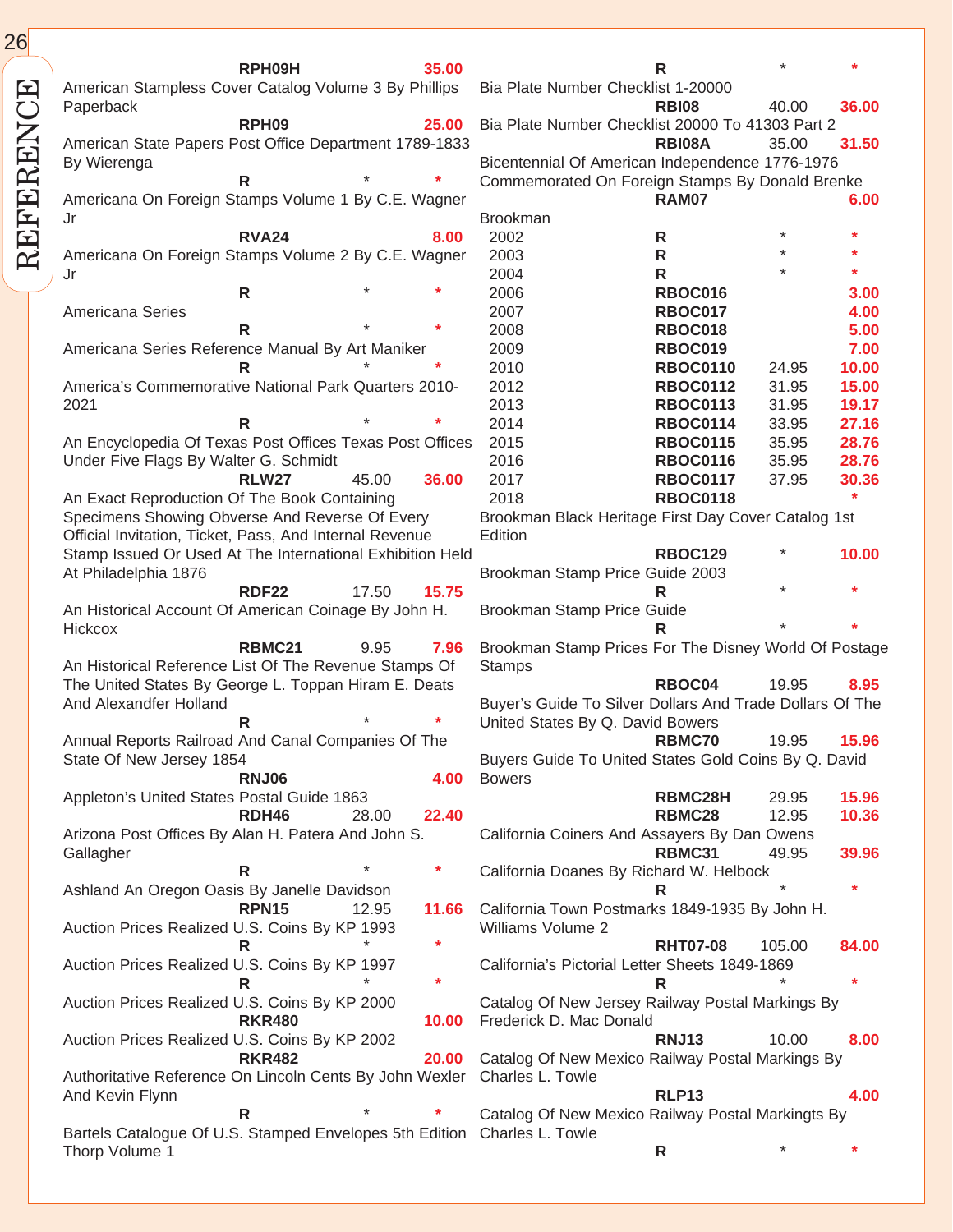Catalog Of Philadelphia Postmarks 18th Century To The Present Part 1 By Tom Clarke **RTC01** 27.50 **24.75** Catalog Of Philadelphia Postmarks 18th Century To The Present Part 2 By Tom Clarke **RTC02** 27.50 **24.75** Catalog Of Philadelphia Postmarks 18th Century To The Present Part 3 By Tom Clarke **RTC03** 27.50 **24.75** Catalog Of The 19th Century Stamped Envelopes, Lettersheets, And Wrappers Of The United States 2012 3rd Edition **R** \* **\*** Catalog Of The 20th And 21st Century Stamped Envelopes And Wrappers Of The United States 2011 3rd **Edition R** \* **\*** Catalog Of U.S. County And Postmaster Postmarks **R** \* **\*** Catalog Of United States Naval Postmarks 5th Edition 1997 **RDH42** 35.00 **31.50** Catalog Of United States Stamped Envelopes, Essays, And Proofs By Dan Undersander **RPS191H** 30.00 **24.00** Catalogue Of Errors On U.S. Postage Stamps By Stephen R. Datz 10th Edition 2001 **RDZ011** 14.95 **11.96** Catalogue Of Nevada Checks 1860-1933 With Rarity And Price Guides By Douglas Mcdonald **RCS20** 19.50 **15.60** Census Of United States Clasic Plate Blocks 1851-1882 By Chapin **RCL01** 12.50 **11.25 RCL01H** 19.50 **17.55** Census Of United States Match And Medicine Stamps By Michael E. Aldrich **RCS11** 24.95 **19.96** Centennial Catalog Of Arizona Railway Postal Markings By Charles L. Towle **RBT06 8.00** Centennial Handbook Of The First United States Postal Card 1873-1973 Volume 1 Supplement 1 **R** \* **\*** Checklist Of Alaska Post Offices, Branches, And Stations 1867-1988 By Richard W. Helbock **R** \* **\*** Checklist Of Arizona Post Offices 1856-1988 By Richard W. Helbock **R** \* **\*** Checklist Of Arkansas Post Offices By Alan H. Patera And John S. Gallagher **RDE07 6.50** Checklist Of Colorado Post Offices 1858-1988 By Richard W. Helbock **R**  - 2 Copies Checklist Of Idaho Post Offices By Alan H. Patera And John S. Gallagher - 4 Copies

Checklist Of Indian Territory Post Offices 1824-1907 By Richard W. Helbock **R** \* **\*** - 3 Copies Checklist Of Kentucky Post Offices By Alan H. Patera And John S. Gallagher **RDE09 10.00** - 5 Copies Checklist Of Montana Post Offices 1864-1988 By Richard W. Helbock **R** \* **\*** - 1 Copy Checklist Of North Dakota Post Offices 1850-1982 By Alan H. Patera And John S. Gallagher **RDE12** 20.00 **16.00** - 4 Copies Checklist Of North Dakota Post Offices 1850-1994 By Richard W. Helbock **R** \* **\*** - 1 Copy Checklist Of Oregon Post Offices 1847-1988 By Richard W. Helbock **R** \* **\*** - 2 Copies Checklist Of South Dakota Post Offices 1850-1994 By Richard W. Helbock **R** \* **\*** - 2 Copies Checklist Of South Dakota Post Offices By Alan H. Patera And John S. Gallagher **R** \* **\*** - 1 Copy Checklist Of Utah Post Offices 1849-1988 By Richard W. **Helbock R** \* **\*** - 2 Copies Checklist Of Vermont Post Offices 1783-1995 By Richard W. Helbock **R** \* **\*** - 5 Copies Checklist Of Wyoming Post Offices By John S. Gallagher And Alan H. Patera **R** \* **\*** - 1 Copy Cherrypickers Guide To Rare Die Varieties Of United States Coins By Bill Bivaz And J.T. Stanton **R** \* **\*** - 5 Copies Cherrypicker's Guide To Rare Die Varieties Of United States Coins By Bill Fivaz And J.T. Stanton 5th Edition Volume 1 **RBMC65H** 39.95 **27.16** - 5 Copies Chicago Postal History By Harvey M. Karlen - 2 Copies **RLW02** 35.00 **28.00**

Chicago Postal Markings And Postal History By Leonard Piszkiewicz **RLP25** 75.00 **37.50** 27

REFERENCE

 $\overline{\Xi}$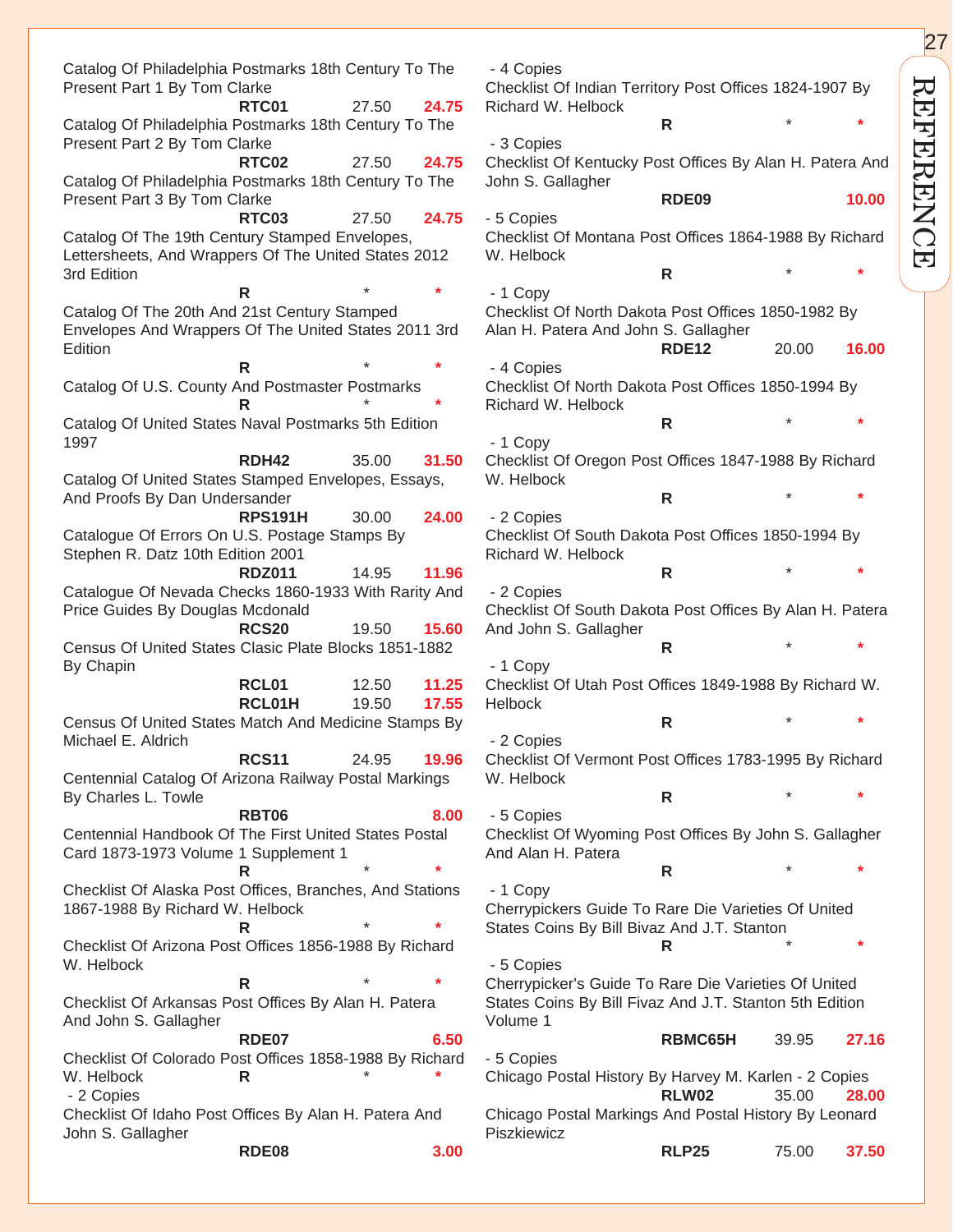Chicago's Crabgrass Communities By Harvey M. Karlen **RLW09** 34.95 **27.96** - 6 Copies Christie's New York The Tyohei Ishikawa Collection United - 5 Copies States Stamps And Covers 1847-1869 **R** \* **\*** - 1 Copy Christmas Seal Catalog Of U.S. National Christmas Seals 2006 Edition **RCS50 5.00** - 1 Copy Chronicle Of The U.S. Classic Postal Issues February 1994 Volume 46 No. 1 Whole No. 161 **R** \* **\*** - 1 Copy Chronicle Of The U.S. Classic Postal Issues November 1993 Volume 45 No. 4 Whole No. 160 **R** \* **\*** - 1 Copy Chronology Of The United States Marine Corps 1775-1934 - 1 Copy Volume 1 Marine Corps Historical Reference Pamphlet **R** \* **\*** - 1 Copy Coin World Comprehensive Catalog And Encyclopedia Of United States Coins **R** \* **\*** - 2 Copies Coins Of New Jersey By Edward Maris **RDU21** 15.00 **10.50** - 1 Copy RDU21 Collectible American Coins By Kenneth E. Bressett **RCB99** 4.00 **3.20** - 37 Copies RCB99 Collectible American Coins By Kenneth E. Bressett **RDUD01 12.50** - 49 Copies Collecting And Investing In United States Small Cents By **Durst R** \* **\*** Collecting And Investing Strategies For Walking Liberty Half Dollars By Jeff Ambio **RDUC50** 29.95 **23.96** - 17 Copies Collecting Political Americana By Edmund B. Sullivan **RCBB11** 20.00 **16.00** - 2 Copies RCBB11 Collecting United States Covers And Postal History By William R. Weiss Jr. **RDD01 4.00 RDD01H 25.00 20.00** - 7 Copies Collector's And Investor's Guide To The Lincoln Cent By Sol Taylor **R** \* **\*** - 3 Copies Collector's Guide To Nevada Gaming Checks And Chips By Howard W. Herz And Kreg L. Herz **RCS23** 100.50 **80.40**

 - 4 Copies RCS23 Collector's Guide To U.S. Machine Postmarks 1871-1925 With Examples Of Later Types By Russell F. Hanmer **RPH31** 19.95 **16.96** Colonial Coinage Of The U.S. Virgin Islands By Lincoln W. Higgie **RCBC30 10.00** - 1 + 14 Copy RCBC30 Colonial Posts In The United States Of America 1606- 1783 By Kay Horowicz And Robson Lowe **R** \* **\*** - 1 Copy Colorado Illustrated Covers By Kenneth Segerstrom Volume 3 **RLP08 12.00** - 3 Copies Colorado Post Offices 1859-1989 By William H. Bauer, James L. Ozment, And John H. Willard **RDD774** 29.95 **26.96** Colorado Postal History Some Early Railway Postal Routes By John H. Willard **R** \* **\*** - 9 Copies Colorado Territorial And Pre-Territorial Postmarks By David L. Jarrett **RLP05** 16.00 **12.80** - 1 Copy Commemorative Coins Of The United States By Q. David **Bowers R** \* **\*** (Hardback) - 1 Copy **RBMC80 12.00** (Paperback) 4 Copies Complete Guide To Buffalo Nickels 2nd Edition By David W. Lange **RDUD11 10.00** - 6 Copies RDUD11 Complete Guide To Buffalo Nickels By David W. Lange **R** \* **\*** - 4 Copies Complete Guide To Walking Liberty Half Dollars By Bruce Fox **RDU99 5.00** - 11 Copies RDU99 Complete Pricing Guide Of United States 20th Century Fancy Cancellations By William R. Weiss Jr. 1987 **R** \* **\*** - 3 Copies Comprehensive Catalog Of Confederate Paper Money By Grover C. Criswell **RBJC01** 35.00 **28.00** - 2 Copies Comprehensive Catalog Of Confederate Paper Money By Grover C. Criswell Jr. **R** \* **\*** - 1 Copy RBJC01

Comprehensive Catalog Of U.S. Paper Money 4 By Gene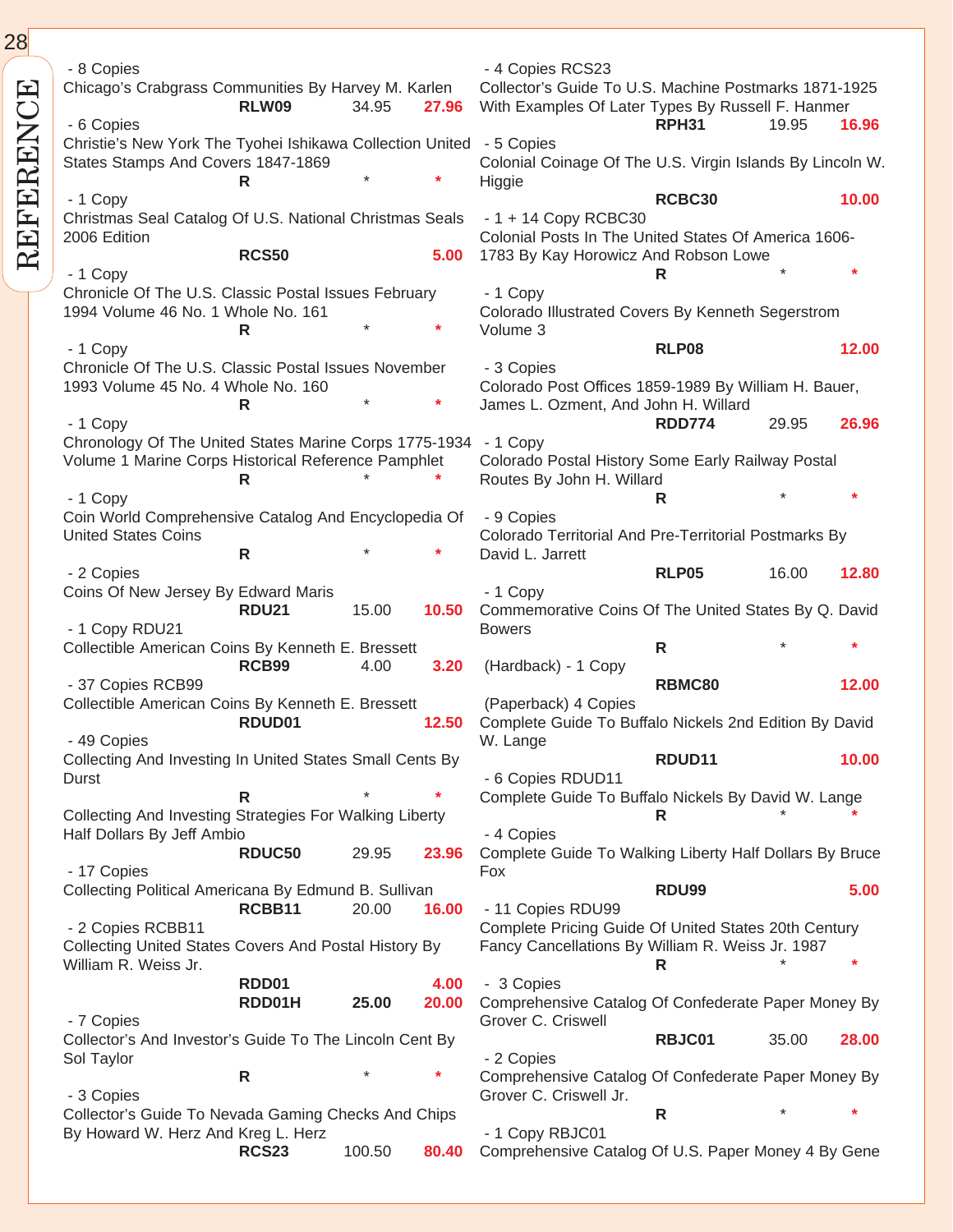**Hessler RCBC32** 20.00 **16.00** - 1+7 Copy Comprehensive Catalog Of United States Paper Money Errors By Dr. Frederick J. Bart **RPK062** 24.99 **19.99** - 10 Copies Comprehensive Guide To American Colonial Coinage By **Durst RDU06** 30.00 **21.00** - 4 Copies Concise History Of The United States Marine Corps 1775- 1969 **R** \* **\*** - 1 Copy Confederate And Southern States Currency By Grover C. Criswell Jr. 4th Edition **RCBK01** 40.00 **32.00** - 1 Copy Confederate Handstamp Paids By Morris Everett 1981 **R** \* **\*** - 1 Copy Confederate Patriotic Covers And Their Usages By Benjamin Wishnietsky **RPH23 10.00** - 26 Copies Confederate Postmasters In Texas By Grover C. Ramsey **R** \* **\*** - 1 Copy Confederate Southern State Bonds 2nd Edition By Grover C. Criswell Jr **RCBC04 35.00** . - 1 Copy RCBC04 Confederate Stamps, Old Letters, And History By Raynor Hubbell **RTP30** 25.00 **20.00** - 1 Copy Confederate State Blue, Rose, And Green Lithographs By Brian M. Green **R** \* **\*** Over 100 Copies Confederate States General Issue Stamps Used On Adversity Covers 1861-1865 **RPF43 15.00**  $-18 + 1$  Copy Confederate States Of America Philatelic Subject Index And Bibliography 1862-1864 By Richard H. Byne **R** \* **\*** - 2 Copies Confederate States Paper Money By Arlie R. Slabaugh **RDUC35** 12.00 **8.40** - 1+2 Copy RDUC35 Confederate States Paper Money By Arlie R. Slabaugh 8th Edition **RKR508** 29.99 **15.00** - 1+8 Copy Confederate States Ten Cent Blue Lithograph By Brian M. Green **R** \* **\*** - 16 Copies Confederate States Two-Cent Red-Jack Intaglio Stamp By Brian M. Green - over 200 **RPF41** 9.95 **3.00** Congress Book 1994 60th American Philatelic Congress August 19, 1994 Stampshow 94 Pittsburgh, Pennsylvania **R** \* **\*** - 1 Copy Congress Book 1995 61st American Philatelic Congress August 25, 1995 Stampshow 95 St. Louis, Missouri **R** \* **\*** - 1 Copy Congress Book 1996 62nd American Philatelic Congress August 23, 1996 Stampshow 96 Orlando, Florida **R** \* **\*** - 1 Copy Connecticut Post Offices And Postmarks By Arthur J. **Warmsley R** \* **\*** - 1 Copy Contemporary Account Of The First United States Postal Card 1870-1875 By Charles A. Fricke - The United States International Single Postal Cards Of 1879-1898 Volume 1 - Plating By Charles A. Fricke **RPS08 10.00** - 11 Copies Copper Coins Of Massachusetts By Hillyer Ryder **RDU33** 8.00 **5.60** - 2 Copies County And Postmaster Cancels Of New York State By David Proulx **R** \* **\*** - 1 Copy Crawford W. Long Proceedings In Statuary Hall Of The United States Capitol 69th Congress March 30, 1926 **R** \* **\*** - 1 Copy Crime Of 1873 The Comstock Connection By Robert R. Van Ryzin **RKR29** 34.95 **25.00** - 3 Copies Cross Reference Guide To United States Railway Post Office Postmarks By Jim Mehrer - 6 Copies **R** \* **\*** Cutting Knives Of The 19th And 20th Century Envelopes And Wrappers Of The United States Of America **RPS30** 50.00 **25.00** - 1 Copy Cutting Knives Of The 19th, 20th, And 21st Century Envelopes, Wrappers, And Lettersheets Of The United States Of America 2nd Edition **RPS301** 50.00 **20.00** - 2 Copies Description Of United States Postage Stamps 1847-1943 By Post Office Department Washington **R** \* **\*** - 1 Copy Description Of United States Postage Stamps 1847-1947

29

REFERENCE REFERENCE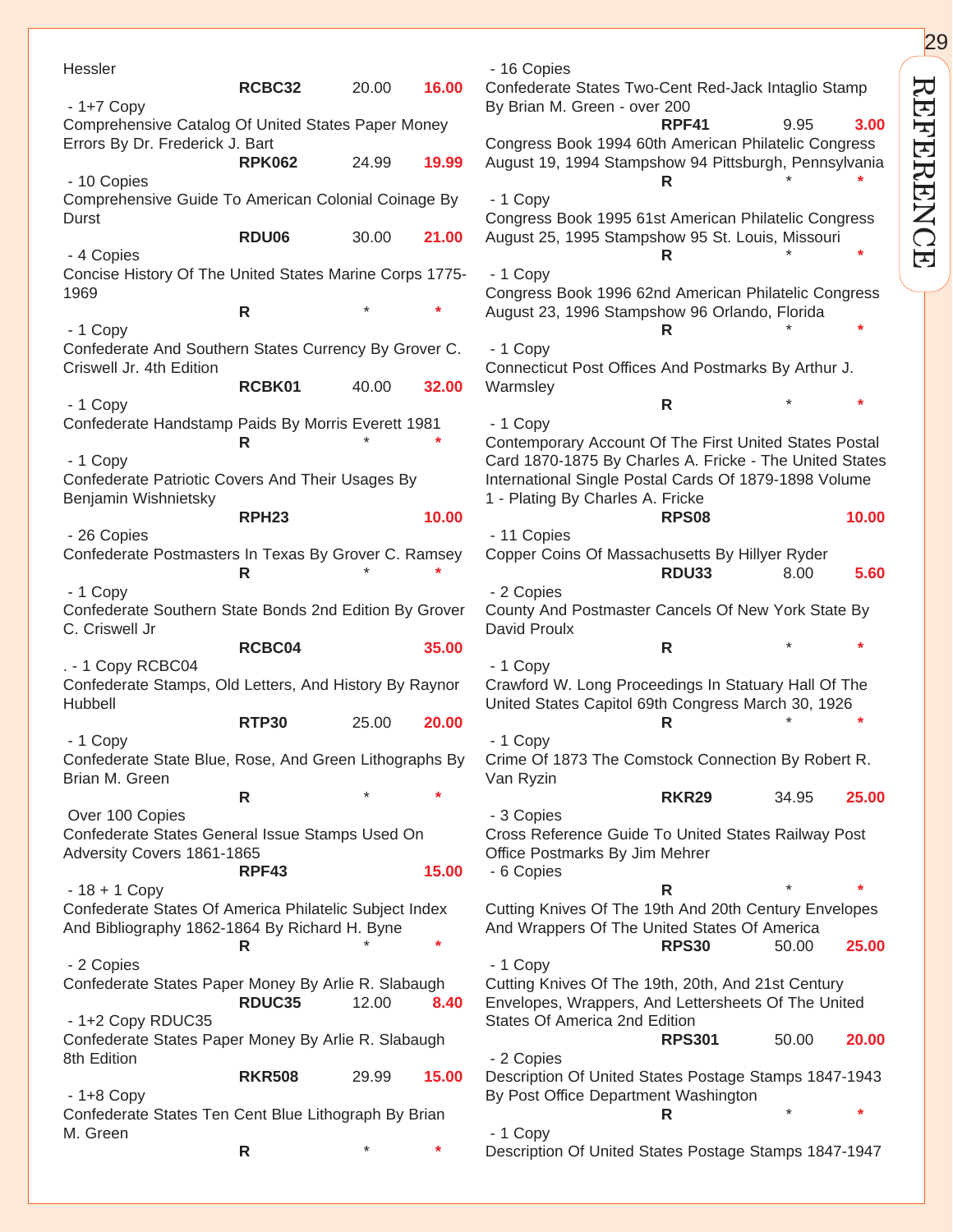| 30        |                                                                                     |                   |       |       |                                                                                                                                      |                |       |       |
|-----------|-------------------------------------------------------------------------------------|-------------------|-------|-------|--------------------------------------------------------------------------------------------------------------------------------------|----------------|-------|-------|
|           | By Post Office Department Washington                                                |                   |       |       | Edition Stamps And Stories United States Postal Service                                                                              |                |       |       |
|           |                                                                                     | R.                |       |       | 7th                                                                                                                                  | R              |       |       |
|           | $-1$ Copy<br>Descriptive Catalogue Of American And Foreign Postage                  |                   |       |       | $-1$ Copy                                                                                                                            |                |       |       |
| REFERENCE | September 1868                                                                      |                   |       |       | Stamps Issued From 1840 To Date By J.W. Scott And Co. Edition Standard Catalog Of United States Paper Money<br>By KP 20th            |                |       |       |
|           |                                                                                     | R                 |       |       |                                                                                                                                      | <b>RKR0820</b> | 5.00  | 4.00  |
|           | - 1 Box Over 100 Copies                                                             |                   |       |       | - 2 Copies                                                                                                                           |                |       |       |
|           | Discovering America The Coin Collecting Connection By                               |                   |       |       | Edition Standard Catalog Of United States Paper Money                                                                                |                |       |       |
|           | <b>Russell Rulau</b>                                                                | <b>RKR17</b>      | 19.95 | 5.00  | By KP 21st                                                                                                                           | <b>RKR0821</b> |       | 6.00  |
|           | - 2 Copies                                                                          |                   |       |       | - 6 Copies                                                                                                                           |                |       |       |
|           |                                                                                     |                   |       |       | Discovering U.S. Rotary Booklet Pane Varieties 1926-1978 Edition Standard Catalog Of United States Paper Money                       |                |       |       |
|           | By Bruce H. Mosher                                                                  |                   |       |       | By KP 24th                                                                                                                           |                |       |       |
|           |                                                                                     | <b>RDM04</b>      | 12.50 | 8.50  |                                                                                                                                      | <b>RKR0824</b> |       | 8.00  |
|           | - 29 Copies                                                                         |                   |       |       | - 8 Copies                                                                                                                           |                |       |       |
|           | Doane Cancels Of Illinois And Nebraska Listing And<br>Valuation Guide By Jim Mehrer |                   |       |       | Encyclopedia Of United States Liberty Seated Dimes<br>1837-1891 By Kamal M. Ahwash                                                   |                |       |       |
|           |                                                                                     | <b>RJM02</b>      | 10.00 | 8.00  |                                                                                                                                      | R              |       |       |
|           | - 3 Copies                                                                          |                   |       |       | $-1$ Copy                                                                                                                            |                |       |       |
|           | Doane Cancels Of Illinois, Iowa, Michigan, Missouri, And                            |                   |       |       | Expert's Book A Practical Guide To The Authentication Of                                                                             |                |       |       |
|           | Nebraska Listing And Valuation Guide By Jim Mehrer                                  |                   |       |       | United States Stamps By Paul W. Schmid                                                                                               |                |       |       |
|           | $-1$ Copy                                                                           |                   |       |       | $-1$ Copy                                                                                                                            | R              |       |       |
|           |                                                                                     |                   |       |       | Doane-Thompson Catalog Of U.S. County And Postmaster Express Mail Of 1836-1839 By James W. Milgram                                   |                |       |       |
|           | Postmarks                                                                           |                   |       |       |                                                                                                                                      | R              |       |       |
|           |                                                                                     | $\mathsf{R}$      |       |       | $-1$ Copy                                                                                                                            |                |       |       |
|           | - 59 Copies                                                                         |                   |       |       | Federal Post Offices Of New York State Revised And                                                                                   |                |       |       |
|           | Postmarks By Kenneth L. Gilman                                                      |                   |       |       | Doane-Thompson Catalog Of U.S. County And Postmaster Corrected To March 1, 1973 By The Empire State Postal<br><b>History Society</b> |                |       |       |
|           |                                                                                     | RPH16H            | 34.95 | 29.71 |                                                                                                                                      | <b>REM05</b>   |       | 6.00  |
|           |                                                                                     | RPH <sub>16</sub> | 15.00 | 12.00 | - 7 Copies                                                                                                                           |                |       |       |
|           | - 4 Copies                                                                          |                   |       |       | Fell's United States Coin Book By Roderick P. Hughes                                                                                 | <b>RCB12</b>   |       |       |
|           | Durland Standard Plate Number Catalog 2016                                          | <b>RBI0116</b>    | 24.00 | 19.20 | - 18 Copies                                                                                                                          |                | 2.00  | 1.60  |
|           | - 68 Copies RBI0116                                                                 |                   |       |       | Fell's United States Coin Book 1996 By Roderick P.                                                                                   |                |       |       |
|           | Eagle Price List Of United States Pnc 1994 Edition                                  |                   |       |       | Hughe                                                                                                                                |                |       |       |
|           |                                                                                     | R.                |       |       |                                                                                                                                      | R              |       |       |
|           | $-1$ Copy<br>Eagle That Is Forgotten By Dr. Joel J. Orosz                           |                   |       |       | - 30 Copies<br>Field Guide To Revenue Stamped Paper Central States                                                                   |                |       |       |
|           |                                                                                     | RBMC24            | 9.95  | 7.96  | By Castenholz And Sons                                                                                                               |                |       |       |
|           | - 2 Copies RBMC24                                                                   |                   |       |       |                                                                                                                                      | <b>RCS03</b>   | 14.45 | 11.56 |
|           | Early American Medalists And Die-Sinkers Prior To The                               |                   |       |       | $-1 + 10$ Copy                                                                                                                       |                |       |       |
|           | Civil War By Richard D. Kenney                                                      | RDU <sub>15</sub> | 6.00  | 4.20  | Field Guide To Revenue Stamped Paper Eastern Central<br>States By Castenholz And Sons                                                |                |       |       |
|           | - 2 Copies                                                                          |                   |       |       |                                                                                                                                      | <b>RCS04</b>   | 16.00 | 12.80 |
|           | Early American Perforating Machines And Perforations                                |                   |       |       | $-1+2$ Copy                                                                                                                          |                |       |       |
|           | 1857-1867 By Winthrop S. Boggs                                                      |                   |       |       | Field Guide To Revenue Stamped Paper Eastern States                                                                                  |                |       |       |
|           |                                                                                     | <b>RUT41</b>      | 3.95  | 2.00  | By Castenholz And Sons                                                                                                               |                |       | 13.96 |
|           | - 9 Copies<br>Early American Tokens 3rd Edition By Russell Rulau                    |                   |       |       | - 1+2 Copies                                                                                                                         | <b>RCS05</b>   | 17.45 |       |
|           |                                                                                     | <b>RKR053</b>     |       | 5.00  | Field Guide To Revenue Stamped Paper New York State                                                                                  |                |       |       |
|           | - 1 Copy                                                                            |                   |       |       | By Castenholz And Sons                                                                                                               |                |       |       |
|           | Early American Tokens By Russell Rualu 2nd Edition                                  |                   |       |       | $-1$ Copy                                                                                                                            |                |       |       |
|           | - 16 Copies                                                                         | R                 |       |       | Field Guide To Revenue Stamped Paper Southern States                                                                                 | <b>RCS06</b>   | 17.45 | 13.96 |
|           | Early Quarter Dollars Of The United States 1796-1838 By                             |                   |       |       | By Castenholz And Sons                                                                                                               |                |       |       |
|           | <b>Browning And Breen</b>                                                           |                   |       |       | $-1 + 12Copy$                                                                                                                        |                |       |       |
|           |                                                                                     | <b>RDU10</b>      | 22.00 | 15.40 |                                                                                                                                      | <b>RCS02</b>   | 14.45 | 11.56 |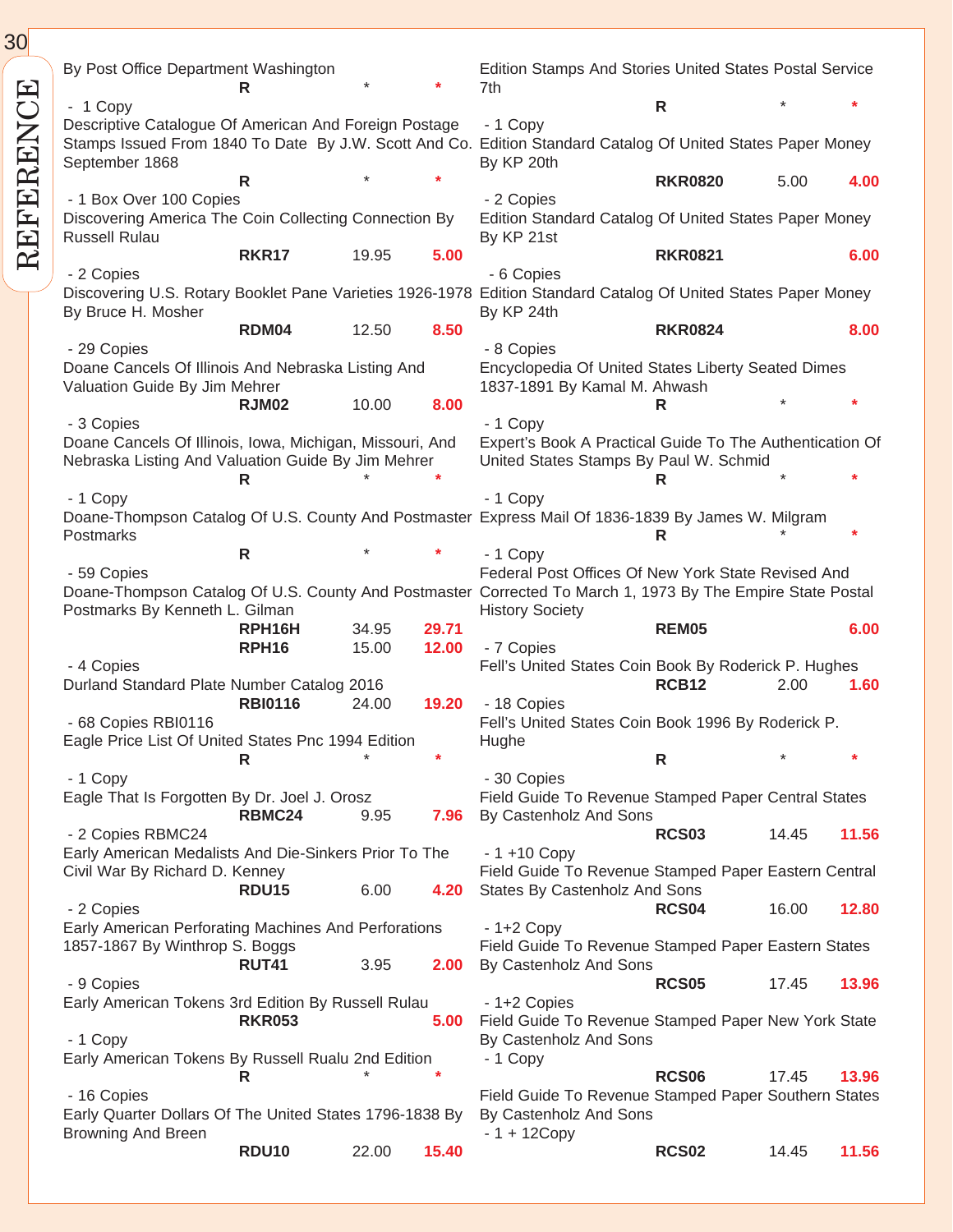31 REFERENC REFERENCE

 $\overline{\Xi}$ 

Field Guide To Revenue Stamped Paper Stocks, Bonds, Rr Tickets By Castenholz And Sons - 1 Copy

**RCS07** 17.45 **13.96** Field Guide To Revenue Stamped Paper Western States By Castenholz And Sons - 17 Copies **RCS016** 20.00 **16.00** Field Guide To Revenue Stamped Paper Western States By Castenholz And Sons - 2 Copies **RCS016** 20.00 **16.00** Fifth Edition Baseball Card Price Guide By KP - 2 Copies **RBK90 2.00** Finders Report Flying Eagle And Indian Cent Die Varieties By Larry R. Steve And Kevin J. Flynn - 1 Copy **RWHC416** 19.95 **15.96** First Hundred Years Of United States Territorial Postmarks 1787/1887 By Carrol Chase - 1 Copy **RQU10** 35.00 **15.00** Florida Stampless Postal History 1763-1861 - 1 Copy **RPH25** 30.00 **24.00** Florida Stampless Postal History 1763-1861 - 1 Copy **R** \* **\*** Florida Stampless Postal History 1763-1861 - 7 Copies **R** \* **\*** Foreign Coins Struck At United States Mints By Charles G. Altz And E.H. Barton - 1 Copy **RCBC29 5.00** Foreign Mail Cancellations Of New York City 1870-1878 - 1 Copy **RWE01** 75.00 **67.50** Fort Laramie On The Oregon Trail, Indian Skirmishes, Rare Postmarks Outpost On The Plains By Bert And Margie Webber - 3 Copies **RPN07** 11.95 **10.76** Fresno And San Francisco Bicycle Mail Of 1894 By Lowell B. Cooper - 1 Copy **RHT03** 5.00 **40.00** General Scheme Of New Jersey With Diagram Of Post Routes September 1, 1891 - 1 Copy **R** \* **\*** George Washington On Stamps By Melvin Morris Handbook 132 - 2 Copies **RAM55 12.00** Gold Coins Of The Americas With Values By Robert P. Harris - 17 Copies **RCBC12** 12.00 **7.00** Gold Rush Mail Agents To California And Their Postal Markings 1849-1852 By Theron Wierenga - 2 Copies **R** \* **\*** Golden Moments: A Collection Of United States 1984 Commemorative Olympic Issues - 1 Copy **R** \* **\*** Grading Guide For Modern U.S. Coins By Richard S. Montgomery And David W. Lange - 5 Copies **R RWHC14** 14.95 **11.96** Guide Book Of Civil War Tokens 2nd Edition By Q. David Bowers - 1 Copy **R** \* **\***

Guide Book Of Double Eagle Gold Coins By Q. David

Bowers - 7 Copies **RWHC33** 17.95 **5.00** Guide Book Of Lincoln Cents By Q. David Bowers - 3 Copies **RWHC419** 19.95 **15.96** Guide Book Of Morgan Silver Dollars By Q. David Bowers - 28 Copies edition? **RWHC34** 16.00 **4.00 RWHC3405** 17.95 **5.00 RWHC3406** 19.95 **15.96** Guide Book Of United States Coins 48th Edition By R.S. Yeoman - 2 Copies SOFT? HARD? **RWHC095 1.00 RWHC095H 1.00** Guide Book Of United States Fractional Currency By Matt Rother - 3 Copies **RCBC40** 10.00 **8.00** Guide Book Of United States Paper Money By Arthur L. And Ira S. Friedberg - 9 Copies **RWHC35** 19.95 **15.00** Guide Fook Of United States Coins Mega Red 4th Edition By R.S. Yeoman - 2 Copies **RWHC02H019** 49.95 **39.96** Guide For Beginners Collecting U.S. Coins By Kenneth E. Bressett - 1 Copy **R** \* **\*** Guide For Identification Of The Third Definitive Bureau Series Franklin- Washington U.S. Postage Stamps Of 1908-1921 By E.B. Henson - 3 Copies **R** \* **\*** Guide To Identifying U.S. Route And Station Agent Postmarks By Jim Mehrer - 8 Copies **R** \* **\*** Guide To The Grading Of U.S. Coins By Brown And Dunn 7th Edition - 4 Copies **RWHC14** 14.95**1 11.96** Guide To United States Coins By R.S. Yeoman 55th Edition 2002 - 1 Copy **RWHC022** 10.95 **7.67 RWHC02H2** 14.95 **10.47** Guide To United States Coins By R.S. Yeoman 69th Edition 2016 - 5 Copies **RWHC0216** 14.95 **11.96 RWHC02H16** 16.95 **13.56** Guide To United States Coins By R.S. Yeoman 70th Edition 2017 - 6 Copies **RWHC0217** 15.95 **12.76 RWHC02H17** 17.95 **14.36** Guide To United States Coins By R.S. Yeoman 72nd Edition 2019 - 1 Copy **RWHC0219** 15.95 **12.76**

**RWHC02H19** 17.95 **14.36** Guide To United States Coins By R.S. Yeoman 54th Edition 2001 - 1 Copy **RWHC02SH9** 19.95 **3.00**

Guide To United States Coins By R.S. Yeoman 58th Edition 2005 - 2 Copies

| RWHC025  | 12.95 | 9.07  |
|----------|-------|-------|
| RWHC02H5 | 15.95 | 11.17 |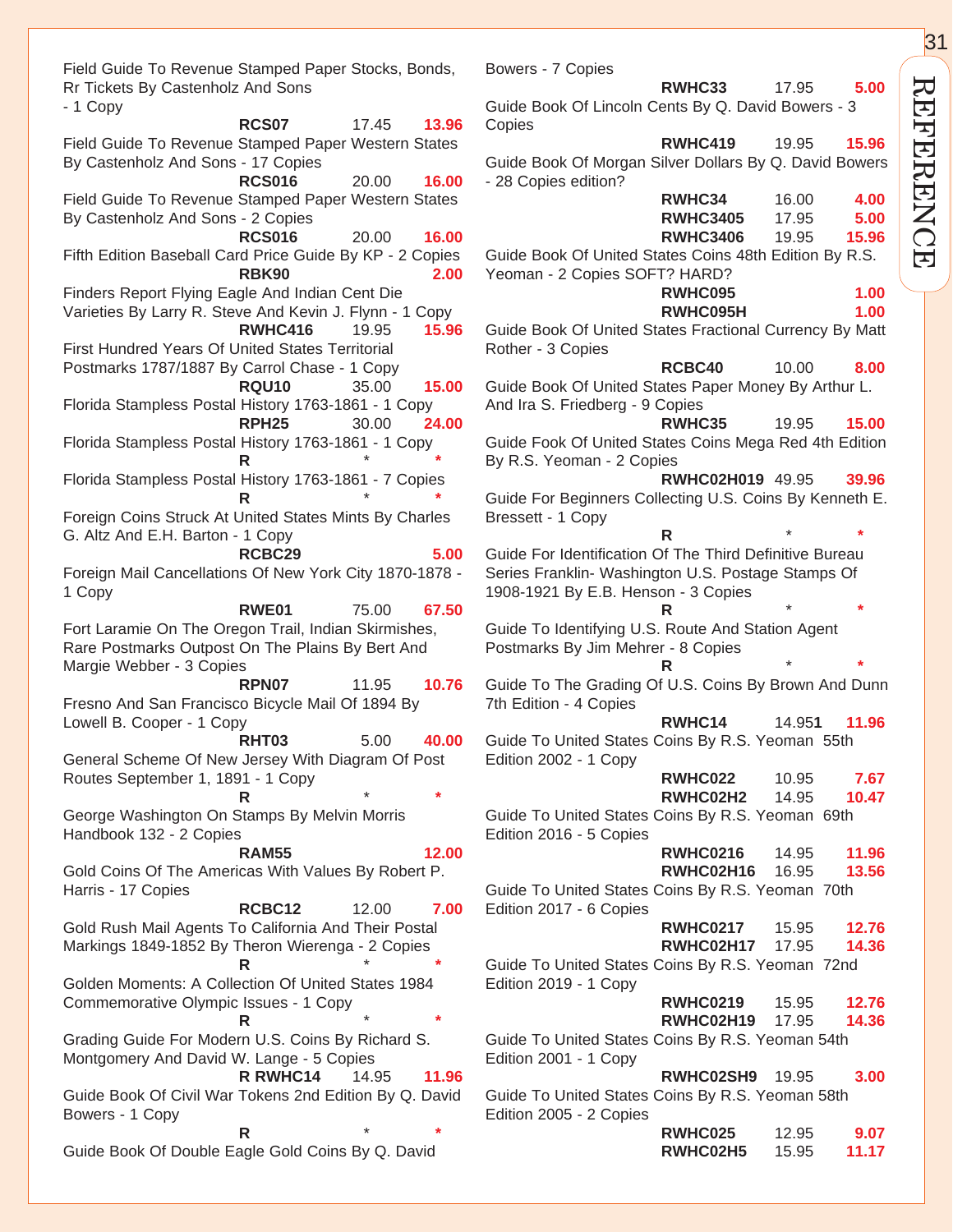| Guide To United States Coins By R.S. Yeoman 59th<br>Edition 2006 - 13 Copies            | Han<br>Bea     |
|-----------------------------------------------------------------------------------------|----------------|
| <b>RWHC026</b><br>14.95<br>10.47                                                        |                |
| RWHC02H6<br>11.17<br>15.95                                                              | Hav            |
| Guide To United States Coins By R.S. Yeoman 60th                                        | Gou            |
| Edition 2007 - 27 Copies                                                                |                |
| <b>RWHC027</b><br>14.95                                                                 |                |
| 11.96                                                                                   | Hav            |
| RWHC02H7<br>16.95<br>13.56                                                              |                |
| Guide To United States Coins By R.S. Yeoman 62nd                                        | Herl           |
| Edition 2009 - 4 Copies                                                                 | 2C             |
| RWHC02H9<br>16.95<br>13.59                                                              |                |
| Guide To United States Coins By R.S. Yeoman 63rd                                        | Herl           |
| Edition 2010 - 7 Copies                                                                 | 1 <sup>C</sup> |
|                                                                                         |                |
| RWHC02H10 16.95<br>11.00                                                                |                |
| Guide To United States Coins By R.S. Yeoman 64th                                        | Hev            |
| Edition 2011 - 5 Copies                                                                 | Mor            |
| RWHC02H11<br>16.95<br>13.56                                                             |                |
| Guide To United States Coins By R.S. Yeoman 65th                                        | Hev            |
| Edition 2012 - 10 Copies                                                                | Half           |
| RWHC02H12<br>16.95<br>13.56                                                             |                |
|                                                                                         |                |
| Guide To United States Vending And Affixing Maching                                     | Hev            |
| Perforations 1907-1927 By Steven R. Belasco - 10 Copies                                 | Tab            |
| <b>RBI14</b><br>55.00<br>44.00                                                          |                |
| Handbook And Checklist Of New Jersey Dpo's - 7 Copies                                   | Hev            |
| <b>RNJ05</b><br>3.00                                                                    | Coir           |
| Handbook Of 20th Century United States Gold Coins                                       |                |
| 1907-1933 By David W. Akers - 1 + 4 Copy                                                |                |
|                                                                                         | Hev            |
| <b>RDU51</b><br>14.95<br>10.00                                                          | Vari           |
| Handbook Of United States Coins 62nd Edition 2005 - 1                                   |                |
| Copy                                                                                    | Hev            |
| <b>RWHC035</b><br>9.95<br>7.96                                                          | U.S            |
| Handbook Of United States Coins 64th Edition - 22 Copies                                |                |
| RWHC037<br>3.00                                                                         | Hev            |
| Handbook Of United States Coins 65th Edition 2008 - 11                                  | \$1,           |
|                                                                                         |                |
| Copies                                                                                  | - 1 (          |
| <b>RWHC038</b><br>12.95<br>10.36                                                        |                |
| Handbook Of United States Coins 66th Edition 2009 - 2                                   | Hew            |
| Copies                                                                                  | Eag            |
| <b>RWHC039</b><br>9.95<br>7.96                                                          |                |
| Handbook Of United States Coins 67th Edition 2010 - 16                                  | Hev            |
| Copies                                                                                  | Nun            |
| <b>RWHC0310</b><br>9.95                                                                 | Hev            |
| 7.96                                                                                    |                |
| Handbook Of United States Coins 68th Edition 2011 - 1                                   |                |
| Copy                                                                                    | Hev            |
| <b>RWHC0311</b><br>9.95<br>7.96                                                         | Stat           |
| Handbook Of United States Coins 69th Edition 2012 - 3                                   | Cop            |
| Copies                                                                                  |                |
| RWHC03H12<br>12.95<br>10.36                                                             | Hev            |
|                                                                                         |                |
| <b>RWHC0312</b><br>9.95<br>7.96                                                         | <b>Stat</b>    |
| Handbook Of United States Coins 71st Edition 2014 - 16                                  |                |
| Copies                                                                                  | Hist           |
| <b>RWHC0314</b><br>9.95<br>7.96                                                         | By I           |
| RWHC03H14<br>12.95<br>10.36                                                             |                |
| Handbook Of United States Coins 73rd Edition 2016 - 2                                   | Hist           |
| Copies                                                                                  | Clar           |
|                                                                                         |                |
|                                                                                         |                |
| <b>RWHC0316</b><br>9.95<br>7.96                                                         |                |
| Handbook Of United States Municipal Trade Currency<br>1989 By Jean-Guy Cote - 12 Copies | Hist<br>And    |

**RCB40** 3.50 **2.98**

dbook of United States Municipal Trade Currency By Bean-Guy Cote 1988 - 1 Copy **RJC89** \* **\*** vaiian Coins, Tokens, And Paper Money By Maurice M. Ild And Kenneth Bressett - 2 Copies **RCBC28 6.00** vaiian Missionaries By A.R. Kassel - 11 Copies **RPH35** 24.95 **19.96** bert's Standard Plate Number Single Catalogue 1988 opies **R** \* **\*** bert's Standard Plate Number Single Catalogue 1990 opy **R** \* **\*** vitt-Donlan Catalog United States Small Size Paper ney - 16 Copies **RCBC25 2.00** vitts Numismatic Information Series Early United States Eagles 1795-1838 By Walter Breen - 3 Copies **RCBC47 2.00** vitts Numismatic Information Series Hazeltine Type le Catalog Of Early U.S. Half Dollars - 3 Copies **RCBC46 1.00** vitts Numismatic Information Series How United States ns Are Made By Walter Thompson - 2 Copies **RCBC54 .75** vitts Numismatic Information Series Indian Cent Date ieties By Otto C. Steinberger - 3 Copies **RCBC44 .75** vitts Numismatic Information Series Major Varieties Of . Gold Dollars By Walter Breen - Copies **RCBC51 .75** vitts Numismatic Information Series Mew Varieties Of \$2.50, And \$5.00 United States Gold By Walter Breen Copy **RCBC48 1.00** vitts Numismatic Information Series United States les By Walter Breen - 3 + 8 Copies **RCBC52 2.00** vitts Numismatic Information Series United States nismatic Dictionary By Ted N. Weissbuch And Lee F. vitt - 1 Copy **RCBC56 1.50** vitts Numismatic Information Series Varieties Of United tes Half Eagles 1839-1929 By Walter Breen - 11 ies **RCBC49 1.00** vitts Numismatic Information Series Varieties Of United tes Quarter Eagles By Walter Breen - 7 Copies **RCBC57 1.50** orical Catalog Of U.S. Postal Card Essays And Proofs Bill Falberg And Dan Undersander - 8 Copies **RPS40** 59.00 **25.00** orical Catalog Of U.S. Stamp Essays And Proofs By ence W. Brazer - 1 Copy **R** \* **\*** ory Of The United States Mint And Coinage By Evans Durst - 3 Copies **RWHC431** 19.95 **15.96**

# 32

REFERENCE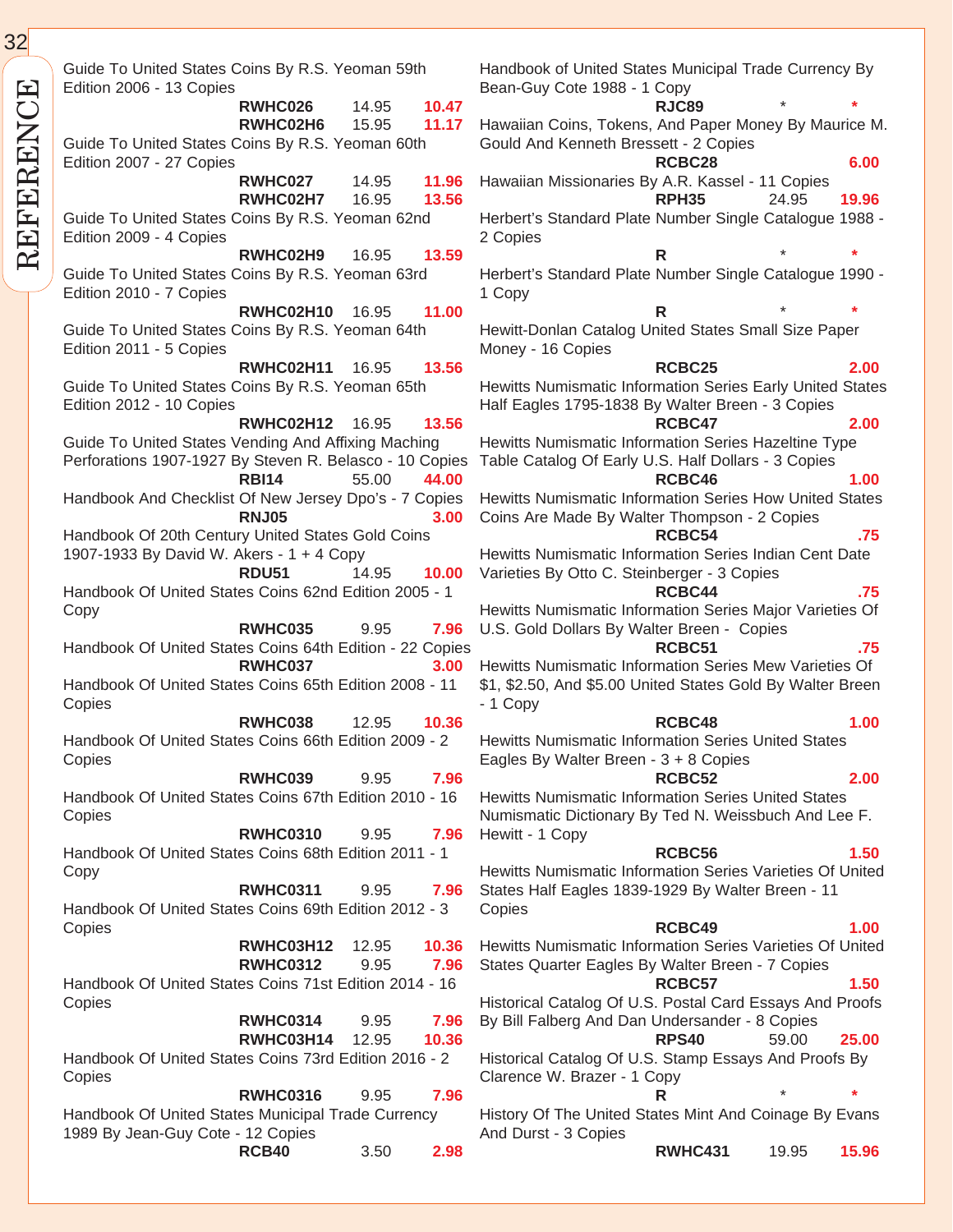33 **REFERENCE** REFERENCE

Copies **RBMC02** 75.00 **60.00** Horseshoe Curve Sabatoge And Subversion In The Railroad City By Dennis P. Mcilnay - 19 Copies **RPH33** 24.95 **19.95** How To Grade U.S. Coins By James L. Halperin - 1 Copy Identifier For Carriers, Locals, Fakes, Forgeries, And **R** \* **\*** Bogus Posts Of The United States Volume 2 - 2 Copies **R** \* **\*** Identifier For Carriers, Locals, Fakes, Forgeries, And Bogus Posts Of The United States Volume 3 - 2 Copies **RLY03** 85.00 **68.00** Identifier For Carriers, Locals, Fakes, Forgeries, And Bogus Posts Of The Uniteed States Volume 1 - 1 Copy **RLY01** 85.00 **68.00** Illinois Post Offices A Listing Guide To Postmark Scarcity By Jim Mehrer - 2 Copies **RJM01** 25.00 **22.50** Illustrated Directory New Jersey 1847 Issue Covers By Brad Arch - 1 Copy **RNJ10 4.00** Index To Postmarked Washington An Encyclopedia Of Postal History Combining The Countries Of Asotin, Spokane, And Whitman Volume 1 1858-1897 - 5 Copies **RPN02** 29.95 **26.96** Introduction To United States Revenue Stamps By Friedberg - 1 Copy **RLI28** 14.95 **13.46** Investors Guide To United States Coins By Neil S Berman With Hans M.F. Shulman - 1 Copy **R** \* **\*** Kentucky A Postal History And Reference Guide 1790- 1855 By Mccarter - 1 Copy **R** \* **\*** Kentucky's Bluegrass A Survey Of The Post Offices By Robert M. Rennick - 5 Copies **RDE19** 18.00 **14.40** Kentucky's Bluegrass A Survey Of The Post Offices Volume 2 By Robert M. Rennick - 5 Copies **RDE20 12.50** Kids Guide To Collecting Statehood Quarters And Other Cool Coins By Kevin Flynn, Ron Volpe, And Kelsey Flynn - 20 Copies RWHC32 **RWHC32** 3.99 **3.19** Krause - Minkus Standard Catalog Of U.S. Stamps 5th Edition 2002 - 2 Copies **R** \* **\*** Krause-Minkus And Scott Catalog Number Cross-Reference U.S. Stamps - 2 Copies **MKSCUS 0** Krause-Minkus Stamps And Prices By Maurice D. Wozniak 2001 - 17 Copies **R** \* **\*** Levy's Boy And Girls Scout Cachet Covers Of The United States Volume 1 And 2 1910-1960 2nd Edition By Jay L. Rogers - 16 Copies **RDD102** 29.99 **15.00**

History Of United States Coinage By Q. David Bowers - 4

| United States 1933-45 By Brian C. Baur - 2 Copies<br>SOFT?    |                |         |         |
|---------------------------------------------------------------|----------------|---------|---------|
|                                                               | <b>RLI27</b>   | 14.95   | 13.46   |
| Linn's Franklin D. Roosevelt: The Stamp-Collecting            |                |         |         |
| President By Brian C. Baur - 3 Copies HARD? SOFT?             |                |         |         |
|                                                               | <b>RLI35</b>   | 14.95   | 13.46   |
|                                                               | RLI35H         | 30.00   | 27.00   |
| Linn's More Who's Who On U.S. Stamps By Richard               |                |         |         |
| Louis Thomas - 1 Copy HARD? SOFT?                             |                |         |         |
|                                                               | <b>RLI19</b>   | 14.95   | 13.46   |
|                                                               | RLI19H         | 30.00   | 27.00   |
| Linn's Plate Number Coil Handbook By Ken Lawrence - 1<br>Copy |                |         |         |
| R                                                             |                | $\star$ | $\star$ |
| Linn's Stamp Identifier - 1 Copy                              |                |         |         |
|                                                               | <b>RLI24</b>   | 12.99   | 10.39   |
| Linn's U.S. Stamp Yearbook 1983 - 3 Copies                    |                |         |         |
|                                                               | <b>RLI83</b>   | 25.00   | 22.50   |
| Linn's U.S. Stamp Yearbook 1985 - 1 Copy                      |                |         |         |
|                                                               | <b>RLI85</b>   | 25.00   | 22.50   |
| Linn's U.S. Stamp Yearbook 1986 - 1+1Copy                     |                |         |         |
|                                                               | <b>RLI86</b>   | 25.00   | 22.50   |
| Linn's U.S. Stamp Yearbook 1987 - 1 Copy                      | <b>RLI87</b>   | 25.00   | 22.50   |
| Linn's U.S. Stamp Yearbook 1988 - 1 Copy                      |                |         |         |
|                                                               | <b>RLI88</b>   | 25.00   | 22.50   |
| Linn's U.S. Stamp Yearbook 1990 - 1 Copy                      |                |         |         |
|                                                               | <b>RLI90</b>   | 25.00   | 22.50   |
| Linn's U.S. Stamp Yearbook 1991 - 1 Copy                      |                |         |         |
|                                                               | <b>RLI91</b>   | 25.00   | 22.50   |
| Linn's U.S. Stamp Yearbook 1993 - 1 Copy                      |                |         |         |
|                                                               | <b>RLI93</b>   | 25.00   | 22.50   |
| Linn's U.S. Stamp Yearbook 1994 - 2 Copies                    |                |         |         |
|                                                               | <b>RLI94</b>   | 25.00   | 22.50   |
| Linn's U.S. Stamp Yearbook 1995 - 1 Copy                      |                |         |         |
|                                                               | <b>RLI95</b>   | 25.00   | 22.50   |
| Linn's U.S. Stamp Yearbook 1996 - 1 Copy                      |                |         |         |
|                                                               | <b>RLI96</b>   | 25.00   | 22.50   |
| Linn's U.S. Stamp Yearbook $1997 - 1 + 2$ Copy                |                |         |         |
|                                                               | <b>RLI97</b>   | 25.00   | 22.50   |
| Linn's U.S. Stamp Yearbook 1998 - 6 Copies                    | <b>RLI99</b>   | 25.00   | 22.50   |
| Linn's U.S. Stamp Yearbook 1999 - 2 +2 Copies                 |                |         |         |
|                                                               | <b>RLI99</b>   | 25.00   | 22.50   |
| Linn's U.S. Stamp Yearbook 2000 - 1 Copy                      |                |         |         |
|                                                               | <b>RLI00</b>   | 25.00   | 22.50   |
| Linn's U.S. Stamp Yearbook 2001 - 1 Copy                      |                |         |         |
|                                                               | <b>RLI001</b>  | 25.00   | 22.50   |
| Linn's U.S. Stamp Yearbook 2003 - 2 Copies                    |                |         |         |
|                                                               | <b>RLI003</b>  | 25.00   | 22.50   |
| Linn's U.S. Stamp Yearbook 2010 - 4 Hardback 5                |                |         |         |
| Paperback                                                     |                |         |         |
|                                                               | <b>RLI010H</b> | 52.00   | 46.80   |
|                                                               | <b>RLI010</b>  | 40.00   | 36.00   |
| Linn's United States Stamps 1927-32 By Gary Griffith - 15     |                |         |         |
| Copies                                                        |                |         | $\star$ |
| R<br>Lure And Lore Of United States Bureau Precancels 5th     |                |         |         |
|                                                               |                |         |         |

Linn's Franklin D. Roosevelt And The Stamps Of The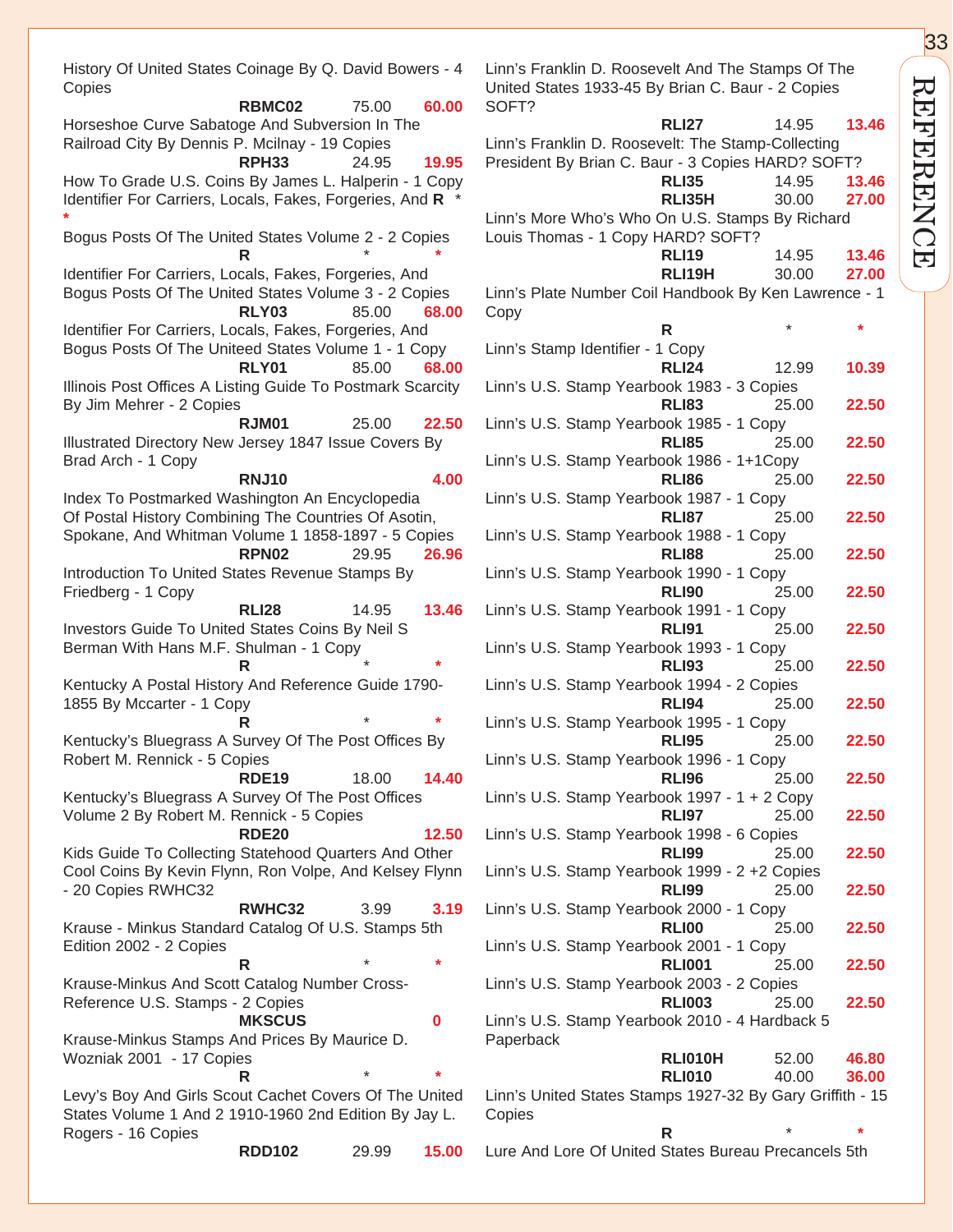| Edition 1981 By George Klein - 1 Copy                                                                                                                                               | United States Postmarks And Cancellations By Kenneth L.<br>Gilman - 4 Copies HARD? SOFT?                                                                |
|-------------------------------------------------------------------------------------------------------------------------------------------------------------------------------------|---------------------------------------------------------------------------------------------------------------------------------------------------------|
| Lure And Lore Of United States Bureau Precancels 5th<br>Edition 1981 By George Klein - 69 Copies                                                                                    | 11.95<br>RPH <sub>10</sub><br>14.95<br>RPH10H<br>29.95<br>25.46                                                                                         |
| Maine Precancels By Crandall R. Wallenstein - 4 Copies                                                                                                                              | New Jersey Postal History By John L. Kay And Chester M.<br>Smith - 16 Copies                                                                            |
| RPP <sub>12</sub><br>15.00<br>Major Variety And Oddity Guide To United States Coins By New York Foreign Mail Cancellations By Arthur Van<br>Frank G. Spadone 8th Edition - 5 Copies | <b>RQU01</b><br>15.00<br>12.00<br>Vlissingen And Morrison Waud - 1 Copy                                                                                 |
| <b>RCB71</b><br>4.95<br>3.96<br>Manuscript Post Offices Of New York State By Henry<br>Chlanda And Chester E. Wilcox - 1 Copy                                                        | RWE01<br>75.00<br>67.50<br>New York Postmaster's Provisional By Stanley P. Miller -<br>13 Copies                                                        |
| REM <sub>02</sub><br>14.50<br>11.60<br>Maryland Postal History And Handstamped Markings Of                                                                                          | RNY01<br>20.00<br>16.00<br>Noble's 1986 Cacheted Presidential Inaugural Covers - 52                                                                     |
| The Stampless Period By D. Homer Kendall - 14 Copies<br>RPH <sub>06</sub><br>18.00<br>14.40                                                                                         | Copies<br><b>RN011</b><br>1.00                                                                                                                          |
| Maryland Postal History By D. Homer Kendall - 1 Copy<br>Medallic Portraits Of Washington By Russell Rulau And<br>George Fuld - 1 Copy                                               | Noble's Catalog And Price Guide Of National Political<br>Convention Tickets And Other Convention Ephemera - 11<br>Copies                                |
| <b>RKR10</b><br>34.95<br>20.00<br>Mellone's Specialized Cachet Catalog Of First Day Covers<br>Of The 1960's Volume 1 - 3 Copies                                                     | <b>RPH24</b><br>20.00<br>17.00<br>North American Coins And Prices 7th Edition By KP 1998<br>- 3 CopieS                                                  |
| R                                                                                                                                                                                   | <b>RKR4598</b><br>6.00<br>Mellone's Specialized Cachet Catalog Of First Day Covers North American Coins And Prices 10th Edition By KP 2001              |
| Of The 1960's Volume 2 - 1 Copy                                                                                                                                                     | - 3 Copies<br><b>RKR451</b><br>17.95<br>14.36                                                                                                           |
| 1 Copy                                                                                                                                                                              | Michel Ubersee-Katalog Nord- Und Mittelamerika 2000 1 - North American Coins And Prices 11th Edition By David C.<br>Harper 2002 - 3 + 1 Copies          |
| R<br>Copies                                                                                                                                                                         | 2.00<br><b>RKR452</b><br>Michel Ubersee-Katalog Teil 1 Nord-Amerika 2007/08 1 - 3 North American Coins And Prices 12th Edition By KP 2003<br>- 2 Copies |
| R                                                                                                                                                                                   | <b>RKR453</b><br>17.95<br>14.36                                                                                                                         |
| Michigan Postal History The Post Offices 1805-1986 By<br>David M. Ellis - 1 Copy                                                                                                    | North American Coins And Prices 14th Edition By Krause<br>2005 - 1 Copy                                                                                 |
| 50.00<br>47.50<br><b>RDE10</b><br>About $20 + 6$ Copies                                                                                                                             | R<br>Minkus 1988 Specialized American Stamp Catalog - 1 Box North American Coins And Prices 15th Edition By KP 2006<br>$-1 + 2$ Copy                    |
| RMKU88<br>3.00                                                                                                                                                                      | <b>RKR456</b><br>17.99<br>14.39                                                                                                                         |
| Minkus New American Stamp Catalog 1969 - 1 Copy<br>Missouri Post Offices 1804-1981 By Robert G. Schultz - 1                                                                         | North American Coins And Prices 17th Edition By KP 2008<br>$-1$ Copy                                                                                    |
| Copy<br>$\ast$                                                                                                                                                                      | <b>RKR458</b><br>22.99<br>18.39                                                                                                                         |
| R<br>Modern U.S. Currency 8th Edition By Neil Shafer - 2                                                                                                                            | North American Coins And Prices 18th Edition By KP 2009<br>- 1 Copy                                                                                     |
| Copies<br>*                                                                                                                                                                         | <b>RKR459</b><br>22.99<br>18.39                                                                                                                         |
| R<br>Nebraska Railway Post Offices By William F. Rapp - 4                                                                                                                           | North American Coins And Prices 20th Edition By KP - 2<br>Copies                                                                                        |
| Copies<br><b>RJB06</b><br>26.50                                                                                                                                                     | <b>RKR4511</b><br>15.99<br>19.99<br>2.85 North American Coins And Prices 22nd Edition By David                                                          |
| Nebraska Territory Postal History By Charles W. Winter - 7 C. Harper 2013 - 5 Copies                                                                                                | <b>RKR4513</b><br>21.99<br>17.59                                                                                                                        |
| Copies<br><b>RHT12</b><br>35.00<br>28.00                                                                                                                                            | North American Coins And Prices 3rd Edition By KP 1994                                                                                                  |
| New Dietz Confederate States Catalog And Handbook - 3<br>Copies                                                                                                                     | $-1$ Copy<br>$\star$<br>R                                                                                                                               |
| RDIC01<br>95.00<br>30.00                                                                                                                                                            | North American Coins And Prices 4th Edition By KP 1995                                                                                                  |
| New Hebrides Islands Military Postal History Of The                                                                                                                                 | - 21 Copies                                                                                                                                             |
| United States Forces 1942-1946 By Stanley C. Jersey - 31                                                                                                                            | <b>RKR4595</b><br>5.00                                                                                                                                  |
| Copies<br><b>RLW11</b><br>15.00<br>30.00                                                                                                                                            | North American Coins And Prices 9th Edition By KP 2000<br>- 3 Copies                                                                                    |
|                                                                                                                                                                                     |                                                                                                                                                         |

REFERENCE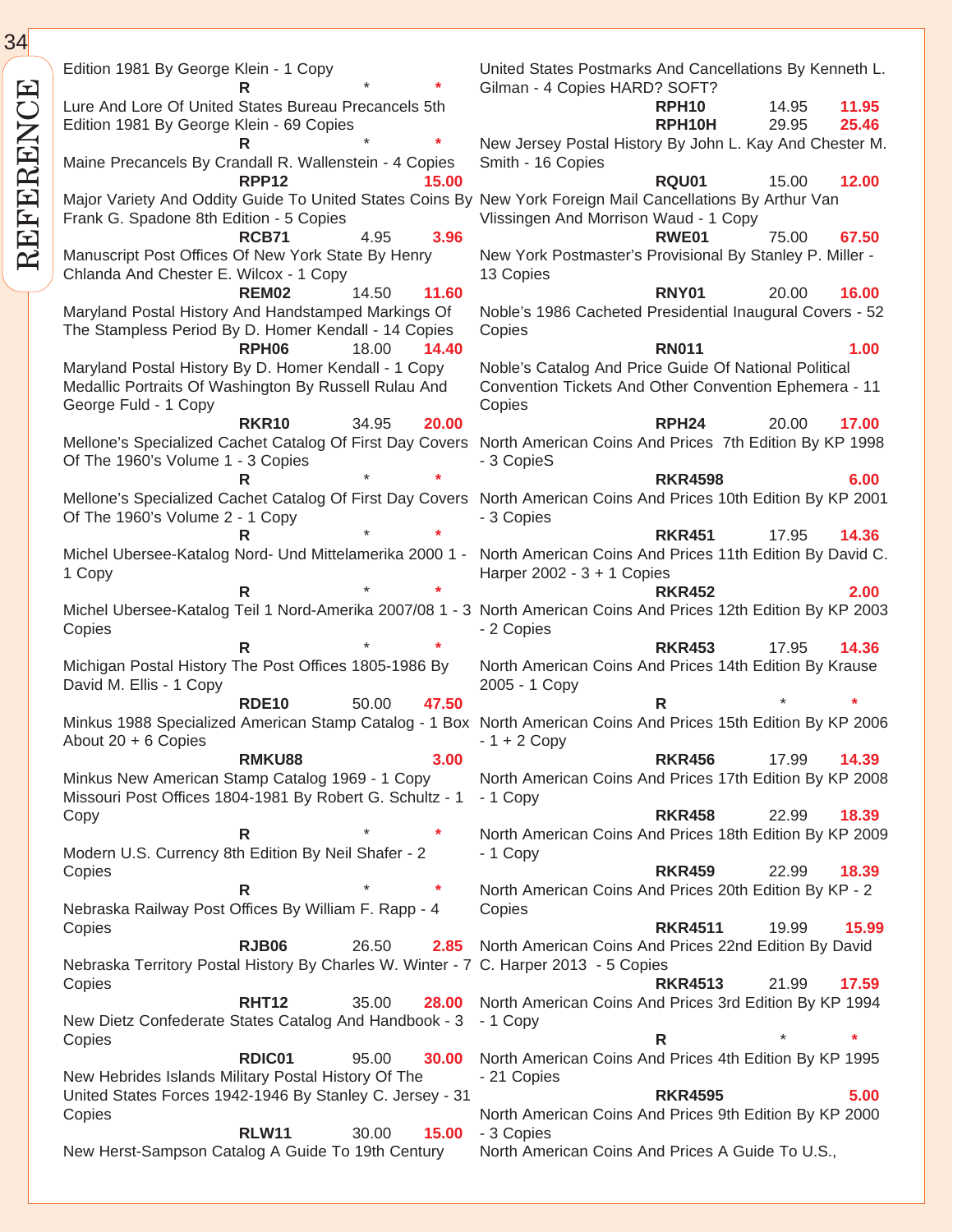REi REFERENCE **FERENC** 

 $\blacktriangleright$ 

Canada, And Mexican Coins By KP 1992 - 6 Copies **R** \* **\*** North American Coins And Prices By Arlyn G. Sieber 1993 - 6 Copies **R** \* **\*** North American Coins And Prices By David C. Harper 16th Edition 2007 - 4 Copies RKR457 **R** \* **\*** North Carolina Post Offices And Postmasters 1860-1866 - 7 Copies **R** \* **\*** North Dakota Post Offices 1850-1982 By Alan H. Patera And John S. Gallagher - 10 Copies **R** \* **\*** Northwest Territories Postal Cancellations 1907-1986 By Kevin O'reilly - 1 Copy **R** \* **\*** Obsolete Bank Notes Of New York By Durst Official 1997 Blackbook Price Guide Of United States **R** \* **\*** Paper Money 29th Edition - 7 Copies **R** \* **\*** Official 1998 Blackbook Price Guide Of United States Paper Money 30th Edition - 9 Copies **R** \* **\*** Official 1998 Blackbook Price Guide To United States Coins 36th Edition - 6 Copies **R** \* **\*** Official 1999 Blackbook Price Guide To United States Coins 37th Edition - 16 Copies **R** \* **\*** Official 1999 Blackbook Price Guide To United States Coins 37th Edition - 40 Copies **R** \* **\*** Official 2000 Blackbook Price Guide To United States Coins 38th Edition - 2 Copies RCB510 **R** \* **\*** Official 2000 Blackbook Price Guide To United States Coins 38th Edition - 8 Copies **R** \* **\*** Official 2002 Blackbook Price Guide To United States Coins 40th Edition - 24 Copies RCB512 **R** \* **\*** Official 2002 Blackbook Price Guide To United States Paper Money 34th Edition - 15 Copies RCB525 **R** \* **\*** Official 2004 Blackbook Price Guide To United States Coins 42nd Edition - 48 Copies **R** \* **\*** Official American Numismatic Association Grading Standards For United States Coins 6th Edition By Bressett And Bowers - 2 Copies RWHC046 **R** \* **\*** Official American Numismatic Association Grading Standards For United States Coins By Kenneth Bressett - 3 Copies RWHC047 **R** \* **\***

Official Blackbook Price Guide To United States Coins Edition 42 - 23 Copies RCB513

**R** \* **\*** Official Blackbook Price Guide To United States Paper Money Edition 36 - 10 Copies RCB514 Official Blackbook Price Guide To World Coins 1st Edition - 13 Copies **R** \* **\*** Official Bluebook Handbook Of United States Coins By R.S. Yeoman 61st Edition 2004 - 24 Hardback 2 Paperback **R** \* **\*** Official Guide To Detecting Altered And Counterfeit U.S. Coins And Currency - 23 Copies RDU09 **R** \* **\*** Official Redbook A Guide Book Of United States Coins 2007 60th Edition - 4 Copies **R** \* **\*** Official Redbook A Guide Book Of United States Coins 2009 62nd Edition - 1 Copy **R** \* **\*** Official Redbook A Guide Book Of United States Coins 2011 64th Edition - 4 Copies **R** \* **\*** Official Redbook A Guide Book Of United States Coins 2012 65th Edition - 1 Copy **R** \* **\*** Official Redbook A Guide Book Of United States Coins 2013 66th Edition - 2 Copies **R** \* **\*** Official Redbook A Guide Book Of United States Coins 2014 67th Edition - 14 Copies **R** \* **\*** Official Redbook A Guide Book Of United States Coins 2015 68th Edition - 1 Copy **R** \* **\*** Official Redbook A Guide Book Of United States Coins 2016 69th Edition - 9 Copies **R** \* **\*** Official Redbook A Guide Book Of United States Coins 2017 70th Edition - 1 Copy **R** \* **\*** Official Redbook A Guide Book Of United States Coins Limited Edition 2005 - 1 Copy **R** \* **\*** Official Whitman Statehood Quarters Collector's Handbook By Kenneth Bressett - 1 Copy **R** \* **\*** Ohio Doane Cancels Revision 2 By Bart Billings May 1993 - 6 Copies **R** \* **\*** Ohio Postal History Journal December 1998 Issue 86 - 1 Copy **R** \* **\*** Ohio Postal History Society Presents Ohio Metered Mail Postal History By Douglas A. Kelsey - 6 Copies **R** \* **\*** Oklahoma Post Offices By Richard W. Helbock - 1 Copy

**R** \* **\*** Old Fort Klamath An Oregon Frontier Post 1863-1890 - 5 Copies

35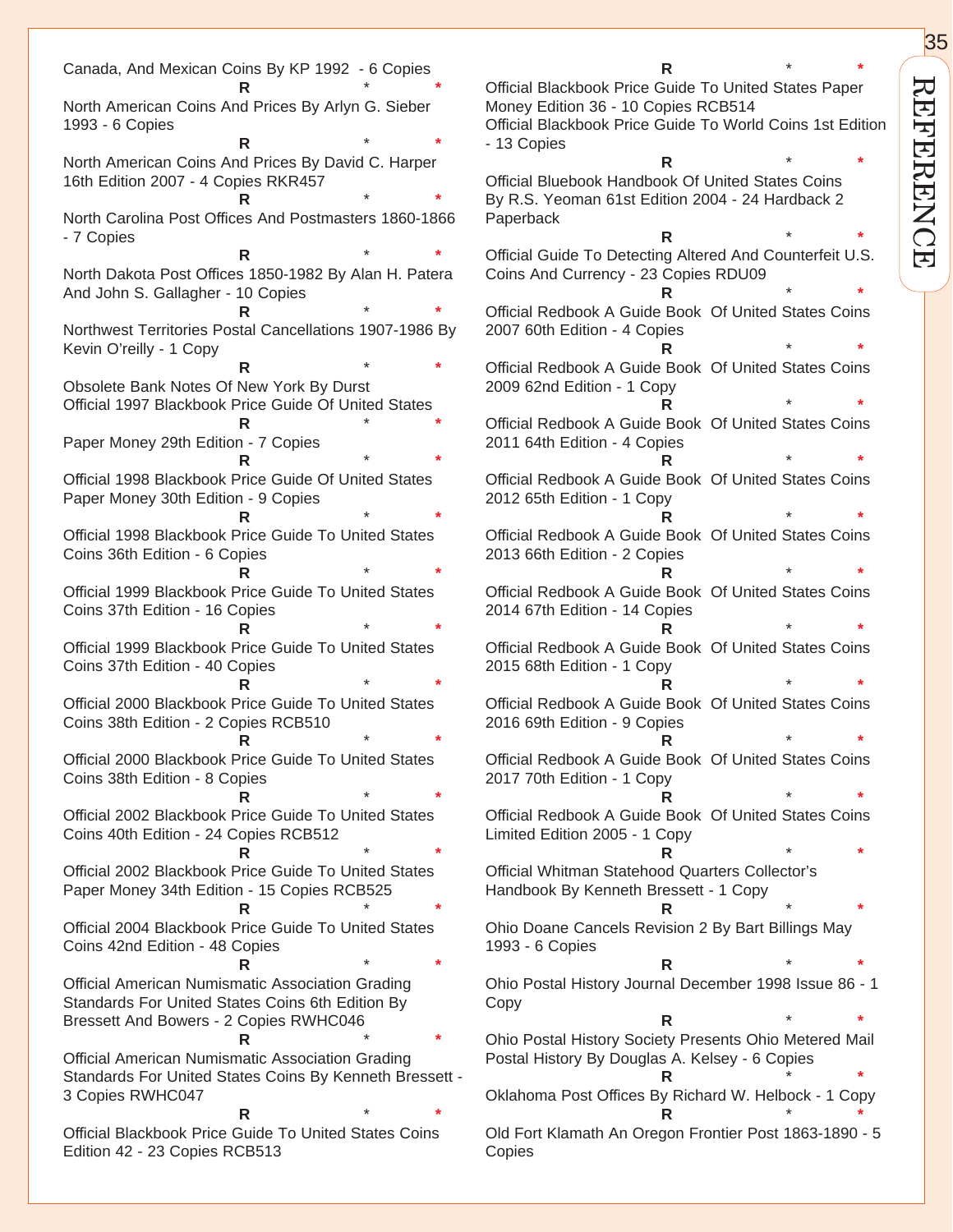**R** \* **\*** Oregon Express Companies By Forster - 3 Copies **R** \* **\*** Oregon Postmaster Compensation, 1851-1911 By Richard Pony Express, A Postal History By Frajola, Kramer, And W. Helbock - 2 Copies **R** \* **\*** Oregon's Names; How To Say Them And Where Are They Post Office Manual United States Post Office Department Located By Bert Webber - 7 Copies **R** \* **\*** Over The Applegate Trail To Oregon 1846 By Bert Webber Post Offices Of Delaware And The District Of Columbia By - 1 Copy **R** \* **\*** Pacific 97 Handbook The Congress Book 1997 - 1 Copy **R** \* **\*** Pacific 97 Handbook The Congress Book 1997 63rd American Philatelic Congress - 5 Copies **R** \* **\*** Paper Money Of The United States 16th Edition By L. Friedberg And Ira S. Friedberg - 1 Copy **R** \* **\*** Paper Money Of The United States By Arthur L. And Ira S. Friedberg 50th Anniversary 17th Edition - 5 Copies RCB1017 **R** \* **\*** Paper Money Of The United States By Rovert Friedberg 11th Edition - 5 Copies RCB1011 **R** \* **\*** Papermoney Catalogue Of The Americas By Albert Pick - 26 Copies RCBC14 **R** \* **\*** Papers From The Historical Seminary Of Brown University By J. Franklin Jameson Ii The Early History Of The Colonial Post Office By Mary E. Woolley - 2 Copies **R** \* **\*** Patriotic Civil War Tokens By George And Melvin Fuld - 1 Copy **R** \* **\*** Pennsylvania Postal History By John L. Kay And Chester M. Smith - 7 Copies **R** \* **\*** Philatelic Art In America - 1 Box **R** \* **\*** Philatelic Art In America By Cornelius Vermeule - 8 Hardback, 46 Paperback **R** \* **\*** Philatelic Foundation Seminar Series: U.S. Postmarks And Tuscon, Arizona - 1 Copy **Cancellations R** \* **\*** Philatelic Foundation's New York City On Stamps By Mary Ann Owens And George T. Guzzio - 2 Copies **R** \* **\*** Philatelic Guide To The 1936 Texas Centennial Celebration By Charles Deaton - 1 Copy **R** \* **\*** Pictoral Treasury Of U.S. Stamps - 1 Copy **R** \* **\*** Pictorial Meter Stamps Of The United States By Douglas A. Kelsey - 1 Copy **R** \* **\*** Pioneer Airplane Mails Of The United States By O'sullivan - 3 Copies **R** \* **\*** Walske - 9 Copies **R** \* **\*** 1952 - 1 Copy **R** \* **\*** Frank M. Crowther And Lawrence M. Merolla - 1 Copy **R** \* **\*** Post Offices Of Minnesota By Alan H. Patera And John S. Gallagher - 1 +1 Copy **R** \* **\*** Post Offices Of Nebraska Part 1 Territorial Post Offices By William F. Rapp And Janet L. C. Rapp - 7 Copies **R** \* **\*** Post Offices Of Rhode Island By John S. Gallagher - 7 Copies **R** \* **\*** Post Offices Of South Dakota 1861-1930 By George H. Phillips - 1 Copy **R** \* **\*** Postage Stamps Of The United States 1847-1949 By United States Post Office Department - 1 Copy **R** \* **\*** Postage Stamps Of The United States 1847-1955 By P.O.D. Publication 9 - 2 Copies **R** \* **\*** Postage Stamps Of The United States By John N. Luff - 1 Copy **R** \* **\*** Postal Facilities And Postmarks District Of Louisiana, The Territory Of Louisiana And The Territory Of Missouri 1804- 1821 By C. Corwith Wagner - 1 Copy **R** \* **\*** Postal History And Markings Of The Forwarding Agents By Kenneth Rowe - 2 Copies **R** \* **\*** Postal History And Usage Of 1907 And Earlier Precancels By Charles C. Souder - 6 Copies **R** \* **\*** Postal History Foundation Presents Postal History Seminar 91' Thursday January 24, 1991 Holiday Inn Broadway, **R** \* **\*** Postal History Of Maryland, The Demarva Peninsula , And The District Of Columbia - By Smith And Kay - 8 Copies **R** \* **\*** Postal History Of Montana Through June 30, 1870 By Daniel Y. Meschtder - 4 Copies **R** \* **\*** Postal History Of Washington County, Arkansas - 1 + 3

匞 REFERENCE REFEREN

36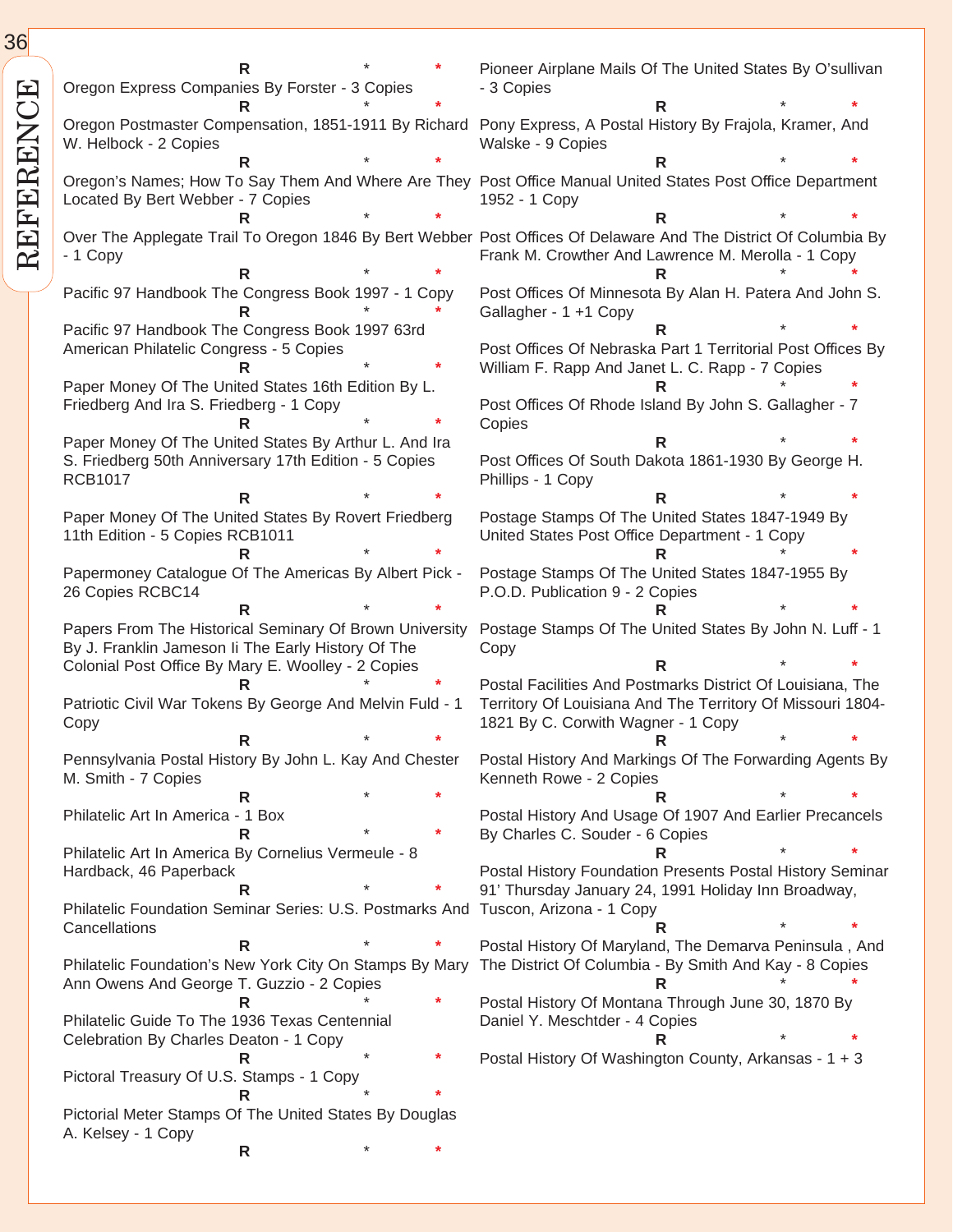Copy **R** \* **\*** Postal History/Cancellation Study Of The U.S. Pacific Islands By Robert T. Murphy - 1 Copy **R** \* **\*** Postal Markings Of Maryland 1766-1855 - 1 Copy **R** \* **\*** Postal Markings Of New Jersey Stampless Covers By William C. Coles Jr. - 4 Copies **R** \* **\*** Postal Markings Of New York State 1792-1856 By Bernadt - 3 Copies **R** \* **\*** Postal Markings Of The United States 1847-1851 By Mannel Hahn - 1 Copy **R** \* **\*** Postal Service Guide To U.S. Stamps 16th Edition 1990 - 1 Copy **R** \* **\*** Postal Service Guide To U.S. Stamps 17th Edition 1991 - 2 Copies **R** \* **\*** Postal Service Guide To U.S. Stamps 18th Edition 1992 - 1 Copy **R** \* **\*** Postal Service Guide To U.S. Stamps 19th Edition 1993 - 2 Copies **R** \* **\*** Postal Service Guide To U.S. Stamps 20th Edition 1994 - 1 Copy **R** \* **\*** Postal Service Guide To U.S. Stamps 21st Edition 1995 - 1 Copy **R** \* **\*** Postal Service Guide To U.S. Stamps 22nd Edition 1996 - 1 Copy **R** \* **\*** Postal Service Guide To U.S. Stamps 23rd Edition 1997 - 1 Copy **R** \* **\*** Poster's Handbook Of American Railroad Mail, Baggage, And Express Stamps 1st Edition 1991 - 4 Copies **R** \* **\*** Postmarked Kentucky By Atkins - 1 Copy **R** \* **\*** Postmarked Washington Asotin-Spokane-Whitman-Rpo List By Bert Webber - 1 Copy **R** \* **\*** Postmarked Washington By Bert Webber Volume 1 - 2 Copies **R** \* **\*** Postmarked Washington Jefferson, Clallam, And Mason Counties By Guy Reed Ramsey - 13 Copies **R** \* **\*** Postmarked Washington: Pacific And Wahkiakum Counties By Guy Reed Ramsey - 2 Copies **R** \* **\*** Postmarks Of Territorial Alaska Revised 2nd Edition By Richard W. Helbock - 5 Copies

**R** \* **\*** Postmasters And Postoffices Of The United States 1782-1811 By Robert J. Stets - 1 Copy **R** \* **\*** Postmasters And Postoffices Of The United States 1782-1811 By Stets - 1 Paperback, 2 Hardback **R** \* **\*** Postoffices And Postmasters Of North Carolina Volume I - 3 Copies **R** \* **\*** Postoffices And Postmasters Of North Carolina Volume Ii - 5 Copies **R** \* **\*** Postoffices And Postmasters Of North Carolina Volume Iii - 3 Copies **R** \* **\*** Postoffices And Postmasters Of North Carolina Volume Iv - 5 Copies **R** \* **\*** Precancel Stamp Society Catalog Of United States Bureau Precancels 3rd Edition August 1990 - 14 Copies **R** \* **\*** Precancel Stamp Society Washington Bicentennial Catalogue 3rd Edition June 1989 - 1 Copy **R** \* **\*** Precancel Stamp Society's Town And Type Catalog Of The United States And Territories 6th Edition 1ummer 1998 - 1 Copy **R** \* **\*** Precanceled Stamps Of Wisconsin By Thomas Sanford Bulletin 19 1987 - 10 Copies **R** \* **\*** Precancelled Envelopes Of The United States 2nd Edition - 2 Copies **R** \* **\*** Precancelled Envelopes Of The United States 3rd Edition 2003 - 1 Copy **R** \* **\*** Precancelled Envelopes Of The United States 3rd Edition 2003 By David W. Smith - 2 Copies **R** \* **\*** Precancel Stamp Society Catalog Of United States Bureau Precancels 5th Edition June 2005 - 2 Copies **R** \* **\*** Pre-Territorial Colorado Postal History By Daniel Y. Meschter - 2 Copies **R** \* **\*** Private Bankers In The United States And Canada By Sanford J. Durst - 2 Copies RDUC01 **R** \* **\*** Private Printed Franks On U.S. Government Envelopes By Austin P. Haller - 21 Copies **R** \* **\*** Proof Coins Struck By The United States Mint By Durst Railroad Postmarks Of The United States 1861 To 1886 By Towle And Meyer - 2 Copies **R** \* **\*** Railway Mail Postmarks Of Wisconsin And Upper Michigan By Merwin A. Leet - 9 Copies

# 37

REFERENCE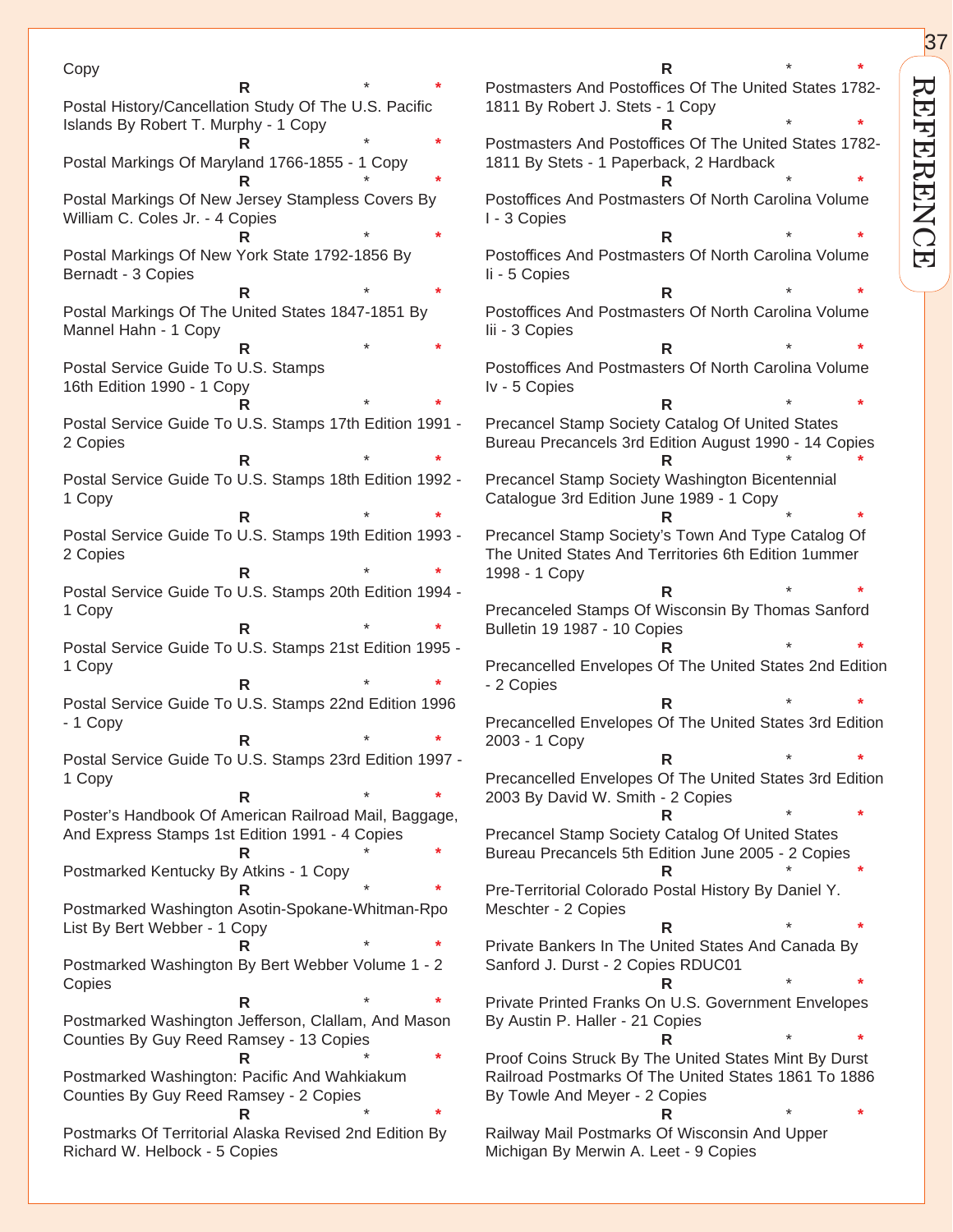**R** \* **\*** Rajneesh And The U.S. Postal Service By Bert Webber - 18 Copies **R** \* **\*** Register Of Military Events In Virginia 1861-1865 - 6 Copies **R** \* **\*** Rural Branches Of Wisconsin Post Offices Bulletin No. 21 1989 - 9 Copies **R** \* **\*** Sale 27 June 21-23, 2000 Civil War Patriotic Covers Postally Used Nutmeg Stamp Auctions - 2 Copies **R** \* **\*** San Francisco Postal Markings, 1847-1900 By John M. Mahoney - 1 Copy **R** \* **\*** Scott 1978 Specialized Catalogue Of United States Stamps - 1 Copy **R** \* **\*** Scott 1999 Specialized Catalogue Of U.S. Stamps And Covers - 1 Copy **R** \* **\*** Scott 1999 U.S. Pocket Stamp Catalogue - 1 Copy **R** \* **\*** Scott 2000 Specialized Catalogue Of U.S. Stamps And Covers - 1 Copy **R** \* **\*** Scott 2002 U.S. First Day Cover Catalogue And Checklist By Michael A. Mellone - 1 Copy **R** \* **\*** Scott 2004 U.S. First Day Cover Catalogue And Checklist - 1 Copy **R** \* **\*** Scott 2004 U.S. Pocket Stamp Catalogue - 1 Copy **R** \* **\*** Scott 2007 U.S. First Day Cover Catalogue And Checklist - 2 Copies **R** \* **\*** Scott 2007 U.S. Pocket Stamp Catalogue - 1 Copy **R** \* **\*** Scott 2010 U.S. Pocket Stamp Catalogue - 1 Copy **R** \* **\*** Scott 2012 U.S. Pocket Stamp Catalogue - 7 Copies **R** \* **\*** Scott 2013 U.S. Pocket Stamp Catalogue - 19 Copies **R** \* **\*** Scott 2014 U.S. Pocket Stamp Catalogue - 1 Copy **R** \* **\*** Scott 2016 U.S. Pocket Stamp Catalogue - 2 Copies **R** \* **\*** Scott 2019 U.S. Pocket Stamp Catalogue - 3 Copies **R** \* **\*** Scott Catalogue Of Errors On U.S. Postage Stamps By Stephen R. Datz 15th Edition - 2 Copies **R** \* **\*** Scott Catalogue Of Errors On U.S. Postage Stamps By Stephen R. Datz 16th Edition - 22 Copies **R** \* **\*** Scott United States Major Errors Album - 25 Copies **R** \* **\*** Scott's United States Stamp Catalogue Specialized 1956 - 1 Copy **R** \* **\*** Scott's United States Stamp Catalogue Specialized 1968 - 1 Copy **R** \* **\*** Seated Liberty Dollar 1840-1873 By Durst **R** \* **\*** Secret Service Of The United States Post Office **R** \* **\*** Department By Woodward - 1 Copy RDU91 **R** \* **\*** Silver Dollars Of North And South America By Wayte **R** \* **\*** Raymond 2nd Edition - 19 Copies RCBC09 **R** \* **\*** Simpson's U.S. Postal Markings 1851-61 By T. J. Alexander - 1 Copy **R** \* **\*** Single Track To Jacksonville By Bert And Margie Webber - 7 Copies **R** \* **\*** Specialized Catalog Of U.S. Non-Pictorial Waterfowl Stamps 1996 By David R. Torre - 1 Copy **R** \* **\*** Specialized Catalog Of U.S. Non-Pictorial Waterfowl Stamps By David R. Torre 1999 - 3 Boxes **R** \* **\*** Specialized Catalog Of U.S. Non-Pictorial Waterfowl Stamps By David R. Torre 1999 - 160 Copies **R** \* **\*** Specialized Catalog Of U.S. Non-Pictorial Waterfowl Stamps By David R. Torre 1999 - 7 Copies **R** \* **\*** Specialized Catalog Of U.S. Non-Pictorial Waterfowl Stamps By David R. Torre1999 - 1 Copy **R** \* **\*** Sport Americana Baseball Address List By R.J. Jack Smalling Volume 7 - 5 Copies **R** \* **\*** Sport Americana Baseball Address List By Smalling And Eckes Volume 6 - 1 Copy **R** \* **\*** Sport Americana Baseball Card Alphabetical Checklist Number 5 By Dr. James Beckett - 9 Copies **R** \* **\*** Sport Americana Basketball Card Price Guide And Alphabetical Checklist By Dr. James Beckett - 16 Copies **R** \* **\*** Sport Americana Basketball Card Price Guide And Alphabetical Checklist By Dr. James Beckett Number 2 - 11 Copies **R** \* **\*** Sport Americana Team Baseball Card Checklist By Jeff Fritsch Number 6 - 2 Copies **R** \* **\*** Sport Americana Team Football And Baskdtball Card Checklist By Jane Fritsch, Jeff Fritsch, And Dennis W.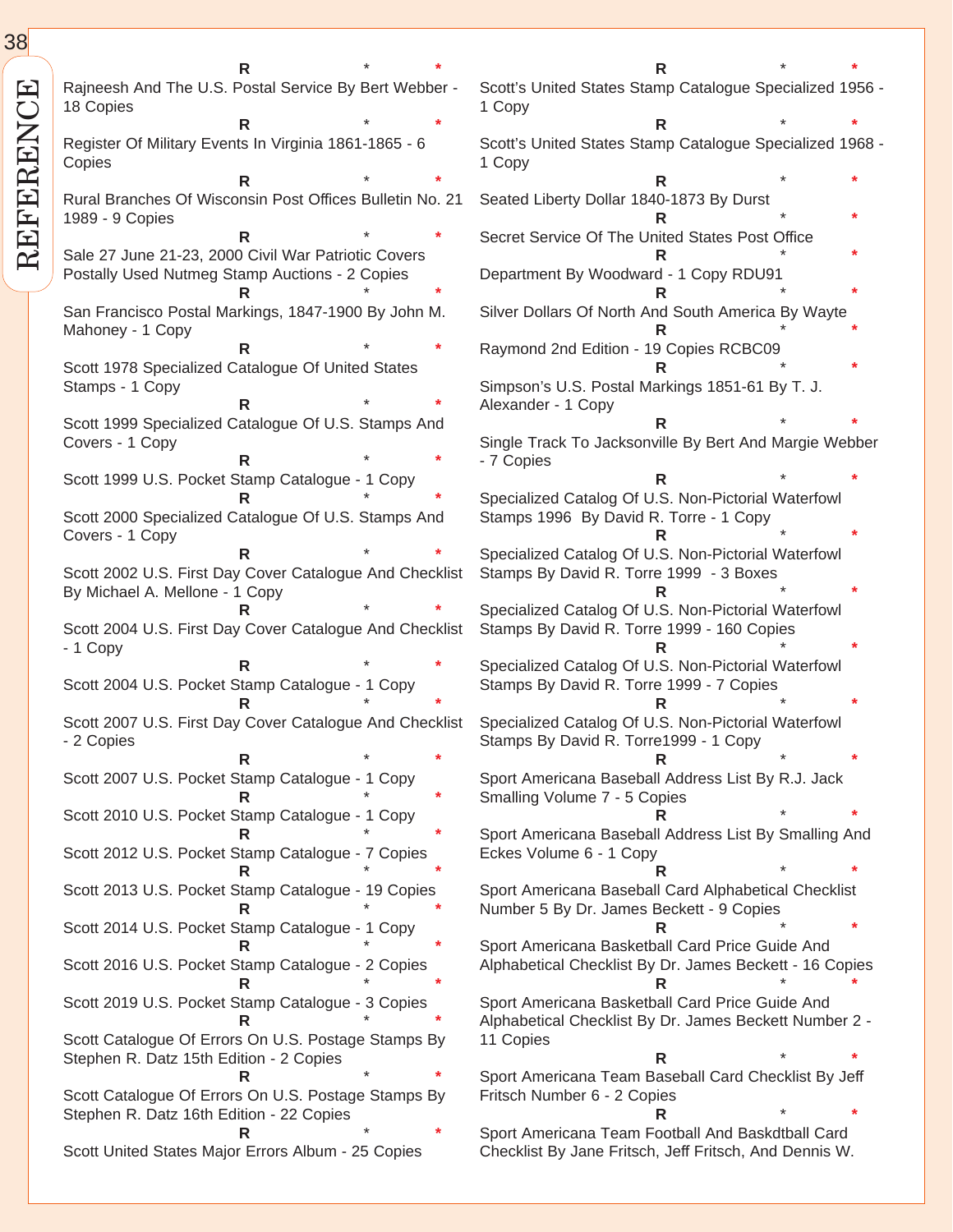Stanley Gibbons Stamp Catalogue Part 22 United States 4th Edition - 14 Copies **R** \* **\*** Stanley Gibbons Stamp Catalogue Part 22 United States 5th Edition - 2 Copies **R** \* **\*** Stanley Gibbons Stamp Catalogue Part 22 United States 6th Edition - 8 Copies **R** \* **\*** State Coinage Of Connecticut By Durst **R** \* **\*** Statue Of Andrew Jackson Presented To The United States By The State Of Tennessee 1928 - 1 Copy **R** \* **\*** Statue Of Charles Brantley Aycock Unveiled In The United States Capitol At Washington May 20, 1932 - 1 **R** \* **\*** Statues Of Jefferson Davis And James Z. George Unveiled In The United States Capitol At Washington June 2. 1931 - 1 Copy **R** \* **\*** Story Of American Bank Note Company - 1 Copy **R** \* **\*** Story Of Walt Disney World Commemorative Edition - 1 **R** \* **\*** Straightline, Fancy, And Unusual Cancels And Handstamps On Confederate General Issue Stamps By General Conrad L. Bush - 1 Copy **R** \* **\*** Strategy Guide Series Collecting And Investing Strategies For Walking Liberty Half Dollars By Jeff Ambio - 2 Copies **R** \* **\*** Street Car R.P.O. Service In Chicago By John R. Mason And Raymond A. Fleming - 1 Copy **R** \* **\*** Street Railway Post Offices Of Baltimore By Douglas N. Clark And F. Edgar Ruckle - 2 Copies **R** \* **\*** Street Railway Post Offices Of Boston By Roger J. Heinen - 1 Copy **R** \* **\*** Street Railway Post Offices Of Pittsburgh By Lloyd Booth **R** \* **\*** Street Railway Post Offices Of Washington, D.C. By Thomas E. Stanton And Robert A. Truax - 17 Copies **R** \* **\*** Street Railway Postal Service In San Francisco By Wallace R. Beardsley And Robert W. Parkinson And Seattle And Seattle R.P.O. By Douglas N. Clark And

**R** \* **\*** Struck Copies Of Early American Coins By Richard D. Kenney - 1 Copy RDU16

**R** \* **\*** Supplement To The: Catalog Of The 19th Century

Eckes Number 1 - 1 Copy **R** \* **\*** Sport Americana Team Football And Basketball Card Checklist By Jeff Fritsch And Jane Fritsch-Gavin Number 2 - 6 Copies **R** \* **\*** Springer's Handbook Of North American Cinderella Stamps Including Taxpaid Revenues 1985 - 2 Copies **R** \* **\*** Standard Catalog Of United States Paper Money 31st Edition By KP - 1 Copy RKR0831 **R** \* **\*** Standard Catalog Of United States Paper Money 31st Edition By KP - 1 Copy RKR0831 **R** \* **\*** Standard Catalog Of United States Paper Money By KP 14th Edition - 11 Copies RKR0819 **R** \* **\*** Standard Catalog Of United States Paper Money By KP 15th Edition - 6 Copies RKR15 **R** \* **\*** Standard Catalog Of United States Paper Money By KP 16th Edition - 11 Copies **R** \* **\*** Standard Catalog Of United States Paper Money By KP 18th Edition - 2 Copies **R** \* **\*** Standard Catalog Of United States Tokens 1700-1900 2nd Edition By Russell Rulau - 2 Copies RKR652 **R** \* **\*** Standard Guide To Small-Size U.S. Paper Money 1928 To Date 3rd Edition - 1 Copy **R** \* **\*** Standard Guide To Small-Size U.S. Paper Money 1928 To Date By Dean Oakes And John Schwartz - 12 Copies RKR645 **R** \* **\*** Standard Guide To Small-Size U.S. Paper Money 1928 To Date By Dean Oakes And John Schwartz 2nd Edition - 5 Copies **R** \* **\*** Standard Guide To Small-Size U.S. Paper Money 1928 To Date By John Schwartz And Scott Lindquist 8th Edition - 6 Copies **R** \* **\*** Standard Guide To Small-Size U.S. Paper Money 1928 To Date By John Schwartz And Scott Lindquist 9th Edition - 3 Copies **R** \* **\*** Standard Handbook Of Odern United States Paper Money By Chuck O'donnell 1982 7th Edition - 13 Copies RKR09X **R** \* **\*** Standing Liberty Quarters (Revised) By J.H. Cline - 1 Copy **R** \* **\*** Standing Liberty Quarters 3rd Edition By J.H. Cline - 1 Copy Copy RDUC50 - 2 Copies Lawton Gowey - 28 Copies

**R** \* **\***

Copy

39

**REFERENCE** REFERENCE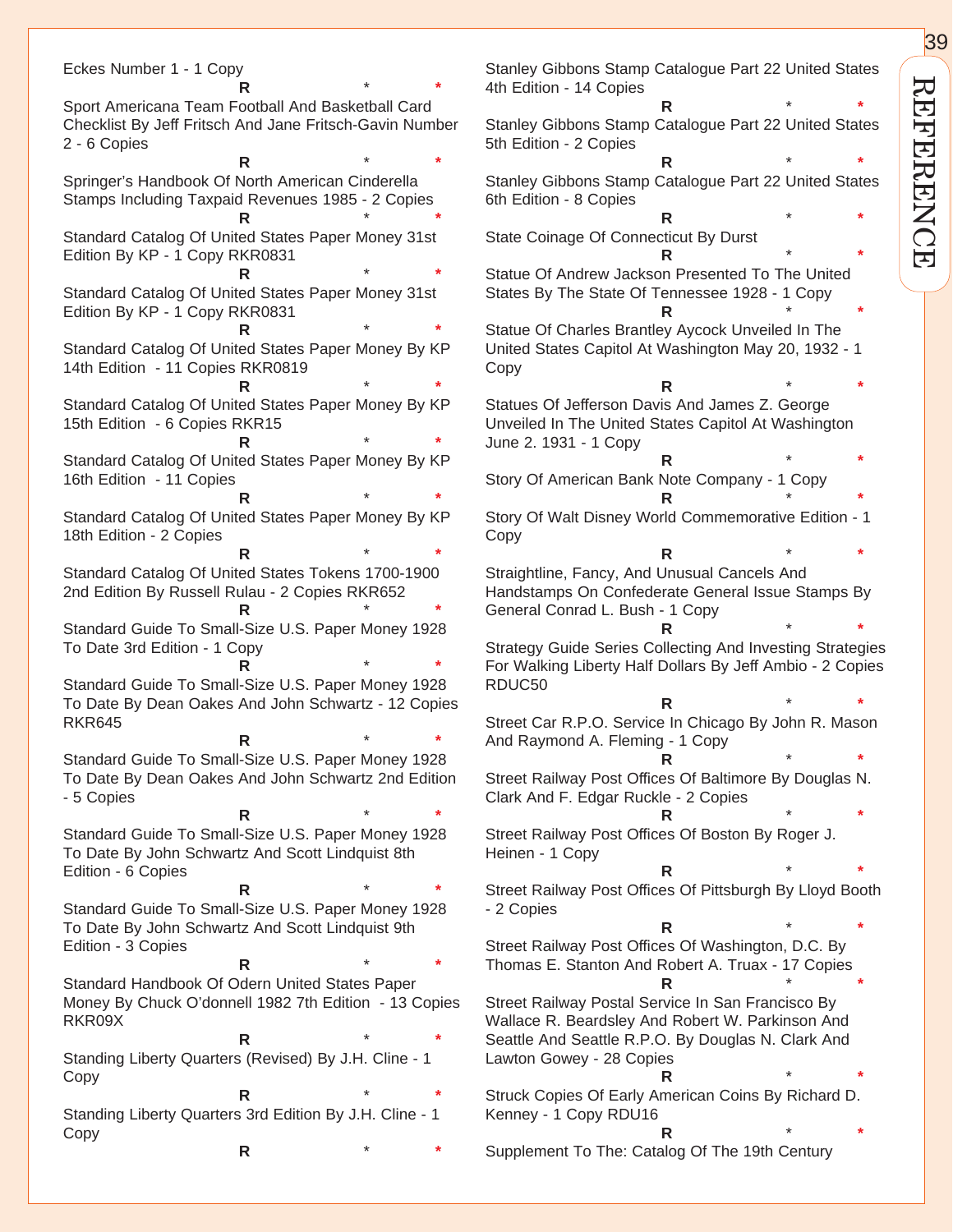Stamped Envelopes, Wrappers, Cut Squares, And Full Corners Of The United States - 2 Copies **R** \* **\*** Tennessee Post Offices And Postmaster Appointments 1789-1984 By D.R. Frazier - 4 Copies **R** \* **\*** Territorial And Early Statehood Covers Owned By The State Historical Society Of Wisconsin By James B. Hale - 5 Copies **R** \* **\*** Territorial Post Offices Of Wisconsin Their Covers And Postmarks July 4, 1836-May 29, 1848 - 1 Copy **R** \* **\*** Transatlantic Stampless Mail To And From The United States Of America By Jack Arnell - 1 Copy **R** \* **\*** Trans-Mississippi Issue Of 1898 By Randy L. Neil And Jack Rosenthal - 2 Copies **R** \* **\*** Trans-Mississippi Mails After The Fall Of Vicksburg Addenda By Richard Krieger - 5 Copies **R** \* **\*** Trans-Mississippi Mails After The Fall Of Vicksburg By Richard Krieger - 1 Box **R** \* **\*** Trans-Mississippi Mails After The Fall Of Vicksburg By Richard Krieger - 10 Copies **R** \* **\*** Trans-Mississippi Mails, After The Fall Of Vicksburg Addenda By Richard Krieger - 3 Copies **R** \* **\*** Two Cent Piece And Varieties By Myron M. Kliman - 1 Copy RDU19 **R** \* **\*** Typographs Of The Confederate States Of America - About 100 Copies **R** \* **\*** Typographs Of The Confederate States Of America By Brian M. Green - 1 Box About 100 Copies **R** \* **\*** Typographs Of The Confederate States Of America By Brian M. Green - 2 Boxes **R** \* **\*** Typographs Of The Confederate States Of America By Brian M. Green - About 100 Copies **R** \* **\*** Typographs Of The Confederate States Of America Postage Stamps And Postal History By Brian M. Green - 70 Copies **R** \* **\*** U.S. 24 Cent Airmail Issue - 1918 The Blue Top Only By Joe Kirker - 6 Copies **R** \* **\*** U.S. Cancels 1890-1900 By Sol Salkind - 1 Copy **R** \* **\*** U.S. Cancels 1890-1900 By Sol Salkind - 3 Copies **R** \* **\*** U.S. Coin Digest 11th Edition By David C. Harper 2013 - 4 Copies RKR8713

**R** \* **\*** U.S. Coin Digest 9th Edition By David C. Harper - 3 Copies RKR86 **R** \* **\*** U.S. Coin Digest By Joel Edler And Dave Harper 2006 - 4 Copies **R** \* **\*** U.S. Coin Digest By Joel Edler And Dave Harper 2007 - 4 Copies RKR87 **R** \* **\*** U.S. Coin Digest By KP 2004 - 6 Copies **R** \* **\*** U.S. Coin Digest By KP 2008 - 3 Copies RKR878 **R** \* **\*** U.S. Coin Digest By KP 2009 - 5 Copies RKR879 **R** \* **\*** U.S. Domestic Postal Rates 1871-1993 By Henry W. Beecher And Anthony S. Wawrukiewicz - 1 Copy **R** \* **\*** U.S. Domestic Postal Rates, 1872-1999 Revised 2nd Edition By Henry W. Beecher And Anthony S. Wawrukiewicz - 5 Copies **R** \* **\*** U.S. Errors 1986 By Stephen R. Datz - 1 Copy **R** \* **\*** U.S. Errors 1992 By Stephen R. Datz - 1 Copy **R** \* **\*** U.S. Governmental No. 101 First Flight Cancellations May 15-16 1918 Revised And Updated By Joe Kirker - 13 Copies **R** \* **\*** U.S. History As Portrayed By U.S. Stamps By Walter L. Tasker Topical Handbook 51 - 2 Copies **R** \* **\*** U.S. Merchant Tokens 1845-1860 By Russell Rulau - 1 Copy RKR061 **R** \* **\*** U.S. Official Postal Guide Part 1 Domestic July 1947 - 1 Copy **R** \* **\*** U.S. Postmarks And Cancellations - 30 Copies **R** \* **\*** U.S. Route And Station Agent Postmarks By Charles L. Towle - 1 Copy **R** \* **\*** U.S. Route And Station Agent Postmarks By Towle - 1 Copy **R** \* **\*** U.S. Steamships A Picture Postcard History By Frank O. Braynard - 8 Copies **R** \* **\*** U.S.A. Consular Post Offices In Japan By John D. And Sheila Riddell - 1 Copy **R** \* **\*** United Postal Stationery Society Catalog Of The 20th Century Stamped Envelopes Supplement 1985-1990 By Austin P. Haller - 35 Copies

**R** \* **\***

United States 1 Cent Franklin 1861-1867 By Don L. Evans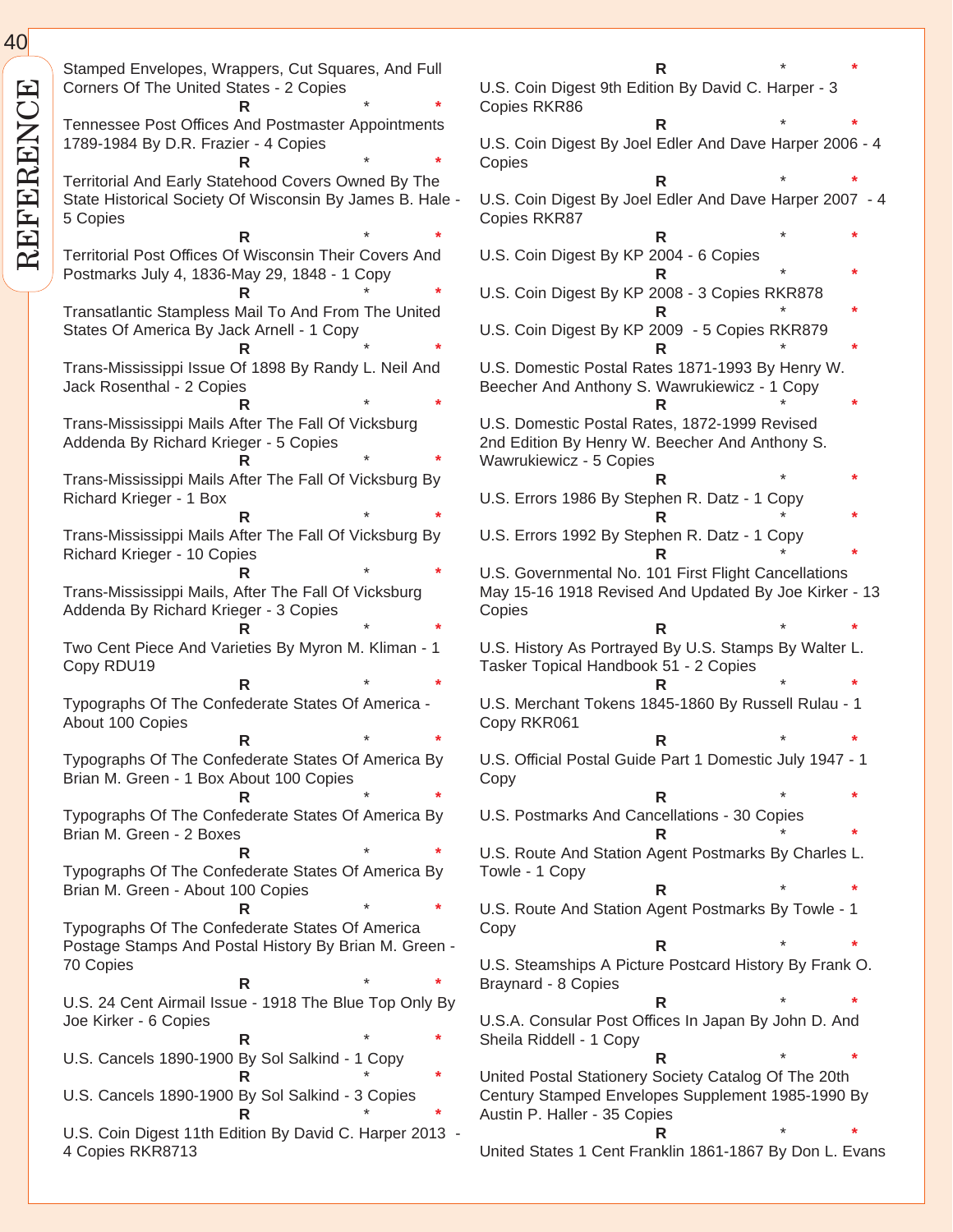- 16 Paperback, 1 Hardback **R** \* **\*** United States 15 Cent Stamp Of 1870-1890 By William R. Weiss Jr - 1 Copy **R** \* **\*** United States 1847 Issue A Cover Census By Alexander - 2 Copies **R** \* **\*** United States Airpost 1918 Issue Precancel Towns And Types By Joe Kirker - 13 Copies **R** \* **\*** United States Beer Stamps 1 Copy **R** \* **\*** United States Cancellations 1845-1869 By Hubert C. Skinner And Amos Eno - 2 Copies **R** \* **\*** United States Civil War Revenue Stamp Taxes By Michael Mahler - 1 Copy **R** \* **\*** United States Civil War Revenue Stamp Taxes By Michael Mahler - 1 Copy **R** \* **\*** United States Clad Coinage By Ginger Rapsus - 1 Copy RBMC67 **R** \* **\*** United States Coil Issues 1906-38 By Martin A. Armstrong - 1 Copy **R** \* **\*** United States Coin Book By Roderick P. Hughes - 18 Copies RWHC032 **R** \* **\*** United States Coin Price Trends By Ken Bressett And Q. David Bowers - 10 Copies RWHC12 **R** \* **\*** United States Coin Price Trends By Ken Bressett And Q. David Bowers - 9 Copies RWHC12 **R** \* **\*** United States Coins By Design Types By Q. David Bowers - 1 Copy **R** \* **\*** United States Coins By Design Types By Q. David Bowers - 8 Copies RBMC09 **R** \* **\*** United States Commemorative Stamped Envelopes 1876- 1965 - 1 Copy **R** \* **\*** United States Commemorative Stamps Of The 20th Century Volume 2 - 1 Copy **R** \* **\*** United States Copper Coins By Q. David Bowers - 6 Copies RBMC04 **R** \* **\*** United States Currency Revised 3rd Edition By Kenneth Bressett - 24 Copies **R** \* **\*** United States Dimes, Quarters, And Half Dollars By Q. David Bowers - 11 Copies RBMC11 **R** \* **\*** United States Doanes A Catalog Of Doane Cancellations

- 8 Copies **R** \* **\*** United States First Day Cover Hand Painted Catalog And Price Guide 2nd Edition By James T. Mccusker Inc. - 2 **Copies R** \* **\*** United States First-Class Mail Permit Stamp Catalog By Richard Stambaugh - 1 Copy **R** \* **\*** United States Half Cents 1793-1857 By Durst **R** \* **\*** United States Half Dimes By D.W. Valentine - 3 Copies RDU27 **R** \* **\*** United States Incoming Steamship Mail 1847-1875 By Theron Wierenga - 1 Copy RPC06D **R** \* **\*** United States Incoming Steamship Mail, 1847-1875 2nd Edition By Theron J. Wierenga - 4 Copies **R** \* **\*** United States Multiple Advertising And Discount Postal Cards By Bill Falberg - 3 Copies **R** \* **\*** United States Notes By Knox And Durst **R** \* **\*** United States Numismatic Auction Catalogs: A Bibliography By Durst **R** \* **\*** United States Paper Money Errors 3rd Edition By Dr. Frederick J. Bart - 6 Copies RPK073 **R** \* **\*** United States Patriotic Envelopes Of World War Ii By Lawrence Sherman - 7 Copies **R** \* **\*** United States Pattern, Trial, And Experimental Pieces - 1 Copy RBMC68 **R** \* **\*** United States Post Office In World War 2 By Sherman - 4 Copies **R** \* **\*** United States Post Office In World War Ii By Sherman - 1 Copy **R** \* **\*** United States Post Offices Vol. I - The West By Richard W. Helbock - 1 Copy **R** \* **\*** United States Post Offices Volume Vi - The Mid Atlantic By Richard W. Helbock - 1 Copy **R** \* **\*** United States Post Offices Volume Viii - The Southeast By Richard W. Helbock - 6 Copies **R** \* **\*** United States Postage Coloring Book Publication 39, December 1994 - 1 Copy **R** \* **\*** United States Postage Meter Stamp Catalog By Joel A. Hawkins And Richard Stambaugh - 1 Copy **R** \* **\*** United States Postage Stamps 1847-1965

41

REFERENCE

 $\overline{\Xi}$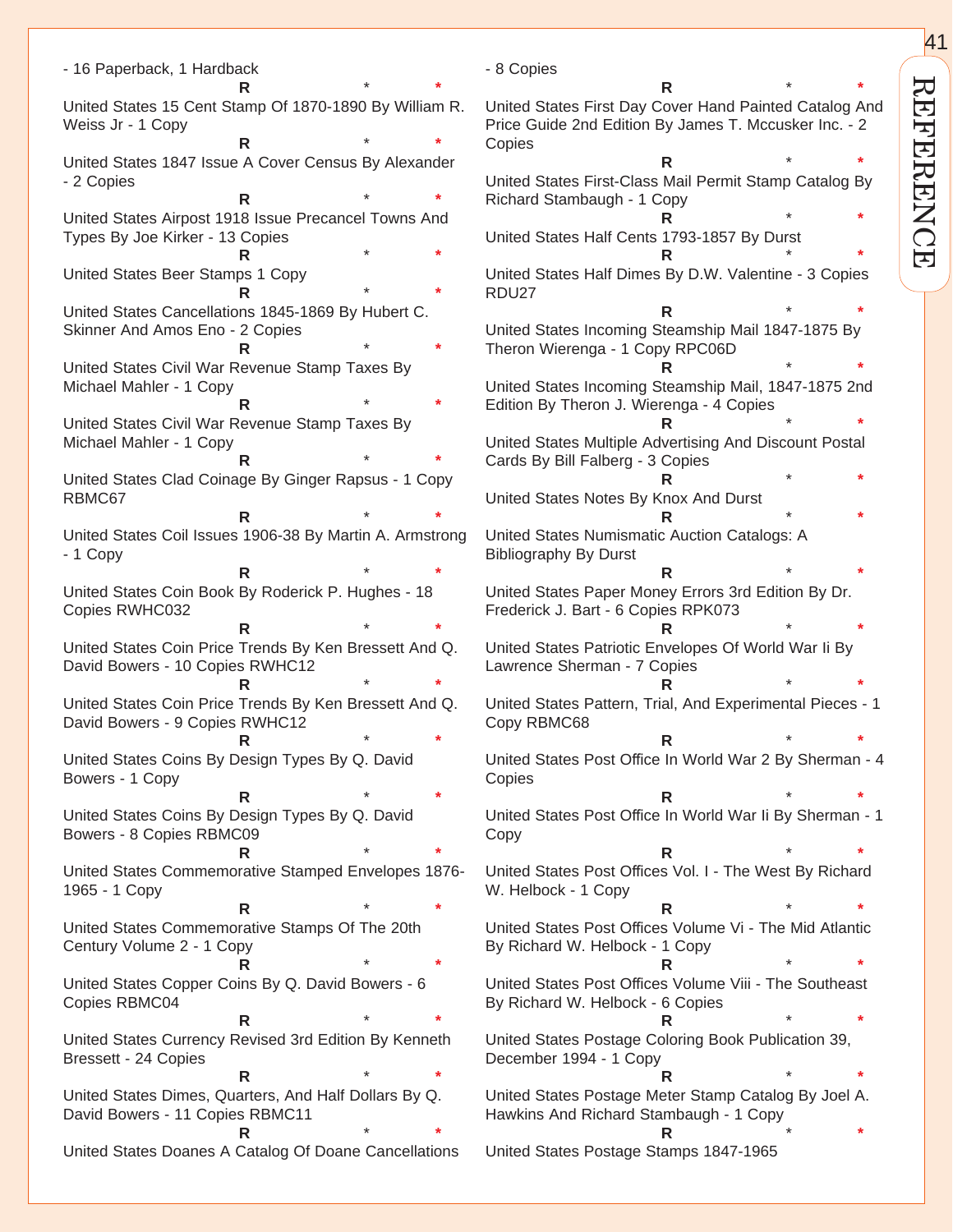REFERENCE REFEREN

42

**R** \* **\*** United States Postage Stamps 1945-1952 By Sol Glass - 1 Copy **R** \* **\*** United States Postage Stamps Of 1869 By Rose - 2 Copies **R** \* **\*** United States Postage Stamps Of The 20th Century Volume 4 - 3 Copies **R** \* **\*** United States Postal Card Catalog 1990 45th Anniversary Edition - 25 Copies **R** \* **\*** United States Postal Card Catalog 1990 45th Anniversary Edition 20 Copies **R** \* **\*** United States Postal Card Catalog 2005 United Postal Stationery Society 60th Anniversary Edition - 12 Copies **R** \* **\*** United States Postal Card Catalog 2010 - 2 Copies **R** \* **\*** United States Postal Card Catalog 2010 65th Anniversary Edition By Lewis E. Bussey - 3 Copies **R** \* **\*** United States Postal Card Catalog 2010 By Lewis E. Bussey - 2 Copies **R** \* **\*** United States Postal History Sampler Number 2 By Graham - 2 Copies **R** \* **\*** United States Presidential Dollars Date Set 2007-2015 - 1 Copy **R** \* **\*** United States Presidential Dollars Volume 1 2007-2011 Philadelphia And Denver Mints - 6 Copies **R** \* **\*** United States Registered Mail 1845-1870 - 4 Copies **R** \* **\*** United States Registered Mail 1845-1870 By James W. Milgram - 45 Copies **R** \* **\*** United States Registered Mail 1845-1870 By James W. Milgram - 53 Copies **R** \* **\*** United States Saving Stamps By Harry K. Charles Jr. - 21 Copies **R** \* **\*** United States Saving Stamps By Harry K. Charles Jr. - 60 Copies **R** \* **\*** United States Specialist Index Volumes 1-60 - 3 Copies **R** \* **\*** United States Specialist Journal Of The Bureau Issues Associatin Inc. Volume 60 No. 2 February 1989 - 2 Copies US/Bna Postage Stamp Catalog - 3 Copies **R** \* **\*** United States Specialist Volume 88 No. 8 August 2017 - 1 Copy **R** \* **\*** United States Stamp Catalogue 1935 By Hugh M. Clark -

1 Copy **R** \* **\*** United States Stamp Catalogue 1940 By Scott Publications - 1 Copy **R** \* **\*** United States Stamped Envelopes, Essays, And Proofs By William H. Maisel - 12 Copies **R** \* **\*** United States Stampless Cover Catalog 1952 Edition By Harry M. Konwiser - 1 Copy **R** \* **\*** United States Stamps 1870-1950 By Bob Koval - 1 Copy **R** \* **\*** United States Stamps, Series Of 1901 By Bernard Silberberg - 1 Copy **R** \* **\*** United States Stamps, Series Of 1901 By Bernard Silberberg - 2 Copies **R** \* **\*** United States Supplementary Mail By Leonard Piszkiewicz - 2 Copies **R** \* **\*** United States Telegraph Issues By Joseph S. Rich And Stephen G. Rich - 1 Copy **R** \* **\*** United States Ten Cent Stamp Of 1855-1857 By Stanley B. Ashbrook - 1 Copy **R** \* **\*** United States Ten Cent Stamps Of 1855-1859 By Neinken - 1 Copy **R** \* **\*** United States The 10 Cent Registry Stamp Of 1911 By Robert L. Markovits - 1 Copy **R** \* **\*** United States Three-Cent And Five-Cent Pieces By Q. David Bowers - 6 Copies RBMC10 **R** \* **\*** United States Trade Tokens 1866-1889 By Russell Rulau 2nd Edition - 4 Copies RKR152 **R** \* **\*** Us Definitive Series 1922-1939 By Martin A. Armstrong - 1 Copy **R** \* **\*** Us Definitive Series 1922-1939 By Martin A. Armstrong 2nd Edition - 1 Copy **R** \* **\*** Us Error Note Encyclopedia By Stephen M. Sullivan - 1 Copy **R** \* **\*** Us/ Bna 2009 - 24 Copies **R** \* **\*** US/Bna Postage Stamp Catalog - 10 Copies **R** \* **\* R** \* **\*** US/Bna Postage Stamp Catalog 2004 - 10 Copies **R** \* **\*** US/Bna Postage Stamp Catalog 2005 - 12 Copies

**R** \* **\***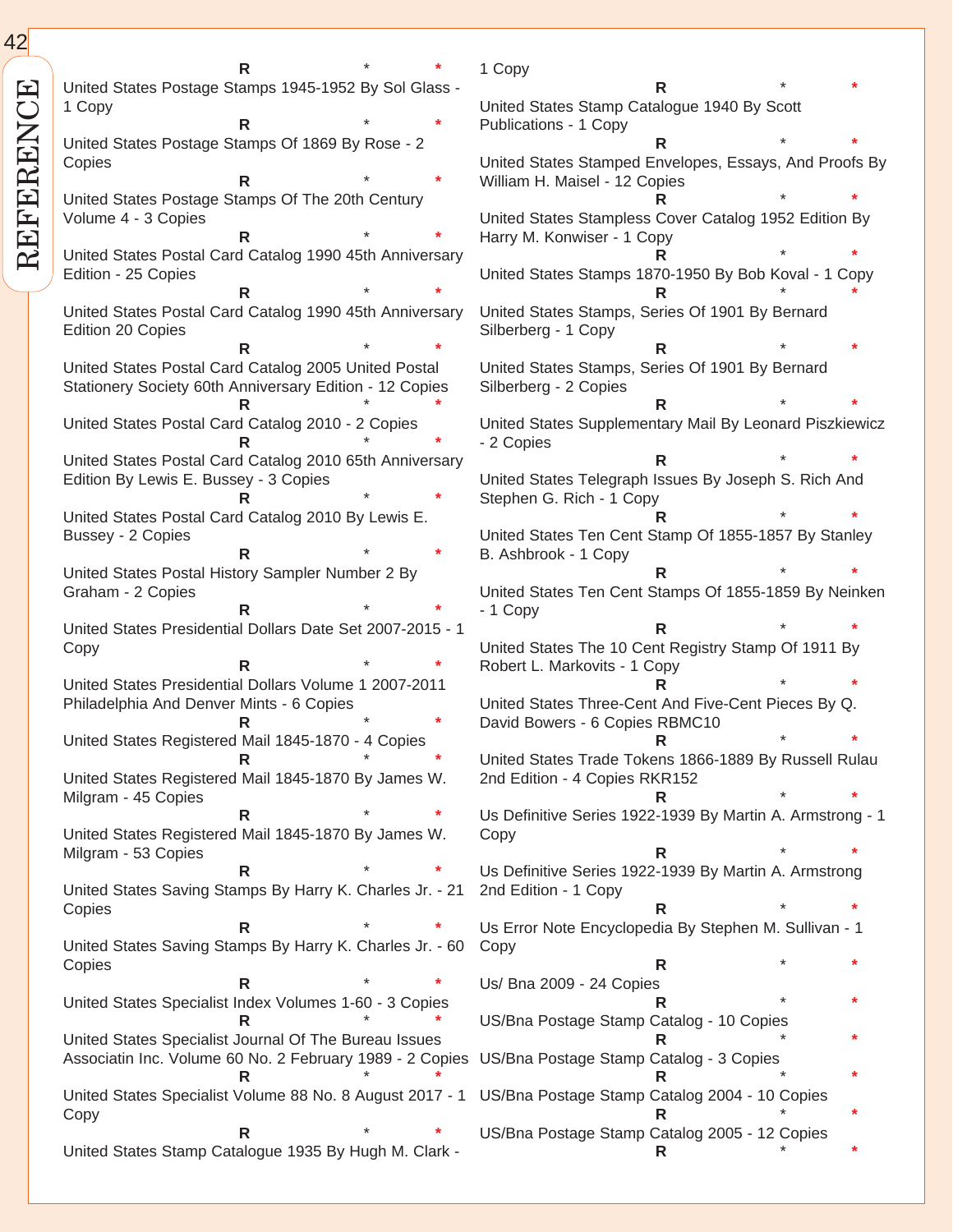| US/Bna Postage Stamp Catalog 2006 - 6 Copies                                                                                               |  |
|--------------------------------------------------------------------------------------------------------------------------------------------|--|
| US/Bna Postage Stamp Catalog 2009 - 11 Copies                                                                                              |  |
| US/Bna Postage Stamp Catalog 2010 - 17 Copies                                                                                              |  |
| US/Bna Postage Stamp Catalog 2012- 9 Copies<br>×                                                                                           |  |
| US/Bna Postage Stamp Catalog 2013 - 11 Copies<br>*                                                                                         |  |
| US/Bna Postage Stamp Catalog 2016 - 5 Copies                                                                                               |  |
| US/Bna Postage Stamp Catalog 2017 - 1 Copy                                                                                                 |  |
| US/Bna Postage Stamp Catalog 2019 - 12 Copies                                                                                              |  |
| Utah Post Offices With Stations, Branches, And Cpos And<br>Railway Post Offices, Stations, Agents, And Clerks By<br>Lloyd W. Shaw - 1 Copy |  |
| Value Trends Of United States Coins By Daniel J.                                                                                           |  |
| Goevert - 4 Copies RCB65                                                                                                                   |  |
| Vermont Philatelic Index By Karl E. Henson - 1 +9 Copy                                                                                     |  |
| Vermont Postal History: Leon White's Cover Collection Of<br>Discontinued Post Offices By Leon White - 21 Copies                            |  |
| Vessel-Named Markings On United States Inland And<br>Ocean Waterways 1810-1890 - 2 Copies<br>R                                             |  |
| Virginia Post Offices 1798-1859 By Virginius Cornick Hall<br>Jr. - 1+2 Copy                                                                |  |
| R<br>Walking Liberty Half Dollar By Durst                                                                                                  |  |
| Walter Breen's Encyclopedia Of United States And<br>Colonial Proof Coins 1722-1989 - 1 Copy RCB77                                          |  |
| R<br>Washington Postcard Catalog By James L. Lowe - 4<br>Copies                                                                            |  |
| *<br>R                                                                                                                                     |  |
| Washington State Cities Revenue Catalog By M.E.<br>Matesen - 8 Copies                                                                      |  |
| R<br>Washington-Franklin 1908-21 By Martin A. Armstrong - 1<br>Copy                                                                        |  |
| R<br>Wayne County Postal History By Emma G. Koberg - 3<br>Copies                                                                           |  |
| *<br>R<br>Wells Fargo In Arizona Territory By John And Lillian<br>Theobald - 4 Copies                                                      |  |
| *<br>R                                                                                                                                     |  |
| Western Post Offices In 1900 - 3 Copies<br>*<br>R                                                                                          |  |
| Western Roundup - 2 Boxes Of 34, 68 Copies<br>*<br>R                                                                                       |  |
| Whitman A Guide Book Of Shield And Liberty Head                                                                                            |  |

**R** \* **\*** Whitman Almanac Of United States Coins 1st Edition 2013 - 12 Copies RWHC0813 **R** \* **\*** Wisconsin Its Territorial And Statehood Post Offices - 1 +3 Copy **R** \* **\*** Wisconsin Obsolete Bank Notes And Scrip By Chester L. Krause - 6 Copies RKR57 **R** \* **\*** Wisconsin Post Office Handbook Revised Edition By James B. Hale - 7 Copies **R** \* **\*** Wisconsin Postal History Society Bulletin No. 14 1984 Straight Line Postmarks Of Wisconsin Revised And Enlarged Edition By James B. Hale - 4 Copies **R** \* **\*** Wreck Of The Red Arrow An American Train Tragedy By Dennis P. Mcilnay - 19 Copies **R** \* **\*** Wyoming Collector July 1989 Volume 3, Number 3 Whole Number 11 By Alan H. Patera - 1 Copy **R** \* **\*** Wyoming Post Offices 1850-1980 By John S. Gallagher And Alan H. Patera - 4 Copies **R** \* **\*** United States Notes By Knox And Durst **RDU13** \* **\*** United States Numismatic Auction Catalogs: A Bibliography By Durst **RDU60** \* **\*** Walking Liberty Half Dollar By Durst  **RDU94H** \* **\*** Vatican Bolaffi 2004 Italia San Marino Vaticanoemissioni Plurinvest **R** \* **\*** Catalogo Enciclopedico Italiano 1999/2000 Antichi Stati Italiani Colonie Italiane San Marino Citta Del Vaticano **R** \* **\*** Catalogo Enciclopedico Italiano 2000-2001 Citta Del Vaticano - Repubblica Di San Marino **R** \* **\*** Catalogo Unificado De Sellos Semiespecializado Estados De La Iglesia Vaticano Edifil 1996 **R** \* **\*** Catalogo Unificado De Sellos Semiespecializado Estados De La Iglesia Vaticano 1996 **R** \* **\*** Catalogo Unificado De Sellos Estados De La Iglesia Vaticano 2000 By Edifil **R** \* **\*** Coins And Medals Of The Vatican By Durst **RDU59** \* **\***

Nickels By Q. David Bowers- 1 Copy RWHC415

Victoria Instructional And Informative Markings Of Victoria 1852-

# 43

REFERENCE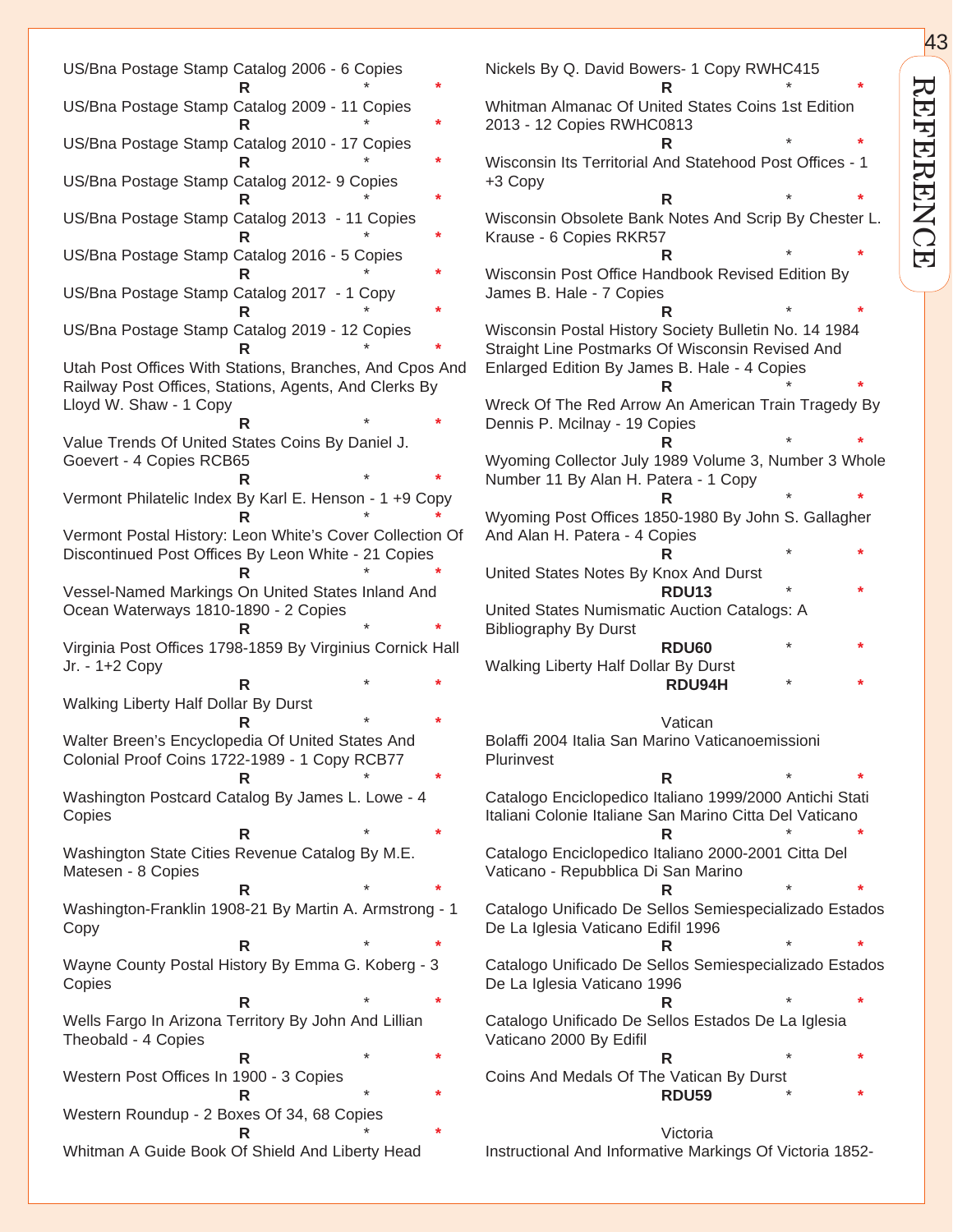| 44        |                                                                                                                                                                        |         |         |
|-----------|------------------------------------------------------------------------------------------------------------------------------------------------------------------------|---------|---------|
|           | 1913 By A.G. Rigo De Righi                                                                                                                                             |         |         |
| REFERENCE | R<br>Victoria Postal Stationery 1869-1917 By Carl L. Steig                                                                                                             |         |         |
|           | Victoria: The "Barred Numeral" Cancellations 1856-1912<br>R                                                                                                            |         |         |
|           | Victoria: The Butterfly Postmarks By J.R.W. Purves                                                                                                                     |         |         |
|           | Victoria: The Travelling Post Offices And Their Markings<br>1865-1912 By J.R.W. Purves                                                                                 |         |         |
|           | R<br>Victoria State Revenue Catalogue 1st Edition                                                                                                                      |         |         |
|           | R                                                                                                                                                                      |         |         |
|           | Vietnam N & S<br>1991 Socialist Republic Of Vietnam                                                                                                                    |         |         |
|           | R<br>Republic Of Vietnam (South Vietnam) Vietnam Cong Hoa                                                                                                              |         |         |
|           | By South Vietnams Administrative Divisions 1966                                                                                                                        |         |         |
|           | Vietnam 1951-1970 By Nuline - 6 Copies<br>R                                                                                                                            |         |         |
|           | Wurttemberg                                                                                                                                                            |         |         |
|           | Kurt Jaeger Die Munzpragungen Der Deutschen Staaten<br>Vor Einfuhrung Der Reichswahrung (1806-1873)<br>Konigreich Wurttemberg Furstentumer Hohenzollern                |         |         |
|           | R                                                                                                                                                                      |         |         |
|           | Worldwide<br>Catalog Of The World's Most Popular Coins By Fred<br>Reinfeld And Burton Hobson - 2 Copies RCBC07<br>World Gold Coin Value Guide By Durst<br><b>RDU37</b> |         |         |
|           | Windward Island<br>Stanley Gibbons Commonwealth Stamp Catalogue<br>Windward Islands And Barbados 2nd Edition<br>R                                                      |         | $\star$ |
|           | Pacific<br>Stanley Gibbons Commonwealth Stamp Catalogue                                                                                                                |         |         |
|           | Eastern Pacific 2007<br>R                                                                                                                                              |         | *       |
|           | Stanley Gibbons Commonwealth Stamp Catalogue<br>Eastern Pacific 2nd Edition                                                                                            |         | ÷       |
|           | R<br>Japanese Military Forces In The Solomon Islands Notes<br>On Postal History, The War In The Pacific By Stanley C.<br>Jersey                                        |         |         |
|           | R<br>Pacific Islands Study Circle Of Great Britain Fiji Islands<br>Post Offices And Agencies And Their Cancellations 1956-<br>1977 By Roy J. Botwright                 |         |         |
|           | R<br>Postal History/Cancellation Study Of The U.S. Pacific                                                                                                             |         |         |
|           | Islands By Robert T. Murphy<br>R                                                                                                                                       | $\star$ | *       |
|           |                                                                                                                                                                        |         |         |

| amr |  |
|-----|--|
|     |  |

Stamps And Postal History Of Northern Rhodesia And Zambia 1963-1965 By Alan R. Drysdall

**R** \* **\***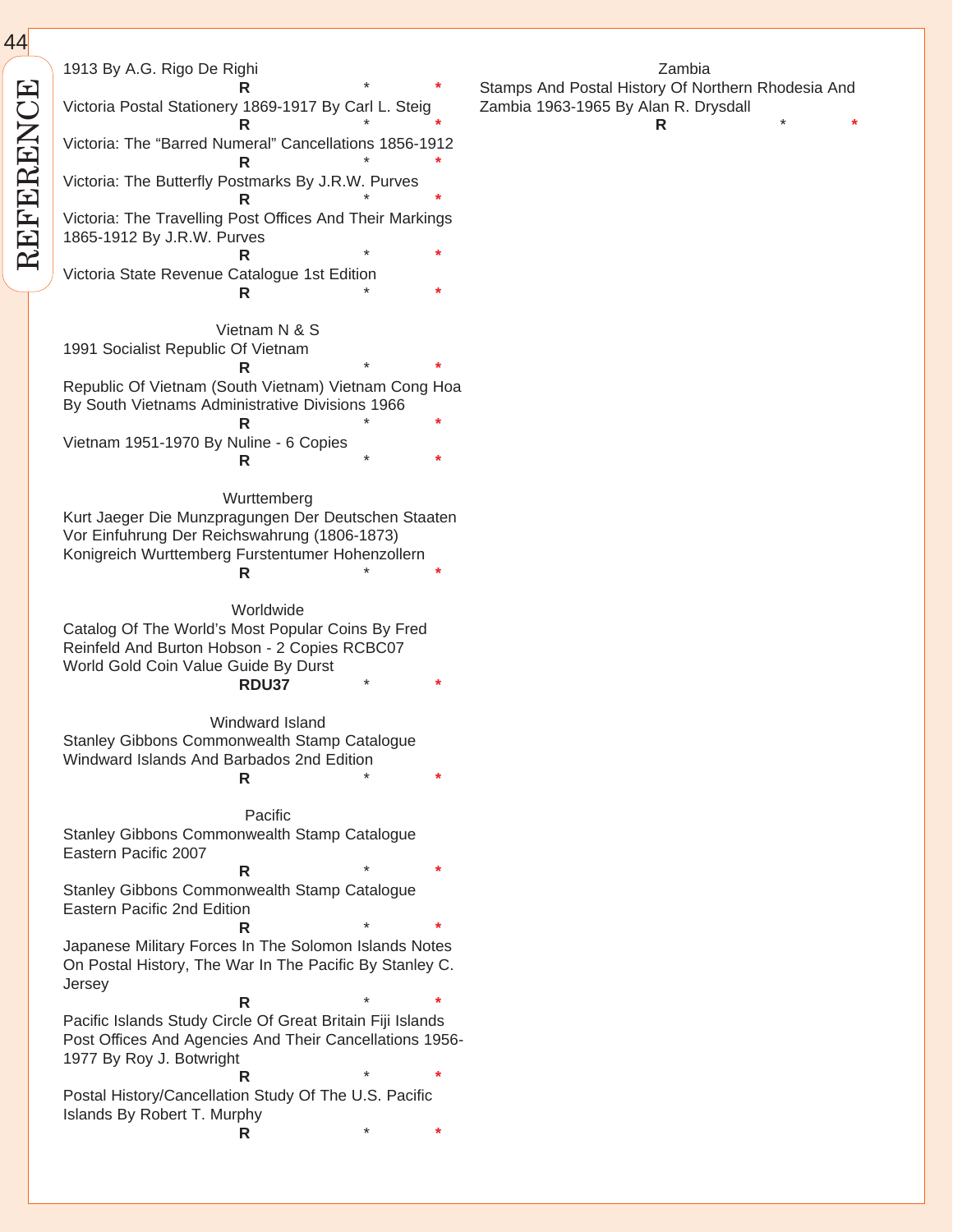General Philately Animals On Stamps By H. Strom And L.H. Lewy - 1 Copy **R** \* **\*** Enjoy Stamp Collecting By Stanley Gibbons - 62 Copies **R** \* **\*** Fabulous Stamps By John W. Nicklin - 1 Copy **R** \* **\*** Fabulous Stamps The Romance Of The Rarities By John W. Nicklin - 1 Copy **R** \* **\*** Funk And Wagnalls New Encyclopedia 2 Ameri-Austr - 1 Copy **R** \* **\*** Funk And Wagnalls Standard Desk Dictionary Volume 1 A-M - 1 Copy **R** \* **\*** Getting Started In Stamp Collecting Revised And Enlarged By Burton Hobson - 1 Copy **R** \* **\*** Identify Your Stamps By Ervin J. Felix - 1 Copy **R** \* **\*** Linn's Focus On Forgeries Revised Expanded Edition By Varro E. Tyler - 1 Copy **R** \* **\*** Linn's Guide To Stamp Collecting Software And Collecting On The Internet By William F. Sharpe - 4 Copies **R** \* **\*** Linn's Philatelic Gems 5 - 1 Copy **R** \* **\*** Linn's Stamp Collecting Made Easy - 30 Copies **R** \* **\*** Linn's The Worlds Greatest Stamp Collectors By Stanley M. Bierman - 1 Paperback, 2 Hardback **R** \* **\*** Scott's New Handbook For Philatelists By Simon And Shuster - 3 Copies **R** \* **\*** Ships Of The Seven Seas By Charles Graham - 1 Copy **R** \* **\*** Stamp Collector's Encyclopedia By R.J. Sutton - 1 Copy **R** \* **\*** Stamps And Stories Reminiscences Of A Stamp Dealer By Peter Mosiondz Jr. - 308 Copies RRN02 **R** \* **\*** Stanley Gibbons Book Of Stamps And Stamp Collecting - 1 Copy **R** \* **\*** Stanley Gibbons Book Of Stamps By Crescent - 1 Copy **R** \* **\*** Stanley Gibbons Collecting By Theme By James Watson - 2 Copies **R** \* **\*** Stanley Gibbons How To Identify Stamps - 8 Copies **R** \* **\*** Stanley Gibbons How To Start By James Watson - 14 Copies **R** \* **\*** What Is Postal Stationery? - 8 Copies **R** \* **\***

Topical Catalogs 1990 By Topic Stamp Annual Of Worldwide Issues - 11 + 6 Copies **R** \* **\*** Baseball World Of Postage Stamps By Brookman - 102 Copies **R** \* **\*** Bats In Philately By Thomas M. Lera - 3 Copies **R** \* **\*** Bears On Stamps By Nancy H. Phillips And Terri Waddell - 8 Copies **R** \* **\*** Checklist Of Sports And Recreation By Robert M. Bruce - 2 Copies **R** \* **\*** Christopher Columbus In Philately By David E. Nye - 1 Copy **R** \* **\*** Computers On Stamps And Stationery By Larry Dodson - 14 Copies **R** \* **\*** Deportes Catalogo De Sellos 1990 28th Edition - 15 Copies **R** \* **\*** Dolls On Stamps Bears And Puppets, Too! By Marjorie H. Totten - 13 Copies **R** \* **\*** Domfil Catalogos Y Albumes De Sellos Tematicos Ajedrez/ Chess 1998 - 3 Copies **R** \* **\*** Domfil Catalogos Y Albumes De Sellos Tematicos Disney 1981 - 1 Copy **R** \* **\*** Domfil Catalogos Y Albumes De Sellos Tematicos Espania 2000 - 1 Copy **R** \* **\*** Domfil Catalogos Y Albumes De Sellos Tematicos Fauna / Onu 2000 1 Copy **R** \* **\*** Domfil Catalogos Y Albumes De Sellos Tematicos Mariposas / Butterflies 1995 - 1 Copy **R** \* **\*** Domfil Catalogos Y Albumes De Sellos Tematicos Prehistoricas 1996 - 1 Copy **R** \* **\*** Domfil Catalogos Y Albumes De Sellos Tematicos Sample Sheet - 1 Copy **R** \* **\*** Domfil Catalogos Y Albumes De Sellos Tematicos Setas/ Mushrooms 1998 - 2 Copies **R** \* **\*** Domfil Catalogos Y Albumes De Sellos Tematicos Upaep 1998 - 1 Copy **R** \* **\*** Domfil Catalogos Y Albumes De Sellos Tematicos Wwf/ Basic 1998 - 2 Copies **R** \* **\*** Domfil Thematic Stamp Catalogue Fauna 1a Edition - 20

Copies

45

REFERENCE

 $\overline{\Xi}$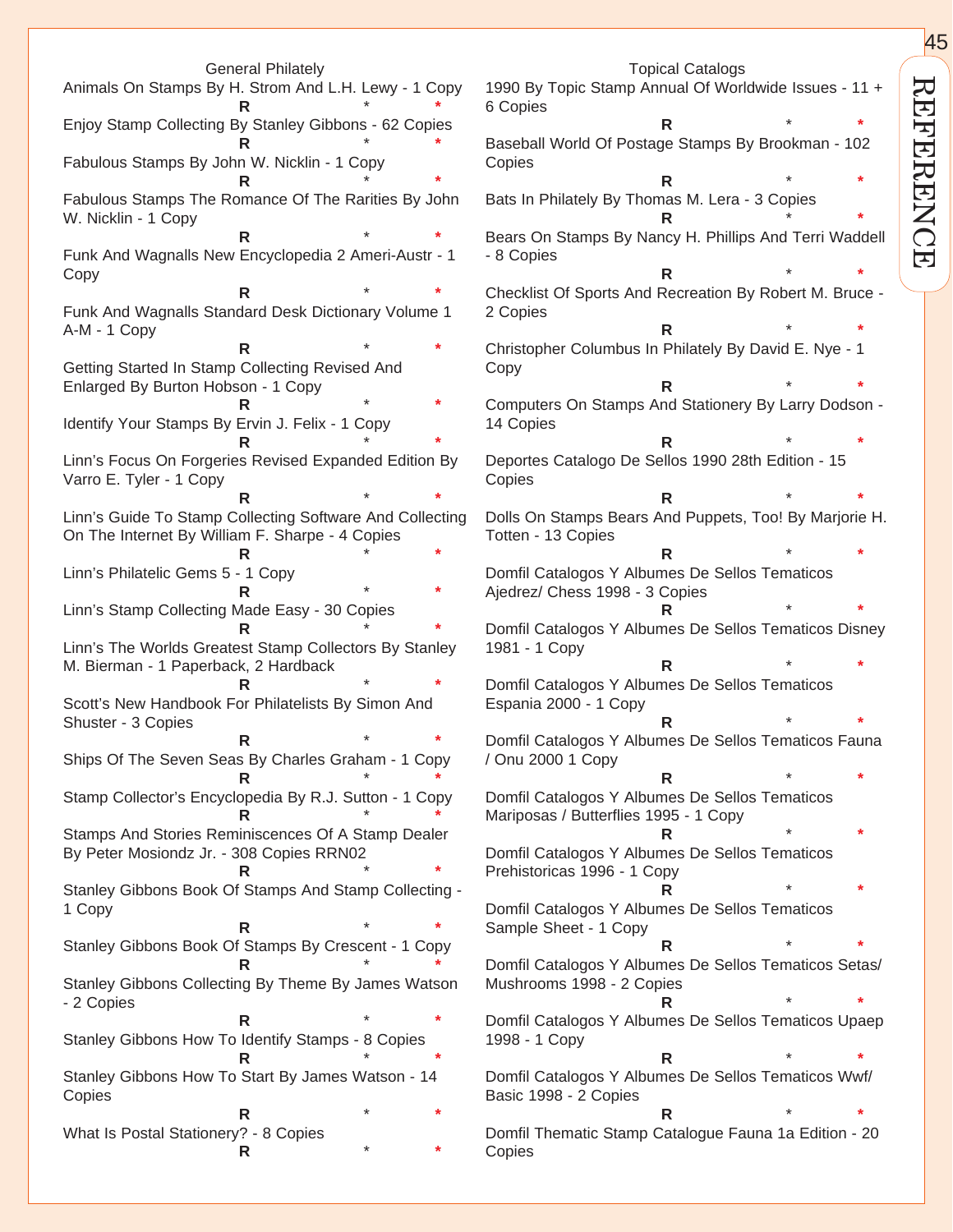**R** \* **\*** Domfil Thematic Stamp Catalogue Sports 1a Edition - 24 Copies **R** \* **\*** Education On Stamps By Arthur E. Brooke - 2 Copies **R** \* **\*** Fairy Tales And Folk Tales On Stamps By Paul G. Partington - 1 Copy **R** \* **\*** Fauna Catalogo De Sellos 23rd Edition By Domfil - 4 Copies **R** \* **\*** Fishing, Angling, And Finfish Fisheries On Stamps Of The World Ata Handbook 129 - 1 Copy **R** \* **\*** Flores Y Setas Catalogo De Sellos 25th Edition By Domfil - 1 Copy **R** \* **\*** Handbook Of Thematic Philately By W.E.J. Van Den Bold - 2 Copies **R** \* **\*** Insects On Stamps Of The World By Don Wright Handbook No. 123 - 2 Copies **R** \* **\*** John Fitzgerald Kennedy And His Family On Worldwide Stamps Handbook No. 127 - 3 Copies **R** \* **\*** Lions International Philately Ata Handbook No. 59 - 1 Copy **R** \* **\*** Lower Vertebrates: Fishes, Amphibia, And Reptiles On Stamps Of The World Ata Handbook No. 91 - 2 Copies **R** \* **\*** Major League Baseball In Stamps By Philatelic International - 1 Copy **R** \* **\*** Mammals Of The World On Stamps By R. Wagner And Willard F. Stanley Handbook No. 79 - 4 Copies **R** \* **\*** Mushrooms On Stamps By Albert J. Casciero And John Ultee -  $1 + 15$  Copy **R** \* **\*** Old Glory Around The World By Edith B. Buckley And Col. Lloyd J. Dockal Handbook No. 75 - 2 Copies **R** \* **\*** Pharmaceutical Philately By George Griffenhagen Handbook No. 114 - 1 Copy **R** \* **\*** Philatelic Adventures Of Sherlock Holmes By Larry Dodson - 3 Copies **R** \* **\*** Philatelic Horses And Horse Relatives By Ruth Y. Wetmore Handbook No. 116 - 1 Copy **R** \* **\*** Plants On Stamps By Doris Patterson, Anne Delfeld, And Alice Sents Handbook No. 94 - 1 Copy **R** \* **\*** Plants On Stamps Vol. 2 By Jeane Gould And Alice W. Sents Handbook No. 112 - 2 Copies

**R** \* **\*** Plants On Stamps Vol. 3 By Alex Stansen Handbook No. 137 - 4 Copies **R** \* **\*** Plants On Stamps Vol. 4 By Alex Stansen And Jeane Gould Handbook No. 149 - 3 Copies **R** \* **\*** Presidents Of The 20th Century On Worldwide Stamps By Melvin Morris Handbook No. 154 - 1 Copy **R** \* **\*** Railway History Monograph Volume 18 Number 3 - 3 Copies **R** \* **\*** Railway History Monograph Volume 18 Number 4 - 5 Copies **R** \* **\*** Railway History Monograph Volume 19 Numbers 1 And 2 - 4 Copies **R** \* **\*** Railway History Monograph Volume V, Number 1 - 5 Copies **R** \* **\*** Railway History Monograph Volume Xi Numbers 2, 3, And 4 - 1 Copy **R** \* **\*** Railway History Monograph Volume Xiv Numbers 3 And 4 - 3 Copies **R** \* **\*** Railway History Monograph Volume Xv, Numbers 2, 3, And 4 - 5 Copies **R** \* **\*** Railway Stamps By Howard J. Burkhalter And Charles P. Wales Handbook No. 102 - 1 Copy **R** \* **\*** Roosevelts On Worldwide Stamps By Melvin Morris, Donald D. Saddler, And David A. Kent Collecting The Presidents Vol. 4 Handbook No. 144 - 1 Copy **R** \* **\*** Science Stamps By R.W. Truman - 2 Copies **R** \* **\*** Ships On Stamps By H.F. Rayl - 1 Copy **R** \* **\*** Ships On Stamps Part 1 The Royal Navy On Stamps By E.W. Argyle - 1 Copy **R** \* **\*** Ships On Stamps Part 10 United States Navy And Miscellaneous Vessels By E.W. Argyle - 1 Copy **R** \* **\*** Ships On Stamps Part 2 Passenger Liners By E.W. Argyle - 1 Copy **R** \* **\*** Ships On Stamps Part 3 Early Sailing Ships And Canoes By E.W. Argyle - 2 Copies **R** \* **\*** Ships On Stamps Part 4 Sailing Ships By E.W. Argyle - 2 Copies **R** \* **\*** Ships On Stamps Part 5 Local Craft By E.W. Argyle - 1 Copy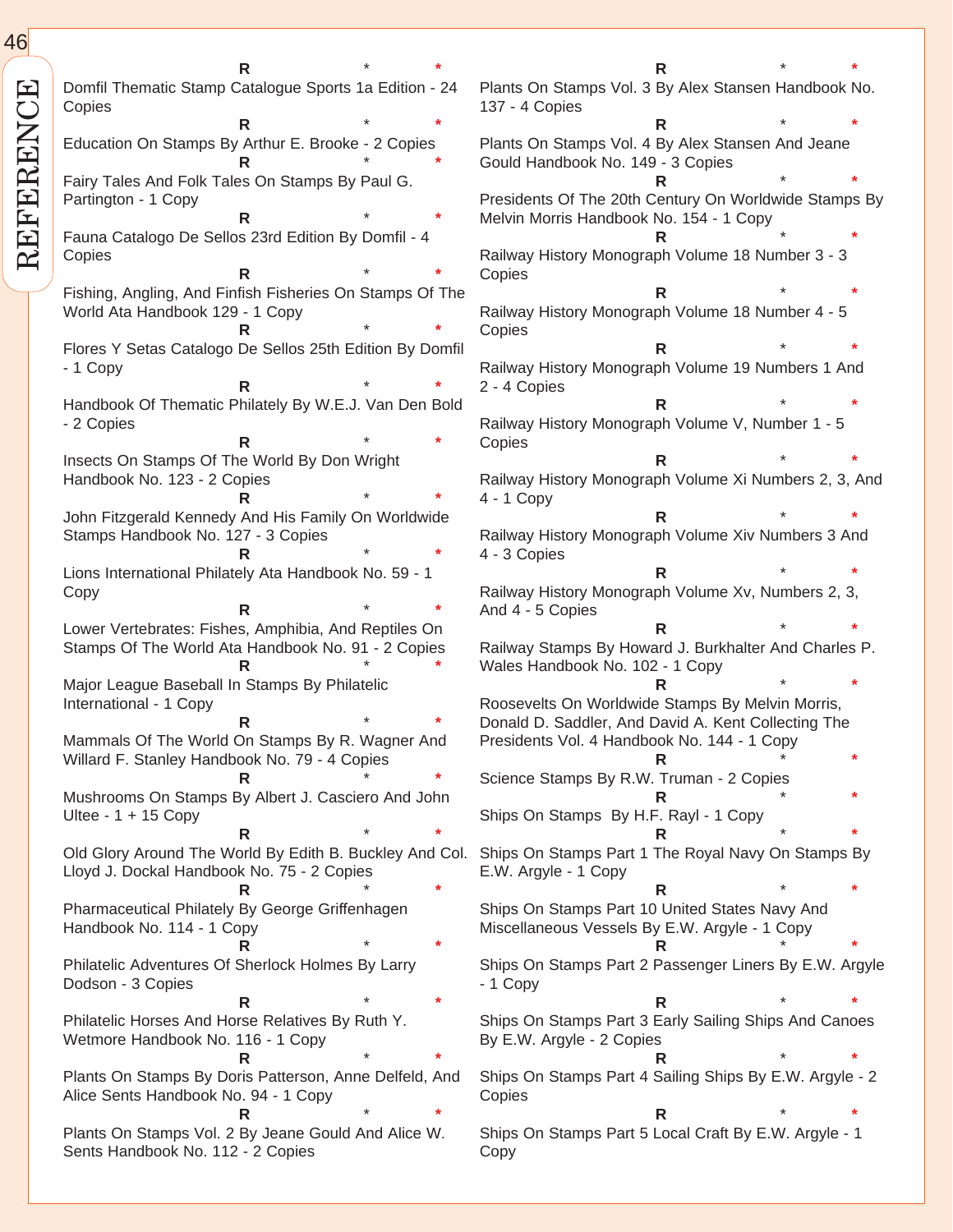**R** \* **\*** Ships On Stamps Part 6 Cross-Channel, River And Lake, And Passenger Ships By E.W. Argyle - 1 Copy **R** \* **\*** Ships On Stamps Part 7 Cargo Ships, Oil Tankers By E.W. Argyle - 1 Copy **R** \* **\*** Ships On Stamps Part 8 Sail And Paddle Auxiliary Vessels By E.W. Argyle - 1 Copy **R** \* **\*** Ships On Stamps Part 9 Ships Of The World's Navies By E.W. Argyle - 1 Copy **R** \* **\*** Space Stamps By Leo Malz - 1 Copy **R** \* **\*** Speleophilately Collecting Caves On Postage Stamps By Rovvie L. Nixon - 2 Copies **R** \* **\*** Stamps On Stamps Ata Handbook 122 - 1 Copy **R** \* **\*** Stanley Gibbons Collect Aircraft On Stamps 2nd Edition 2009 - 8 Copies **R** \* **\*** Stanley Gibbons Collect Birds On Stamps 3rd Edition - 17 Copies **R** \* **\*** Stanley Gibbons Collect Birds On Stamps 5th Edition - 2 Copies **R** \* **\*** Stanley Gibbons Collect Chess On Stamps - 1 Copy **R** \* **\*** Stanley Gibbons Collect Chess On Stamps 2nd Edition - 7 Copies **R** \* **\*** Stanley Gibbons Collect Fungi On Stamps 2nd Edition - 4 Copies **R** \* **\*** Stanley Gibbons Collect Motor Vehicles On Stamps 1st Edition - 3 Copies **R** \* **\*** Stanley Gibbons Collect Railways On Stamps 3rd Edition - 2 Copies **R** \* **\*** Stanley Gibbons Collect Shells On Stamps 1st Edition - 11 Copies **R** \* **\*** Stanley Gibbons Collect Ships On Stamps 3rd Edition - 8 Copies **R** \* **\*** Statue Of Liberty Stamps And Postmarks By Donald Brenke Handbook No. 111 - 1 Copy **R** \* **\*** Supplement 2 Birds Of The World In Philately By Dr. Bruce Cruickshank - 4 Copies **R** \* **\*** Supplement To Birds Of The World In Philately By Beverly S. Ridgely And Gustavs E. Eglajs - 4 Copies **R** \* **\***

Supplement To Railway Stamps By Howard J. Burkhalter

And Allen Pollock Handbook 102-1 - 5 Copies **R** \* **\*** Tennis Philately By Lester M. Yerkes Handbook 125 - 1 Copy **R** \* **\*** Theatre Philatelic By Harrold C. Shiffler Handbook 126 - 4 Copies **R** \* **\*** Thematic Stamp Catalogue Automobiles 1a Edition By Domfil - 4 Copies **R** \* **\*** Thematic Stamp Catalogue Butterflies And Insects 24th Edition - 1 Copy **R** \* **\*** Thematic Stamp Catalogue Marine Life 24th Edition By Domfil - 20 Copies **R** \* **\*** Thematic Stamp Catalogue Mushrooms 2a Edition By Domfil - 22 Copies **R** \* **\*** Thematic Stamp Catalogue Sports Games Of The Olympiad, Host Cities 1a Edition By Domfil - 4 Copies **R** \* **\*** Thematic Stamp Catalogue Sports Olympic Winter Games 1st Edition By Domfil - 4 Copies **R** \* **\*** Thematic Stamp Catalogue Wwf 1st Edition By Domfil -10 Copies **R** \* **\*** Topical Handbook No. 35 Sports And Recreation Check-List By Robert M. Bruce - 2 Copies **R** \* **\*** Women On Stamps By Sophia Webb Handbook 71 - 1 Copy **R** \* **\*** Women On Stamps Volume 2 By Betty Killingbeck Handbook No. 93 - 1 Copy **R** \* **\*** Women On Stamps Volume 3 By Helen Cockburn Handbook No. 124 - 1 Copy **R** \* **\*** Women On Stamps Volume 4 By Helen Cockburn Handbook No. 136 - 3 Copies **R** \* **\*** Women On Stamps Volume 5 By Helen Cockburn Ata Handbook 157 - 2 Copies **R** \* **\*** World Jet Aircraft On Stamps Handbook No. 57 - 2 Copies **R** \* **\*** World Railways Philatelic By Norman E. Wright Sr. Ata Handbook 138 - 1 Copy **R** \* **\*** World Railways Philatelic Cd Version By Norman E. Wright Sr. - 2 Copies **R** \* **\*** World Railways Philatelic Supplement 1-2001 By Norman E. Wright Sr. - 2 Copies

**R** \* **\***

47

REFERENCE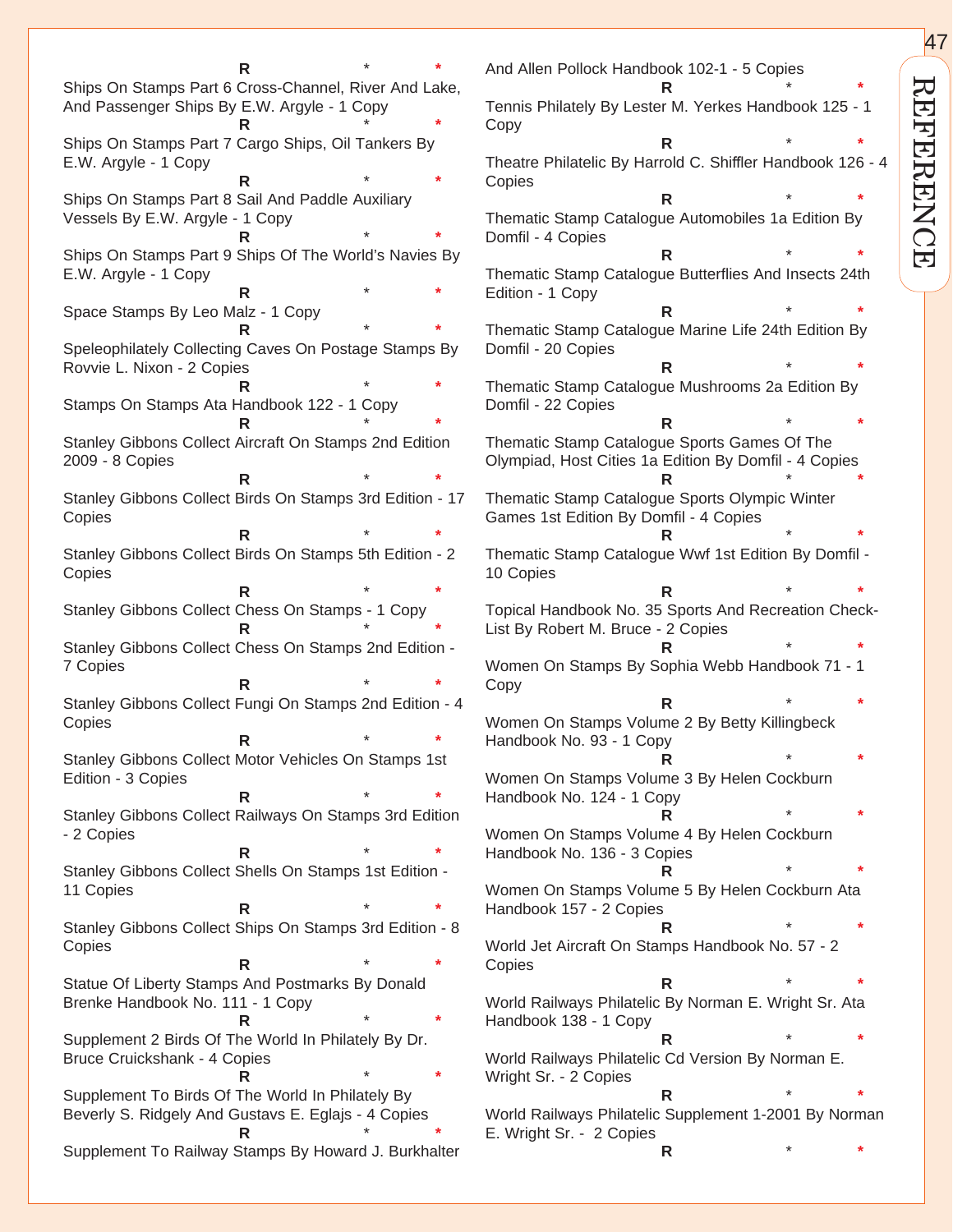| 48        |  |                                                                                   |   |                                                                                                            |  |
|-----------|--|-----------------------------------------------------------------------------------|---|------------------------------------------------------------------------------------------------------------|--|
|           |  | World Railways Philatelic Supplement 2-2002 By Norman<br>E. Wright Sr. - 2 Copies |   | James A. Mackay Encyclopedia Of World Stamps 1945-<br>1975 - 1 Copy                                        |  |
| REFERENCE |  |                                                                                   |   | R                                                                                                          |  |
|           |  | World Railways Philatelic Supplement 3-2003 By Norman                             |   | Stanley Gibbons Simplified Catalogue Stamps Of The                                                         |  |
|           |  | E. Wright Sr. - 2 Copies                                                          |   | World Volume 3 1994 - 3 Copies                                                                             |  |
|           |  | R                                                                                 |   |                                                                                                            |  |
|           |  |                                                                                   |   | Stanley Gibbons Simplified Catalogue Stamps Of The                                                         |  |
|           |  | Maritime and Ship Mail                                                            |   | World Volume 3 2001 - 3 Copies                                                                             |  |
|           |  | Ship Letters Volume 1 By Alan W. Robertson - 9 Copies                             |   |                                                                                                            |  |
|           |  |                                                                                   |   | Standard Catalog of World Coins 1601-1700 4th Edition by                                                   |  |
|           |  | Ship Letters Volume 2 By Alan W. Robertson - 9 Copies                             |   | Colin R. Bruce II                                                                                          |  |
|           |  |                                                                                   |   | R                                                                                                          |  |
|           |  | Ship Letters Volumes 1 And 2 By Alan W. Robertson - 11                            |   | Standard Catalog of World Coins 1701-1800 5th Edition by                                                   |  |
|           |  | Copies                                                                            |   | George S. Cuhaj                                                                                            |  |
|           |  | R                                                                                 |   |                                                                                                            |  |
|           |  | Shipwrecks And Rescues On The Northwest Coast By                                  |   | Cachets, FDC                                                                                               |  |
|           |  | Bert And Margie Webber - 2 Copies                                                 |   | First Day Covers By Artcraft - 2 Copies                                                                    |  |
|           |  |                                                                                   |   |                                                                                                            |  |
|           |  | Universal Ship Cancellation Society Inc. Naval Cover                              |   | Handbook For Intermediate First Day Cover Collectors                                                       |  |
|           |  | Cachet Makers Catalog - 1 Copy                                                    |   | Volume 1 By Steven M. Ripley - 1 Copy                                                                      |  |
|           |  |                                                                                   |   |                                                                                                            |  |
|           |  |                                                                                   |   | Mellone's First Cachets A Fdc Reference Catalog 2nd                                                        |  |
|           |  |                                                                                   |   | Edition By Hal Ansink And Dr. Richard A. Monty - 1 Copy                                                    |  |
|           |  | Airmail, Zepplins, Rockets                                                        |   |                                                                                                            |  |
|           |  | The Scottish International Aviation Meeting Lanark By                             |   | Mellone's First Cachets A Fdc Reference Catalog By Hal                                                     |  |
|           |  | Donald Malcolm - 1 Copy                                                           |   | Ansink And Dr. Richard A. Monty - 10 Copies                                                                |  |
|           |  | R                                                                                 |   |                                                                                                            |  |
|           |  |                                                                                   |   | Mellone's First Day Cover Photo Encyclopedia Of First                                                      |  |
|           |  | <b>Expertizations and Restoration</b>                                             |   | Cachets Revealed 1923-2005 - 1 Copy                                                                        |  |
|           |  | Building Better Stamp Clubs An Educational Workshop By                            |   |                                                                                                            |  |
|           |  | The American Philatelic Society - 11 Copies                                       |   | Mellone's Photo Encyclopedia Of Cacheted First Day                                                         |  |
|           |  |                                                                                   |   | Covers Volume 1 1901-1928 - 116 + 33 Copies                                                                |  |
|           |  | Dealers' Guide To Chemical Restoration Of Postage                                 |   | R                                                                                                          |  |
|           |  | Stamps - 8 Copies                                                                 |   | Mellone's Photo Encyclopedia Of Cacheted First Day                                                         |  |
|           |  | R                                                                                 |   | Covers Volume 11 1936-1937 - 1 Copy                                                                        |  |
|           |  | Manual Of Philatelic Judging 3rd Edition By American                              |   |                                                                                                            |  |
|           |  | Philatelic Society - 1 Copy                                                       |   | Mellone's Photo Encyclopedia Of Cacheted First Day                                                         |  |
|           |  |                                                                                   |   | Covers Volume 12 1937 - 4 Copies                                                                           |  |
|           |  | Philatelic Exhibitors Handbook By Randy L. Neil 3rd<br>Edition - 4 Copies         |   | Mellone's Photo Encyclopedia Of Cacheted First Day                                                         |  |
|           |  | R                                                                                 |   | Covers Volume 13 1937-1938 - 8 Copies                                                                      |  |
|           |  | Running And Promoting Stamp Shows - 2 Copies                                      |   |                                                                                                            |  |
|           |  | R                                                                                 |   | Mellone's Photo Encyclopedia Of Cacheted First Day                                                         |  |
|           |  |                                                                                   |   | Covers Volume 15 1938-1939 - 1 Copy                                                                        |  |
|           |  | <b>World Catalogs</b>                                                             |   |                                                                                                            |  |
|           |  |                                                                                   |   | Album Weeds 1 Afghanistan-British Columbia By Earee - 1 Mellone's Photo Encyclopedia Of Cacheted First Day |  |
|           |  | Copy                                                                              |   | Covers Volume 16 1939- - 2 Copies                                                                          |  |
|           |  | R                                                                                 |   |                                                                                                            |  |
|           |  | Album Weeds 5 Madeira-North Borneo By Earee - 2                                   |   | Mellone's Photo Encyclopedia Of Cacheted First Day                                                         |  |
|           |  | Copies                                                                            |   | Covers Volume 17 1939- - 1 Copy                                                                            |  |
|           |  | R                                                                                 |   |                                                                                                            |  |
|           |  | Album Weeds 6 Norway-St. Christopher By Earee - 4                                 |   | Mellone's Photo Encyclopedia Of Cacheted First Day                                                         |  |
|           |  | Copies                                                                            |   | Covers Volume 18 1939- - 2 Copies                                                                          |  |
|           |  | R                                                                                 |   |                                                                                                            |  |
|           |  | Album Weeds 7 St. Helena-Switzerland By Earee - 2                                 |   | Mellone's Photo Encyclopedia Of Cacheted First Day                                                         |  |
|           |  | Copies                                                                            |   | Covers Volume 2 1928-1929 - 52 + 19 Copies                                                                 |  |
|           |  | R<br>Album Weeds 8 volume set                                                     |   | R                                                                                                          |  |
|           |  | R                                                                                 | * | Mellone's Photo Encyclopedia Of Cacheted First Day<br>Covers Volume 3 1930-1932 - 4 Copies                 |  |
|           |  |                                                                                   |   |                                                                                                            |  |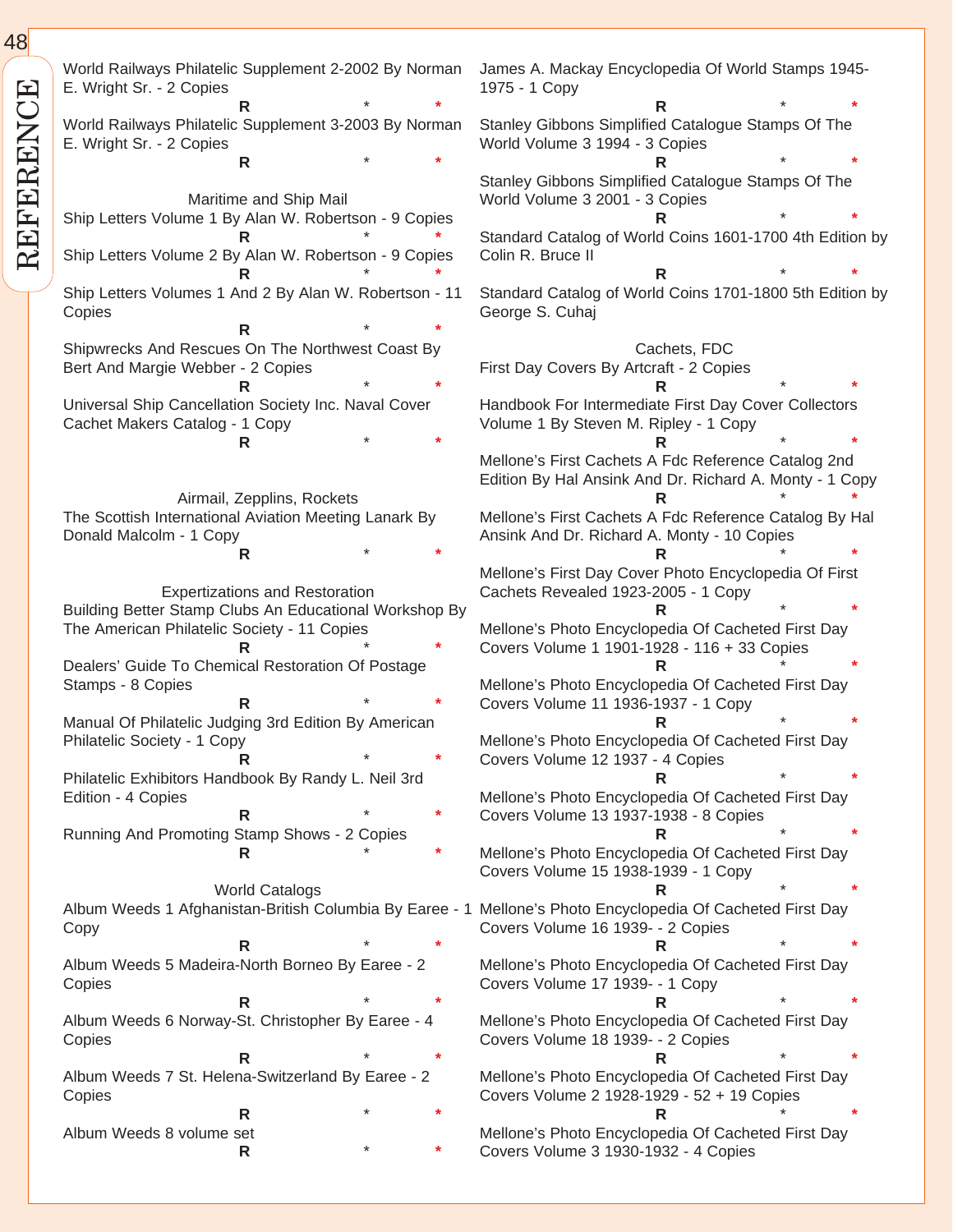**R** \* **\*** Mellone's Photo Encyclopedia Of Cacheted First Day Covers Volume 4 1932 - 1 Copy **R** \* **\*** Mellone's Photo Encyclopedia Of Cacheted First Day Covers Volume 5 1932-1933 - 3 Copies **R** \* **\*** Mellone's Photo Encyclopedia Of Cacheted First Day Covers Volume 6 1933-1934 - 1 Copy **R** \* **\*** Mellone's Photo Encyclopedia Of Cacheted First Day Covers Volume 7 1934-1935 - 3 Copies **R** \* **\*** Mellone's Photo Encyclopedia Of Cacheted First Day Covers Volume 8 1935-1936 - 1 Copy **R** \* **\*** Mellone's Photo Encyclopedia Of Cacheted First Day Covers Volume 9 1936 - 1 Copy **R** \* **\*** Mellone's Specialized Cachet Catalof Of First Day Covers Of The 1940's Volumes 1 And 2 - 1 Copy RME01 **R** \* **\*** Mellone's Specialized Cachet Catalog Of First Day Covers Of The 1960's - 9 Copies **R** \* **\*** Mellone's Specialized Catalogue Of First Day Ceremonety Programs And Events By Dr. Scott Pelayger - 17 Copies RME20 **R** \* **\*** Mellone's Specialized Catalogue Of First Day Ceremony Programs And Events By Dr. Scott Pelcyger - 3 Boxes **R** \* **\*** Mellones' Specialized Cachet Catalog Of First Day Covers Of The 1950's A Decade Of Cachets - 1 Copy RME02 **R** \* **\*** Noble's Catalog Of Cacheted Presidential Inaugural Covers - 1 Copy **R** \* **\*** Photo Cachet Catalog Albert E. Gorham By David Zubatsky - 1 Copy **R** \* **\*** Photo Cachet Catalog Fulton Covers 1st Edition - 21 Copies **R** \* **\*** Photo Cachet Catalog Fulton Covers By Dr. John E. Borges And Marge Finger - 1 Copy **R** \* **\*** Photo Cachet Catalog Harry Ioor By Dr. Douglas Parks 1st Edition - 1 Copy **R** \* **\*** Planty's Photo Encyclopedia Of Cacheted F.D.C.S The Classic Period Volume 4 1932 - 6 Copies **R** \* **\*** Planty's Photo Encyclopedia Of Cacheted F.D.C.S The Classic Period Volume Volume 1 1923-1928 - 17 Copies **R** \* **\*** Planty's Photo Encyclopedia Of Cacheted F.D.C.S The

Neo-Classic Period 1934-1939 Volume 9 1938-1939 By

Michael Mellone - 7 Copies **R** \* **\*** Planty's Photo Encyclopedia Of Cacheted F.D.C.S The Neo-Classic Period Volume 8 1937 - About 40 Copies **R** \* **\*** Universal Ship Cancellation Society Inc. Naval Cover Cachet Makers Catalog - 1 Copy **R** \* **\*** Ancient and Medieval Anceint Coin Collecting By Wanye G. Sayles Volume 3 - 1 Copy RKR76 **R** \* **\*** Ancient Coin Collecting By Wayne G. Sayles Volume 1 - 3 Copies RKR69 **R** \* **\*** Ancient Coin Collecting By Wayne G. Sayles Volume 2 - 1 Copy RKR75 **R** \* **\*** Ancient Coin Collecting By Wayne G. Sayles Volume 6 - 1 Copy RKR79 **R** \* **\*** Classical Deception Counterfeits, Forgeries, And Reproductions Of Ancient Coins By Wayne G. Sayles - 2 Copies RKR74 **R** \* **\*** Coin Types Of Imperial Rome By Gnecchi And Elmer - 1 Copy **R** \* **\*** Coinage And History Of The Roman Empire Volume 1 By David L. Vagi - 1 Copy RLIC10 (SET WITH NEXT LINE) **R** \* **\*** Coinage And History Of The Roman Empire Volume 2 By David L. Vagi - 1 Copy **R** \* **\*** Coinage In The Greek World By Ian Carradice And Martin Price - 5 Copies ROB56 **R** \* **\*** Coins Of Ancient Lycia Before The Reign Of Alexander By Sir Charles Fellows - 1 Copy ROB10 **R** \* **\*** Coins Of The World Copper, Nickel, Brass, And Roman Imperial Bronze 1913 Edition By J.W. Scott - 3 Copies **R** \* **\*** Dictionary Of Ancient Roman Coins By John Melville Jones - 1 Copy RSBC41 **R** \* **\*** Facing Heads On Ancient Greek Coins By Agnes Baldwin - 5 Copies RDU64 **R** \* **\*** From Imperium To Auctoritas A Historical Study Of Aes Coinage In The Roman Empire By Michael Grant - 1 Copy RDU71 **R** \* **\*** Gold Coins Of The World From Ancient Times To The Present 6th Edition By Robert Friedberg - 2 Copies **R** \* **\***

49

REFERENCE

**REFERENCE** 

Handbook Of Ancient Greek And Roman Coins By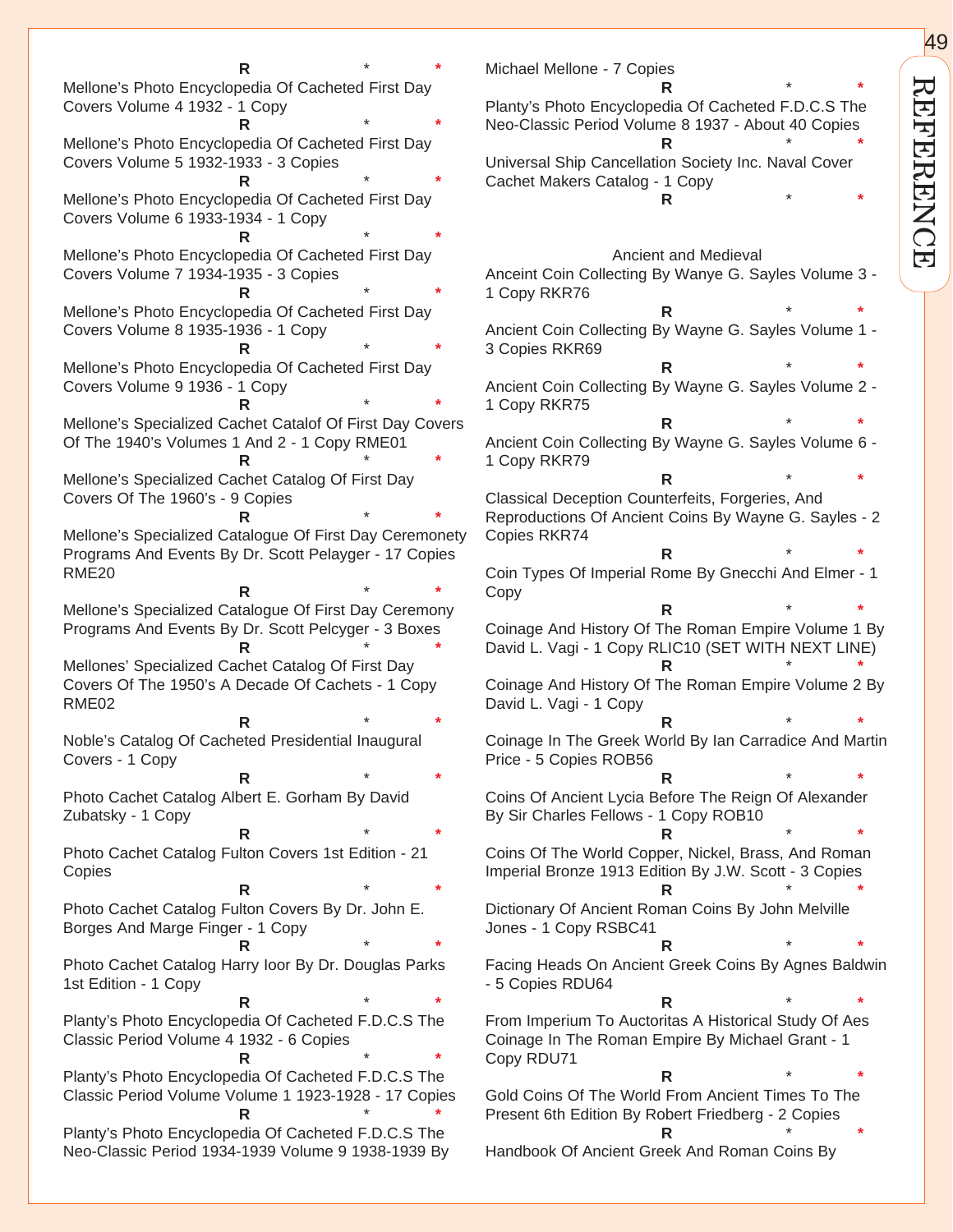Zander H. Klawans - 20 Copies RWH18 **R** \* **\*** Handbook Of Roman Imperial Coins By David Van Meter - 1 Copy **R** \* **\*** Identifying Roman Coins By Richard Reece And Simon James - 1 Copy RSBC27 **R** \* **\*** Roman Coins And Their Values By David R. Sear - 1 Copy Krause - 1 Copy RKR176 RSBC01 **R** \* **\*** Whitman Guide To Coin Collecting By Kenneth Bresssett - 10 Copies RWHC438 **R** \* **\*** Whitman Handbook O Ancient Greek And Roman Coins By Zander H. Klawans - 1 Copy **R** \* **\*** Errors Affordable Foreign Errors On Postage Stamps Of The World By Paul S. Greenlaw - 5 Copies **R** \* **\*** General Numismatic Adventures With Rare Coins By Q. David Bowers - 10 Copies RBM001 **R** \* **\*** Best Buys In Rare Coins By Donn Pearlman - 1 Copy **R** \* **\*** Bill Fivaz's Counterfeit Detection Guide - 1 Copy **R** \* **\*** Checklist Of Topical Coins By Al Boulanger - 1 Copy **R** \* **\*** Cleaning And Preservation Of Coins And Medals By Durst - 1 Copy **R** \* **\*** Coin Atlas By Cribb, Cook, And Carradice - 16 Copies RCB90 **R** \* **\*** Coin Clinic 2 By Alan Herbert - 2 Copies RKR662 **R** \* **\*** Coin Collecting 101 By Alan Herbert - 2 Copies RKR661 **R** \* **\*** Coin Collecting For Dummies By Ron Guth - 2 Copies RKR96 **R** \* **\*** Coin Collector's Survival Manual By Scott A. Travers 2nd Edition - 31 Copies RCB20 **R** \* **\*** Coin Collectors Survival Manual An Indispensable Guide For Collectors And Investors Third Edition By Scott A. Travers - 28 Copies **R** \* **\*** Coins And Investment By J. Pearson Andrew - 3 Copies RSBC36 **R** \* **\*** Coins Questions And Answers By Clifford Mishler - 1 Copy **R** \* **\*** Coins Questions And Answers By Clifford Mishler - 12 Copies RWHC17 **R** \* **\*** Collecting Coins By Frank Purvy - 1 Copy **R** \* **\*** Collecting Paper Money By Colin Narbeth - 1 Copy RSBC20 **R** \* **\*** Collecting Stamps For Pleasure And Profit By Barry **R** \* **\*** Collector/Investor Guidebook And Inventory By Durst - 18 Copies RDU34 **R** \* **\*** Collerctor's Guide To Paper Money By Yasha Beresiner - 1 Copy **R** \* **\*** Counterfeit Detection Volume 2 - 1 Copy **R** \* **\*** Golden Key A Complete Guide To Gold Coin Investment By Eli Levine - 1 Copy RKR089 **R** \* **\*** High Profits From Rare Coin Investment By Q. David Bowers - 10 Copies RBMC13 **R** \* **\*** High Profits From Rare Coin Investment By Q. David Bowers 13th Edition - 4 Copies RBMC131 **R** \* **\*** How To Invest In Gold By Cavelti - 7 Copies RCBC35 **R** \* **\*** Instant Expert Collecting Coins By Fred Schwan - 1 Copy **R** \* **\*** Lets Collect Paper Money By Neil Shafer - 35 Copies RWHC08 **R** \* **\*** Making Money By Rochette - 44 Copies RDC25 **R** \* **\*** Mint Marks By A.G. Heaton - 6 Copies RBMC23 **R** \* **\*** Note-Issuing National Banks By Don C. Kelly - 15 Copies **R** \* **\*** Official Investors Guide Silver Dollars By Marc Hudgeons 2nd Edition - 9 Copies **R** \* **\*** Other Side Of The Coin By Rochette - 51 Copies RCB21 **R** \* **\*** Rare Coin Acquisition Record Bowers And Ruddy Galleries - 32 Copies RCBC00 **R** \* **\*** Rare Coin Investment Strategy By Scott A. Travers - 1 Copy RCB23 **R** \* **\*** Rare Coin Investment Strategy By Scott A. Travers - 3 Copies RCB23 **R** \* **\*** Recollections Of A Mint Director By Frank A. Leach - 2 Copies RBMC20 **R** \* **\*** Rpm Book By Wexler And Miller - 1 Copy RCBC38 **R** \* **\***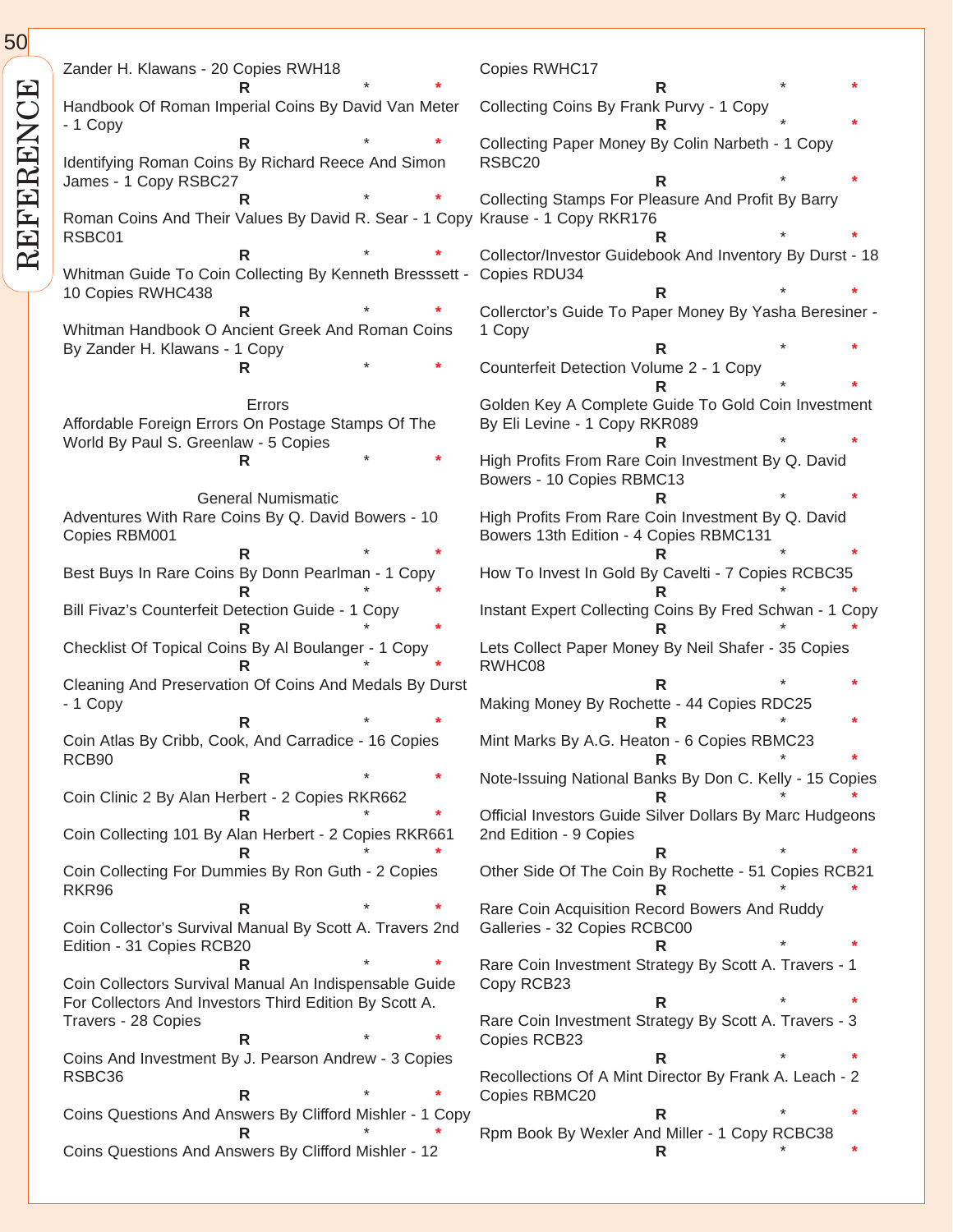Two Dates Are Better Than One A Collector's Guide To **R**  \* **\*** Misplaced Dates By Kevin Flynn - 1 Copy **R** \* **\*** What Every Silver Dollar Buyer Should Know By Steve Ivy And Ron Howard - 5 Copies **R** \* **\*** US Coins Accugrade System By Alan Hager Volume 1 - 3 Copies RAC01 **R** \* **\*** Accugrade System By Alan Hager Volume 2 - 2 Copies RAC02 **R** \* **\*** Design Cud By Paul Marvin And Arnold Margolis - 6 Copies **R** \* **\*** Guidebook Of Franklin Mint Issues 1981 Edition By Chester L. Krause - 3 Copies RKR50 **R** \* **\*** High Profits From Rare Coin Investments 13th Edition By Q. David Bowers - 1 Copy RBMC131 **R** \* **\*** Historic Tours The Denver Mint By David J. Eitemiller - 9 Copies RCB22 **R** \* **\*** New Premium Coin Book By Elder Coin Corp - 1 Copy RCBB01 **R** \* **\*** Official Price Guide To Mint Errors And Varieties 4th Edition - 5 Copies RCB73 15.07 **R** \* **\*** Penny Whimsy By William H. Sheldon - 9 Copies RDUC34 **R** \* **\*** Rare Coin Estate Handbook By Halperin, Ivy, And Rohan - 1 Copy 2.95 **R** \* **\*** Tentative Checklist Of Spanish-American Bust-Type Silver By Robert M. Ramsay - 8 Copies **R** \* **\*** Treasure Hunting In The Flying Eagle And Indian Cent Series By Kevin Flynn - 1 Copy **R** \* **\*** US Paper Money Colonial Coins Of Vermont By Durst **RDU39** 12.00 **6.00** So-Called Dollars Exposition And Commemorative Medals By Richard D. Kenney- 1 Copy RDU17 **R** 7.00 **3.50** US Tokens Hard Times Tokens By Low And Durst- 1 Copy RDU14 **R** \* **\*** World Tokens Alberta Trade Tokens By Donald M. Stewart - 5 Copies RCB30 **R** \* **\*** Catalogue Of World Transportation Tokens And Passes Except North America 1st Edition 1967 By Kenneth E. Smith - 6 Copies **R** \* **\*** Coins And Tokens Of Nova Scotia By Eugene G. Courteau - 3 Copies RDU45 **R** \* **\*** Hard Times Tokens 1832-1844 4th Edition By Russell Rulau - 1 Copy **R** \* **\*** Nineteenth Century Token Coinage By Davis - 7 Copies RDUC20 **R** \* **\*** Tokens Of The Gay Nineties 1890-1900 By Russell Rulau - 4 Copies RKR21 **R** \* **\*** World Coins 1601-1700 Standard Catalog Of World Coins 17th Century 2nd Edition By Kp - 1 Copy **R** \* **\*** 1701-1800 Standard Catalog Of World Coins 5th Edition By George S. Cuhaj - 2 Copies **R** \* **\*** 2001 Standard Catalog Of World Coins By Chester L. Krause And Clifford Mishler 28th Edition - 1 Copy RKR011 **R** \* **\*** 2004 Standard Catalog Of World Coins By Chester L. Krause And Clifford Mishler 1901-Present 31st Edition - 1 Copy RKR014 **R** \* **\*** 2007 Standard Catalog Of World Coins 2001-Date Premiere Edition By Colin R. Bruce - 1 Copy **R** \* **\*** 3rd Edition 1649 To 1971 Guidebook And Catalogue Of British Commonwealth Coins By Jerome Remick, Somer James, Anthony Dowle, And Patrick Finn - 7 Copies RKR584 **R** \* **\*** 3rd Edition Standard Catalog Of World Gold Coins By Chester L. Krause And Clifford Mishler - 4 Copies RKR133 **R** \* **\*** 4th Edition Standard Catalog Of World Gold Coins By Chester L. Krause And Clifford Mishler - 1 Copy **R** \* **\*** 4th Edition Standard Catalog Of World Gold Coins By Shester L. Krause, Clifford Mishler, And Colin R. Bruce - 1 Copy RKR134 **R** \* **\*** An Assemblage Of Coins Fabricated By Authority Of The Archbishops Of Canterbury - 2 Copies ROB45 **R** \* **\*** An Outline Of Ancient Greek Coins By Durst- 2 Copies

51

# **REFERENCE** REFERENCE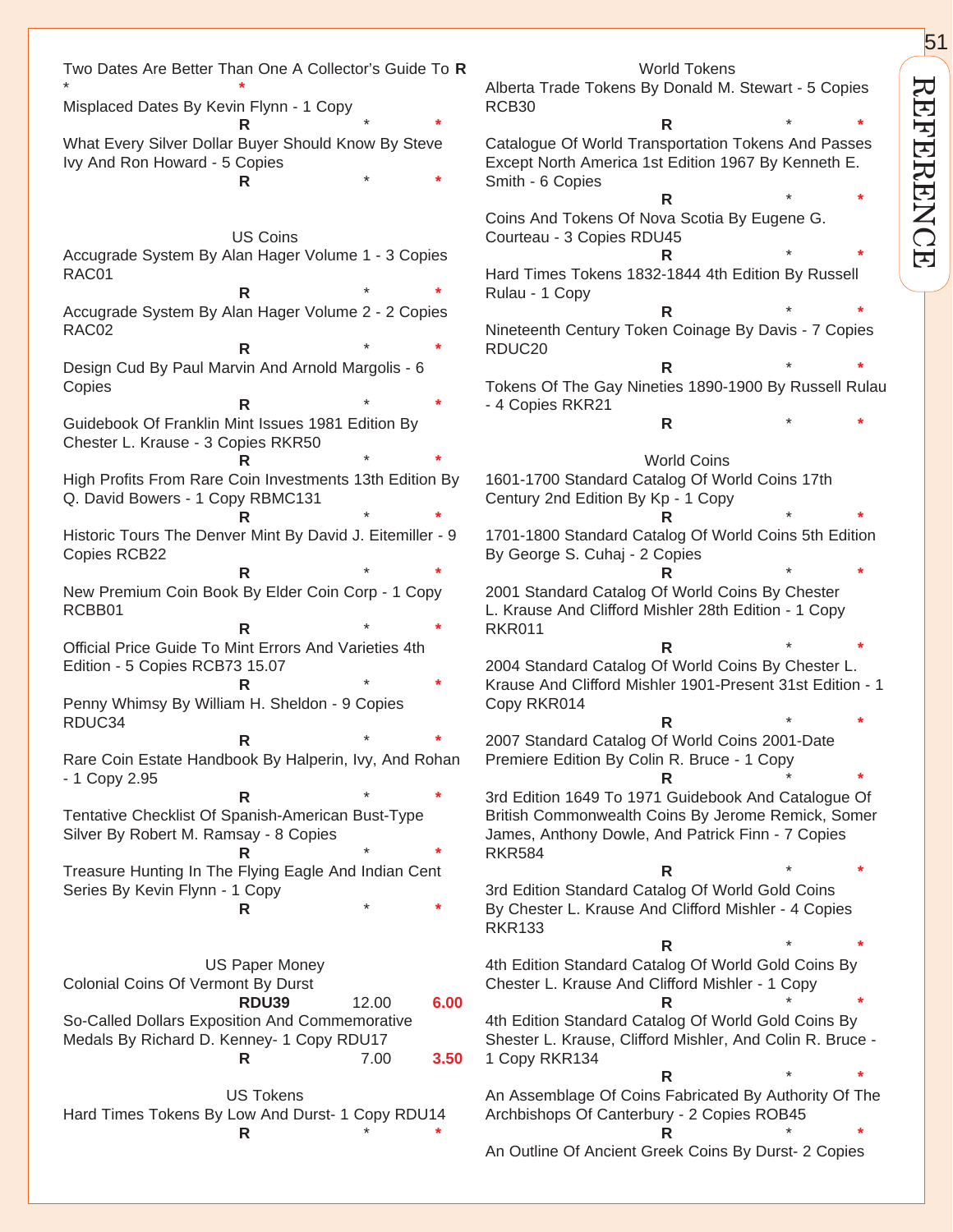RDU77 **R** \* **\*** Cameo Proofs 1950-1964 By Val J. Webb - 13 Copies RCB67 **R** \* **\*** Catalogue Of German Coins By P. Arnold, D. Steinhilber, And H. Kuthmann - 1 Copy **R** \* **\*** Catalogue Of German Coins Gold, Silver, And Minor Coins Since 1800 With Their Valuations - 1 Copy RSBC11 **R** \* **\*** Coin Atlas By Cribb, Cook, And Carradice - 16 Copies RCB90 **R** \* **\*** Coin Collecting A Beginners Guide To The World Of Coins 1649 H.A. Seaby And P.A. Rayner - 2 Copies RSBC18 By Kenneth Bressett - 21 Copies **R** \* **\*** Coin Types Of Imperial Rome By Gnecchi And Elmer - 1 Copy **R** \* **\*** Coinage And History Of The Roman Empire Volume 1 and Durst- 1 Copy RDU66 2 set By David L. Vagi - 1 Copy RLIC10 **R** \* **\*** Coinage Of William Wood 1722-1733 - 1 Copy RDU23 **R** \* **\*** Coincraft's Standard Catalogue Of English And Uk Coins 1066 To Date By Richard Lobel, Mark Davidson, Allan Hailstone, And Eleni Calligas - 14 Copies Paperback, 1 Copy Hardback RDUC36 **R** \* **\*** Coins And Medals Of The English Civil War By Edward Besly - 1 Copy **R** \* **\*** Coins And Tokens Of Nova Scotia By Eugene G. Courteau Eighteenth Century By Moritz Wormser - 2 Copies - 3 Copies RDU45 **R** \* **\*** Coins Of Ancient Lycia Before The Reign Of Alexander By Sir Charles Fellows - 1 Copy ROB10 **R** \* **\*** Coins Of England And The United Kingdom 1997 32nd Edition - 1 Copy RSBC02 **R** \* **\*** Coins Of The Genoese Rulers Of Chios (1314-1329) By Paul Lambros - 1 Copy ROB29 **R** \* **\*** Coins Of The Sultans Of Gujarat By C.R. Singhal - 2 Copies ROB55H **R** \* **\*** Collecting World Coins 10th Edition By Chester L. Krause And Clifford Mishler - 1 Copy RKR03 **R** \* **\*** Collecting World Coins 5th Edition By Kp - 11 Copies RKR035 **R** \* **\*** Collecting World Coins 6th Edition By Chester L. Krause And Clifford Mishler - 6 Copies RKR036 **R** \* **\*** Contemporary World Gold Coins By Durst - 8 Copies RDU52 **R** \* **\*** Currency And Medals Of Prince Edward Island - 16 Copies **R** \* **\*** Current Coins Of The World By R.S. Yeoman 8th Edition - 2 Copies RCB76 **R** \* **\*** Dictionary Of Roman Coin Inscriptions By Durst- 2 Copies RDU89 **R** 20.00 **10.00** Early Coins Of The Chou Dynasty By Arthur Braddan Coole - 8 Copies RCBC19 **R** \* **\*** English Coins In The British Museum Anglo Saxon 1 By Charles Keary - 1 Copy The English Silver Coinage From **R** \* **\*** English Coins In The British Museum Anglo Saxon 2 By Herbert Grueber And Charles Keary - 1 Copy RSBC45-46 **R** \* **\*** Essays On The Coinage Of Alexander The Great By **R** \* **\*** Facing Heads On Ancient Greek Coins By Agnes Baldwin - 5 Copies RDU64 **R** \* **\*** From Imperium To Auctoritas A Historical Study Of Aes Coinage In The Roman Empire By Michael Grant - 1 Copy RDU71 **R** \* **\*** Gerhard Schon Deutscher Munzkatalog 18. Jahrhundert Battenberg - 6 +2 Copies **R** \* **\*** German Seige Pieces From The Sixteenth To The **R** \* **\*** Gold And Silver Handbook - 6 Copies **R** \* **\*** Gold Coins Of The World Complete From 600 A.D. To The Present 5th Edition - 2 Copies RKR135 **R** \* **\*** Gold Coins Of The World From Ancient Times To The Present 6th Edition By Robert Friedberg - 2 Copies **R** \* **\*** Guide To Modern Foreign Coins By Jerome M. Eisenberg - 6 Copies **R** \* **\*** Handbook Of Roman Imperial Coins By David Van Meter - 1 Copy **R** \* **\*** Hewitts Numismatic Information Series How To Read Greek Coins By Paul Pennington - 6 Copies RCBC53 **R** \* **\* R** \* **\*** Introduction To East Roman (Byzantine) Coinage By Lhotka And Durst- 1 Copy RDUC08 **R** \* **\*** Jaeger Die Deutschen Munzen Seit 1871 14 Auflage - 3 Copies **R** \* **\***

REFERENCE REFEREN

52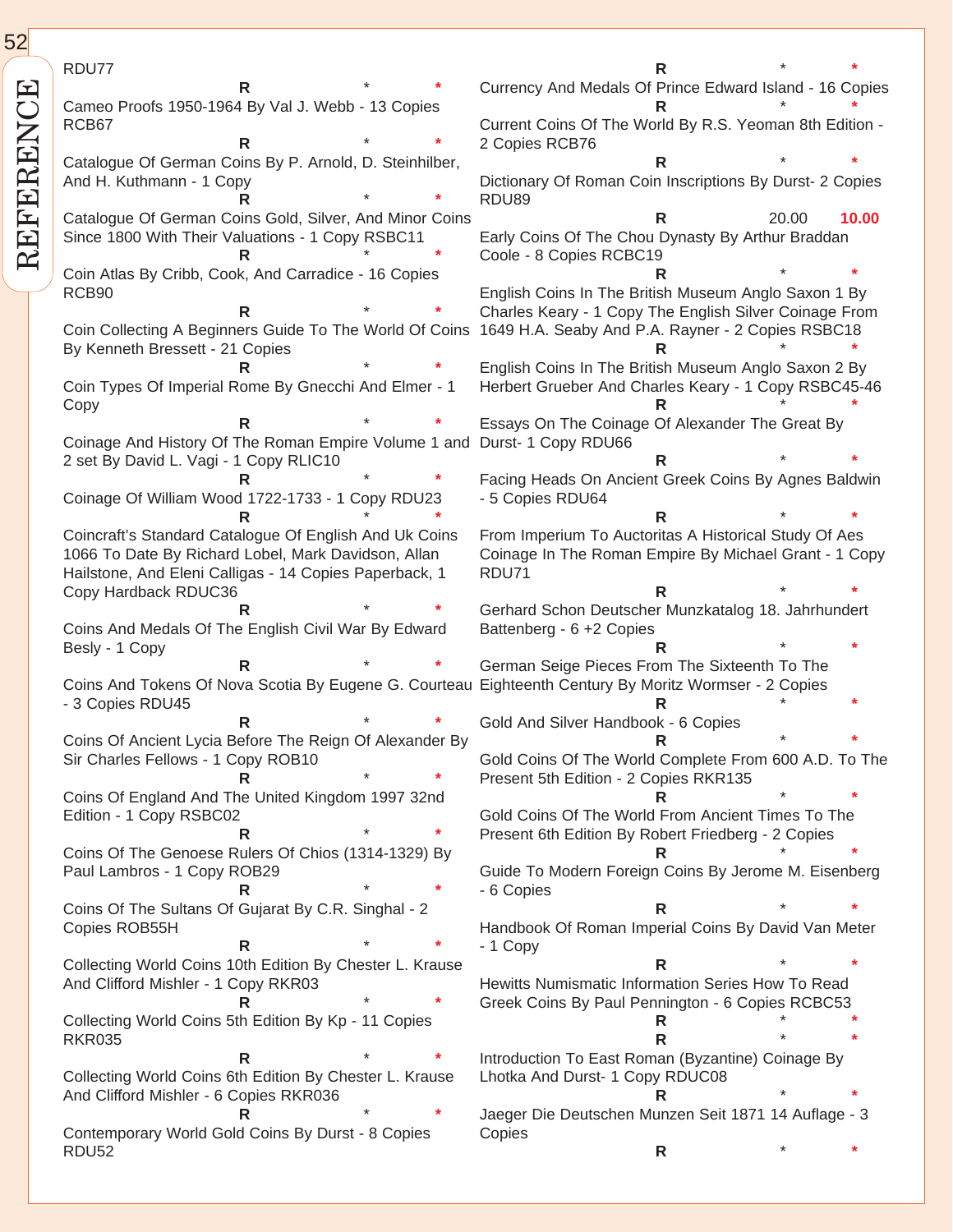53 **REFERENCE** REFERENCE

Jaeger Die Deutschen Munzen Seit 1871 15 Auflage - 9 Copies

**R** \* **\*** Jewish Coins By Solomon Reinach - 1 Copy RSBC78 **R** \* **\*** Kurt Jaeger Band 7 Herzogtum Nassau Konigreich Westfalen Furstentumer Waldeck Und Pyrmont Lippe-Detmold Und Schaumburg-Lippe - 1 Copy **R** \* **\*** Kurt Jaeger Die Munzpragungen Des Hauses Habsburg 1780-1918 Und Der Republik Osterreich Seit 1918 - 1 Copy **R** \* **\*** Kurt Jaeger Hannover Braunschweig Seit 1813 - 1 Copy **R** \* **\*** Kurt Jaeger Konigreich Preuben 1786-1873 - 1 Copy **R** \* **\*** Kurt Jaeger Konigreich Sachsen 1806-1872 Und Herzogtum Warschau 1810-1815 - 1 Copy **R** \* **\*** Kurt Jaeger Mecklenburg-Schwerin 1763-1872 Stadte In Mecklenburg (Rostock Und Wismar) Mecklenburg-Strelits 1764-1872 Schwedisch-Pommern Und Stralsund 1763- 1808 - 1 Copy **R** \* **\*** Kurt Jaeger Mitteldeutsche Kleinstaaten Anhalt Mansfeld Stolberg Muhlhausen Erfurt Schwarzburg Reub - 1 Copy **R** \* **\*** Kurt Jaeger Und Dr. W. Grasser Die Sachsischen Herzogtumer Sachsen-Altenberg Sachsen-Coburg=Saalfeld Sachsen-Coburg Und Gotha Sachsen-Hildburghausen Sachsen-Coburg-Meininger Sachsen-Meiningen (-Hildburghausen) Sachsen-Weimar Und Eisenach - 1 Copy **R** \* **\*** Kurt Jaeger Und Jens-Uwe Rixen Nordwestdeutschland Ostfriesland Oldenburg Jever Kniphausen Bremen Hamburg Lubeck Schleswig-Holstein Lauenburg - 1 Copy Les Origines De La Monnaie A Athens By Ernest Babelon - 2 Copies ROB01 **R** \* **\*** Manuel De Numismatique Orientale De L'antiquite Et Du Moyen Age By J. De Morgan - 1 Copy ROB07 **R** \* **\*** Mexican Patriots And Their Part In Numismatics By Dr. A. F. Pradeau - 1 Copy **R** \* **\*** Official Guide To World Proof Coins By Charles R. Hosch - 3 Copies RCB63 **R** \* **\*** Roman Coins And Their Values By David R. Sear - 1 Copy RSBC01 **R** \* **\*** Saskatchewan Numismatica By Cecil C. Tannahill - 11 Copies **R** \* **\*** Spink's Catalogue Of British Colonial And Commonwealth

Smybolism On Greek Coins By Durst- 7 + 4Copies RDU63 **R** \* **\*** Coins By Andre P. De Clermont And John Wheeler - 18 Copies RKR28 **R** \* **\*** Standard Catalog Of Modern World Gold Coins 1801-Present By Colin R. Bruce - 4 Copies RKR137 **R** \* **\*** Standard Catalog Of World Coins 1601-1700 4th Edition By Kp - 4 Copies **R** \* **\*** Standard Catalog Of World Coins 1701-1800 4th Edition By Kp - 1 Copy **R** \* **\*** Standard Catalog Of World Gold Coins 5th Edition By Kp - 1 Copy RKR135 **R** \* **\*** Warmans Coins And Paper Money A Value And Identification Guide By Allen G. Berman - 1 Copy **R** \* **\*** World Coins Weight Catalog For Gold And Silver Coins 1848-1979 230 Countries - 7 Copies RCBC26 **R** \* **\*** World Silver Coin Value Guide By Durst **RDU38 2.00** World Silver Coin Value Guide By Lorraine S. Durst And Sanford J. Durst - 1 Copy **R** \* **\***

#### World Paper Money

1997 Standard Catalog Of World Paper Money Modern Issues 1961-1997 Volume 3 3rd Edition By Colin R. Bruce And George S. Cuhaj - 1 Copy **R** \* **\*** 1998 Standard Catalog Of World Paper Money Modern Issues 1961-1998 Volume 3 - 1 Copy **R** \* **\*** 1998 Standard Catalog Of World Paper Money Modern Issues 1961-1998 Volume 3 By Kp - 3 Copies **R** \* **\*** 2000 Standard Catalog Of World Paper Money Modern Issues 1961-2000 Volume 3 - 5 Copies RPK050 **R** \* **\*** 2000 Standard Catalog Of World Paper Money Modern Issues 1961-2000 Volume 3 6th Edition - 4 Copies **R** \* **\*** Chinese Cash By O.D. Cresswell - 1 Copy RKR30 **R** \* **\*** Collerctor's Guide To Paper Money By Yasha Beresiner - 1 Copy **R** \* **\*** Encyclopedia Of World Paper Money By George J. Stein - 1 Copy **R** \* **\*** Encyclopedia Of World Paper Money By George J. Sten - 20 Copies RCBC22 **R** \* **\*** English Paper Money By Vincent Duggleby - 1 Copy **R** \* **\***

English Paper Money By Vincent Duggleby 3rd Edition - 3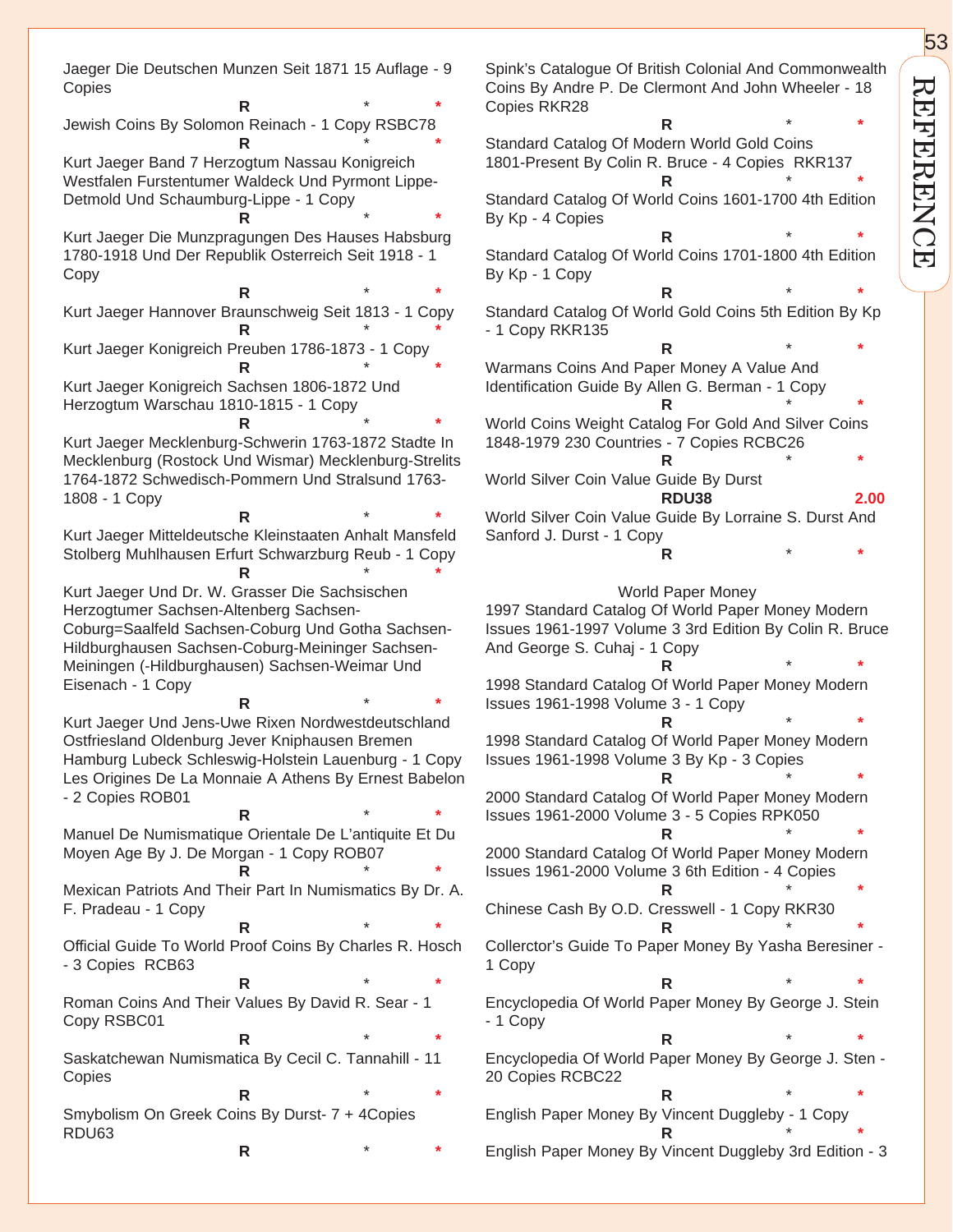REFERENCE Copies **R** \* **\*** Illustrated Catalogue Of Hong Kong Currency 4th Edition By Ma Tak Wo - 1 Copy **R** \* **\*** Money Of The World By Richard G. Doty - 1 Copy RCW152 **R** \* **\*** Standard Catalog Of World Paper Money General Issues Volume 2 8th Edition By Albert Pick, Colin R. Bruce, And Neil Shafer - 7 Copies RPK038 **R** \* **\*** Standard Catalog Of World Paper Money Modern Issues 1961 To Present 17th Edition By George S. Suhaj - 1 Copy RPK057 **R** \* **\*** Standard Catalog Of World Paper Money Modern Issues 1961-1995 Volume 3 - 14 Copies **R** \* **\*** Standard Catalog Of World Paper Money Modern Issues 1961-1996 Volume 3 2nd Edition - 6 Copies **R** \* **\*** Standard Catalog Of World Paper Money Modern Issues 1961-Present 12th Edition By Kp - 3 Copies RPK052 **R** \* **\*** Standard Catalog Of World Paper Money Modern Issues 1961-Present 13th Edition By Kp - 4 Copies **R** \* **\*** Standard Catalog Of World Paper Money Specialized Issues 11th Edition By George S. Cuhaj - 2 Copies RPK02 **R** \* **\*** Standard Catalog Of World Paper Money Specialized Issues Volume 1 8th Edition - 1 Copy **R** \* **\*** Standard Catalog Of World Paper Money Volume 1 Specialized Issues 9th Edition By Neil Shafer And George S. Cuhaj - 1 Copy **R** \* **\*** Standard Catalog Of World Paper Money Volume 2 9th Edition By Neil Shafer And Colin R. Bruce - 3 Copies RPK039 **R** \* **\*** Standard Catalog Of World Paper Money Volume 2 By Neil Shafer And George S. Suhaj 10th Edition - 2 Copies RPK030 **R** \* **\*** Standard Catalog Of World Paper Money Volume 3 8th Edition By Neil Shafer And George S. Cuhaj - 2 Copies RPK058 **R** \* **\*** The Currency And Medals Of Prince Edward Island By Graham Kennedy And Becker - 3 Copies **R** \* **\*** Warmans Coins And Paper Money A Value And Identification Guide By Allen G. Berman - 1 Copy **R** \* **\***

54

REFEREN

World Banknotes Scottish Banknotes By James Douglas - 3 Copies

Copies

Automobiles American Volunteer Fire Trucks By Kp - 1 Copy RKRC22 **R** \* **\*** Catalog 2 3rd Edition Standard Catalog Of American Cars 1946-1975 By Kp - 1 Copy RKRC042 **R** \* **\*** Catalog 2 Standard Catalog Of American Cars 1946-1975 By Kp - 5 Copies RKRC033 **R** \* **\*** Catalog 3 Standard Catalog Of American Cars 1976-1986 2nd Edition By Kp - 3 Copies RKR023 **R** \* **\*** Standard Catalog Of American Cars 1805-1942 By Kp 2nd Edition - 1 Copy **R** \* **\*** Standard Catalog Of American Light Duty Trucks By Kp - 2 Copies **R** \* **\*** Standard Catalog Of American Light Duty Trucks By Kp 2nd Edition - 1 Copy RKRC052 **R** \* **\*** Standard Catalog Of American Motors 1902-1987 By Kp - 1 Copy RKRC15 **R** \* **\*** Standard Catalog Of Buick 1903-1990 By Kp - 1 Copy RKRC10 **R** \* **\*** Standard Catalog Of Cadillac 1903-1990 By Kp - 1 Copy RKRC11A **R** \* **\*** Standard Catalog Of Chevorlet 1912-1990 By Kp - 1 Copy RKRC12 **R** \* **\*** Standard Catalog Of Ford 1903-1990 By Kp - 1 Copy RKRC14 **R** \* **\*** Standard Catalog Of Imported Cars 1946-1990 - 1 Copy **R** \* **\*** Standard Guide To Automotive Restoration By Kp - 1 Copy RKRC27 **R** \* **\*** Standard Guide To Cars And Prices 6th Edition By Kp 1994 - 3 Copies RKR0176 **R** \* **\*** Standard Guide To Cars And Prices By Kp 1990 Edition - 2 Copies RKRC017 **R** \* **\*** Baseball 25 Topps, Donruss, And Fleer Rookies - 6 Packs **R** \* **\*** Baseball Autograph Handbook 2nd Edition By Mark Allen Baker - 12 Copies **R** \* **\*** Baseball Card Price Guide 10th Edition By Kp 1996 - 6

**R** \* **\***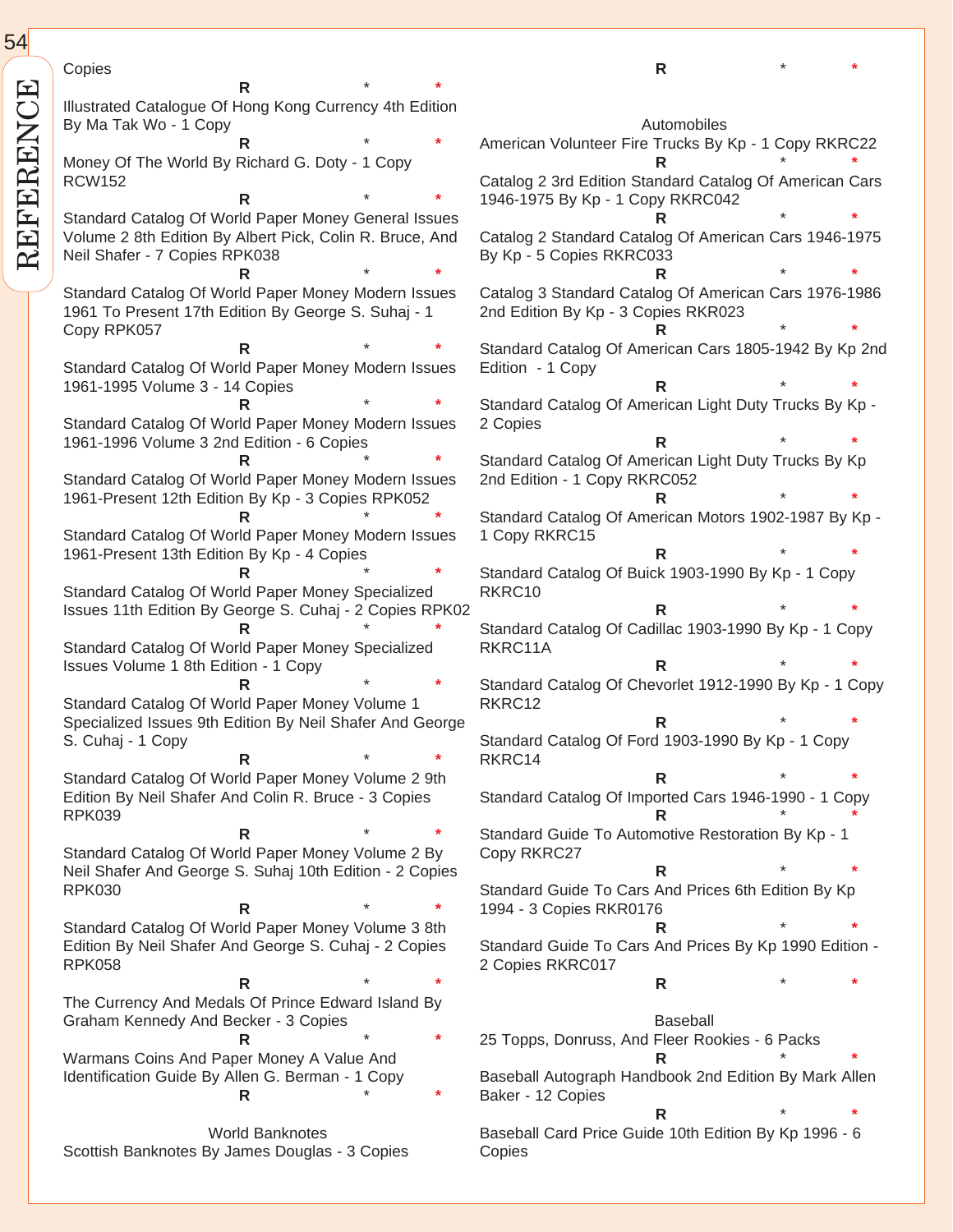**R** \* **\*** Baseball Card Price Guide By Kp 12th Edition 1998 - 9 Copies **R** \* **\*** Baseball Card Price Guide Number 15 By Dr. James Beckett - 5 Copies RBK90 **R** \* **\*** Baseball Cards Questions And Answers By Kp - 15 Copies RKR62 **R** \* **\*** Complete Guide To Baseball Memorabilia By Mark K. Larson - 3 Copies RKRS07 **R** \* **\*** Complete Guide To Baseball Memorabilia Expanded Revised 2nd Edition By Krause Publications – 5 Copies RKRS05 **R** \* **\*** Complete Guide To Baseball Memorabilia Expanded Revised 3rd Edition By Mark K. Larson - 6 Copies RKRS051 **R** \* **\*** Minor League Baseball Card Price Guide By Mark K. Larson - 2 Copies **R** \* **\*** Official 1948-1989/90 Rookie Baseball Card Cross Reference Guide By Martin-Smith - 1 Copy **R** \* **\*** Sport Americana Price Guide To Baseball Collectables By Dr. James Beckett - 8 Copies **R** \* **\*** Sports Collectors Digest Getting Started in Card Collecting - 1 Copy **R** \* **\*** Standard Catalog Of Baseball Cards 15th Edition By Bob Lemke 2006 - 2 Copies **R** \* **\*** Standard Catalog Of Baseball Cards 4th Edition By Kp 1995 - 11 Copies **R** \* **\*** Standard Catalog Of Baseball Cards By Bob Lemke 8th Edition 1999 - 3 Copies **R** \* **\*** Team Baseballs 1920 To 1991 By Mark Allen Baker - 12 Copies **R** \* **\*** Railroad 20 Years Of L.G.B. By Lehmann - 7 Copies **R** \* **\*** Marklin 1 1987-1989 The New 1 - 1 Copy **R** \* **\* Misc** British Gallantry Awards By P.E. Abbot And J.M.A. Tamplin - 1 Copy **R** \* **\***

Coins Of The Bible By Arthur L. Friedberg - 1 Copy RWHC443

Complete Price Guide To Watches By Cooksey Shugart, Tom Engle, And Richard E. Gilbert - 2 Copies **R** \* **\*** Copperhead Courier Winter 1978 Volume 12 Number 4 - 1 Copy **R** \* **\*** Curious Currency By Robert D. Leonard Jr. - 4 Copies RWHC459 **R** \* **\*** Doo-Wop The Forgotten Third Of Rock 'N Roll By Dr. Anthony J. Gribin And Dr. Matthew M. Schiff - 3 Copies RKRM05 **R** \* **\*** Money Of The Bible 2nd Edition By Kenneth Bressett - 2 Copies RWHC45 **R** \* **\*** Muriel Ostriche Princess Of Silent Films By Q. David Bowers - 1 Copy **R** \* **\*** Nickelodeon Theatres And Their Music By Q. David Bowers - 2 Copies **R** \* **\*** Numismatists Lakeside Companion Volume 3 By Q. David Bowers - 2 Copies RBMC53 **R** \* **\*** Scripophily The Art Of Finance By Keith Hollender - 4 Copies RKR89 **R** \* **\*** Standard Catalog Of Firearms 6th Edition By Schwing And Houze - 1 Copy RKRF01 **R** \* **\*** Standard Guide To Collecting Autographs By Mark Allen Baker - 1 Copy RKRA01 **R** \* **\*** The International Blade Collectors Association Price Guide To Antique Knives By J. Bruce Voyles - 1 Copy **R** \* **\*** Toys And Prices By Kp 1995- 12 Copies RKRT06 **R** \* **\***

**R** \* **\***

**Medals** Coins And Medals Of The English Civil War By Edward Besly - 1 Copy **R** \* **\*** Currency And Medals Of Prince Edward Island By Graham Kennedy And Becker - 3 + 16 Copies **R** \* **\*** Introduction To Commemorative Medals By Christopher Eimer - 1 Copy RSBC38 **R** \* **\*** Medals By Giovanni Cavino The 'Paduan; By Richard Hoe Lawrence - 6 Copies ROB31 **R** \* **\*** Medals Yearbook A-Z Of Medals By Daniel F. Collins 7th ed - 1 Copy RDC02 **R** \* **\***

# 55 **REFERENC** REFERENCE

Ō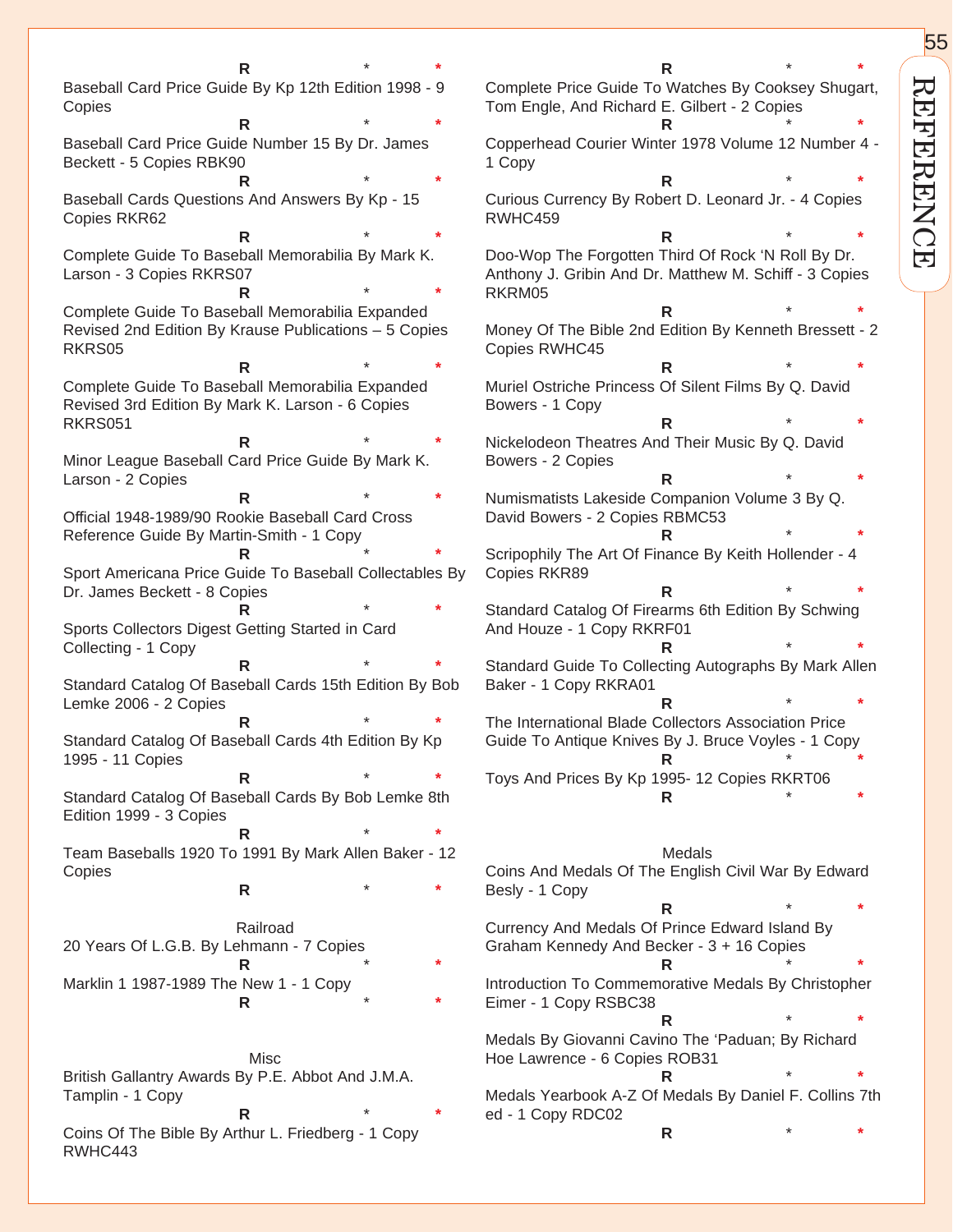| 56        |                                                                                                                                 |                                                                                 |
|-----------|---------------------------------------------------------------------------------------------------------------------------------|---------------------------------------------------------------------------------|
|           | Weapons                                                                                                                         | 3 Copies                                                                        |
| REFERENCE | International Blade Collectors Association Price Guide To<br>Antique Knives By J. Bruce Voyles - 1 Copy                         | Book Of Stamps And Stamp Collecting - 1 Copy                                    |
|           | Standard Catalog Of Firearms 6th Edition By Schwing And Book Of Stamps By Crescent - 1 Copy<br>Houze - 1 Copy RKRF01            |                                                                                 |
|           |                                                                                                                                 | Collect Aircraft On Stamps 2Nd Edition 2009 - 8 Copies                          |
|           | Sports<br>101 Sports Card Investments By Mark K. Larson - 1 Copy                                                                | Collect Birds On Stamps 3Rd Edition - 17 Copies                                 |
|           | RKRS15                                                                                                                          | Collect Birds On Stamps 5Th Edition - 2 Copies                                  |
|           | 1951-19897 Hockey Card Checklist Book And Price Guide Collect British Postmarks 8Th Edition - 1 Copy<br>2nd Edition - 18 Copies |                                                                                 |
|           | Charlton Hockey Card Price Guide Edition 2 1991/92 - 1                                                                          | Collect British Stamps 2000 Edition - 17 Copies                                 |
|           | Copy                                                                                                                            | Collect British Stamps 2002 Edition - 8 Copies                                  |
|           | Complete Guide To Football, Basketball, And Hockey<br>Memorabilia By Mark K. Larson - 3 Copies                                  | Collect British Stamps 2005 - 6 Copies                                          |
|           | From Ruth To Tyan Unbeatable Card Buys By Tol Broome                                                                            | Collect British Stamps 2006 - 3 Copies                                          |
|           | - 1 Copy RKRS14                                                                                                                 | Collect British Stamps 2007 - 2 Copies                                          |
|           | Sport Americana Football Card Price Guide By Dr. James<br>Beckett Number 9 - 3 Copies                                           | Collect British Stamps 2008 Edition - 1 Copy                                    |
|           | Sport Americana Hockey Card Price Guide Number 2 By                                                                             | Collect British Stamps 2009 - 7 Copies                                          |
|           | Dr. James Beckett - 5 Copies RCB81                                                                                              | Collect British Stamps 2010 - 4 Copies                                          |
|           | Sport Americana Price Guide To The Non-Sports Cards<br>Number 4 By Christopher Benjamin - 7 Copies                              | Collect British Stamps 2011 - 8 Copies                                          |
|           | Sports Card Counterfeit Detector 3rd Edition By Bob                                                                             | Collect British Stamps 2013 - 3 Copies                                          |
|           | Lemke And Sally Grace - 7 Copies RKRS08<br>R.                                                                                   | Collect British Stamps 50Th Edition - 2 Copies                                  |
|           | Sports Collectors Digest 1st Edition Baseball Card Price<br>Guide By Bob Lemke And Dan Albaugh - 26 Copies                      | Collect British Stamps By Stanley Gibbons 1999 50Th<br>Edition - 1 Copy         |
|           | R<br>Sports Equipment Price Guide By David Bushing - 2                                                                          | R<br>Collect Channel Islands And Isle Of Man Stamps 1997                        |
|           | Copies<br>R                                                                                                                     | Edition - 1 Copy<br>R                                                           |
|           | Sportscard Counterfeit Detector By Bob Lemke And Sally<br>Grace 2nd Edition - 6 Copies RKRS080                                  | Collect Channel Islands And Isle Of Man Stamps 1998<br>Edition - 25 Copies      |
|           | Sportscard Counterfeit Detector By Byb Lemke - 1 Copy<br>R.                                                                     | R<br>Collect Channel Islands And Isle Of Man Stamps 1999<br>Edition - 11 Copies |
|           | Standard Catalog Of Basketball Cards 5th Edition By Kp                                                                          | R                                                                               |
|           | 2002 - 1 Copy RKRS162<br>R                                                                                                      | Collect Channel Islands And Isle Of Man Stamps 2000<br>Edition - 15 Copies      |
|           | Standard Catalog Of Football Cards 5th Edition By Kp<br>2002 - 1 Copy RKRS172                                                   | R<br>Collect Channel Islands And Isle Of Man Stamps 2001                        |
|           | R<br>Standard Catalog Of Football Cards By Kp 1998-1 Copy                                                                       | Edition - 11 Copies<br>R                                                        |
|           | R                                                                                                                               | Collect Channel Islands And Isle Of Man Stamps 2002 -<br>10 Copies              |
|           | <b>Stanley Gibbons</b>                                                                                                          | R<br>Collect Channel Islands And Isle Of Man Stamps 2010 - 2                    |

1984 Elizabethan Stamp Catalogue By Stanley Gibbons - Copies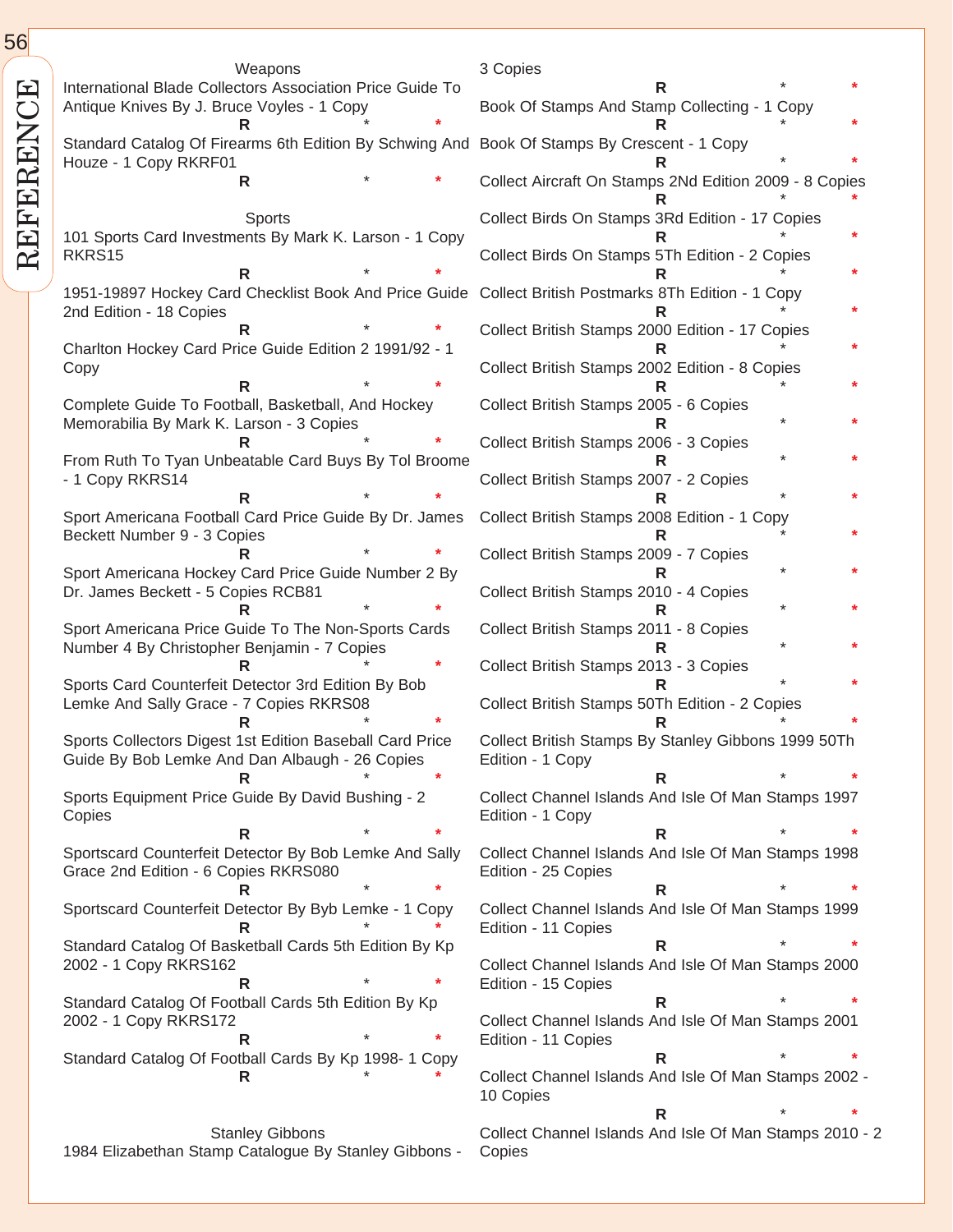**REFERENCE** REFERENCE

57

**R** \* **\*** Collect Chess On Stamps - 1 Copy **R** \* **\*** Collect Chess On Stamps 2Nd Edition - 7 Copies **R** \* **\*** Collect Falkland Islands Stamps - 1 Copy **R** \* **\*** Collect Fungi On Stamps 2Nd Edition - 4 Copies **R** \* **\*** Collect Motor Vehicles On Stamps 1St Edition - 3 Copies **R** \* **\*** Collect Railways On Stamps 3Rd Edition - 2 Copies **R** \* **\*** Collect Shells On Stamps 1St Edition - 11 Copies **R** \* **\*** Collect Ships On Stamps 3Rd Edition - 8 Copies **R** \* **\*** Collecting By Theme By James Watson - 2 Copies **R** \* **\*** Collection Diana - Princess Of Wales 1961-1997 - 78 Copies **R** \* **\*** Commonwealth And British Empire Stamps 1840-1952 2005 Edition - 2 Copies **R** \* **\*** Commonwealth Stamp Catalogue Austrtalia 8Th Edition - 3 Copies **R** \* **\*** Commonwealth Stamp Catalogue Bangladesh, Burma, Pakistan, And Sri Lanka 2Nd Edition - 3 Copies **R** \* **\*** Commonwealth Stamp Catalogue Canada 2008 - 1 Copy **R** \* **\*** Commonwealth Stamp Catalogue Central Africa - 2 **Copies R** \* **\*** Commonwealth Stamp Catalogue Eastern Pacific 2007 - 1 Copy **R** \* **\*** Commonwealth Stamp Catalogue Eastern Pacific 2Nd Edition - 4 Copies **R** \* **\*** Commonwealth Stamp Catalogue Falkland Islands 4Th Edition - 4 Copies **R** \* **\*** Commonwealth Stamp Catalogue Falkland Islands 5Th Edition - 1 Copy **R** \* **\*** Commonwealth Stamp Catalogue Hong Kong 3Rd Edition - 5 Copies **R** \* **\*** Commonwealth Stamp Catalogue Leeward Islands 2Nd Edition - 3 Copies **R** \* **\*** Commonwealth Stamp Catalogue St. Helena, Ascension, And Tristan Da Chuna 4Th Edition - 3 Copies **R** \* **\*** Commonwealth Stamp Catalogue Windward Islands And Barbados 2Nd Edition - 3 Copies

**R** \* **\*** Enjoy Stamp Collecting By Stanley Gibbons - 62 Copies Great Britain Concise Stamp Catalogue 1998 Edition - 3 Copies **R** \* **\*** Great Britain Concise Stamp Catalogue 1999 Edition - 22 Copies **R** \* **\*** Great Britain Concise Stamp Catalogue 2009 Edition - 7 Copies **R** \* **\*** Great Britain Concise Stamp Catalogue 2012 Edition - 4 Copies **R** \* **\*** Great Britain Concise Stamp Catalogue 2013 Edition - 1 Copy **R** \* **\*** Great Britain Concise Stamp Catalogue 2014 Edition - 2 **Copies R** \* **\*** Great Britain Queen Elizabeth Ii Pre-Decimal Issues 5Th Edition Volume 3 By Stanley Gibbons - 1 Copy **R** \* **\*** Great Britain Queen Victoria Volume 1 7Th Edition By Stanley Gibbons - 1 Copy **R** \* **\*** Great Britain Queen Victoria Volume 1 By Stanley Gibbons - 1 Copy **R** \* **\*** Great Britain Volume 3 Queen Elizabeth Ii Pre-Decimal Issues - 1 Copy **R** \* **\*** Great Britain Volume 3 Queen Elizabeth Ii Pre-Decimal Issues 10Th Edition - 2 Copies **R** \* **\*** Great Britain Volume 4 Queen Elizabeth Ii Decimal Definitive Issues - 1 Copy **R** \* **\*** Great Britain Volume 4 Queen Elizabeth Ii Decimal Definitive Issues 9Th Edition Including Stamp Book **R** \* **\*** Great Britain Volume 5 Queen Elizabeth Ii Decimal Special Issues 2Nd Edition - 3 Copies **R** \* **\*** Great Britain Volume 5 Queen Elizabeth Ii Decimal Special Issues Binder - 2 Copies **R** \* **\*** How To Identify Stamps - 8 Copies **R** \* **\*** How To Start By James Watson - 14 Copies **R** \* **\*** King George Vi Stamp Catalogue 8Th Edition - 1 Copy **R** \* **\*** One Country Catalogue Binders - 10 Copies **R** \* **\*** One Country Catalogue Canada - 12 Copies **R** \* **\*** One Country Catalogue Falkland Islands - 11 Copies

**R** \* **\***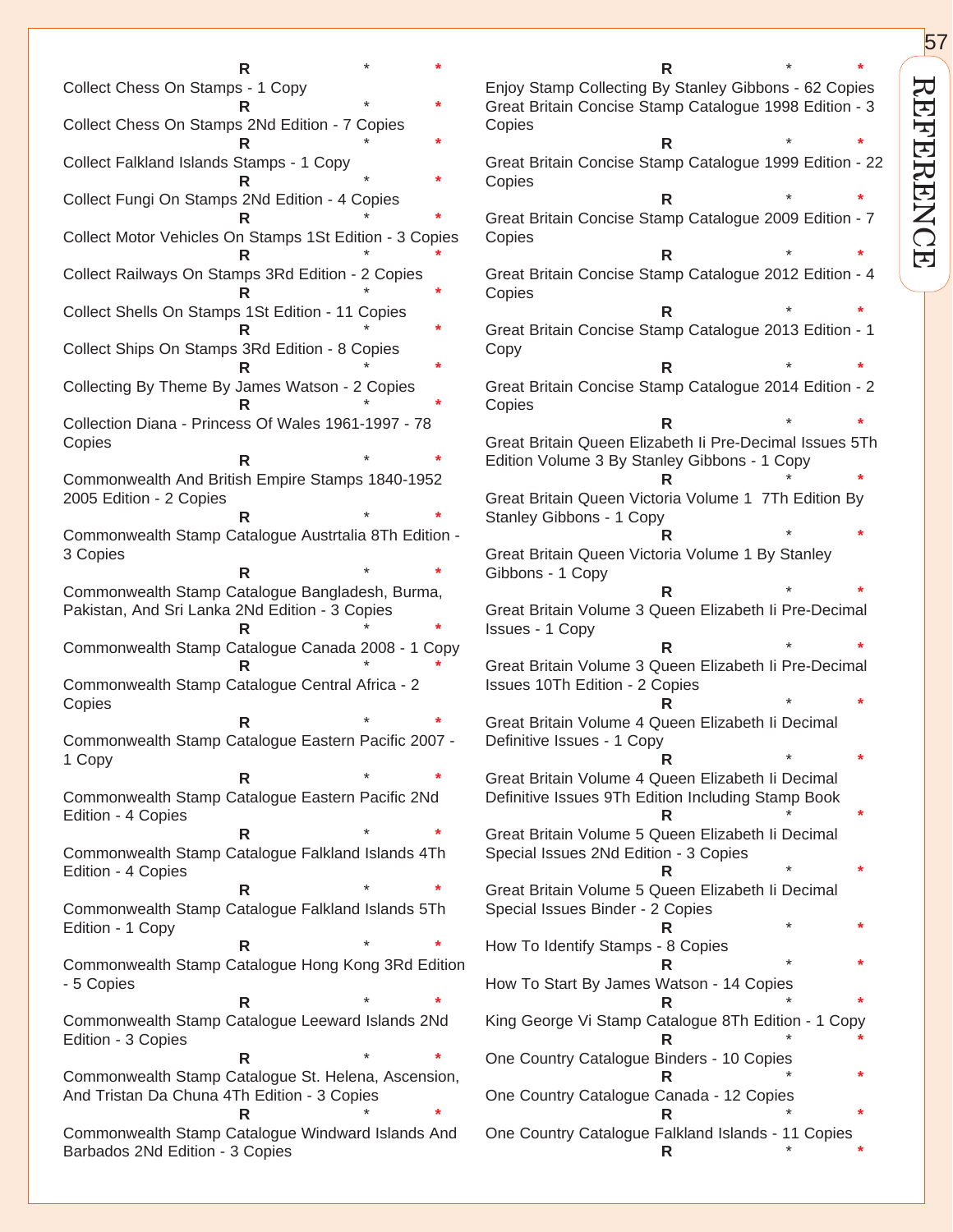One Country Catalogue General Philatelic Information - 10 Copies **R** \* **\*** One Country Catalogue India - 6 Copies **R** \* **\*** Overseas 1 Stamp Catalogue A-C - 1 Copy **R** \* **\*** Postage Stamp Catalogue 1945 Part 2 Foreign Countries - 1 Copy **R** \* **\*** Postage Stamp Catalogue 1956 Part 1 British Empire - 1 Copy **R** \* **\*** Royalty On Stamps By Stanley Gibbons Limited - 6 Copies Copy **R** \* **\*** Simplified Catalogue Africa 1St Edition - 7 Copies **R** \* **\*** Simplified Catalogue Asia Volume 1 1St Edition - 2 Copies **R** \* **\*** Simplified Catalogue Stamps Of The World Volume 3 1994 Copy - 3 Copies **R** \* **\*** Simplified Catalogue Stamps Of The World Volume 3 1995 Copy Edition - 4 Copies **R** \* **\*** Simplified Catalogue Stamps Of The World Volume 3 2001 - 3 Copies **R** \* **\*** Simplified Catalogue Stamps Of The World Volume 3 Commonwealth Countries 1995 Edition - 10 Copies **R** \* **\*** Stamp Album 3849 Ring 22 Unfaced Album - 1 Copy **R** \* **\*** Stamp Catalogue Antarctica 2Nd Edition - 4 Copies **R** \* **\*** Stamp Catalogue Bangladesh, Pakistan, And Sri Lanka 2004 - 1 Copy **R** \* **\*** Stamp Catalogue Brunei, Malaysia, And Singapore 2004 - 1 Copy **R** \* **\*** Stamp Catalogue Commonwealth And British Empire Stamps 1840-1970 2010 Edition - 1 Copy **R** \* **\*** Stamp Catalogue Hong Kong - 1 Copy **R** \* **\*** Stamp Catalogue Part 1 British Commonwealth 1991- 11 Copie **R** \* **\*** Stamp Catalogue Part 1 British Commonwealth Volume 2 Countries J-Z 1995 Edition - 7 Copies **R** \* **\*** Stamp Catalogue Part 10 Russia 6Th Edition - 1 Copy **R** \* **\*** Stamp Catalogue Part 11 Scandinavia 5Th Edition - 2 Copies **R** \* **\*** Stamp Catalogue Part 11 Scandinavia 6Th Edition - 1 Copy **R** \* **\*** Stamp Catalogue Part 11 Scandinavia 7Th Edition - 1 Copy **R** \* **\*** Stamp Catalogue Part 15 Central America 3Rd Edition - 4 Copies **R** \* **\*** Stamp Catalogue Part 16 Central Asia 4Th Edition - 7 Copies **R** \* **\*** Stamp Catalogue Part 17 China 5Th Edition - 3 Copies **R** \* **\*** Stamp Catalogue Part 18 Japan And Korea 4Th Edition - 1 **R** \* **\*** Stamp Catalogue Part 20 South America 4Th Edition - 3 Copies **R** \* **\*** Stamp Catalogue Part 21 South East Asia 3Rd Edition - 1 **R** \* **\*** Stamp Catalogue Part 21 South East Asia 5Th Edition - 1 **R** \* **\*** Stamp Catalogue Part 21 South-East Asia - 1 Copy **R** \* **\*** Stamp Catalogue Part 22 United States 4Th Edition - 14 Copies **R** \* **\*** Stamp Catalogue Part 22 United States 5Th Edition - 2 Copies **R** \* **\*** Stamp Catalogue Part 22 United States 6Th Edition - 8 Copies **R** \* **\*** Stamp Catalogue Part 4 Benelux 5Th Edition - 9 Copies **R** \* **\*** Stamp Catalogue Part 5 Czechoslovakia And Poland 6Th Edition - 1 Copy **R** \* **\*** Stamp Catalogue Part 5 Czechoslovakia And Poland 7Th Edition - 2 Copies **R** \* **\*** Stamp Catalogue Part 6 France 5Th Edition - 9 Copies **R** \* **\*** Stamp Catalogue Part 6 France 7Th Edition - 12 Copies **R** \* **\*** Stamp Catalogue Part 8 Italy And Switzerland 3Rd Edition - 2 Copies **R** \* **\*** Stamp Catalogue Part 9 Portugal And Spain 6Th Edition - 4 Copies **R** \* **\*** Stamp Catalogue Southern Africa 2007 - 3 Copies **R** \* **\*** Stamp Catalogue United Nations 1St Edition - 1 Copy **R** \* **\*** Western Europe Simplified Catalogue 2005 Edition - 1 Copy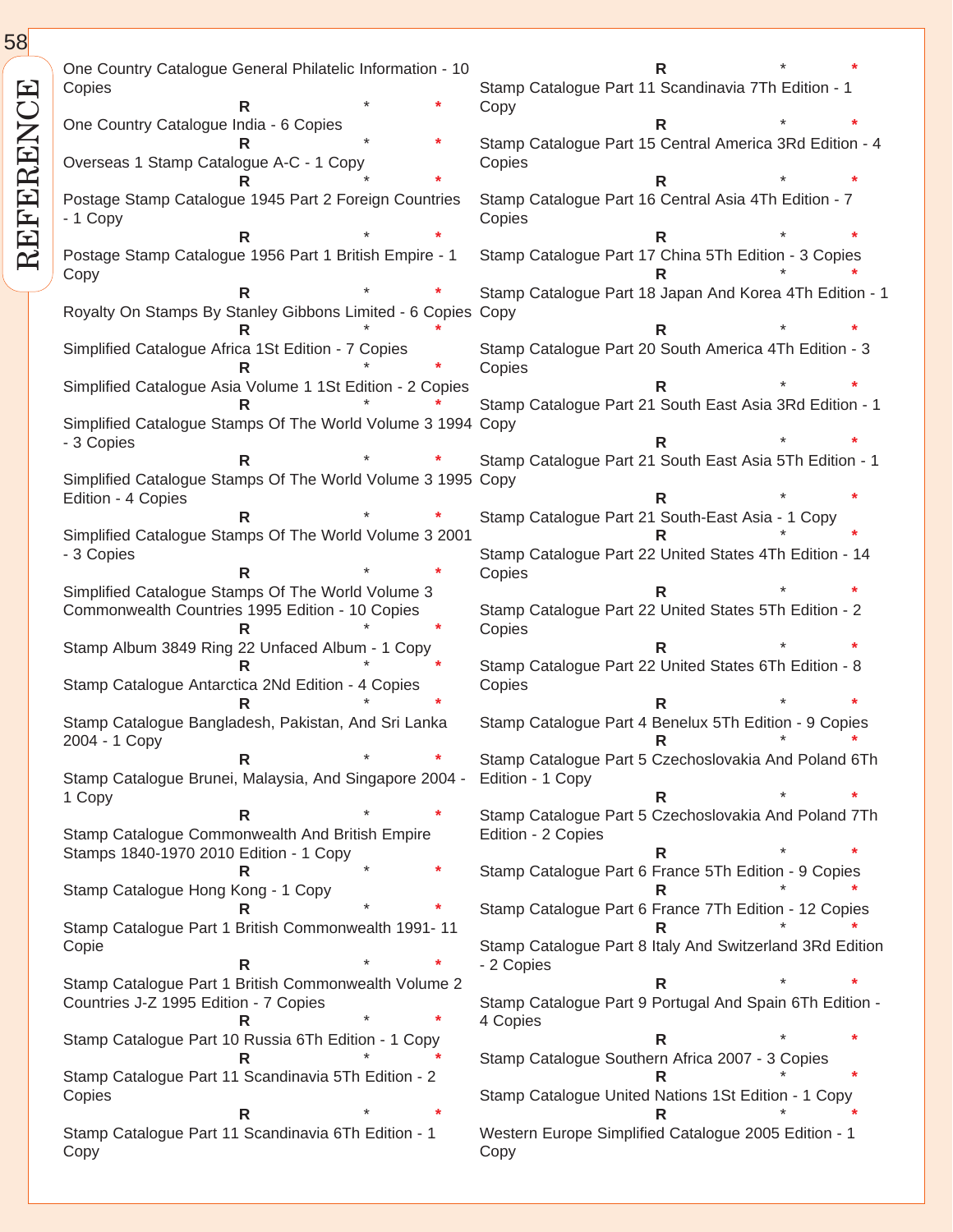**\***

Domfil Thematic Stamp Catalogue Automobiles 1A Edition By Dom fil - 4 Copies

**R**  \* **\*** Thematic Stamp Catalogue Butter flies And Insects 24Th Edition - 1 Copy

**R**  \* **\*** Thematic Stamps Catalogue Europa 2005 6Th Edition By Dom fil - 1 Copy

**R**  \* **\*** Thematic Stamp Catalogue Marine Life 24Th Edition By Dom fil - 20 Copies

**R**  \* **\*** Thematic Stamp Catalogue Mushrooms 2A Edition By Dom fil - 22 Copies

**R**  \* **\*** Thematic Stamp Catalogue Protected Fauna By Domfil -1 Copy

**R**  \* **\*** Thematic Stamp Catalogue Sports Games Of The Olympiad, Host Cities 1A Edition By Dom fil - 4 Copies **R**  \* **\*** Thematic Stamp Catalogue Sports Olympic Winter Games 1St Edition By Dom fil - 4 Copies **R** 

\* **\*** Thematic Stamp Catalogue Wwf 1St Edition By Domfil -10 Copies

**Misc** Britannica Junior Encyclopedia 16 Nursery School To Persia - 1 Copy

**R**  \* **\*** Britannica Junior Encyclopedia 19 Sassafras To Statistic - 1 Copy

**R**  \* **\*** Britannica Junior Encyclopedia 15 Mythology To Nursery Rhymes - 1 Copy

**R**  \* **\*** Britannica Junior Encyclopedia 14 May flower To Mythical - 1 Copy

**R**  \* **\*** Britannica Junior Encyclopedia 22 Visual To Zwingli - 1 Copy **R**  \* **\***

59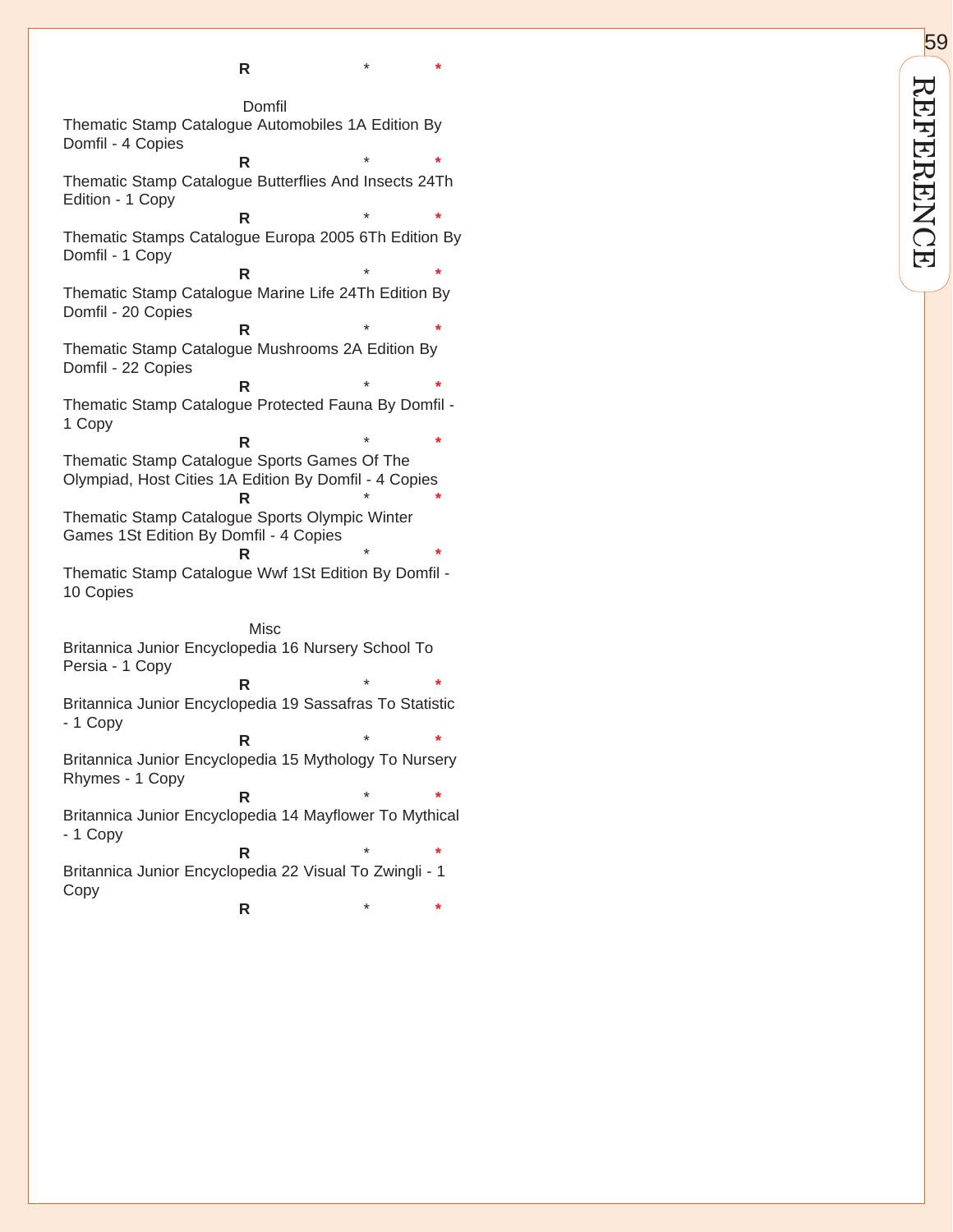#### Postilion

Subway Stamp Shop has purchased the entire inventory of Postillion Publications from The Printer's Stone Ltd. Included is all of the printing masters and the right to continue to publish the approximate 90 titles currently in print. Postillion Publications specializes in quality reprints of out- Wartime History of the Postal Office Dept., WWII, Initially of-print philatelic literature and philatelic research manuscripts. With this acquistion, Subway greatly expanded its catalog and reference book services to include out-of-print philatleic literature. Now is the time to add these special books to your collection. Keep reading!

United States

U.S. Columbian Issue 1893, Lauzon (1942) reprint. Study includes plating, varieties, essays, cancels.

**RTP-32** 23.00 **18.40**

#### U.S. Postal History

Hawaii, Its Stamps & Postal History, Meyer (48) Postilion reprint

**RTP-84** 50.00 **40.00**

Int'l Air Mails as reflected in the US Postal Guides, 1921- 1946 reprint **RTP-PS01** 65.00 **52.00**

Postal History of Delaware, Bounds (1938) Postilion reprint. A concise history of postal services in Delaware from pre-colonial times onward, including rates, appointeeships, railroads, all post offices listed, incl. dates and postmasters.

 **RTP-33** 28.00 **22.40** Postal Route Gazetteer Vol 1, New York States. This is the first of a new series of reproductions of the 13 Burr survery maps of the US postal system, published in 1839. The post routes are marked with distances between post offices. This map is folded twice in each dimension and pocketed in the back of a cerloxbound compilation of contempary post office and route contract information, along with an introduction to the material and its usefulnes, written by Robert Dalton Harris.

**RTP-RG01** 24.00 **19.20**

Texas Republic Postal System, Konwiser (1933) From Mexican territorial days to statehood, all aspects are recorderd, accompanied with maps, tables, cancellations, markings, covers, and proclamations. Reprint

**RTP-31** 25.00 **20.00**

UPU Mail: Annual Table of Exchange Rates & Postage Rates to U.S. 1881-1953, as exemplified by short paid matter. A collection of foreign currency equivalents of the UPU rates and their surtaxes to the US (where applicable). Introductory comments by Robert D Harris will explain the monetary complexites and demonstrated how one might use the various tables. The regulations for the handling of short paid mail during this time period will be included. Postilion Reprint

**RTP-PS04** 53.00 **42.40**

USPOD Domestic Postage Rates 1789-1956. This has become almost impossible to find in its original form. An indispensible guide to all US internal rates. Postilion reprint.

**RTP-PS03** 22.00 **17.60**

Waifs From The Way-bills of an Old Expressman, Tucker (1872). Memoirs of an expressman with a history of various express companies, including Harnden, Adams, Eastern, etc. Reprint

 **RTP-80** 15.00 **12.00** reissued by a Gatherin, we have assumed publication of this well written history that traces the PODs role during that conflict. Much useful insight into the functioning of the Army postal system as a whole, including censorship. Postilion reprint

**RTP-PS02** 66.00 **52.80**

United States Revenues KS/NB Rev Cat 1972 Edition. Postilion reprint **RTP-87** 12.50 **10.00** New England Revenue Cat., Postilion reprint **RTP-88** 15.00 **12.00**

U.S. First Day, Special Event Covers Mellones Spec Cachet Cat (1983-1985) Pictl Ency. over 1,300 Cachets. Postilion Reprint (1999) 1940-1950 **Cachets** 

#### **RTP-ME40-50 60.00**

Confederate States of America

Confederate Stamps, Old Letters and History, Hubbell. Postilion reprint. A study of the postal history, the stamps, the men, and the history of the Confederacy.

**RTP-30** 25.00 **20.00**

#### Airmails

Catalog of Airpost Etiquettes, Muller (1947). Price listing by country throught the 1940's, well illustrated, in French, Postilion reprint

**RTP-70** 40.00 **32.00**

Catalog of First Flights of the World, Muller (1950). Comprehensive listing in French. Postilion reprint

#### **RTP-62** 110.00 **88.00**

David Field's Catalog of Air Mail Stamps, Air Post of the World, (1934). Catalog/handbook, best edition, incl. FFC, comprehensive varieties, Zeps, balloon post. Postilion **RTP-45** 75.00 **60.00**

Handbook of Zeppelin Letters, Postal Cards, Stamps (1911-1931), Berthold, Kummer, (1932). Comprehensive handbook and catalog, all cachets illustrated Postilion reprint.

#### **RTP-10** 30.00 **24.00**

Int'l Air Mails as reflected in the U.S. Postal Guides, Supps 1921-1946. Postilion reprint. Infomative

**RTP-PS01** 65.00 **52.00**

Int'l Conf. on Air Flight, Lepsius & Wachsmuth, (1909) Non philatelic but fascinating early articles on flight, in English, German, French. Postilion reprint

**RTP-66** 65.00 **52.00**

Orient Flights LZ-127 Graf Zeppelin, Blau. Postilion Reprint.

60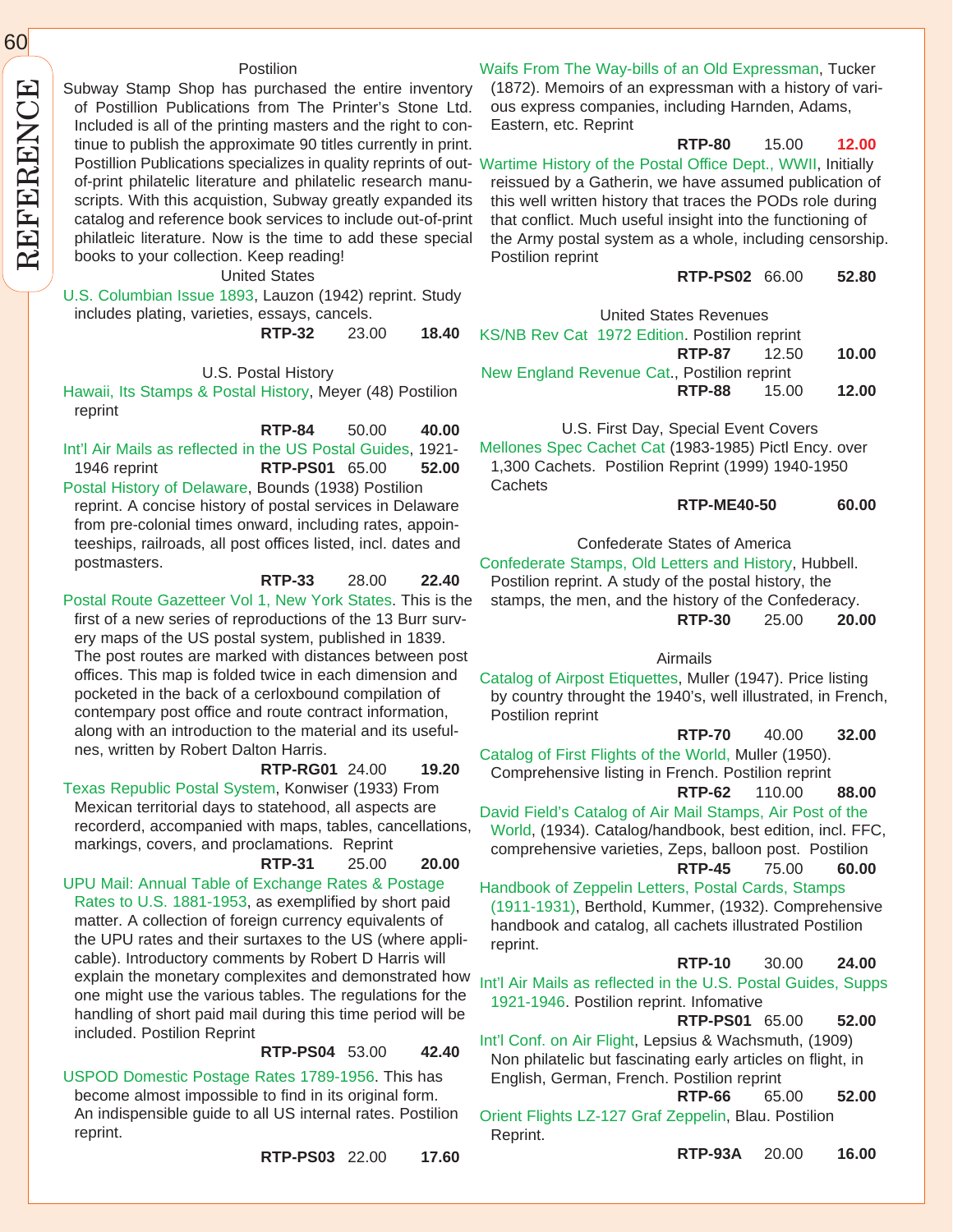#### Expertization, Restoration

Forged Stamps of All Countries, A "Must Have" Book 1920s book, desc. text, diagrams thru 1912. Postilion Reprint.

**RTP-82** 30.00 **24.00**

#### World Reference Books

#### Handbook of Abbreviated Pre-Stamp Postal Markings,

Deninger. An easy to follow study of pre-philatelic markings: intro and abbreviations used in text. In English, French, and German Postilion reprint

#### . **RTP-43** 40.00 **32.00**

The Postmark, Kumpf-Mikuli (1931). The history fo the postmark with over 1600 illustrations, excellent index for quick reference, in German. Postilion reprint

. **RTP-52** 36.00 **28.80**

#### Great Britain, Channel Isl

Maritime Postal History of London 1766-1960, Robertson. Over 325 illus., and 6 maps enliven a detailed treatment of London's heyday as the capitol of the British Empire, a broad appeal to all students of the ocean going mails, includes inland ship rates from 1660-1840, Paquebor, London Indian letters, soldiers' and sailors' mail and much more. Postilion reprint.

 **RTP-68** 23.00 **18.40** Two Pence Blue Studies of Plates 1-15, Osborne (1946) The ultimate study on Plates 1-15, each written in fine detail including all varieties, illustrations. Postilion reprint **RTP-38** 65.00 **52.00**

British Commonwealth

#### Crawford Library Of Phil. Literature in the British Library, **RTP-CL 25.00**

History of Early Postmarks of the British Isles (from their introduction to 1840) Hendy, (1905). The postal history derived from official records by the Curator of the Record Room G. P. O., covering paid letters, Sunday stamps, returned letter office, frankings, foreign post, ships, receivers, penny and two-penny posts, country postmasters, "fifth clause" posts, soldiers' and sailors' cheap postage privilege, Scotland, Ireland, and postage rates, with diagrams. Postilion reprint

# **RTP-39** 35.00 **28.00**

### Australia

### The Postage Stamps, Envelopes, Postcards and

Telegraph Stamps of New South Wales, Hull (1911) An exhaustive work on philately of NSW, chapters devoted to production, pigments, papers, perforations, adhesives, watermarks, wrappers, envelopes, post & letter card, specimens, reprints, rates, official correspondence. Victoria cancels, with tables and illus. 2 Vols. Postilion reprint. **RTP-40** 130.00 **104.00**

Postage Stamps of South Australia, James (1948). Covering the Adelaide, G.P.O., early postmarks, official records, the Long stamps in great detail, printing quantities, plus reference lists, illus. Postilion reprint

**RTP-57** 36.00 **28.80**

South Australia, Napier, Smith (1984). Catalog/handbook 1855-1893, including departmental surchages and official service stamps with all listed varieties, highly specialized notes covering all issues, definitions for all initials of departmental surcharges. illus, Postilion reprint. **RTP-35** 25.00 **20.00**

#### Hong Kong

Hong Kong & The Treaty Ports, Bishop, Morton, second edition revised by Lobdell, Hopkins, (1949). Postal history and markings overland route via Suez. military posts of the Boxer Rebellion, overland via Siberia, Japanese occupation, ship cancels, treaty port postmarks on Hong Kong stamps, maps and diagrams, illus. Postilion reprint **RTP-18** 80.00 **64.00**

#### India, Pakistan

Bundi—The "Sacred Cows" 1915-41, Burgess, Strutorn. Detailed description of the 10 types, the official overprints, the 50 setting types, with some type and cliche illustration, incl priced catalog. Postilion reprint . **RTP-69** 10.00 **9.00**

Jamaica

#### Jamaica, Postal History, Postage Stamps, Postmark's,

Collett, Edwards. (1928) A comprehensive handbook on the stamps of Jamaica of 1926, covers Great Britain issues used in Jamaica, "octagonals" Jamaican issues in the Cayman Islands, charity stamps, fiscal and telegraph stamps used for postage, officials and postal stationery: the postmark section covers colonials, date stamps, towns, registries, railway, ships and slogans. Postilion reprint. **RTP-37** 36.00 **28.80**

#### Malaya and States

The Stamps of the Straits Settlements, Brown (1844) Surcharged for Use in Native Protected States, heavily illus. Numerous varieties listed. Postilion reprint **RTP-58** 30.00 **24.00**

#### Rhodesia and South Africa

Handstruck Letter Stamps—Cape Of Good Hope 1792- 1853 & Postmarks 1853-1910, Jurgens (1943). History of the postal service from the ealiest markings, a detailed study, valuable book for the specialist. Postilion reprint

 **RTP-56** 50.00 **40.00** Philately Anglo-Boer War 1899-1902, Rich (1943). A concise study of all aspect of postal usage, military maneuvers, covers, censorship, POW camps, stationery and legions. Postilion reprint **RTP-34** 40.00 **32.00**

#### St. Vincent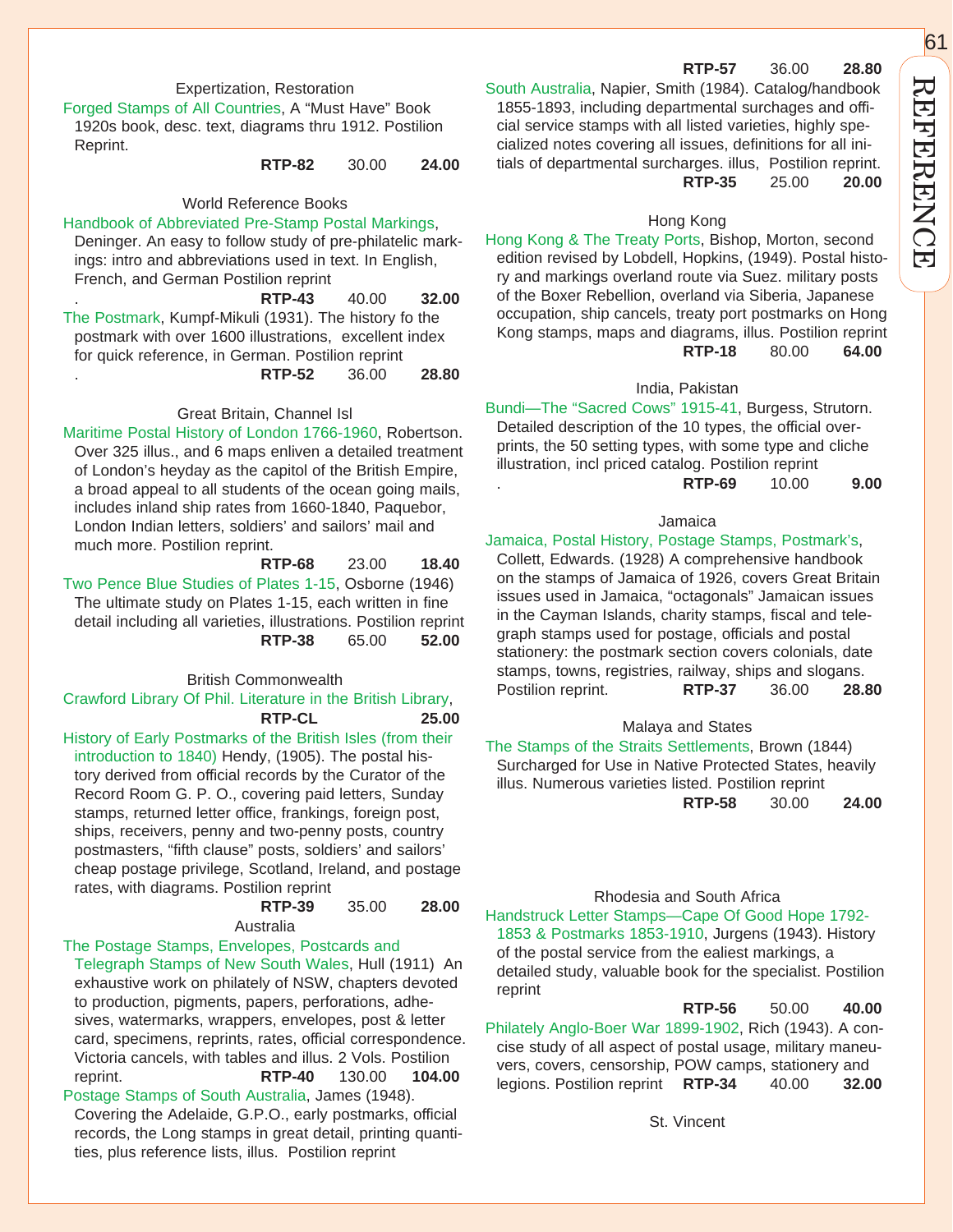St. Vincent, Napier, Bacon (1895) Specialized handbook/ catalog for stamps of 1861-1881, listing known varieties, followed by scholarly notes on each issue. Illus, and tables. Postilion reprint.

**RTP-36** 22.50 **18.00**

#### Samoa

Samoa Express Postage Stamps, Yardley (1916). Deals with not only the issued stamps but the remainders, reprints, forgeries, franking uses, illus. Postilion reprint

**RTP-81** 23.00 **18.40**

#### Tonga

Stamps Of Tonga, Rosenblum (1935), Detailed handbook and priced catalog, flaws, quantities issued, surcharges, star overprints, through 1935 color changes, also official stamps. Postilion reprint.

**RTP-73** 13.00 **10.40**

#### Europe

#### Austria-Hungary

Austro-Hungarian Danube Fleet in WWI, Vice Admiral Wulff (1934). Includes complete listing of the Danube fleet Postage Stage Stamps Of Bulgaria, Poole (1910). One of ships with name of captain, date of command, and important events noted, in German. Postilion reprint.

**RTP-23** 70.00 **56.00**

Austrian Post Offices in Turkey, Eberhorst, (1914) Detailed history of post offices in Turkey with a large section on Constantinople, plus K.K. Marine. Packetboote, 1820-1837, in German. Postilion reprint

 **RTP-11** 35.00 **28.00** First Issue Austria, Lombardy-Venetia 1850-1858, deFrank (1933) Postilion reprint **RTP-63** 23.00 **18.40** Cancels-Austrian 1867 Issue, Mueller (1930). Classic work including Hungary, over 6,500 major entries in German Postilion reprint **RTP-16** 95.00 **76.00** Die Poststempel Auf Der Freimarken Ausgabe 1867 Von Osterreich Und Ungarn, Muller (1930) Cancellations, Postilion reprint, In German

**RTP-97** 100.00 **80.00**

Catalogue Prefilatelico Lombardy - Veneto, Banci (1925?). Stampless Cover **RTP-98** 42.50 **34.00**

Grosses Handbuch Der Abstempelungen Von Alto Strerreich Und Lombardei - Venetien, Mueller (1925) Standard work on Austrian Cancels, in German, Reprint

#### **RTP-89** 50.00 **40.00**

Illus Handobook and Price Catalog of Revenue Stamps of Austria and Hungary, Mayr, Hanus (1929), in German. Postilion reprint

**RTP-19** 50.00 **40.00**

Postal Stationery of The Austro-Hungarian Empire, Kropt (1908) Illus and describe the full spectrum including stationery, private issues, proofs, essays, and more. in German. Postilion reprint.

 **RTP-65** 100.00 **80.00** Spec. Cat. of the Field Post Cancellations Of Austria-

Hungary 1914-1918, Majetic (1965). Fieldpost markings cancel catalogs, Base Post Office locations, military camps, collecting and sorting offices, maps, In German, English. Postilion reprint

#### **RTP-17** 23.00 **18.40**

Stempel Marken Von Osterreich - Ungarn, Mayr, Hanus (1929), 1865-1927 Revenue Stamps of Austria, Hungary, Bosnia, Occupations. Postilion reprint. In German.

**RTP-19** 50.00 **40.00**

Revenue Stamped Paper Catalog of Austria and Hungary, Hanus (1930), the documentary markings highly specialized covers from 1686-1954 in German, reprint.

. **RTP-12** 40.00 **32.00**

Ungarische Post abstempelungen, Bela (1943) Hungary Pre-stamp cancels, In Italian, Postition Reprint

### **RTP-96** 80.00 **64.00**

Verzeichnis Der Post Und Telegraphen Amter, Und Osterreich, Ungarn , Bosnien, Occupations, (1910) 2 Vols, Lists all Post Offices and RPO's, In German, Postilion Reprint

**RTP-91** 135.00 **108.00**

#### **Balkans**

the Westend Philatelist series of handbooks with much useful info thru the 1904 issues

**RTP-04** 12.00 **9.60**

The following are extracted from the monumental works complied by Vladimir Fleck, published as Prirucnik Maraka Jugoslavenskih Zemalja, written in Croatian and German, Postilion reprint.

**Croatia** 

The SHS overprinted Harvester, Parliament, Turul, Karl é Zita issues discussed including forgeries, varieties, also postage dues, allegories, mixed frankings with Slovenia or Hungary also the ovpt. issued for Medumuraje, Prekomurje, Mursko Sredisce, Prelog, Dubrovnik, **Beltinci** 

**RTP-75** 24.00 **19.20**

#### Montenegro.

Detailed narrative and relative price listings highlight this study which includes essays, proofs, plate varieties, papers, gums, perforations varieties for regular issues, Bordeaux issue, Austro-Hungarian, field post, exile governments, postage dues, return receipt stamps, plus a chapter on the post offices and cancellations, illus

 **RTP-74** 22.00 **17.60** Slovenia, Vol. 1 The Chainbreaker, Allegory and Peter I issues (vinar & krone values) and the Provisional Postage Dues. The detail illus masterwork these popular issues in many varieties, incl essays, proofs, perfs., plate settings, plate varieties, papers, gums, colors, bisects, mixed franking and the "PORTO", provisional dues **RTP-71** 55.00 **44.00** Slovenia, Vol. 2 The Newspaper, New Currency, Definitive & Postage Due stamps. Continuation of the above handbook and priced catalog for the para and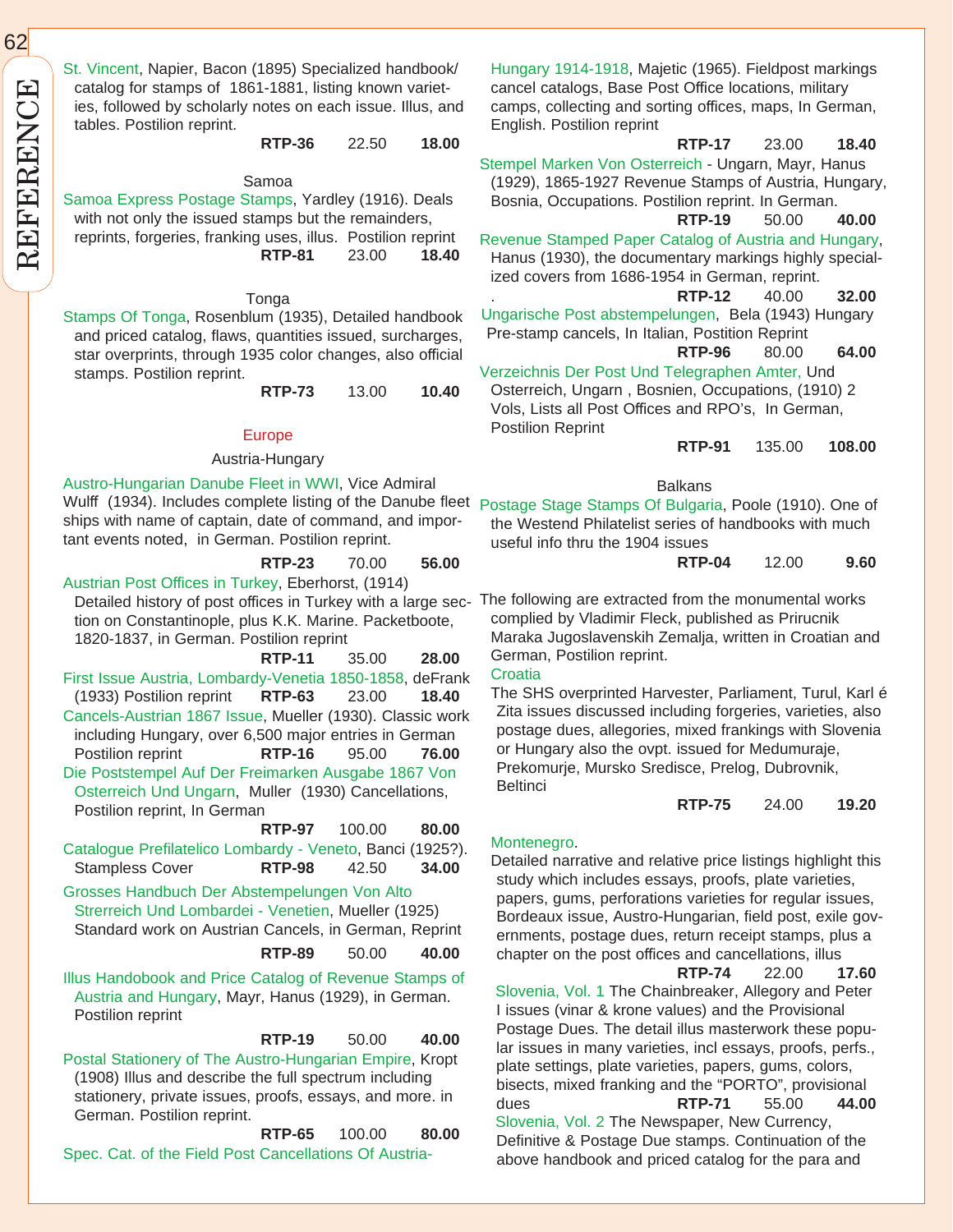63 **REFERENCE** REFERENCE

dinar Chainbreakers, Freedom and Peter I definitives, also for the newspapers and surcharged newspapers, the numeral and overprinted postage dues, Carinthia Plebescite post office listing includes small postal agencies, index, and bibliography

**RTP-72** 45.00 **36.00**

# Belgium-Netherland-Luxemburg

Postal Markings on Letters of Belgium 1648-1849, Herlant (1946) Handbook covering all types of markings including military, with four maps, in French. Postilion reprint. **RTP-05** 24.00 **19.20**

#### Bosnia

Postage Stamps of Bosnia, Herzegovina, Passer (1930) Classic, detailed study of stamps, postal stationary and cancels, including maps and illus in German. Reprint. **RTP-64** 45.00 **36.00**

#### France

Cancellation of the French. Post Office Abroad, Langlois, Francois (1924). Hundreds of cancels illus., handbook/ catalog catalog, an excellent work in French, reprint

**RTP-06** 23.00 **18.40**

Catalog of the Conquered Depts and the Province Of Illyria, Noel (1956). A study of the pre-philatelic markings of the conquered regions of Illyria including a rarity factor scale, in French. Postilion reprint

 **RTP-41** 13.00 **10.40** Catalog of Prestamp Postal Markings of France, Cols., Maury (1929), The best work for French stampless, well illus., list value of each item in French. Postilion reprint

**RTP-03** 75.00 **60.00**

Catalog of Stamps and Cancellations of the Postage Due Stamps of France, 1859-1882, Germain, Noel. (1956) Study of the first dues, including cancels, in French. Postilion reprint.

 **RTP-42** 55.00 **44.00** History of the Postage of France, Maury (1949), Extensive postal history from the post-Napoleonic era through the Paris Exposition of 1900, detailing varieties and cancellations for the early issues. Fully illus in French. Postilion reprint.

 **RTP-08** 50.00 **40.00** Postal Markings of the Grand Armee 1805-1808, deFrank (1948), Detailed history, including catalog with all markings illus and valued by rarity factory, many maps, in French. Post reprint

**RTP-07** 60.00 **48.00**

#### Germany

Catalog of Special Cancels of Germany, Bochmann (1936). An extrememly useful book, many illus, about 3,000 listings with cross reference for cancels without town names, priced, in German. Postilion reprint

**RTP-02** 50.00 **40.00**

Die Post Im Kriege (The Post in Wartime), Glasewald (1913). Deals with campaigns from 1716 to 1912 with

emphasis on the German wars. Information of little known confilcts such as the Polish insurrection of 1863, Brazil's war against Paraguary from 1864-70, the Cuban revolution, Serbo-Turkish Balkans wars, the Atjeh war in Ductch East Indies and others. Illus. in German. Postilion reprint. **RTP-85** 36.00 **28.80** Handbook of Bavarian Cancellations, Winkler (1951). All types of cancels listed with rarity factor for each, illus., very comprehensive, in German. Postilion reprint **RTP-25** 50.00 **40.00** Handbook of German Local Postage Stamps, Schmidt,

(1939) Marvelously detailed handbook/catalog, illlus throughout in German, Postilion reprint

 **RTP-01** 110.00 **88.00** Orient Flights - LZ-127 Graf Zeppelin, Blau Postilion reprint.

**RTP-93A** 20.00 **16.00**

#### Greece

Translations from Kohl Handbook, Munk (1925). Hermes Heads 1861-1888. Postilion Reprint, In English

**RTP-94** 110.00 **88.00**

#### Italy

Cancellations Of the Papal State, Burgisser (1960) Postal Markings covering the Papal States (1852-1870), Romagne (186-1863), Italy (from1862) includes valuations, in Italian. Postilion reprint

**RTP-13** 36.00 **28.80**

Catalog of Postal Markings from the Duchy of Modena (1825-1859) Morrone, et al. (1954) Tablets and charts cover the varieties, including rates of the Ducato Territory Modena to 1890. in Italian **RTP-15** 24.00 **19.20**

Postage Stamps of the Kingdom of Naples, Diena (1932) A study of the postal system, emissions, plate varieties, provisionals, false usages of stamps, CDs, fancy markings, city and military markings, in Italian **RTP-14** 75.00 **60.00**

Postmark Stamps and Postal Cancellations of the Sardinian States (1851- 1863), Bolaffi (1948). Basic reference list of post offices, including rate guides. Postilion reprint.

**RTP-20** 40.00 **32.00**

#### **Netherlands**

Postage stamps of Holland (XIX CENT.), Levy (1912). Varieties of the 19th Cent. with emphasis on retouches, colors and paper types, also listing of all post offices utilizing the Diamond cancellations Postilion reprint

**RTP-24** 75.00 **60.00**

Postmark and Cancellations of the Netherlands, 1570- 1870, Korteweg, An exhaustive study of all types of postal markings and cancellations, including military, officials, maritime, town, etc in Dutch. Postilion reprint.

**RTP-22** 15.00 **12.00**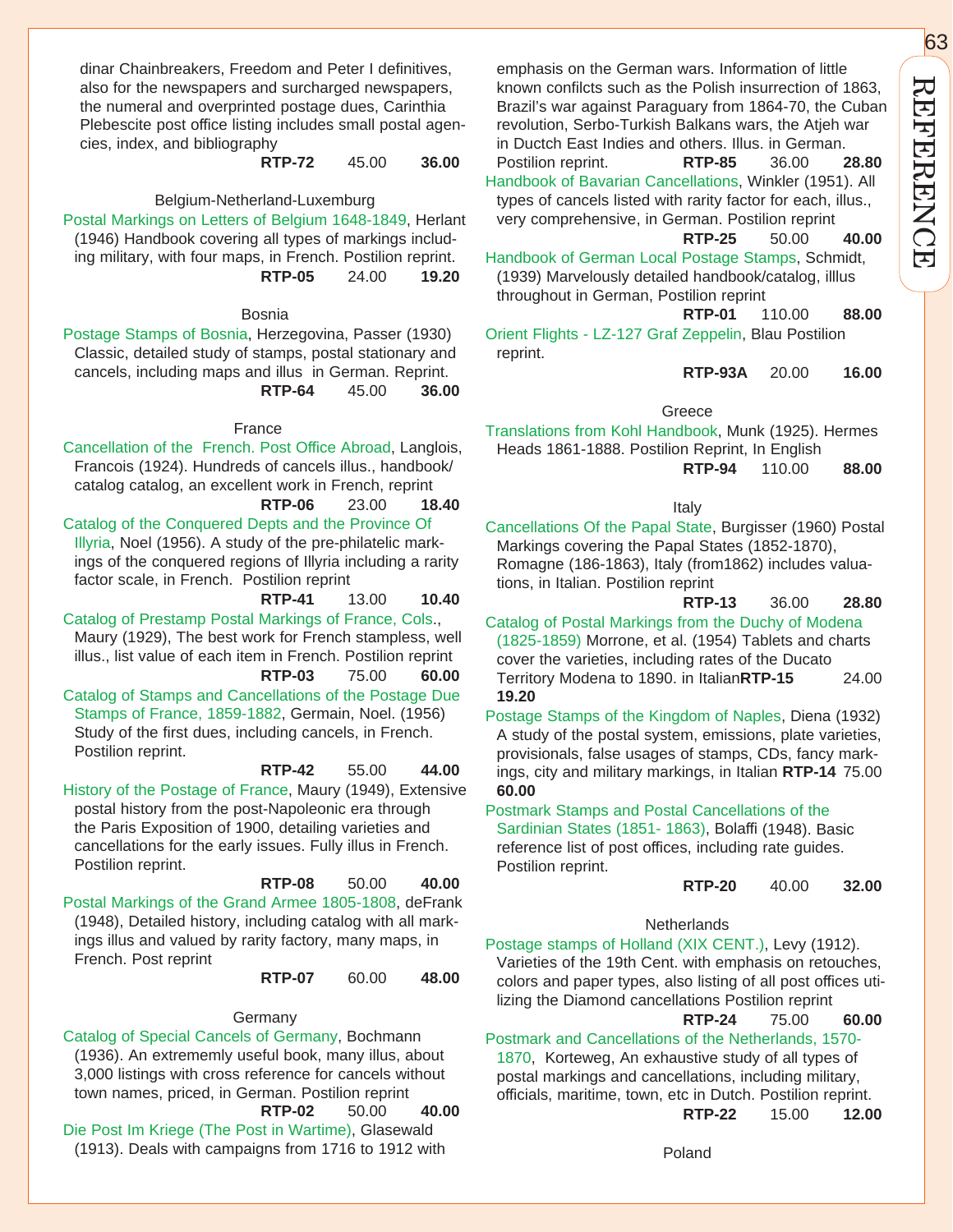# REFERENCE REFERENCE

64

Ruch Poland Spec. Cat., Vol. 1 (1960) Covers pre-stamp markings and wax seals, study of the cancellations, spec. Postal History of Spain, Van Dam (1970) Overview of listings of the stamps including plating of some issues, all known varities listed, history of definitives and commems. to 1940 in Polish. Postilion reprint

**RTP-26** 75.00 **60.00**

Russia, Soviet Union, Independent States Baughman Zemstvo Collection, Gold. Gold did the research and write-up for this magnificent collection which was sold by Siegel in 1971. He made drawings of varieties, plating studies, cancellations, types and prints. He was a scholarly philatelist and the write-ups are based on knowledge acquired by working with the tremendous mass of material in this collection. This is truly a unique store of knowledge for any serious student of the Russian rural post. Postilion reprint.

#### **RTP-53** 550.00 **440.00**

Collection of Russian Zemstvo Stamps In Reich-post Museum, Schmidt (1934). Meticulous study of the Russian Zemstvo stamps, highly specialized listings of shades, perfs., and imperfs, papers, sheet size, varieties, quantities printed, indispensible to the Zemstvo post collector in German. Postilion reprint.

**RTP-48** 50.00 **40.00**

#### **Scandinavia**

Norway Local Posts, Carl Pihl (1963) Local stamps and cancellations including stationery nicely illus in Norwegian Postilion

 reprint **RTP-29** 24.00 **19.20** Postage Stamps of Denmark 1851-1951, Schmidt-Anderson, (1951). History of the post of Denmark, definitives, provisionals, special issues, commems., charity, also history of the date of issue, quantities, paper and watermarks, Jubilee lines, perfs and shade varieties, well illus. Postilion reprint.

**RTP-21** 68.00 **54.40**

Postage Stamps and Cancellations of Finland 1856-1895, Grosfils-Berger (1947). Details an immense amount of information on 19th century, highly specialized, in

French. Postilion reprint **RTP-27** 76.00 **60.80** Stamps of Danish West Indies, Hagemann (1930). Study of post offices, cancels, paper and sheets, gum, watermarks, printing numbers, essays, proofs, reprints, forgeries, postal stationary, Christmas stamps, in French, Spanish, English. Postilion reprint

#### . **RTP-54** 30.00 **24.00**

Handbook of Swedish Postal Markings of 1685-1951, Schultz & Steinheil (1952) Thouroughly illus. a complete study of all the postmark incl. dates used and rarity factor for each. Postilion reprint **RTP-28** 91.00 **72.80**

#### Spain

Stamps of Spain, 1850-1854 Griebert, (1919) Detailed illus. study of the first issues including full descriptions of varieties, transfer errors, cancels Postiliton Reprint

 **RTP-61** 40.00 **32.00** Spanish postal history from the middle ages to modern times, listing postal districts with maps. Shows postal markings of various periods plus railway and maritime markings. There are chapters on the wars of Spain, incl. Carlist and Civil War of 1936-1939. It lists postal rates and treaties. Reprint.

**RTP-86** 22.00 **17.60**

#### **Switzerland**

#### Handbook of the Postage Stamps of Switzerland,

Zumstein (1910). First rate illus. work packed with detail including proofs, essays, stationery, telegraph stamps, postage dues plus details on the 19th century issues. Postilion reprint **RTP-60** 23.00 **18.40**

#### **Turkey**

Stamps of Turkey, Passer (1928). A thorough study of Turkey to 1890 incl. general issues, arirmails, charity stamps, city posts, fiscals used postally, sheet numbers, local post, ovpts, paper, gums, perfs and grills, postal stationery, private stamps, proofs and trials, well researched. Reprint.

Turkey Post In The Holy Land, Pollack **RTP-92** 15.00 **13.50**

Turk Postalari Ilk Filatelik Damga Ue Muhurleri 1863- 1920, Brandt, Ceylan. Classic work on early cancels, Turkish Empire, In turkish & french, Postilion reprint.

**RTP-95** 50.00 **40.00**

#### Africa- Asia

China

Local Treaty Ports Of China, Livingston. A well illus. compliation of works by Livington, Oldfild, Dougan & Rosenberg, Specialized studies with an extraordinary amount of info., also postal stationery. Postilion reprint. **RTP-49** 70.00 **56.00**

#### French Colonies

Yvert & Tellier Cat.-Postage Stamps Of French Col's. - Protectorates, Baron de Vinck (1936). Spec. list, in

French. Reprint. **RTP-67** 90.00 **72.00**

#### Philippines

Postage Stamps of the Philippines, Bartels, Foster, Palmer (1904). Comprehensive text incl. list of telegraphy and revenue stamps under Spanish Dominion, forgery info, chapter on postal history. Postilion reprint

**RTP-59** 30.00 **24.00**

#### Saudi Arabia

Postal Issues of Hejaz, Jeddah and Nejd, Warin (1972) This monograph clarifies these difficult issues, translates the Arabic markings, shows all varieties, including hand stamps, brief history of the area, with maps, illus., diagrams and tables. Postilion reprint

**RTP-50** 35.00 **28.00**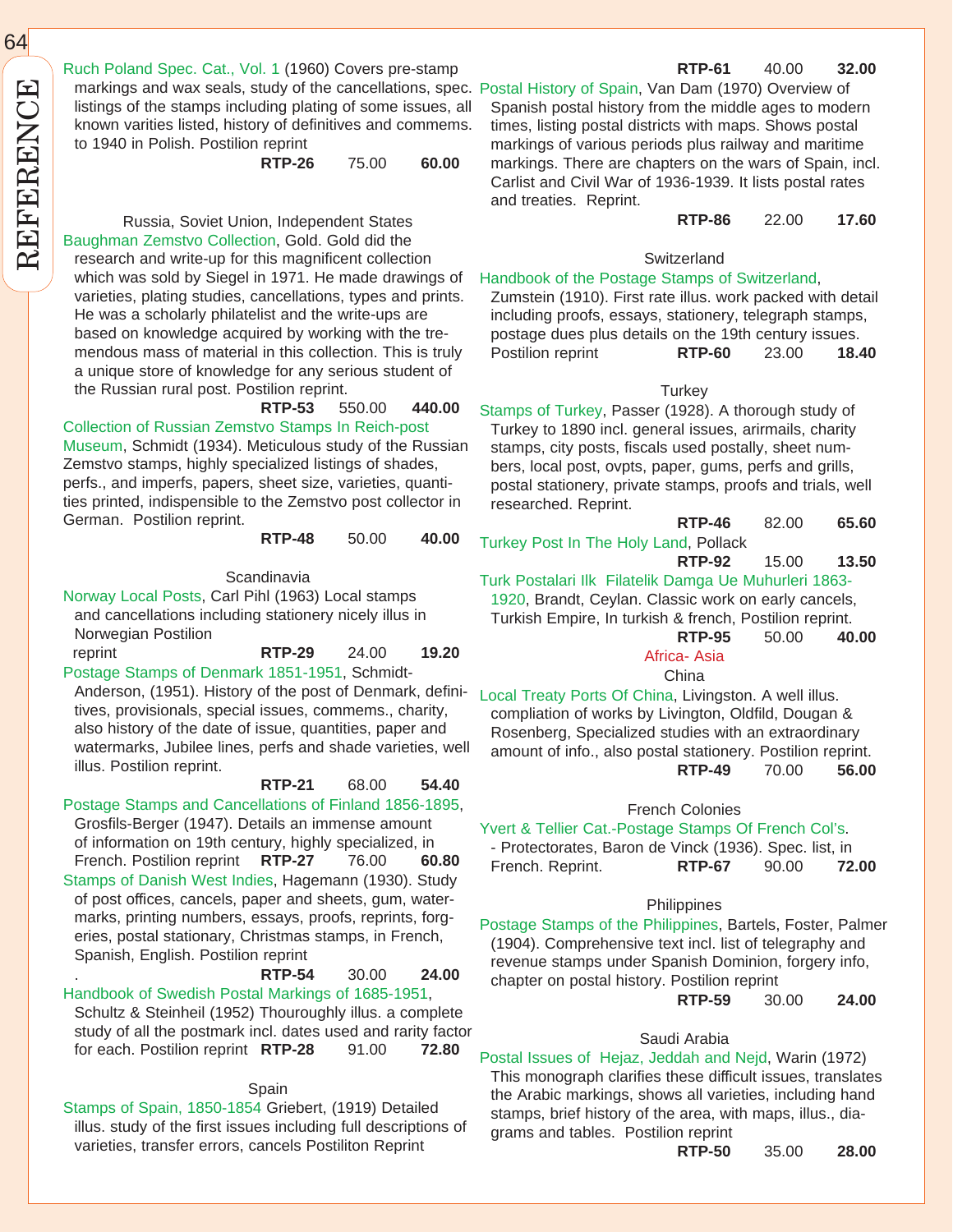#### **Thailand**

# Catalog of the Postage Stamps and Posts and Letter

Cards of Siam 1883-1919, May, Williamson, Smith, (1920). Well illus. catalog incl. varieties, technical info, postal history, and cancellations.

**RTP-79** 22.00 **17.60**

#### Brazil

Stamps of the First Issues of Brazil, Napier (1923). Plate productions, papers, proofs, forgeries, plating, cancels, postal decrees. Postilion reprint.

**RTP-55** 45.00 **36.00**

Chile

First Stamps of Chile, Galves, (1964). Spec. study identifing the plates and varieties. Illus. Postilion reprint.

**RTP-47** 21.00 **16.80**

#### Panama

Postage Stamps of Panama, Heydon, A spec. study of the issues thru 1921 including all varieties, overprint varieties, colors, cancesl. Postilion reprint **RTP-78** 20.00 **16.00**

#### Paraguay

#### Catalog of the Postage Stamps of the Republic of

Paraguay, Kneitschel (1947), A detailed study and listing of all the stamps of Paraguay including the overprints, all varieties listed, many illus, a priced catalog. In Spanish. Postilion reprint

**RTP-77** 28.00 **22.40**

#### Peru

Study Postal Cancellations on the Issues of 1857-1873, Lamy, Rinck (1960). All phases of cancels, town cancels, straight line, box, CDs, registrations, locals, manuscripts, ship, foreign and forged cancels, illus. Postilion reprint.

**RTP-51** 26.00 **20.80**

#### Uruguay

Postage Stamps of Uruguay, Emanuel J Lee (1931). The de finitive work with most of the lithographed issues being fully plated, special emphasis on the classics, covers all issued to 1930 incl. telegraph stamps and postal markings. Postilion reprint.

**RTP-44** 125.00 **100.00**

65